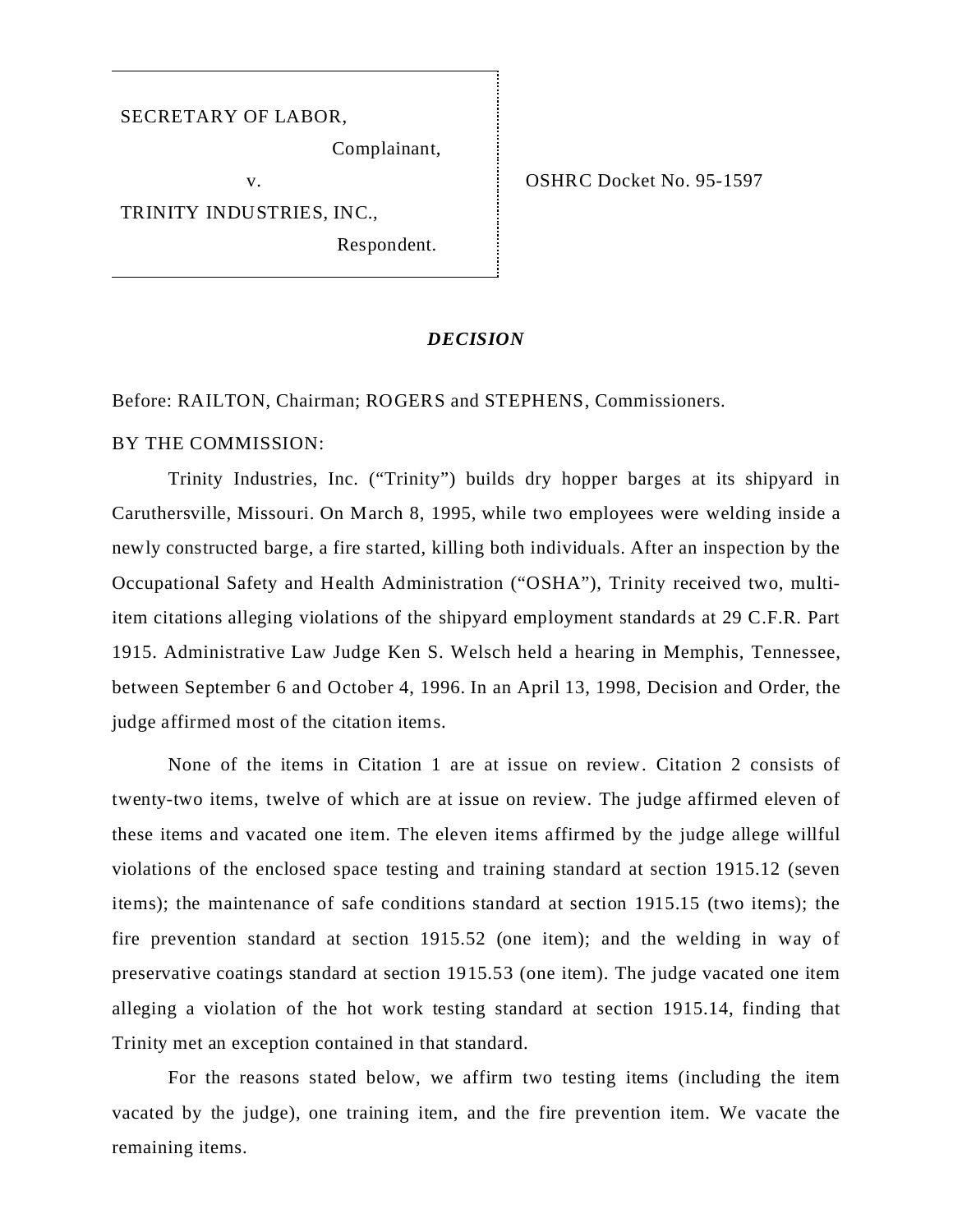#### **Background**

The Caruthersville shipyard is part of Trinity's marine division. Trinity purchased the shipyard in 1993 and began building dry hopper barges there in mid-1994. Trinity builds only new barges at Caruthersville and does no repair work. A dry hopper barge is an open-top hopper for carrying cargo. The hopper is surrounded by a series of tanks. The tanks along the sides of the hopper are referred to as "wing tanks," and the tanks on the ends are referred to as the "aft transom" and the "forward transom." The wing tanks and transoms protect the hopper from being punctured and provide ballast to keep the barge from tipping over. Trinity's barges are constructed from structural steel. The sections of the barge are constructed separately and then welded together in the main erection building. After the barge is constructed, it is moved into the paint building where the barge is painted and the insides of the transoms and tanks are sprayed with a rust inhibitor. At the time of the accident, Trinity used the rust inhibitor Tectyl 400C-WD, manufactured by Valvoline.<sup>1</sup> A thin coat of Tectyl, approximately one thousandth of an inch thick, is sprayed inside the transoms and tanks.

Tectyl is a corrosion preventive compound consisting of a rust inhibitor and a carrier, Stoddard solvent. The Stoddard solvent carries the rust inhibitor to the surface and evaporates, leaving behind the inhibitor, a process referred to as "curing." The product information sheet for Tectyl recommends a 24-hour curing time.<sup>2</sup> Tectyl's flash point is 106 degrees Fahrenheit. According to the information sheet, Tectyl presents a potential fire and explosive hazard, particularly while it is curing. The information sheet warns in bold print, "PARTIALLY CURED FILM SHOULD NOT BE EXPOSED TO IGNITION SOURCES SUCH AS FLARES, FLAMES, SPARKS, EXCESSIVE HEAT, OR TORCHES." Also, the information sheet warns of various health effects that may result from acute overexposure to Tectyl, including eye and skin irritation and breathing difficulties. Each of the items on review

<sup>1</sup> Tectyl 400C-WD is one of approximately 400 Tectyl products. When we refer to Tectyl in this decision, we are referring to Tectyl 400C-WD.

<sup>2</sup>Regis Rumpf, technical director for Valvoline Industrial Coatings**,** testified that Tectyl's 24 hour curing time is based on 50 percent relative humidity and a temperature of 77 degrees Fahrenheit. He stated that the colder the temperature, the longer Tectyl takes to cure. Humidity, air circulation, and the thickness of the application may also affect Tectyl's curing time. Rumpf testified that Tectyl would never cure in as little as ten hours "unless you had a really high temperature," and said that if Tectyl cures too fast it becomes brittle and does not adhere to surfaces.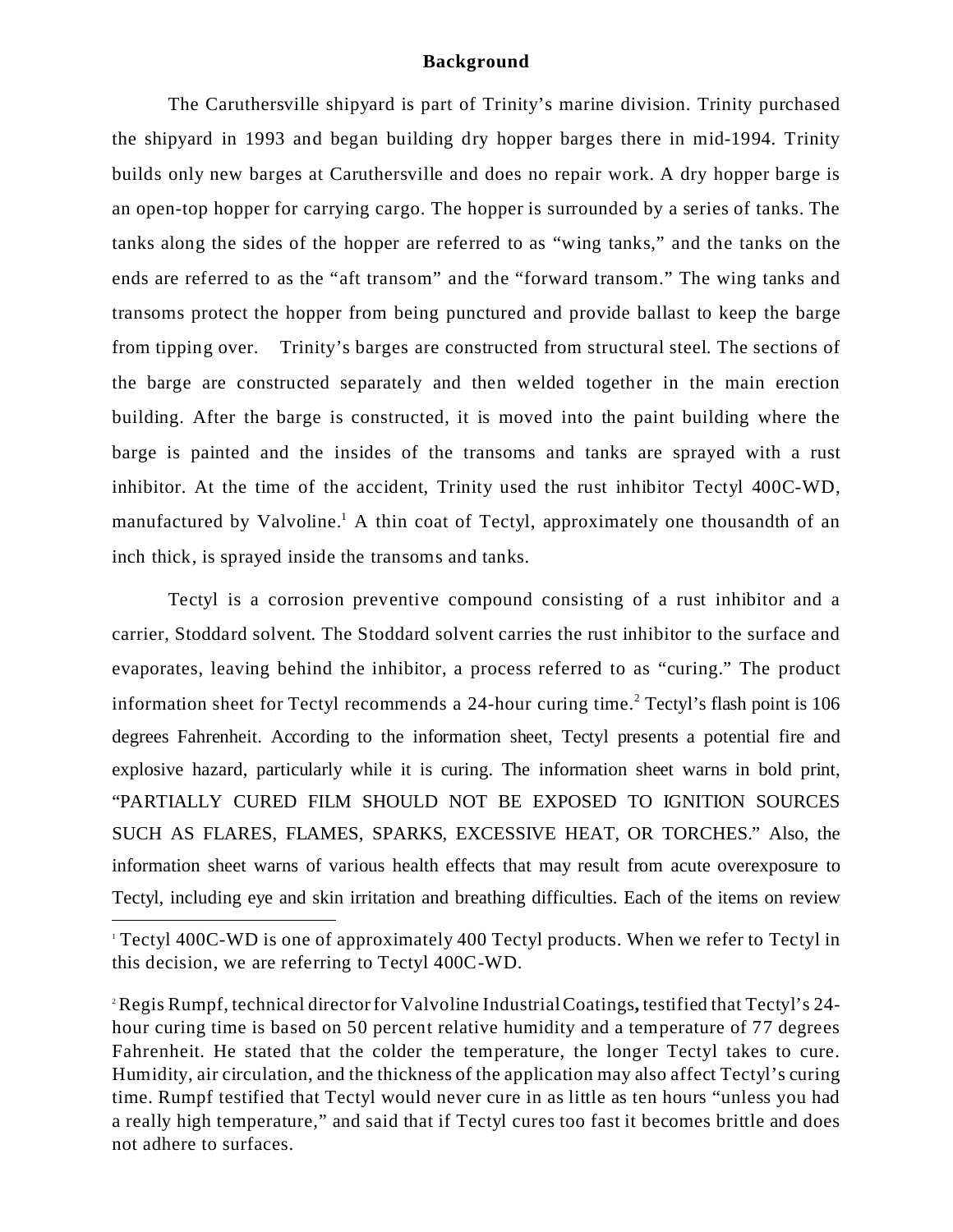alleges a violation based on the exposure of Trinity's employees to Tectyl or Stoddard solvent vapors.

In early 1995, Trinity began building a series of dry hopper barges. On March 8, 1995, the first barge, Barge B-133, had been constructed and painters in the paint building were in the process of spraying Tectyl inside its transoms and tanks when engineers notified Trinity's production manager of a design problem involving the structural supports inside the transoms. To correct the problem, Trinity decided to assign a crew to weld twelve gusset plates – triangular steel reinforcement plates – inside each transom.<sup>3</sup>

Painters began spraying Tectyl inside the transoms and tanks of Barge B-133 at 3:00 p.m. on March 8, 1995, and the spraying was completed between 5:00 and 5:30 p.m. Trinity's designated competent person, Michael Slavings, checked the atmosphere inside the transoms and tanks some time between 4:20 p.m. and 5:00 p.m. and obtained readings for Stoddard solvent vapors of 500 parts per million ("ppm") in the forward transom and 400 ppm in the aft transom. After obtaining these readings, Slavings directed that a blower (a fan) be used to ventilate the aft transom. Slavings retested the aft transom approximately 30 to 45 minutes later and obtained a vapor reading of zero. Slavings then told a supervisor that the forward transom would also have to be ventilated, posted a Hot Work Permit near a ladder used to descend into Barge B-133, and left the shipyard.

The welding crew for Barge B-133, consisting of eight welders, started setting up around 6:30 p.m. At 7:00 p.m., the welding crew entered the forward transom and began welding gusset plates. From 7:30 to 8:00 p.m., the welding crew took a dinner break. After the break, most crew-members returned to the forward transom. Two welders, John Travis and Wayne Ivory, began welding gusset plates inside the aft transom. Shortly before a 10 p.m. break, the crew inside the forward transom completed its welding. A crew member went to the aft transom and told Travis and Ivory that it was break time, but the two men did not go with the crew on break. By the time the rest of the crew returned from break, Travis and Ivory were engulfed in flames. Travis died on the deck just outside the opening to the aft transom, and Ivory died on the deck near the forward

<sup>&</sup>lt;sup>3</sup> Each transom measured 12 feet high, 35 feet long, and 5 feet wide. Employees entered the transoms through a 24 x 16 inch opening on the deck of the barge. The judge found that the transoms were "enclosed," but not "confined," spaces, citing the definitions of those terms at 29 C.F.R. § 1915.4(p) and (q). We note that on review the Secretary does not object to the judge's finding.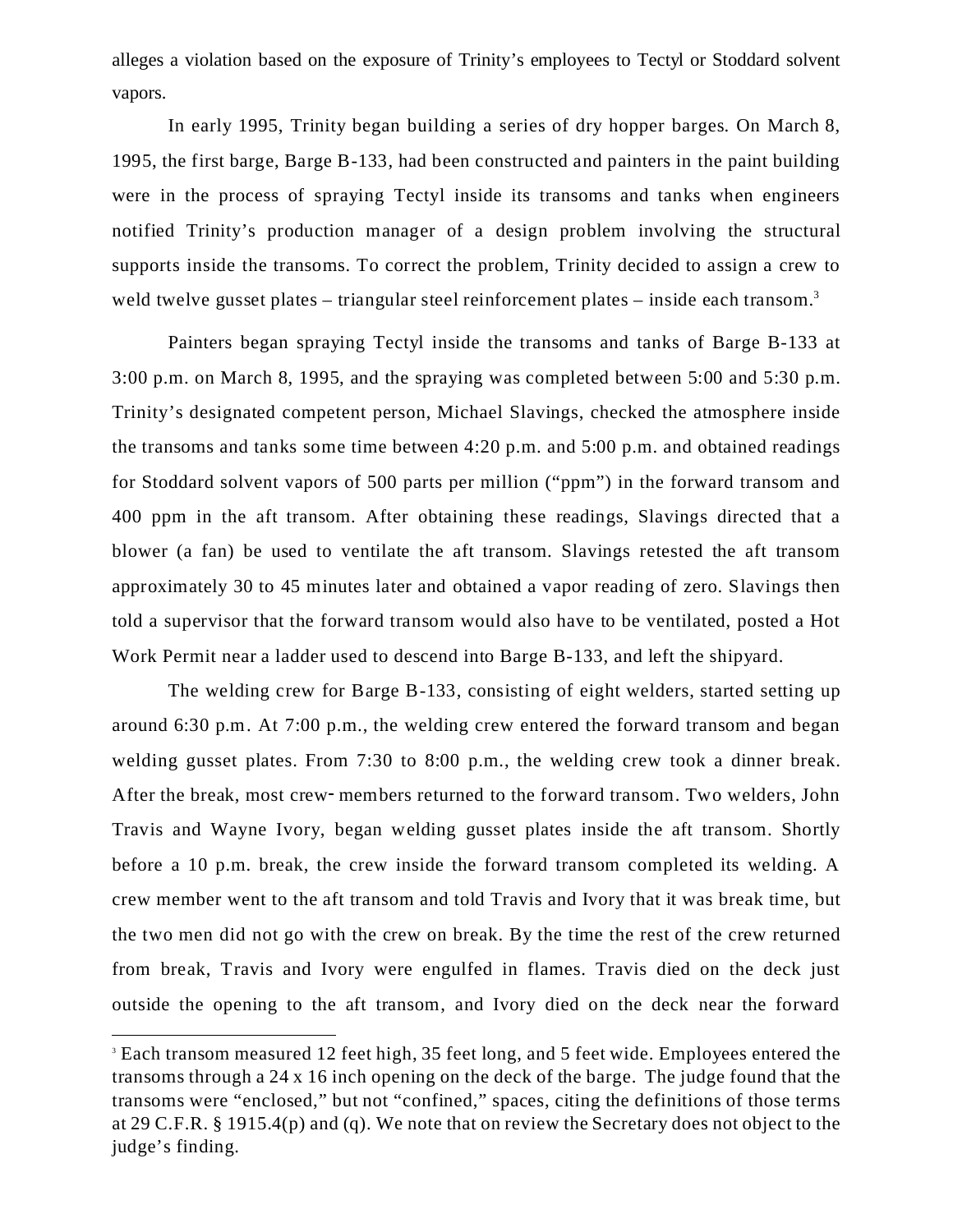transom. The accident occurred at approximately 10:15 p.m. At the time of the accident, Travis and Ivory had welded in nine of twelve gusset plates and had partially welded one other plate in the aft transom.

The cause of the fatal fire is not clear from the record. The Secretary suggests that the fire started when Tectyl on which Travis was welding ignited, or when Stoddard solvent vapors ignited. Trinity, on the other hand, argues that the fire started when welding slag ignited Travis' clothing. After the accident, Trinity retained Armstrong Forensic Laboratory, a laboratory that specializes in the recovery and identification of flammable liquids from fires, to evaluate the fire in Barge B-133. Andrew Armstrong, a chemist, testified that based on the conditions existing in Barge B-133 on the night of March 8, 1995, there was "zero" chance that the fatal fire was caused by the ignition of flammable vapors and a "reasonably low" probability that the fire started with the ignition of Tectyl itself.

Trinity reported the accident to OSHA at noon on March 9, 1995. Industrial Hygienist ("IH") Mae Ping Grogg initiated the OSHA inspection on March 10, 1995.

### **Threshold Issues**

Trinity argues that a number of the citation items should be vacated because the standards under which it was cited apply only to repair work and shipbreaking, not to new construction. Trinity also argues that several items should be vacated because a more specific standard applies to its activities, thereby preempting the cited standards. The judge rejected both of these arguments. We agree with the judge.

*Applicability of Certain Parts of 29 C.F.R. §§ 1915.12, 1915.14 and 1915.15*

Trinity was cited for four violations of standards which require the inspection or testing of spaces that "contain or have contained" combustible or toxic liquids or gases.<sup>4</sup> Trinity argues that these items should be vacated because the "contain or have contained" language in the cited standards refers to bulk cargo, not to a rust prohibitive coating sprayed on the walls of the space in question. In support of its argument, Trinity notes that previous versions of the cited standards stated that they applied to spaces "containing or having last contained combustible or flammable liquids or gases *in bulk*." (Emphasis

<sup>4</sup> The items involved are 2a, 2c, 2d and 2e – alleging violations of 29 C.F.R. §§ 1915.12(b)(1)(i), 1915.12(c)(1)(i), 1915.12(c)(1)(ii) and 1915.14(a)(1)(i), respectively.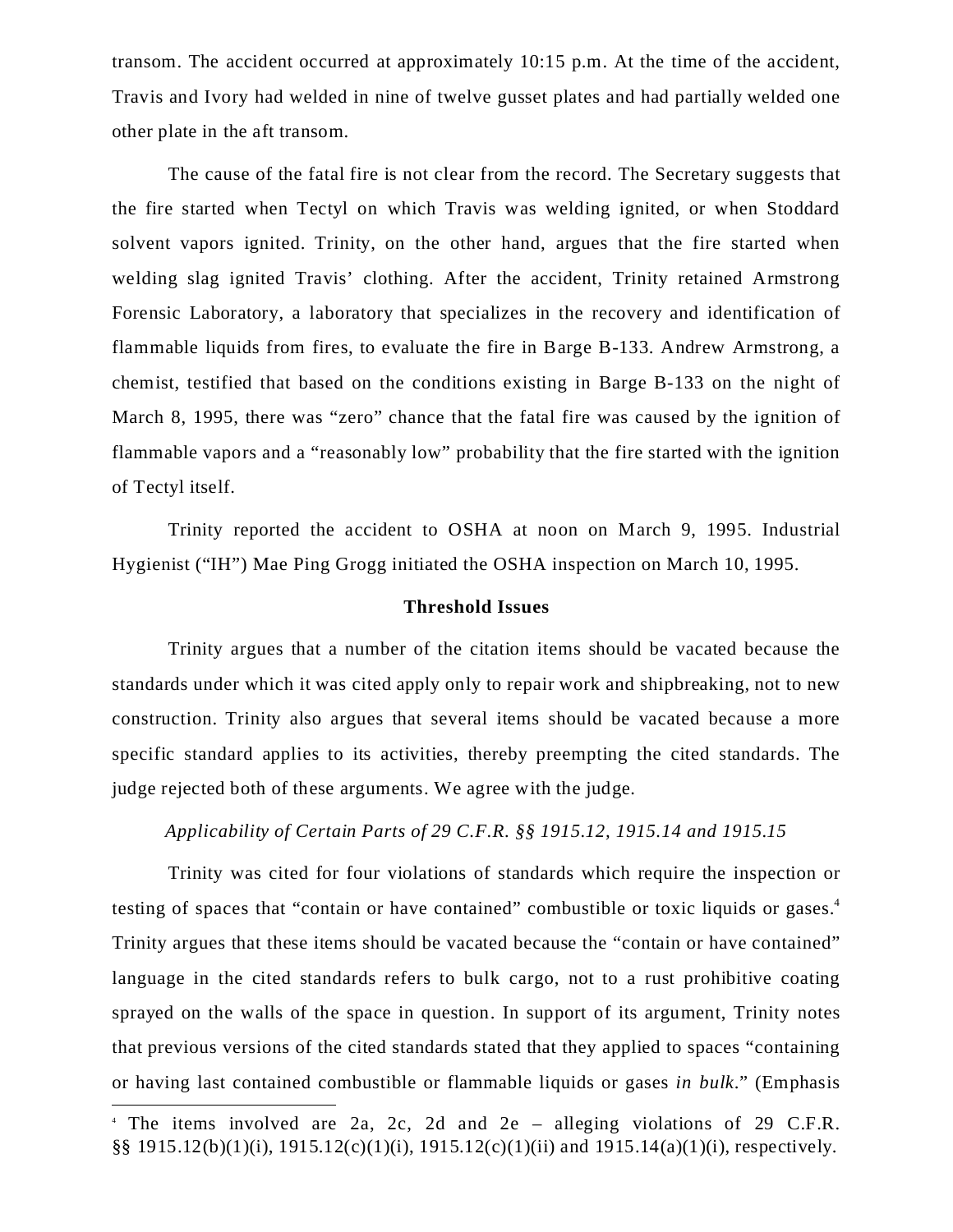added.) This language remained the same when OSHA proposed changes to the shipyard standards in 1988. However, when the shipyard standards were finally amended in 1994, the phrase "in bulk" was deleted from certain standards, including the cited standards in sections 1915.12 and 1915.14. The preamble to the final rule does not explain why this phrase was deleted. However, the proposed rules state that, at least for the standards under which Trinity was cited, "there is no change from the existing requirements." 53 Fed. Reg. 48,097-100 (1988).

According to Trinity, this specific language supports a finding that the standards continue to apply only to spaces that contain or have contained materials in bulk. Trinity notes that certain parts of the new standards – section  $1915.12(a)(1)(i)$ , for example – refer to spaces that have been "coated and closed up" or "freshly painted." Trinity argues that because "coated" spaces are listed separately from spaces which "contain or have contained" combustible liquids, spaces that are coated with Tectyl should not be considered spaces which actually "contain" this substance. Trinity also argues that the plain meaning of the language in the standards supports a finding that its transoms and tanks did not contain Tectyl: "If the walls in a room are painted but the room is otherwise empty, no one would consider that the room 'contains' paint because the paint has become a permanent part of the room…[l]ikewise, the tectyl was a permanent part of the tanks."

We are not persuaded by Trinity's arguments. Setting aside the issue of whether a Tectyl-coated space can be said to "contain" liquid Tectyl, we find that the transoms of Barge B-133 clearly contained Stoddard solvent vapors, the gas produced during Tectyl's curing process. As noted above, Slavings' initial tests of the forward and aft transoms indicated that Stoddard solvent vapors were present in concentrations of 500 ppm and 400 ppm. Thus, when Trinity's employees subsequently entered the transoms, the transoms were spaces that either contained or had contained Stoddard solvent vapors. The material safety data sheet ("MSDS") and product information sheet for Tectyl indicate that these vapors are both combustible and toxic. We therefore find that the standards cited in items 2a, 2c, 2d and 2e apply to Trinity's activities in the forward and aft transoms of Barge B-133.<sup>5</sup>

 $5$  Trinity also argues that sections 1915.15(b) and (e), the standards cited in items 2f and 2g, do not apply to its activities because those standards, which require testing to maintain safe conditions, only apply when tests are first required by other standards. For the reasons just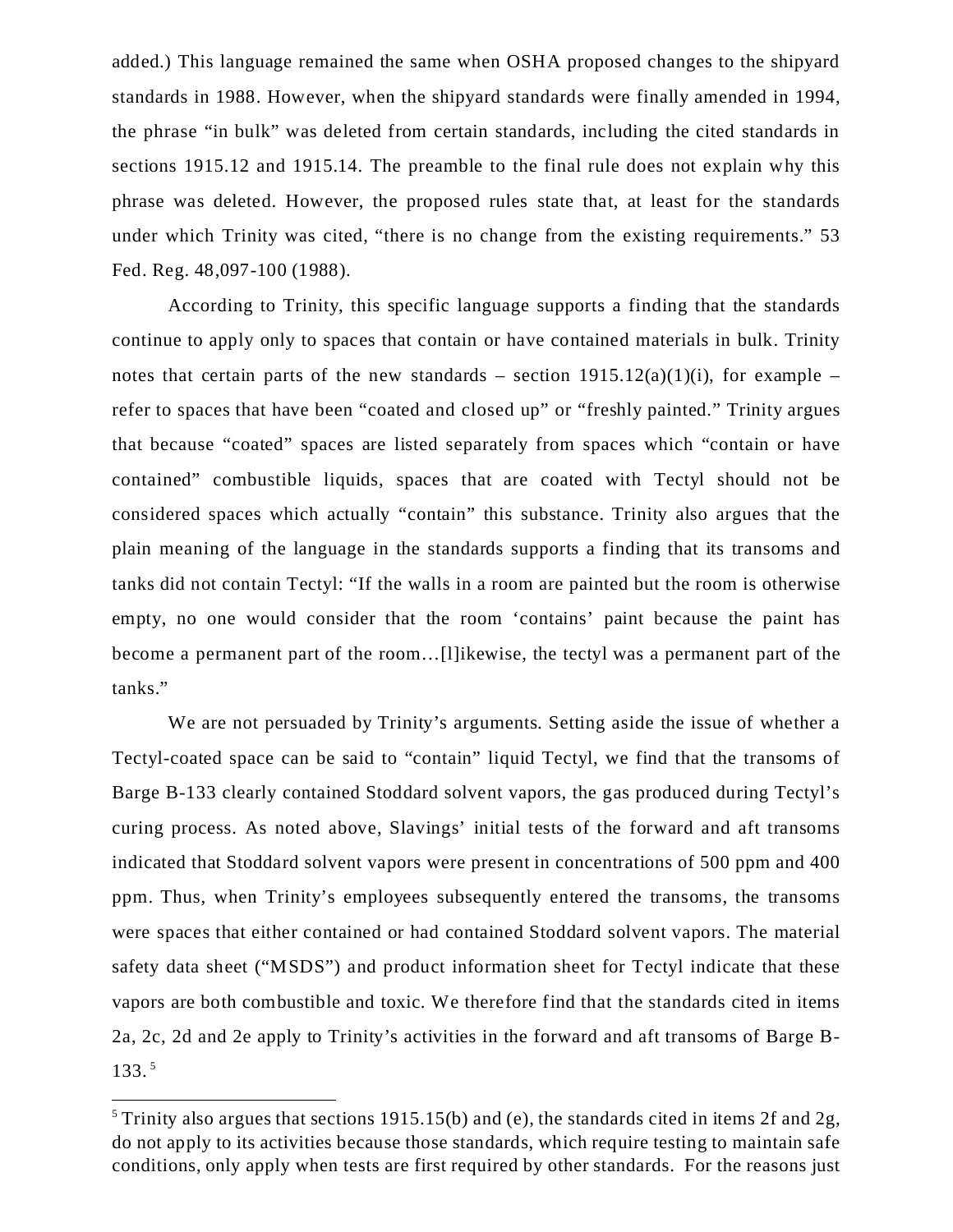stated, we find that Trinity *was* required to conduct tests under other standards. In any event, even if we assume that the spaces in Barge B-133 never contained combustible or toxic materials, Trinity would still have been required to first test the spaces pursuant to section  $1915.14(b)(1)(v)$ , which requires competent person testing of land-side confined and enclosed spaces not requiring marine chemist certification. Because we find that the cited standards apply to Trinity's activities based on the plain meaning of their language, we consider the regulatory history of the standards only to determine whether there is a clearly expressed intention contrary to that language. *Cf. Arcadian Corp.*, 17 BNA OSHC 1345, 1348, *aff'd* 110 F.3d 1192 (5th Cir. 1997) (where statutory language is clear, Commission looks to legislative history only to determine whether there is a "clearly expressed legislative intention" contrary to that language). We find that the regulatory history of the revised shipyard standards does not evidence such contrary intent. Indeed, based upon our reading of the 1994 amended final rule, we find that the Secretary clearly intended to expand coverage of the shipyard employment standards to include vessels under construction.<sup>6</sup> In addition to deleting all references to "bulk" from the standards under which Trinity was cited and its definition from subpart B of the shipyard standards, the Secretary specifically added a definition of "space" which effectively broadened the scope of the subpart's requirements.<sup>7</sup> The scope and application

<sup>6</sup> The preamble to the Final Rule explained:

The scope contained in previous § 1915.11 applies the requirements in Subpart B to vessels and vessel sections found in shipyards during ship repair and ship breaking; § 1915.16 applies to ship repair only. On November 29, 1988, OSHA proposed to amend its shipyard standards addressing safe entry into and work within spaces containing explosive and other dangerous atmospheres on board vessels and vessel sections in shipyards *(53 FR 48092)*. Under this proposal, OSHA would have applied Subpart B to all types of shipyard work on vessels and vessel sections, including ship building, ship repair, and shipbreaking. The Agency proposed extending the scope of Subpart B in this manner to protect employees entering and working in explosive and other dangerous atmospheres, regardless of the type of work they were performing.

59 Fed. Reg. 37,816, 37,822 cols. 2-3 (July 25, 1994).

<sup>7</sup> Section 1915.11(b) defines "space" as follows:

*Space* means an area on a vessel or vessel section or within a shipyard such as, but not limited to: cargo tanks or holds; pump or engine rooms; storage lockers; tanks containing flammable or combustible liquids, gases or solids; rooms within buildings; crawl spaces; tunnels; or accessways. The atmosphere within a space is the entire area within its bounds.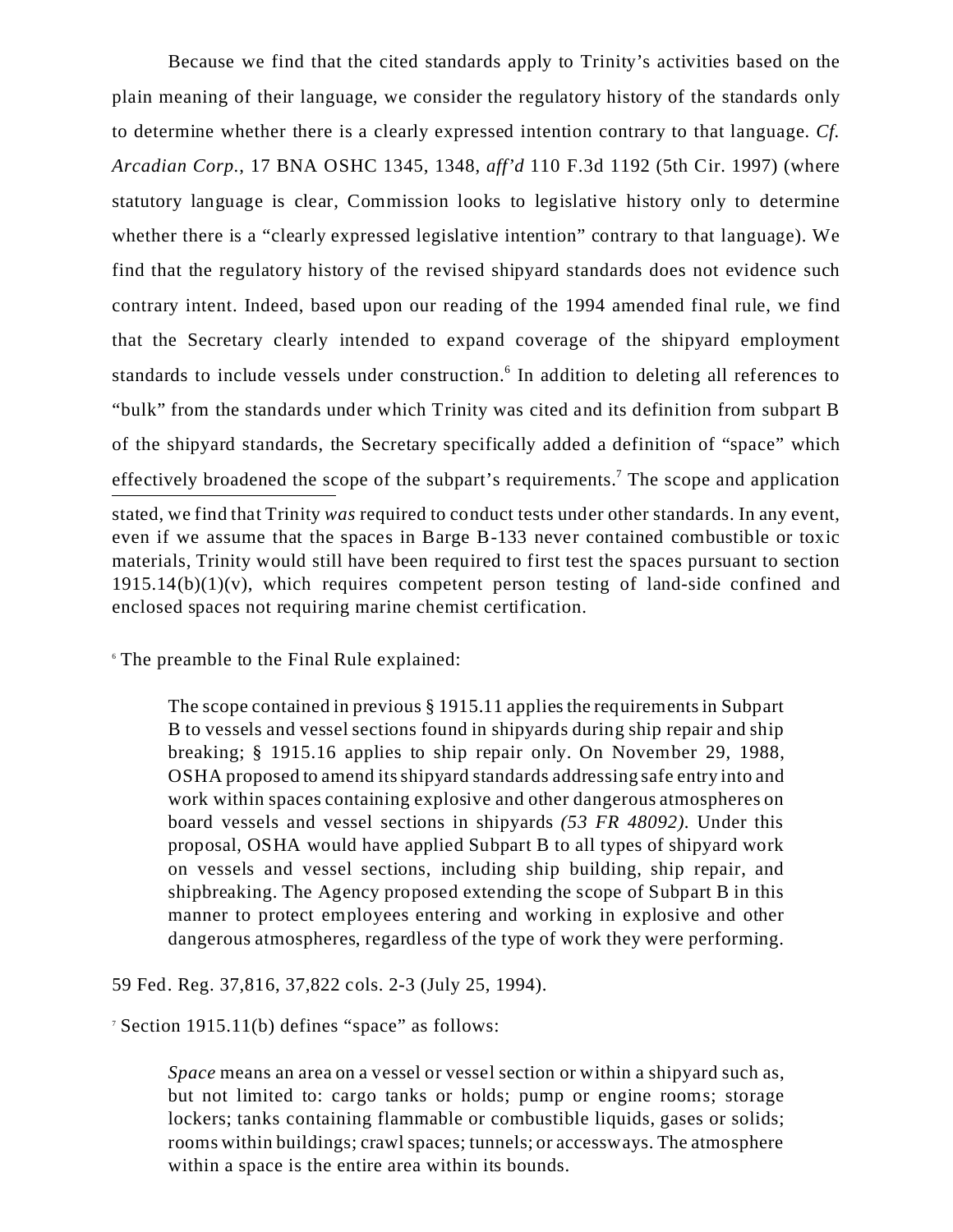subsection set forth at section 1915.11(a) was also revised to reflect this broader coverage: "This subpart applies to work in confined and enclosed spaces and other dangerous atmospheres in shipyard employment…." References to "cargo" in the final rule were also deleted from the testing-before-entry requirements of sections 1915.12(b)(1) and  $(c)(1)$ .<sup>8</sup> Although none of these changes appeared in the 1988 notice of public rulemaking, they were added to the final rule issued in 1994. As such, we place little weight on the statement from the 1988 proposed rule relied upon here by Trinity ("there is no change from the existing requirements") as the basis for a limited application of the cited standards.

In addition, we note that in the preamble and proposed rules to the revised shipyard standards, OSHA states several times that it intends for coverage under the revised standards to be consistent with the scope of a national consensus standard published by the National Fire Protection Association ("NFPA"), NFPA 306, *Control of Gas Hazards on Vessels*. *See* 59 Fed. Reg. 37,823 (July 25, 1994), 53 Fed. Reg. 48,094 (November 29, 1988). NFPA 306 Chap. I-1 provides in pertinent part:

### **I-1 Scope.**

. . . .

**I-1.2** This standard describes the conditions required before a space may be entered or work may be started on *any vessel under construction*, alteration, repair, or for shipbreaking.

(Emphasis added.) Because "any vessel under construction" clearly encompasses Barge B-133, Trinity's activities on that barge would be covered under NFPA 306. Moreover, because the definition of "SAFE FOR WORKERS" in Chapter 2-3.1 of NFPA 306

<sup>8</sup> The preamble noted:

The scope of subpart B is being expanded to address all confined and enclosed spaces and other dangerous atmospheres *throughout shipyard employment*. While the previous standard recognizes that the hazard of oxygen deficiency may be found in cargo spaces, many other confined and enclosed spaces in shipyard employment also pose this hazard. OSHA believes that it is essential that all such spaces be tested for oxygen content before entry to assure their safety. Therefore, the Agency is eliminating the reference to cargo spaces and is requiring all spaces containing materials or residues that could create an oxygen deficiency to be tested.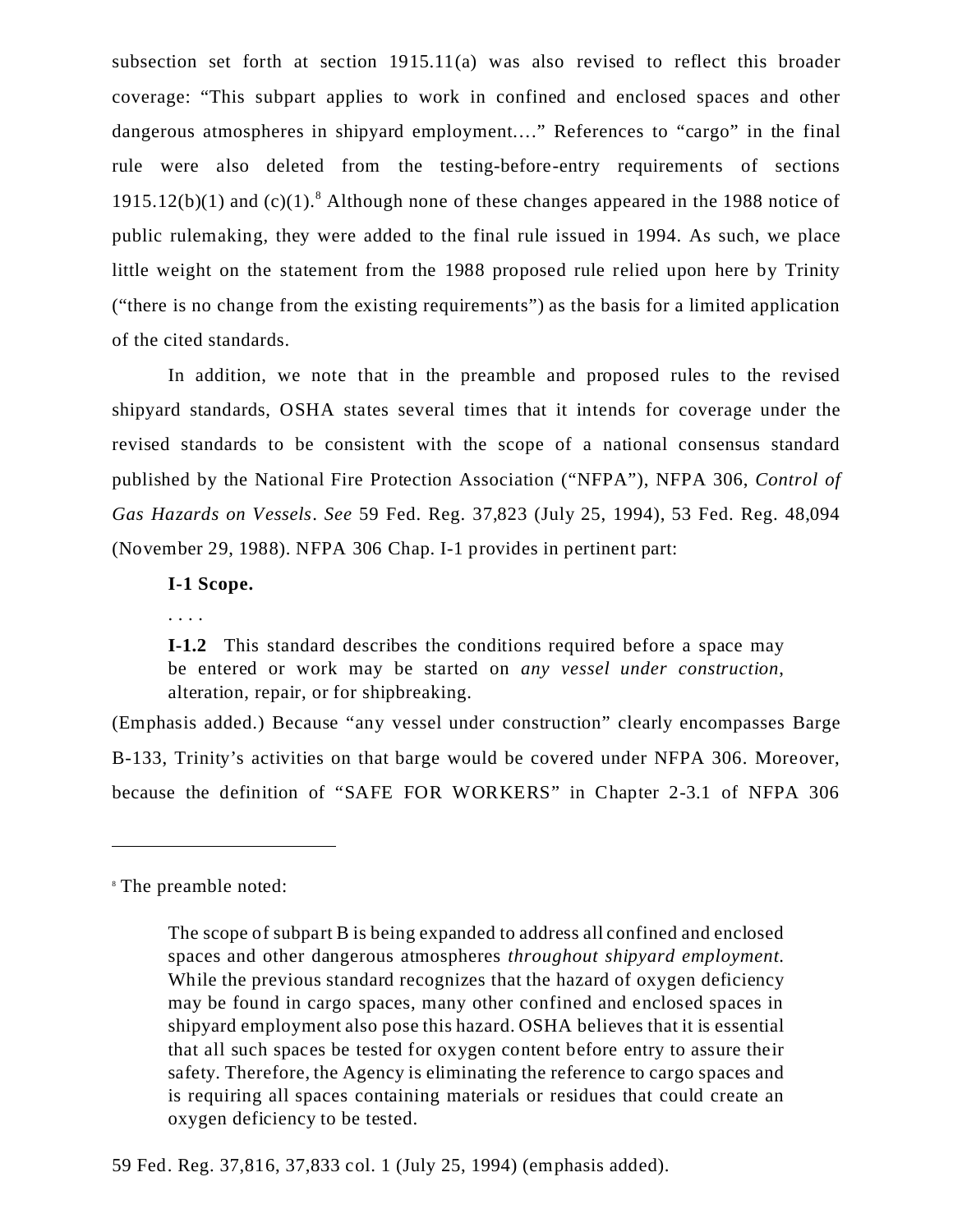contemplates that atmospheres will be tested for flammability and for toxic materials associated with, among other substances, *tank coatings*, 9 the NFPA standard requires atmospheric testing even in newly-constructed barge spaces in which a preservative coating like Tectyl has been applied. NFPA 306's requirement that atmospheric testing be conducted even in newly-constructed spaces with preservative coatings means that OSHA's stated intent to achieve consistency with that standard must be viewed as a statement of the agency's intent to require the same type of testing in the same spaces. Although Trinity points to several sections of the preamble and proposed rules that address the standards under which it was cited, and in which OSHA states that the revised standards make no changes in the spaces to be tested, this shows at most that there may be some inconsistency between the language upon which Trinity relies and the statements regarding OSHA's intent to follow NFPA 306. The language cited by Trinity does not change our view, expressed above, that in other parts of the regulatory history OSHA clearly expresses its intent to expand coverage under the shipyard standards to new construction.

### *Preemption*

Trinity argues that the items alleging violations of sections 1915.12, 1915.14, and 1915.15 (Items 2a, 2c, 2d, 2e, 2f, 2g, 3a, 3b, and 3d) should all be dismissed because those sections are preempted by the welding in way of preservative coatings standard at section 1915.53 and are inapplicable as a matter of law. Trinity states that those items all allege deficiencies in its procedures for testing, training, and welding in an enclosed space where a preservative coating has been applied. Because these activities are specifically covered by section 1915.53, Trinity argues, the items should be dismissed.

We first address Trinity's argument that section 1915.12 is preempted by section 1915.53. Where a standard provides meaningful protection to employees beyond the protection afforded by another standard, there is no preemption. *Monitor Constr. Co.*, 16 BNA OSHC 1589, 1592, 1993-95 CCH OSHD ¶ 30,338, pp. 41,823-24 (No. 91-1807, 1994). Section 1915.12 pertains to "[p]recautions and the order of testing *before entering*

SAFE FOR WORKERS. Means that in the compartment or space so designated:

. . . .

(c)[] Any toxic materials associated with cargo, fuel, tank coatings, inerting mediums, or fumigants are within permissible concentrations at the time of the inspection[.]

<sup>9</sup> NFPA 306 Chapter 2-3.1 provides in pertinent part: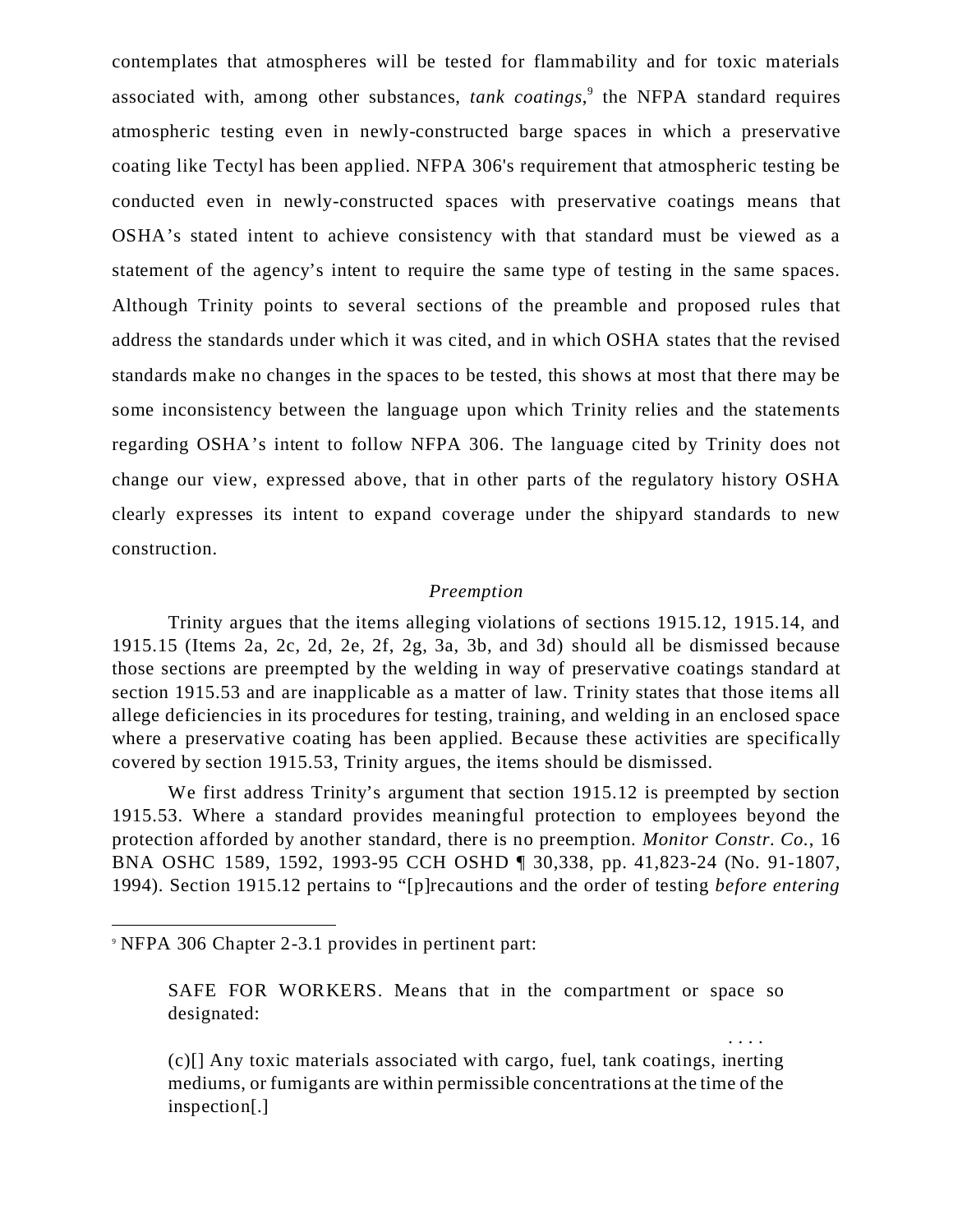confined and enclosed spaces." (Emphasis added.) Section 1915.53, on the other hand, addresses one type of work employees might perform after they have entered such spaces. Thus, section 1915.12 provides protection to workers in addition to that afforded by section 1915.53 by requiring certain precautions and testing before workers even enter the confined or enclosed spaces in which they will be welding. *See Offshore Shipbuilding Inc.*, 18 BNA OSHC 2169, 2171-72, 2000 CCH OSHD ¶ 32,137, p. 48,433 (No. 99-257, 2000) (section 1915.12(d), which requires the training of employees *before* entering confined or enclosed spaces, not preempted by section  $1915.51(c)$ , which governs the activity of welding). Accordingly, we reject Trinity's preemption argument as it pertains to items 2a, 2c, 2d, 3a, 3b, and 3d.

We also reject Trinity's argument that section 1915.53 preempts sections  $1915.14(a)(1)(i)$ ,  $1915.15(b)$ , and  $1915.15(e)$ , the three standards cited in items 2e, 2f, and 2g. Section 1915.14(a)(1)(i) provides protection beyond that afforded by section 1915.53 by requiring marine chemist certification, as opposed to competent person certification, of spaces that contain or have contained combustible or flammable liquids or gases.<sup>10</sup> Sections 1915.15(b) and (e) likewise provide protection beyond that afforded by section 1915.53 by requiring, in certain situations, retesting to determine the air concentration of toxic or irritant materials. Although section 1915.53(d) requires that precautionary measures be taken before welding is commenced on surfaces covered with toxic preservatives, neither that section nor any other part of 1915.53 requires retesting to determine the air concentration of toxics.

Having disposed of Trinity's applicability and preemption arguments, we turn now

to the merits of the citation items on review.

# *Items 2a and 2c* **–** *Visual inspection for the presence of combustible liquids and toxic contaminants.*

The cited standards,  $1915.12(b)(1)(i)$  and  $(c)(1)(i)$ , apply to spaces which contain or have contained certain hazardous materials, and require that a competent person visually inspect the spaces to determine the presence of combustible or flammable liquids and toxic, corrosive, or irritant residue contaminants. Section 1915.11(b) defines *visual inspection* as "the physical survey of the space, its surroundings and contents to identify hazards[.]" The Secretary argues that Trinity's designated competent person, Slavings, was in fact not competent to make the visual inspections required by the standards, and also that Slavings' assessment of the transoms was too cursory to be considered an "inspection" within the meaning of the standards. In addition, the Secretary argues that Slavings did not conduct visual inspections close enough to the time the welders entered the transoms of Barge B-133. The judge affirmed both violations, finding that Slavings lacked sufficient knowledge of the characteristics of Tectyl to conduct the required inspections.

<sup>&</sup>lt;sup>10</sup> The compliance assistance guidelines at 29 C.F.R. Part 1915, Subpart B, Appendix A also support a finding that section 1915.14(a) is not preempted by section 1915.53. With regard to sections 1915.14(a) and (b), the guidelines state: "This is a reminder that other sections of the OSHA shipyard safety and health standards in part 1915 should be reviewed prior to starting any hot work. Most notably, subpart D, Welding, Cutting and Heating, places *additional* restrictions on hot work: The requirements of §§ 1915.51 and 1915.53 must be met before welding, cutting, or heating is begun on any structural voids." (Emphasis added.)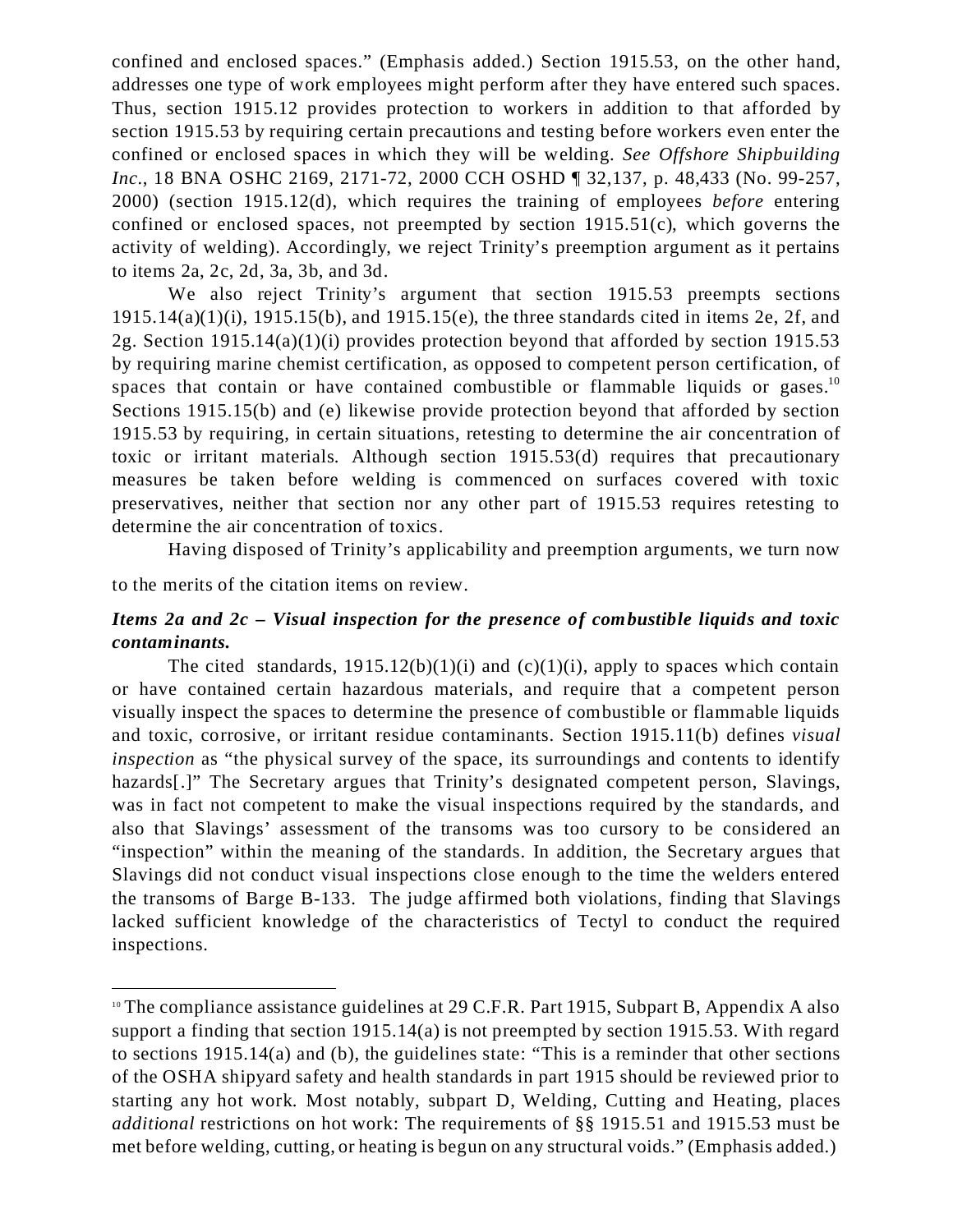To prove a violation of a standard, the Secretary must establish that (1) the standard applies to the cited conditions; (2) the terms of the standard were not met; (3) employees had access to the violative conditions; and (4) the employer either knew of the violative conditions or could have known of them with the exercise of reasonable diligence. *Offshore Shipbuilding, Inc.*, 18 BNA OSHC at 2171, 2000 CCH OSHD at p. 48,443. For items 2a and 2c, we find that the Secretary has not carried her burden of proving that Trinity failed to comply with the cited standards.

With regard to the first issue raised by the Secretary, Slavings' testimony indicates that he knew the physical characteristics of Tectyl when it is "in the barrel," as it is curing, and after it has finally cured. Slavings knew that Tectyl's flash point is above 100 degrees and that it is a combustible liquid. Given this testimony, we find that Slavings was competent to visually inspect for the presence of Tectyl in Barge B-133.<sup>11</sup> The Secretary also argues that because Slavings did not know that Tectyl contains Stoddard solvent, he was not competent to visually inspect for the presence of the solvent. However, Slavings' testimony indicates that he knew liquid Tectyl contained some type of solvent, and we do not think that Slavings' inability to name a specific component of Tectyl can be reasonably construed as a violation of the standards.

The second issue raised by the Secretary is whether Slavings' assessment of the spaces was thorough enough to be considered an "inspection." The Secretary claims that Slavings' inspection of the forward and aft transoms in Barge B-133 was merely a "cursory look-see," and argues that "considerably more" is required under the standards. We are unable to find support in the record for this claim. Slavings testified that he "walk[s] the tanks, each one…what I'm doing is looking in the tank and then taking the readings too." The Secretary may now argue that Slavings' inspection of the transoms was cursory, but our review of the record indicates that she did not raise the thoroughness of his inspection as an issue at the hearing.

The final issue is whether Slavings' visual inspection was conducted close enough to the time the welders entered Barge B-133. The standards require that inspections be conducted "prior to entry" (subpart  $(b)(1)(ii)$ ) or "prior to initial entry" (subpart  $(c)(1)(ii)$ ) into covered spaces. The preamble to the 1994 amendments to the shipyard standards addresses the timing of inspections:

[Pre-entry] tests must be performed close enough to the time of entry to ensure that they accurately reflect conditions in the spaces. To meet this standard, testing will nearly always be done just prior to entry by employees; seldom will tests be performed prior to an hour before employees are to enter a space.

….

<sup>&</sup>lt;sup>11</sup> In fact, Slavings almost certainly knew that Tectyl had been sprayed in Barge B-133 even before he entered the barge. Slavings testified that all of Trinity's barges have Tectyl applied to them. Before erection of a barge even begins, he explained, Tectyl is sprayed on the floor of the barge.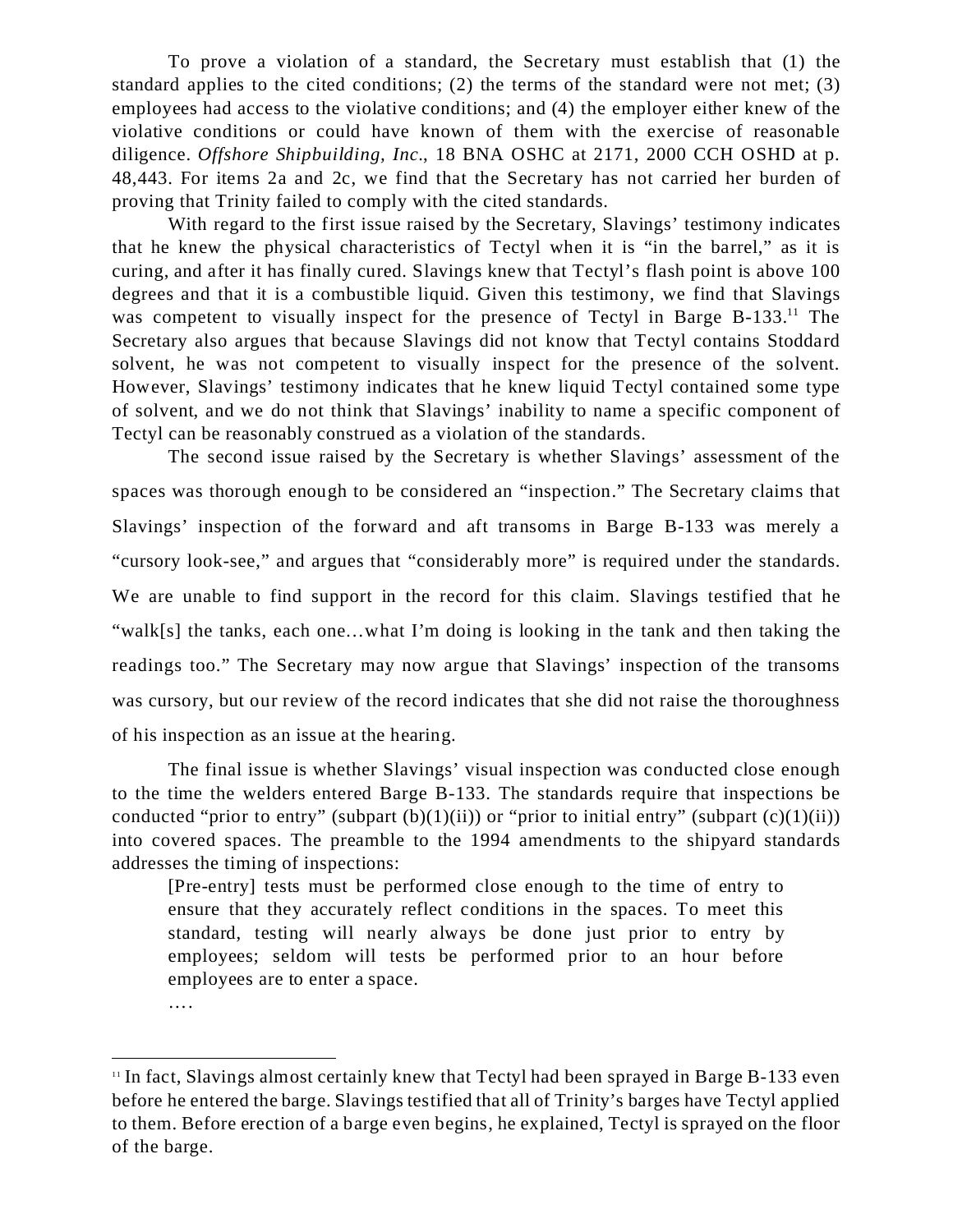[However,] OSHA believes it is unnecessary to establish within the regulatory text of § 1915.12 a specific time limit beyond which the initial entry is not permitted after pre-entry testing. As noted in several comments, periods longer than 24 hours may be appropriate [in certain cases]. *OSHA has determined that the need for testing is directly related to the potential for change to occur within spaces.*

59 Fed. Reg. 37,832 (July 24, 1994) (emphasis added).

Here, Slavings inspected and tested the forward and aft transoms between 4:20 and 5:00 p.m. on March 8, 1995,<sup>12</sup> the welding crew entered the forward transom at 7:00 p.m., and Travis and Ivory began welding in the aft transom after the crew returned from dinner break at 8:00 p.m. Even though Slavings' inspection was conducted at least two hours before the welding crew entered each transom, we find that the Secretary has not established violations of the cited standards. As quoted above, the preamble states that "the need for testing is directly related to the potential for change to occur within spaces." The cited standards require visual inspection to determine the *presence* of combustible or flammable liquids and toxic, corrosive or irritant residues; thus, the need for testing under the standards is directly related to the potential for a change in the liquids or residues present in such spaces. The Secretary has not shown that there was any potential for such change or for any substances other than liquid Tectyl or Tectyl-related residues to be introduced into the transoms between the time of inspection and the time of entry. Thus, we find that Slavings' visual inspection was conducted close enough to the time the welders entered Barge B-133.

For all of the reasons discussed above, we reverse the judge and vacate items 2a and 2c.

#### *Item 2d* **–** *Testing to determine the air concentration of toxics.*

The cited standard, section  $1915.12(c)(1)(ii)$ , requires that the competent person test to determine the air concentration of toxics, corrosives, or irritants in spaces that contain or have contained such materials. The judge affirmed the violation, noting that Table Z in section 1915.1000 establishes a permissible exposure limit ("PEL") for Stoddard solvent of 200 ppm for an eight-hour time weighted average ("TWA"). In this case, Slavings' initial tests in Barge B-133 indicated Stoddard solvent levels of 500 ppm in the forward transom and 400 ppm in the aft transom. Slavings retested the aft transom

 $12$  Slavings retested the aft transom approximately 30 to 45 minutes later but did not retest the forward transom.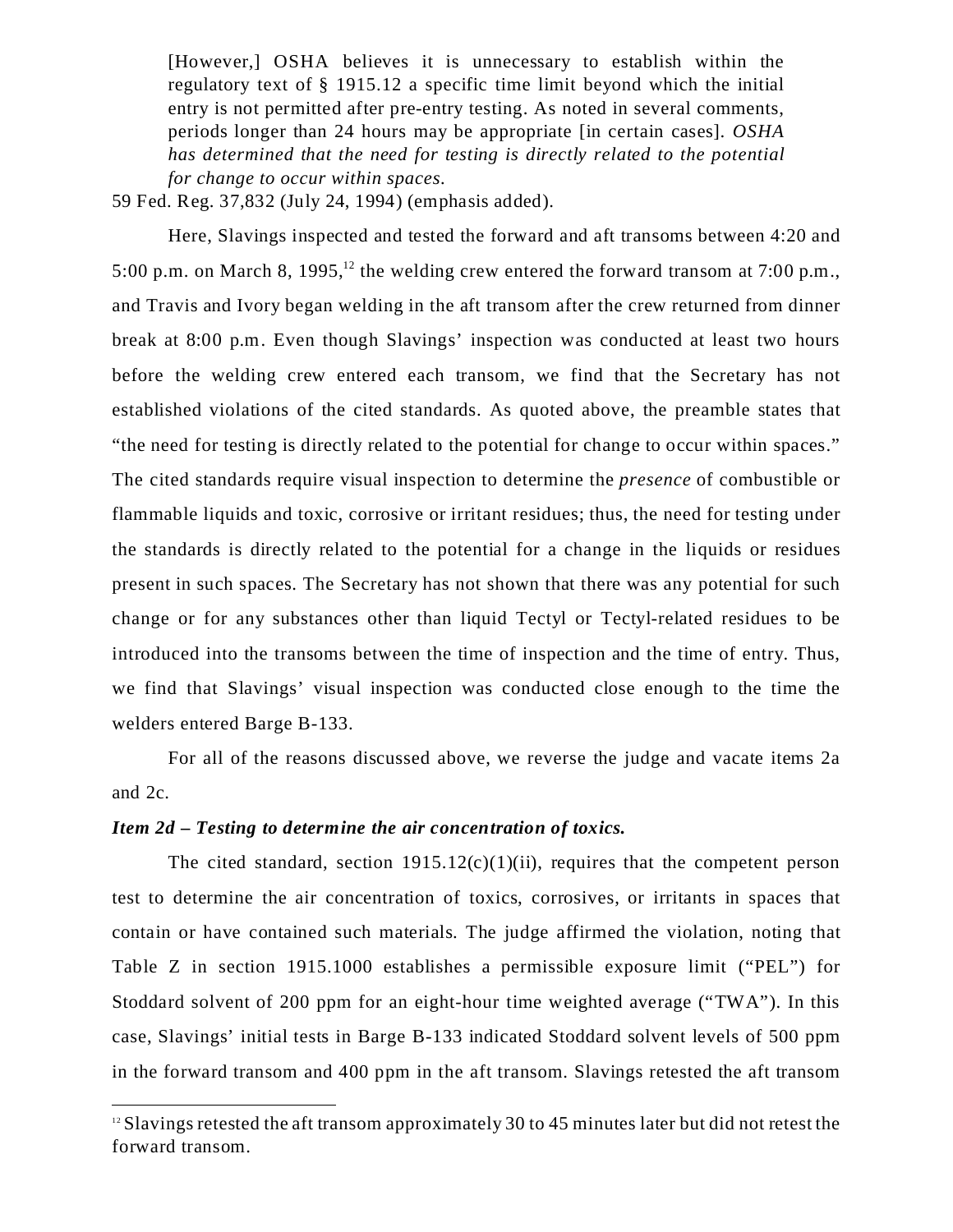after it had been ventilated and obtained a explosive limit ("LEL") reading of zero, but never retested the forward transom and left the shipyard before ventilation had been applied to that transom. The judge concluded that Slavings failed to test the enclosed spaces as required by section  $1915.12(c)(1)(ii)$ . We affirm the judge's finding.

Trinity argues that section 1915.12 does not mandate testing immediately prior to welding, pointing to OSHA's statement in the preamble that "the need for testing is directly related to the potential for change to occur within spaces." 59 Fed. Reg. 37,832 (July 25, 1994). Trinity maintains that because conditions in the transoms could only have stayed the same or improved with the passage of time, Slavings' tests were conducted close enough to the time of entry to ensure that conditions were safe. In any event, Trinity argues, the eight-hour TWA for Stoddard solvent applicable to its activities on March 8, 1995, was 500 ppm — the value listed in Table Z-1 of the general industry standards at 29 C.F.R. Part 1910; not 200 ppm — the value listed in Table Z of the shipyard standards. Trinity notes that the values listed in Table Z of the shipyard standards are based on the 1970 threshold limit values published by the American Conference of Governmental Industrial Hygienists ("ACGIH"). According to Trinity, at the time of the accident section 1915.5 limited application of the 1970 ACGIH values to two shipyard standards, sections 1915.12(a)(3) and 1915.32(b). Because it was not cited under either of those standards, Trinity argues, the general industry TWA for Stoddard solvent of 500 ppm applied to its activities. Therefore, Slavings' reading of 500 ppm for Stoddard solvent vapors in the forward transom did not indicate that a toxic gas was present above its PEL.

We reject Trinity's argument that section 1915.5 limited application of the 1970 ACGIH threshold values to sections 1915.12(a)(3) and 1915.32(b). At the time of the accident, section 1915.5 plainly stated that the 1970 ACGIH values applied not only to those two standards but also to section  $1915.12(b)(3)$ :

Threshold Limit Values, 1970, American Conference of Governmental Industrial Hygienists...subpart B,  $\S$  1915.12(a)(3) and (b)(3); subpart C, § 1915.32(b). These threshold limit values are contained in § 1915.1000, Table Z.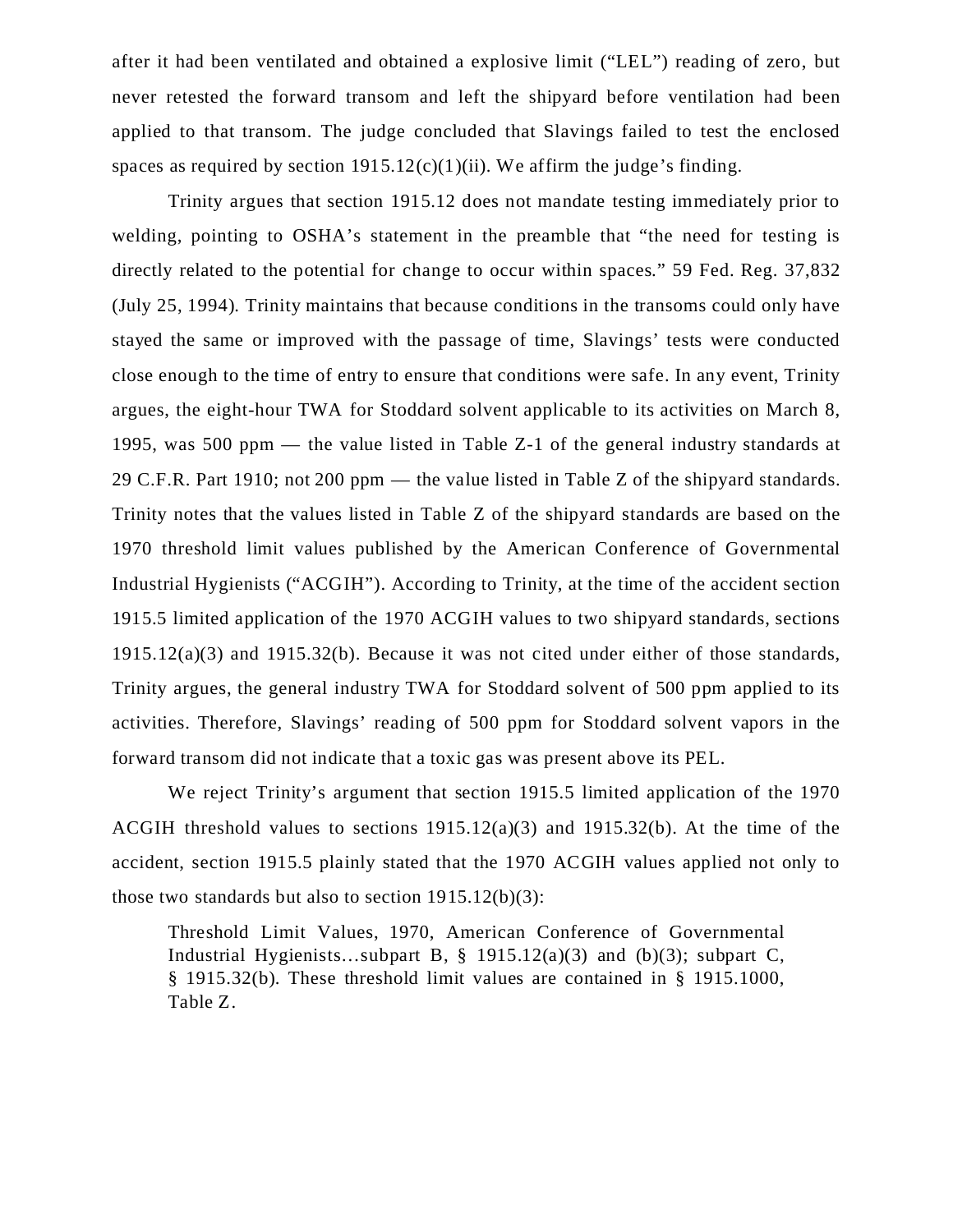29 C.F.R.  $\S$  1915.5 (1994).<sup>13</sup> Prior to the 1994 amendments to the shipyard standards, section 1915.12(b) addressed precautions to be taken before entering toxic atmospheres, and the standard at 1915.12(b)(3) set forth requirements for work in atmospheres with levels of toxic contaminants above the threshold limit value. Pursuant to the amendments, section 1915.12 was reformatted so that toxic atmospheres are now covered under section 1915.12(c). 59 Fed. Reg. 37,831 (July 25, 1994). In the present case, item 2d alleges that Trinity violated the standard at  $1915.12(c)(1)(ii)$ , which requires testing to determine the air concentration of toxic contaminants. Trinity's argument that OSHA did not intend for the 1970 ACGIH values to apply to testing under the cited standard therefore fails.

 Even if we were to assume that the applicable TWA for Stoddard solvent was 500 ppm, not 200 ppm, we conclude that the judge correctly found a violation of the standard. Slavings tested the atmosphere inside the forward transom of Barge B-133 only once, almost immediately after the painters finished their work in the barge. Because Tectyl has a 24-hour curing time, Stoddard solvent vapors would have continued to be produced even after his test. Although Slavings testified that the conditions in the transom should not have changed as time passed, he qualified his testimony by stating, "*If they had the ventilation going and everything, like the instructions said*, then it wouldn't have changed." (Emphasis added.) Importantly, Slavings did not remain at the shipyard to ensure that Trinity's employees ventilated the forward transom. We further note that Slavings' failure to retest the atmosphere in the forward transom was inconsistent with Trinity's own policy, which required retesting until readings showed a vapor level of zero.

We also find that Trinity had knowledge of the testing violation because Slavings was its designated competent person.<sup>14</sup> Slavings was trained by Trinity to conduct the atmospheric tests required by the shipyard standards, had the responsibility to perform those tests, and had the authority to take corrective measures to eliminate hazards, such as directing that ventilation be applied to tested spaces or calling for marine chemist

<sup>14</sup> Section 1915.4(o) defines a competent person as follows:

<sup>&</sup>lt;sup>13</sup> Trinity's statement that section 1915.5 limited application of the 1970 ACGIH values to sections 1915.12(a)(3) and 1915.32(b) may be based on what appears to be a typographical error in the Federal Register of July 1, 1993, resulting in the omission of "(b)(3)" from the restatement of the pre-existing and unchanged applicability statement in one paragraph of section 1915.5. 58 Fed. Reg. 35,514 (July 1, 1993). The only substantive effect of the relevant amendment was to add a sentence to the end of the affected paragraph, after the applicability statement. This error appears only in the Federal Register, not in prior or subsequent editions of the Code of Federal Regulations.

The term COMPETENT PERSON for purposes of this part means a person who is capable of recognizing and evaluating employee exposure to hazardous substances or to other unsafe conditions and is capable of specifying the necessary protection and precautions to be taken to ensure the safety of employees as required by the particular regulation under the condition to which it applies. For the purposes of Subparts B, C, and D of this part, except for

<sup>§ 1915.35(</sup>b)(8) and § 1915.36(a)(5), to which the above definition applies, the competent person must also meet the additional requirements of § 1915.7.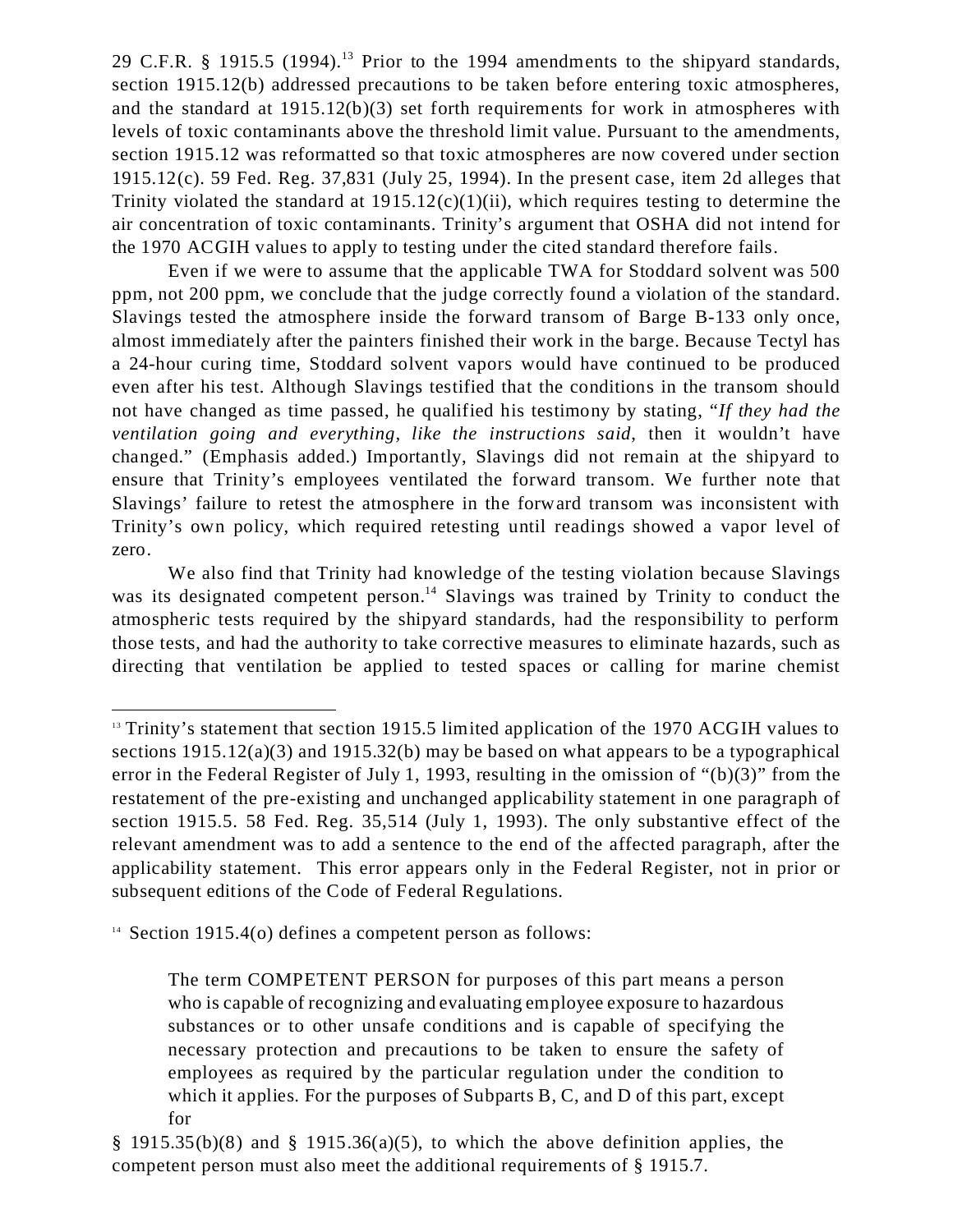certification of such spaces. *See Globe Contractors, Inc. v. Herman,* 132 F.3d 367, 373 (7th Cir. 1997) (foreman's conduct as competent person properly imputed to employer); *Rawson Contrac., Inc.* OSHRC Docket No. No. 99-0018 (April 4, 2003), slip op. at pp. 3-4 (foreman's status as designated competent person of "decisive significance" in attributing knowledge to employer). Accordingly, we affirm a violation of  $§ 1915.12(c)(1)(ii).$ 

# *Item 2e – Marine chemist certification of spaces that contain or have contained combustible or flammable liquids or gases.*

Section  $1915.14(a)(1)(i)$  requires that, before hot work is performed in spaces which contain or have contained combustible or flammable liquids or gases, the spaces be tested and certified by a marine chemist or Coast Guard authorized person as "Safe for Hot Work." However, subpart (a)(1)(iv) of section 1915.14 contains an exception to those requirements:

(iv) Exception: On dry cargo, miscellaneous and passenger vessels and in the landside operations within spaces which meet the standards for oxygen, flammability and toxicity in § 1915.12, but are adjacent to spaces containing flammable gases or liquids, as long as the gases or liquids have a flash point below  $150^{\circ}$  F (65.6<sup>o</sup> C) and the distance between such spaces and the work is 25 feet (7.5m) or greater.

The judge found that the Secretary failed to show that the atmosphere inside Barge B-133 fell outside the levels for oxygen, flammability and toxicity in section 1915.12, and concluded that the record failed to establish the need for marine chemist certification.

On review, the Secretary argues that the judge erred in finding that Trinity met the exception in subpart  $(a)(1)(iv)$  because he ignored the requirement that, when hot work is performed in spaces adjacent to those containing flammable gases or liquids, "the distance between such spaces and the work  $[be]$  25 feet (7.5m) or greater.<sup>"15</sup> The Secretary notes that in the present case Trinity's employees welded directly within and on enclosed, Tectyl-coated spaces. We find the Secretary's argument convincing and note that Trinity has not addressed the merits of item 2e on review. Because there is no evidence that Barge B-133 was tested and certified by a marine chemist or Coast Guard authorized person as "Safe for Hot Work," we find that Trinity failed to comply with the standard. Because Trinity's designated competent person, Slavings, had the authority and responsibility to call for marine chemist certification, we further find that Trinity had

<sup>&</sup>lt;sup>15</sup> The judge did not explicitly find that Trinity met the exception in  $(a)(1)(iv)$ , but we agree with the Secretary that this finding is implied by his decision to vacate item 2e.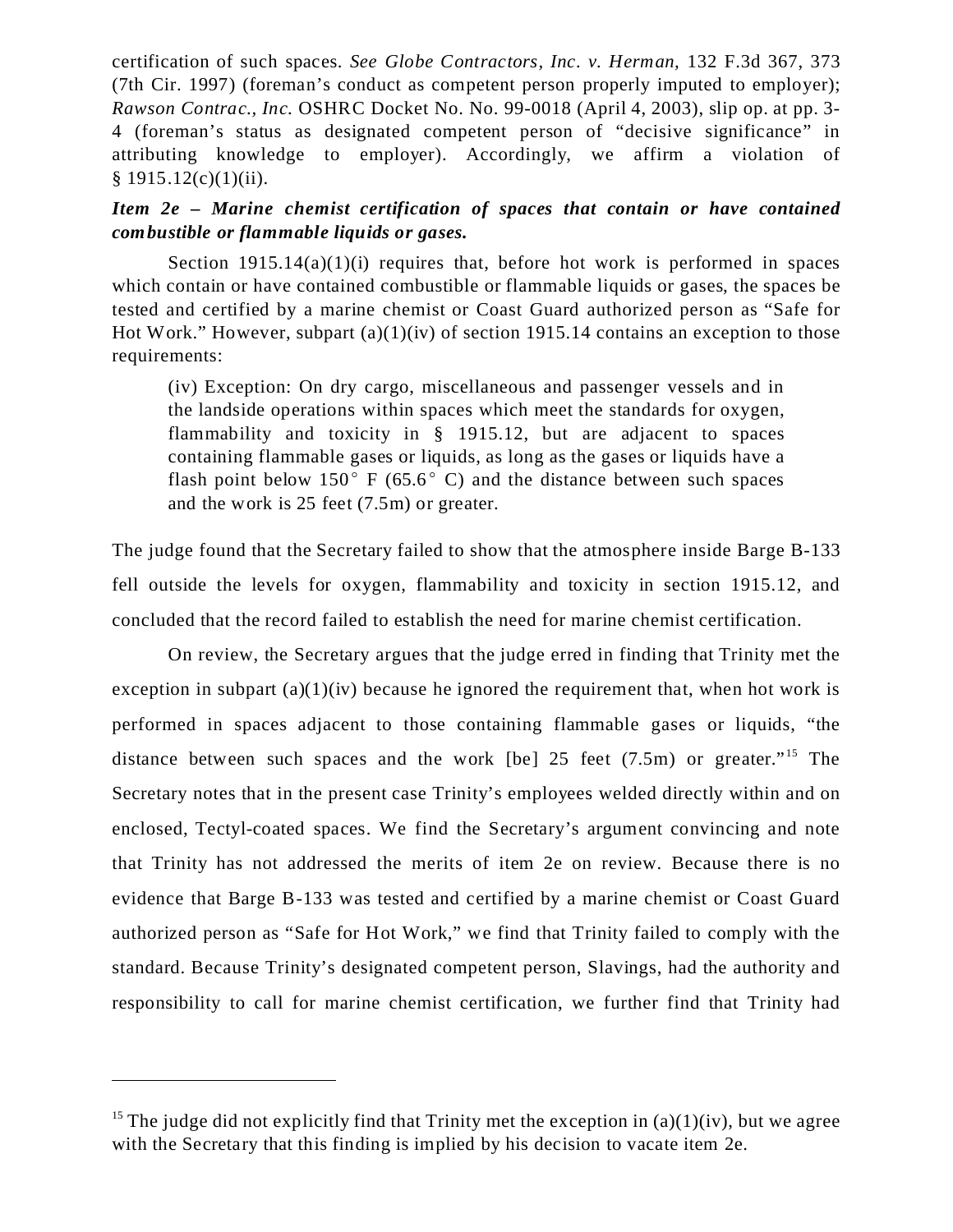knowledge of this violation. Accordingly, we reverse the judge and affirm a violation of  $§1915.14(a)(1)(i).$ 

# *Items 2f and 2g – Maintenance of Safe Conditions*

Item 2f alleges that Trinity violated section  $1915.15(b)^{16}$  because welding could have altered conditions in the transoms of Barge B-133 and Trinity failed to retest those spaces. Item 2g alleges that Trinity violated section  $1915.15(e)^{17}$  because a competent person did not continue to test the bulkheads of Barge B-133 "as often as necessary to ensure that the required atmospheric conditions within the space are maintained." Under both items, the Secretary alleges that retesting was necessary because welding could have altered conditions in the transoms, basing her argument on the testimony of Malcolm Fontenette, Trinity's Marine Group Safety Manager. Although Fontenette testified that based on 30 to 40 tests he conducted, welding on Tectyl did not change conditions inside transoms, he acknowledged that welding in enclosed spaces could possibly change atmospheric conditions.

The Secretary may establish knowledge by showing that the employer either knew or with the exercise of reasonable diligence could have known of the non-complying condition. *Secretary of Labor v. Milliken Co.*, 14 BNA OSHC 2079, 2083, 1991-93 CCH OSHD ¶ 29,243, p. 39176 (No. 84-767, 1991) *aff'd* 947 F.2d 1483 (11th Cir. 1991). We

Note to paragraph (b): Examples of changes that would warrant the stoppage of work include: The opening of manholes or other closures or the adjusting of a valve regulating the flow of hazardous materials.

 $17$  Section 1915.15(e) provides:

(e) *Tests to maintain a competent person's findings*. After a competent person has conducted a visual inspection and tests required in §§ 1915.12, 1915.13, and 1915.14 of this part and determined a space to be safe for an employee to enter, he or she shall continue to test and visually inspect spaces as often as necessary to ensure that the required atmospheric conditions within the tested space are maintained.

 $16$  Section 1915.15 provides:

<sup>(</sup>b) *Alteration of existing conditions*. When a change that could alter conditions within a tested confined or enclosed space or other dangerous atmosphere occurs, work in the affected space or area shall be stopped. Work may not be resumed until the affected space or area is visually inspected and retested and found to comply with §§ 1915.12, 1915.13, and 1915.14 of this part, as applicable.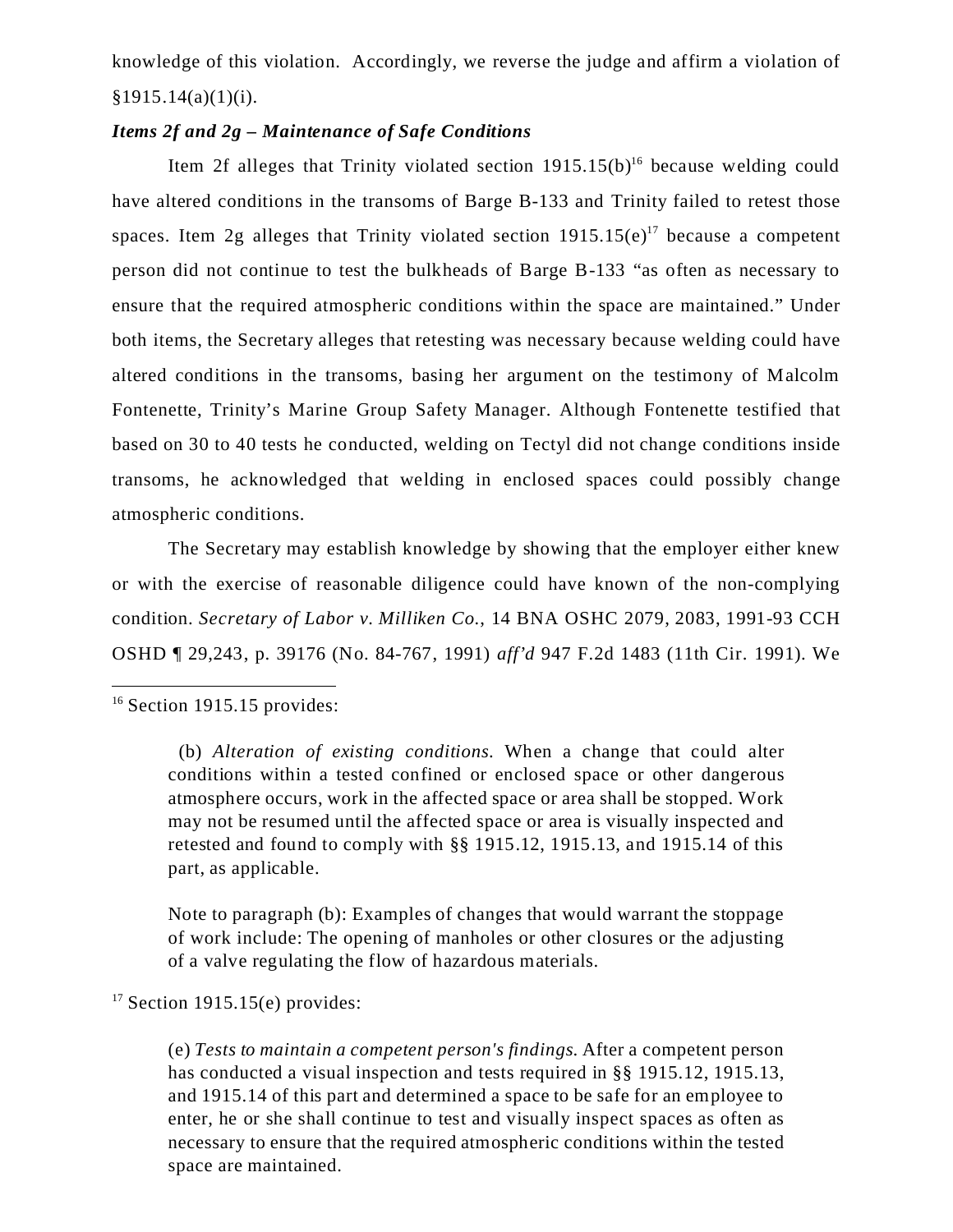find that the facts of the present case are similar enough to those of another case involving Trinity — *Trinity Industries Inc. v. OSHRC*, 206 F.3d 539 (5th Cir. 2000) — to support the conclusion that in the instant case, Trinity did not have knowledge of the cited violation. *Trinity* involved an OSHA inspection of an Alabama plant where Trinity manufactures and repairs railcars and lines new hopper railcars by spraying the insides of the cars with a protective chemical coating. The citation in that case alleged that a hazardous atmosphere existed in one railcar because an OSHA inspector detected levels of flammable vapors in excess of the lower explosive limit ("LEL"). Addressing the knowledge issue, the court found: "[T]he most thorough evidence of the vapor levels remains the extensive testing conducted by Trinity as described by sworn testimony of the railroad safety experts who conducted the tests…[o]n the basis of this evidence, we find that the Secretary failed in its burden of proving that Trinity knew or should have known that the levels in the railcars were improper." *Id*. at 543. The testimony to which the court refers is a statement from Trinity's former corporate and environmental director that over a ten year period he had tested more than a thousand railcars during the actual lining operation while they were being ventilated, and he had never obtained a reading over ten percent of LEL no matter what lining material was used. The director added that during that ten-year period he had tested about sixty railcars at Trinity's Alabama plant. *Id.* at 541.

In the present case, the Secretary relies on marine safety manager Fontenette's acknowledgment that welding can change atmospheric conditions in an enclosed space. We note, however, that the cited part of Fontenette's testimony is only a general acknowledgment that welding *could* change conditions. Fontenette subsequently testified that, based on 30 to 40 tests he conducted prior to March 8, 1995, welding on Tectyl did *not* change conditions inside transoms. Slavings also testified that prior to March 8, 1995, he had conducted tests while plates were being welded in tanks and found no change in conditions. Slavings said that he conducted some of those tests three to five hours after Tectyl had been applied. We find that the number of tests conducted by Fontenette and Slavings compares favorably with the 60 tests of railcars conducted at Trinity's Alabama plant, which formed part of the basis for the Fifth Circuit's finding that the Secretary had not established knowledge of the violation at that plant. Because Trinity is headquartered in Texas, within the Fifth Circuit, and because the Fifth Circuit's decision in *Trinity*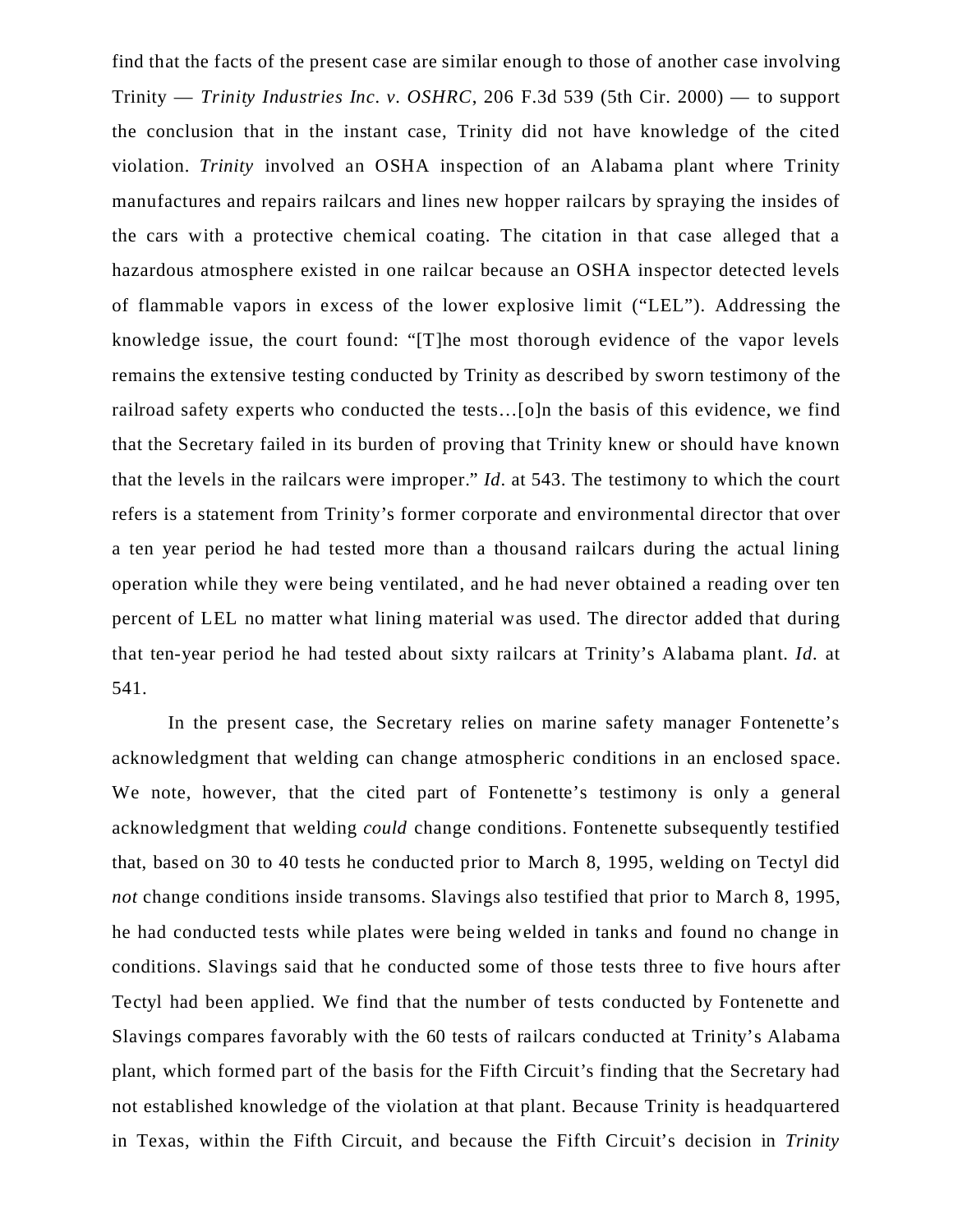indicates that the court would find a lack of knowledge where repeated prior testing gives the employer no reason to conclude that it may be in violation of a standard, we vacate items 2f and 2g. *See, e.g., Kern Brothers Tree Service,* 18 BNA OSHC 2064, 2067, 2000 CCH OSHD ¶ 32,053, p. 48,003 (No. 96-1719, 2000) (where it is highly probable that a case will be appealed to a particular circuit, the Commission generally has applied the law of that circuit in deciding the case). $18$ 

## *Items 3a, 3b and 3d – Training of employees entering enclosed spaces.*

Items 3a, 3b, and 3d allege that Trinity violated various standards in section 1915.12(d) by failing to train the employees who were performing hot work inside the forward and aft transoms of Barge B-133. Section 1915.12(d) provides in pertinent part:

(2) The employer shall ensure that each employee who enters a confined space, enclosed space, or other areas with dangerous atmospheres is trained to:

....

(ii) Anticipate and be aware of the hazards that may be faced during entry;

(iii) Recognize the adverse health effects that may be caused by the exposure to a hazard;

….

(4) The employer shall provide each employee with training:

….

(ii) Whenever there is a change in operations or in an employee's duties that presents a hazard about which the employee has not previously been trained.

<sup>&</sup>lt;sup>18</sup> We question whether section 1915.15(b) even applies to the facts of the present case. As noted above, the Secretary argues that a change in conditions occurred when Trinity's employees started welding in the forward and aft transoms of Barge B-133. However, the language of the standard strongly suggests that the actual work that employees are performing in an enclosed space is not a "change that could alter conditions," especially given the requirement that "work…shall be stopped" when a change occurs. The note to paragraph (b) of section 1915.15 supports this interpretation, providing two examples of changes in working conditions, the opening of manholes and the closure or adjusting of a valve regulating the flow of hazardous materials. These examples support a conclusion that, while other standards are directed toward atmospheric or other changes caused by work in enclosed spaces, the standard at section 1915.15(b) is directed toward the conditions under which work is performed, not the work itself. Also, because the standard requires that work be stopped whenever there is a change that could alter conditions, the Secretary's argument that welding represents a change in conditions, taken to its logical conclusion, could lead to the absurd result that welding would no sooner commence than it would have to be stopped for inspection and retesting.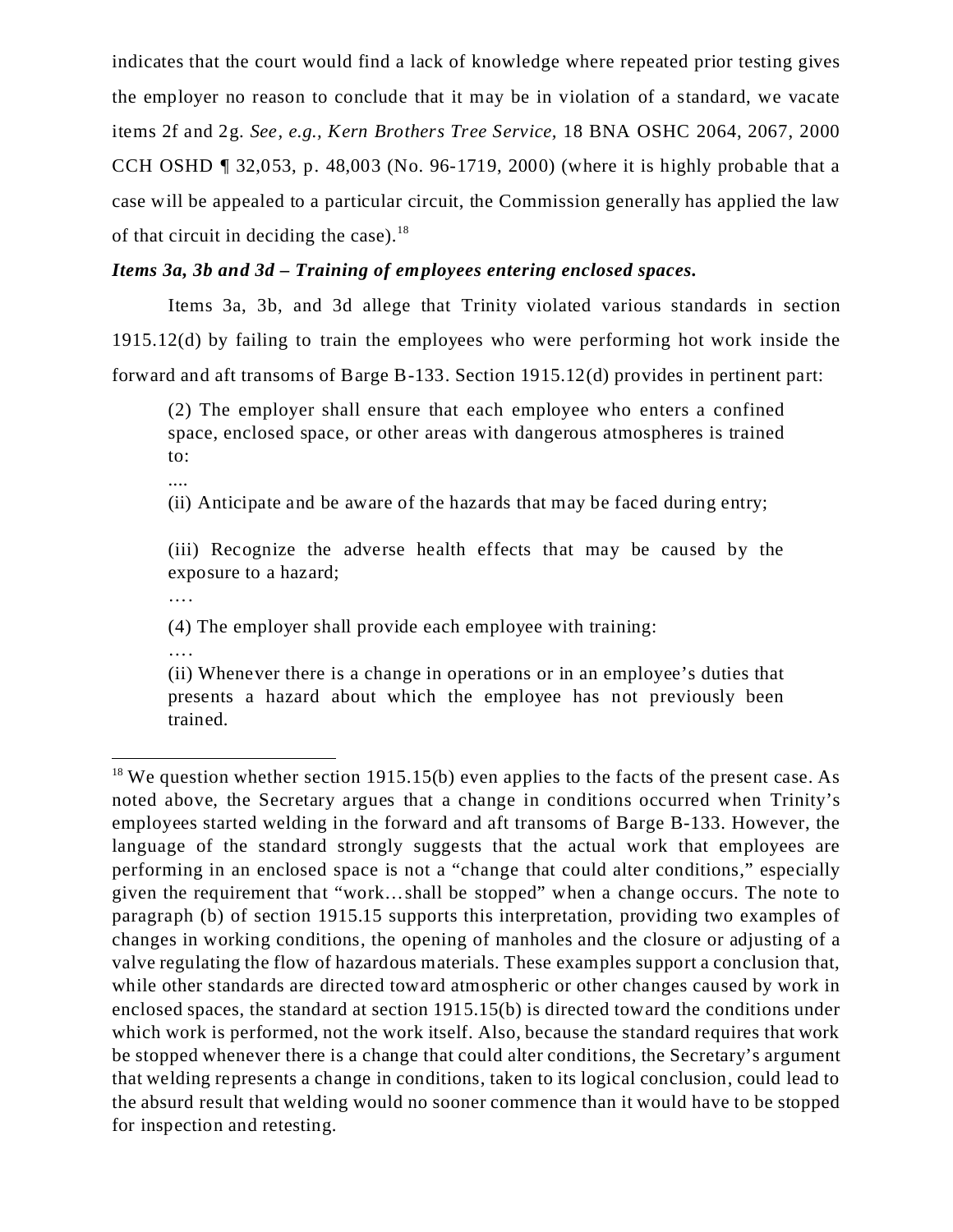Item 3a alleges that employees were performing a new task — welding gusset plates onto Tectyl-coated steel — and that Trinity violated section  $1915.12(d)(2)(ii)$  by failing to ensure that the employees were trained to anticipate and be aware of hazards they might face during entry into an enclosed space. Item 3b alleges that Trinity violated section  $1915.12(d)(2)(iii)$  by failing to ensure that employees were familiar with potential health hazards associated with welding gusset plates onto Tectyl-coated steel. Finally, item 3d alleges that welding gusset plates onto Tectyl-coated steel was a non-routine task, and that Trinity violated section  $1915.12(d)(4)(ii)$  by failing to provide employees with training when there was a change in duties that presented a hazard about which they had not previously been informed. The judge affirmed all three violations.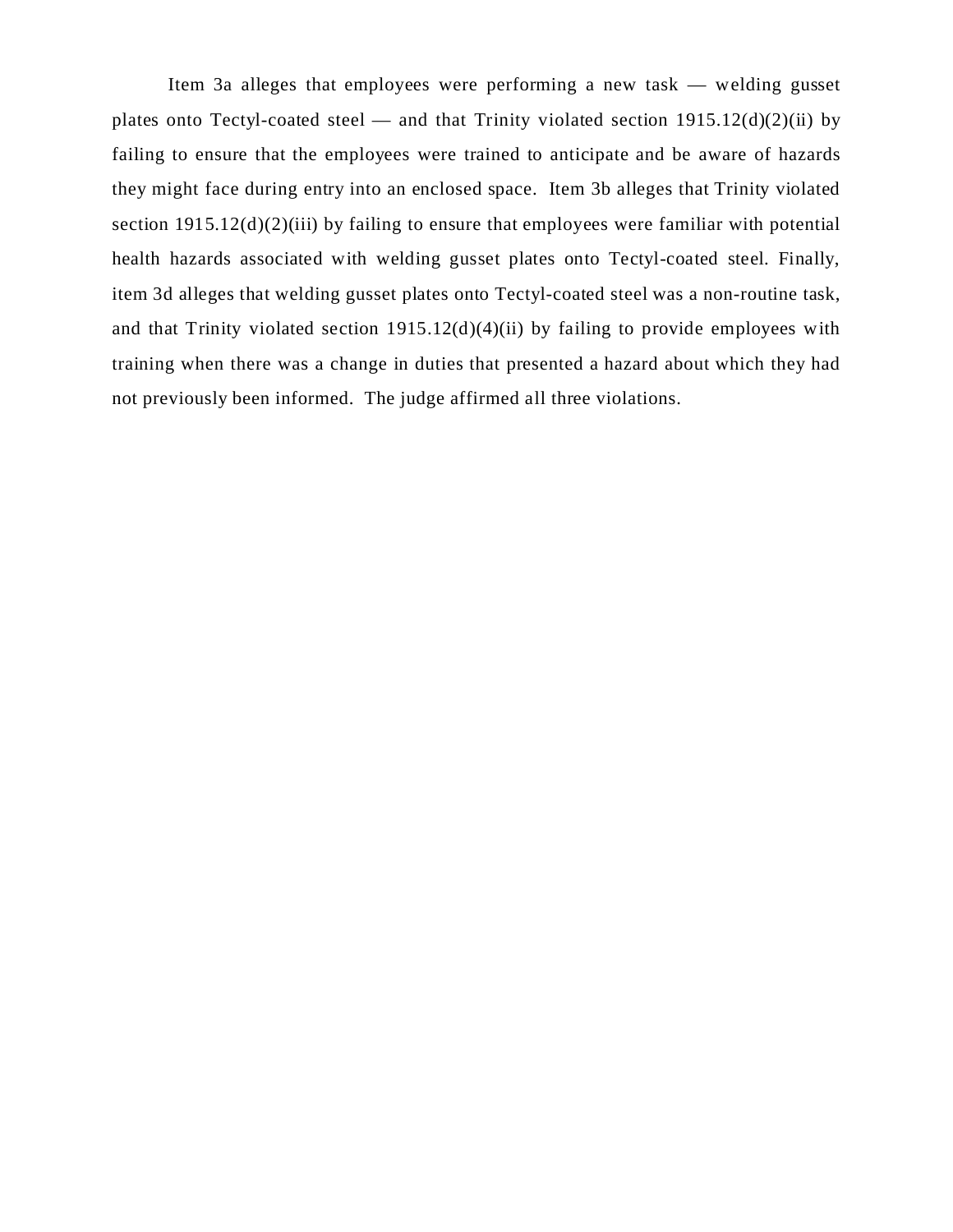## *Evidence of Training*

Training reports introduced by Trinity show that employees at the Caruthersville shipyard had been trained on the hazards of working in confined spaces, hot work in confined spaces, and the use of personal protective equipment on a number of occasions prior to March 8, 1995. All members of the welding crew in Barge B-133 on the night of March 8, 1995, received training in those areas.<sup>19</sup> Curtis Chambers, Trinity's OSHA compliance manager, Chester Sullivan, the plant safety manager at Caruthersville, and marine safety manager Fontenette all testified that Trinity trained its employees not to enter tanks until they had been tested and a hot work permit issued and to wear respirators and ventilate tanks to protect against welding fumes. Employees also had been trained to use a fire watch when welding, and to wear all-cotton clothing to guard against contact with welding sparks and slag. Fontenette, Chambers, and Sullivan further testified that Trinity cross-trained employees on the hazards of all jobs at the Caruthersville shipyard. Testimony from several employees, including welders Anthony Quinn and Elmer Jones from the Barge B-133 crew, indicates that the welders in Barge B-133 knew that Tectyl presented a fire hazard. With regard to potential toxicity problems related to Tectyl, Slavings, the competent person, testified that employees had been trained to remove preservative coatings six inches on each side of the point of welding. Sullivan also testified that during HAZ/COM training employees are taught to refer to a chart that informs them of the toxicity, flammability, and reactivity of chemicals they might encounter.

On the other hand, Sullivan admitted that he did not personally know Tectyl's curing time and did not set any guidelines for how long the coating had to cure before employees could enter Tectyl-coated spaces. Both painter David Norman and welder Elmer Jones, a member of the Barge B-133 crew, testified that they thought Tectyl could cure in as little as four or five hours. Jones testified that he knew Tectyl could burn but had not been told that Tectyl could irritate the eyes and skin. He said that he had not been shown Tectyl's MSDS and that safety meetings did not cover Tectyl specifically. Several

<sup>&</sup>lt;sup>19</sup> The welding crew consisted of the decedents, John Travis and Wayne Ivory, as well as welding lead man Rodney Quinn and welders Anthony Quinn, Glen Hyde, Elmer Jones, Russell Hull and Daniel Flowers.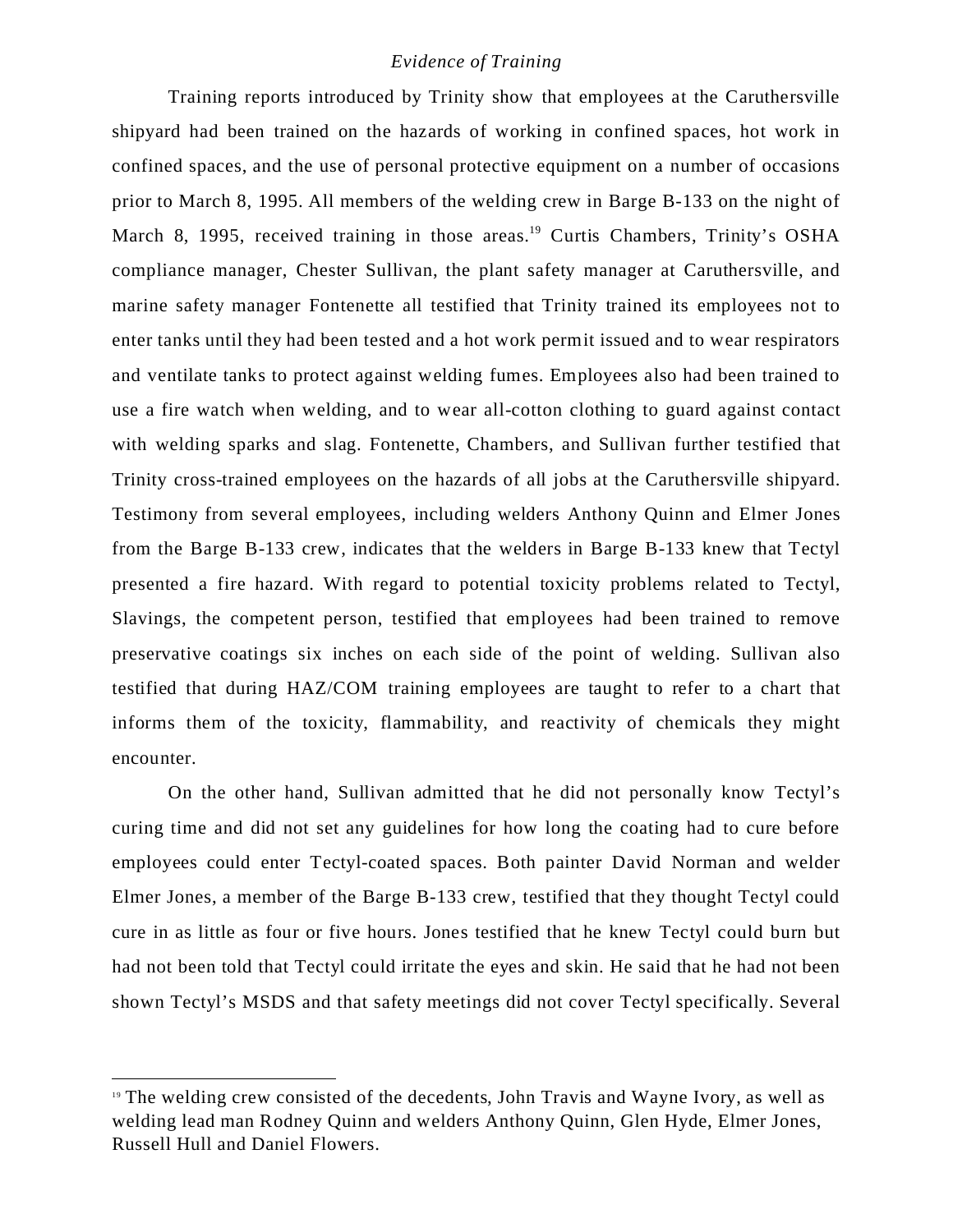other members of the welding crew in Barge B-133 testified that they had not been provided certain information on Tectyl.

Rodney Quinn, welding entry supervisor for the Barge B-133 crew, testified that he had not seen Tectyl's MSDS prior to beginning work on March 8, 1995. He knew that Tectyl was combustible but did not know its flash point. Rodney Quinn said that he knew that smoke from welding on Tectyl could irritate the eyes but "didn't really know about if you get i[t] on you[.]" Welder Anthony Quinn testified that he normally welded on metal without a preservative coating and had not reviewed Tectyl's MSDS prior to beginning work in Barge B-133. Anthony Quinn further testified that "[t]he only instructions or specifications that we went over was that we needed to be careful because we were working in Tectyl…[t]hat with Tectyl, there could be a danger of fire." Anthony Quinn said that entry supervisor Rodney Quinn did not discuss the physical and health hazards of Tectyl, other than its flammability. He said that there was no discussion about whether Tectyl could irritate the eyes and skin and that he had not been told Tectyl's flash point.

# *Discussion*

To establish noncompliance with a training standard, the Secretary must show that the employer failed to provide instructions that a reasonably prudent employer would have given in the same circumstances. *See Archer-Western Contractors Ltd.,* 15 BNA OSHC 1013, 1019- 20, 1991-93 CCH OSHD ¶ 29,317, p. 39,381 (No. 87-1067, 1991), *aff'd in unpublished opinion* (D.C. Cir. 1992); *El Paso Crane and Rigging Co.,* 16 BNA OSHC 1419, 1424, 1993-95 CCH OSHD ¶ 30,231, p. 41,620 (No. 90-1106, 1993). If the employer rebuts the allegation of a training violation "by showing that it has provided the type of training at issue, the burden shifts to the Secretary to show some deficiency in the training provided." *American Sterilizer Co.*, 18 BNA OSHC 1082, 1086, 1995-97 CCH OSHD ¶ 31,451, p. 44,484 (No. 91-2494, 1997); *Atlantic Battery Co.,* 16 BNA OSHC 2131, 2176-77, 1993-95 CCH OSHD ¶ 30,636, p. 42,493 (No. 90-1747, 1994).

We find that the Secretary has failed to establish a violation of section  $1915.12(d)(2)(ii)$ , the standard cited in item 3a. The standard requires that employers train employees to "alnticipate and be aware of the hazards that may be faced during entry" into an enclosed space. Although several employees testified that they did not know Tectyl's curing time or thought Tectyl could cure in as little as four or five hours, the record establishes that Trinity's employees knew Tectyl was combustible and presented a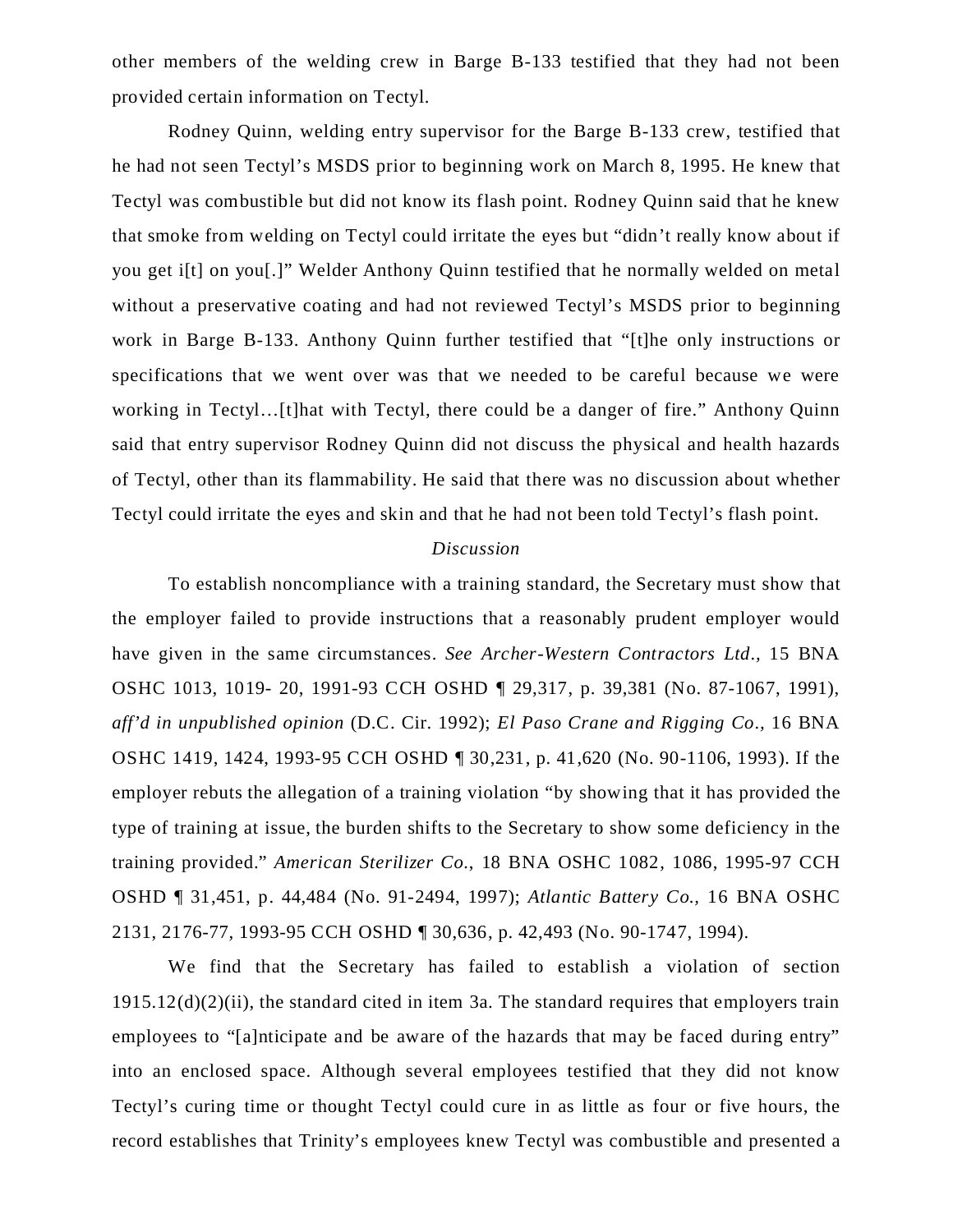fire hazard. They had specifically been trained not to enter tanks until a hot work permit was issued; use a fire watch when welding; wear all-cotton clothing; ventilate tanks; and remove preservative coatings from the point of welding.

The Secretary argues that Trinity's training was deficient because employees were performing a non-routine task – welding gusset plates inside transoms recently coated with Tectyl – but she fails to explain why Trinity's employees were unable to anticipate the hazards of welding in Barge B-133. Although several members of the welding crew in Barge B-133 had not been shown Tectyl's MSDS, the Secretary fails to explain exactly what information in the MSDS Trinity's employees needed in order to anticipate the hazards of the welding job. In fact, it is Tectyl's product information sheet, not the MSDS, that contains the bold warning regarding the hazards of welding on the partially cured coating. Our review of the testimony indicates that the Secretary did not ask employees directly whether Trinity had communicated to them the warning in Tectyl's information sheet. *See N&N Contractors Inc.*, 18 BNA OSHC 2121, 2128, 2000 CCH OSHD ¶ 32,101, p. 48,244 (No. 96-606, 2000), *aff'd* 255 F.3d 122 (4th Cir. 2001) (absence of direct employee testimony that employees did not receive training was critical to Secretary's failure to meet her burden). Thus, we find that the Secretary has failed to meet her burden of showing that Trinity's training was deficient for the reasons stated in item 3a, and we vacate that item.

On the other hand, the evidence supports a finding that Trinity violated section 1915.12(d)(iii), the standard cited in item 3b. Welders Anthony Quinn and Elmer Jones, members of the Barge B-133 crew, were asked directly whether they had been told about the physical and health effects of Tectyl, including possible eye and skin irritation, and each employee testified that he had not been told of those effects. Welding entry supervisor Rodney Quinn testified that he knew Tectyl could irritate the eyes, but "didn't really know about if you get [Tectyl] on you[.]" Trinity notes that employees working with Tectyl were required to wear Tyvex suits, rubber gloves, and paint socks over their faces. However, the cited standard requires training so that employees can recognize the *health effects* that may be caused by exposure to a hazard – training on hazard avoidance is covered in other standards. Plant safety manager Sullivan testified that as part of their HAZ/COM training employees are taught to refer to a chemical toxicity chart, but this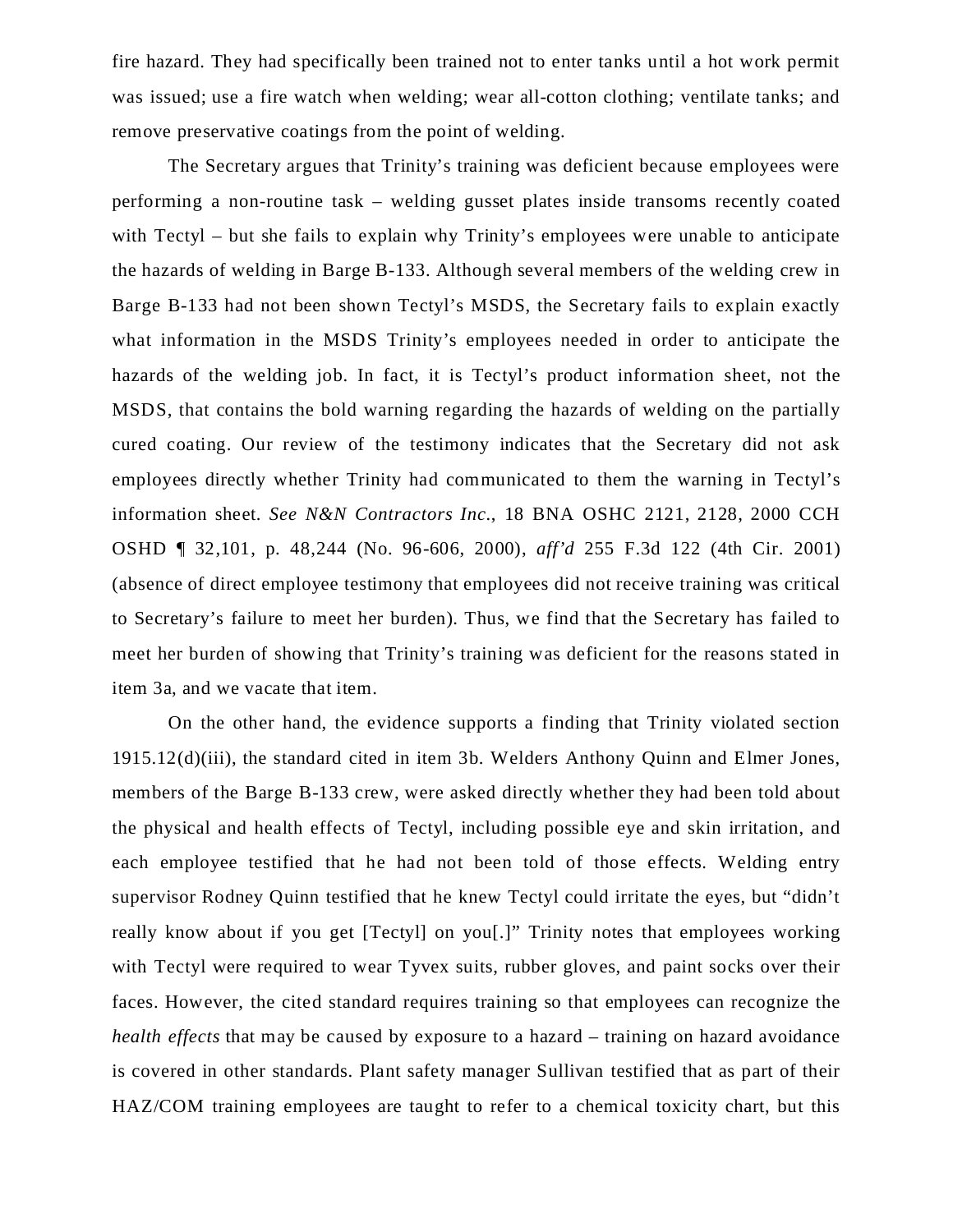chart would not have informed employees of health effects specific to Tectyl. Because Trinity failed to train employees on certain health effects of Tectyl, we affirm item 3b.

Item 3d alleges a violation of section 1915.12(d)(4)(ii), which requires training "[w]henever there is a change in operations or in an employee's duties that presents a hazard about which the employee has not previously been trained." The Secretary argues that the welding job in Barge B-133 represented a change in duties for certain employees, such as Anthony Quinn, who did not normally weld in enclosed spaces or on preservative coatings. We agree, but find that the only training deficiency established by the Secretary – the only deficiency which supports the allegation in item 3d – is Trinity's failure to train employees on Tectyl's potential for eye and skin irritation. Because this failure duplicates that alleged and established under item 3b, we vacate item 3d. *See Capform,* 13 BNA OSHC 2219, 2224, 1987-90 CCH OSHD ¶ 28,503, p. 37,778 (No. 84-55, 1989) (citations duplicative where they involve substantially the same violative conduct and require the same means of abatement), *Cleveland Consolidated, Inc.*, 13 BNA OSHC 1114, 1118, 1986-87 CCH OSHD ¶ 27,829, p. 36,430 (No. 84-696, 1987).

## *Item 3e – Training on physical and health hazards of Tectyl.*

Item 3e alleges that Trinity violated section  $1915.1200(h)(2)(ii)$  by failing to train employees on the physical and health hazards of Tectyl. Section 1915.1200(h)(2) incorporates by reference the requirements of the general industry standard at 29 C.F.R. § 1910.1200(h)(2), which states:

(2) *Information.* Employees shall be informed of:

(i) The requirements of this section;

(ii) Any operations in their work area where hazardous chemicals are present; and,

(iii) The location and availability of the written hazard communication program, including the required list(s) of hazardous chemicals, and material safety data sheets required by this section.

The Secretary argues that the judge's finding of a violation should be affirmed, citing testimony from Rodney Quinn and other crew members that they had not been provided certain information about Tectyl and had never seen its MSDS as part of their training. The Secretary claims that in several other cases the Commission has affirmed violations of section 1910.1200(h) where employees have been similarly deprived of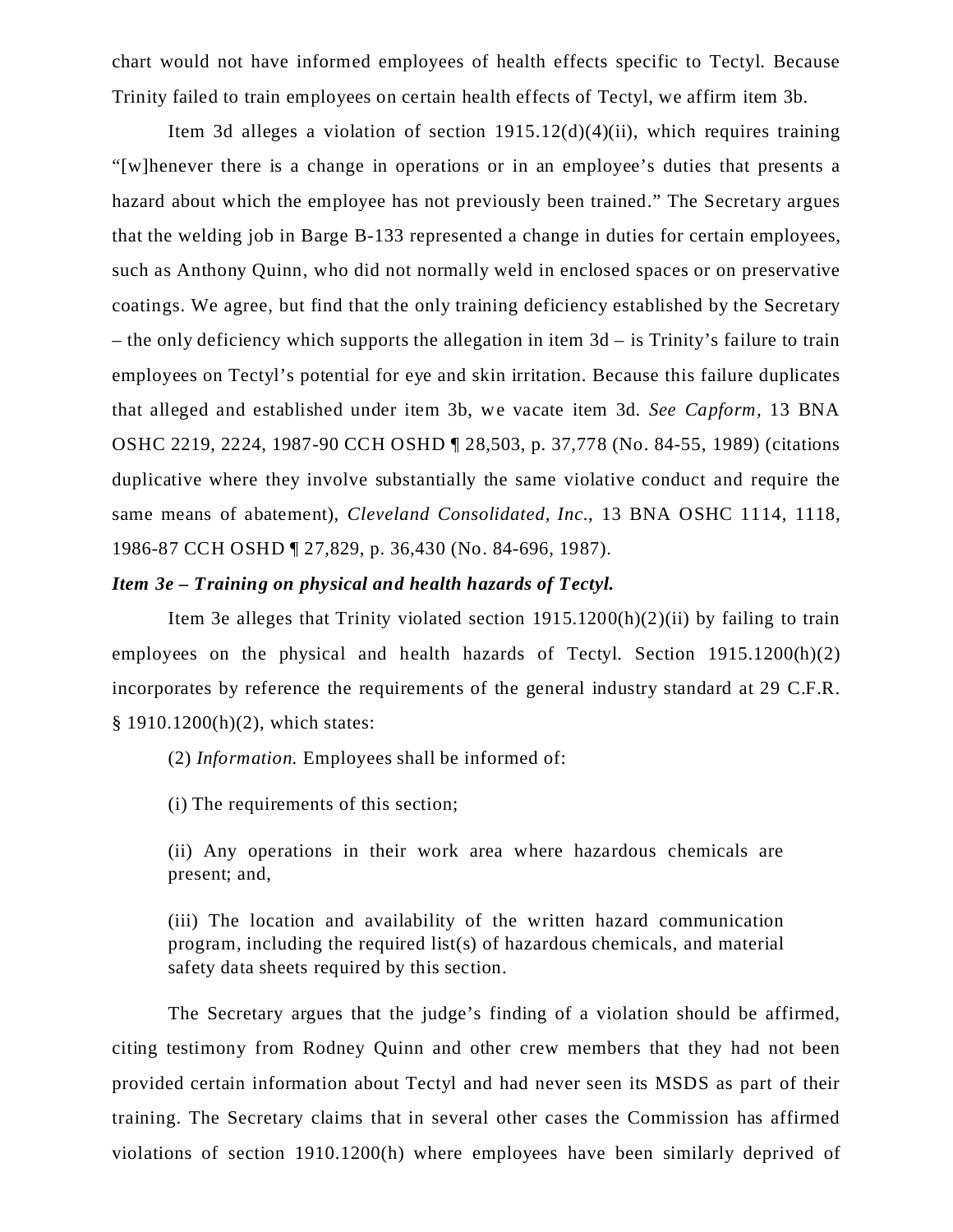information concerning chemical hazards in their workplace, including *Safeway Store No. 914*, 16 BNA OSHC 1504, 1513-14, 1993-95 CCH OSHD ¶ 30,300, p. 41,745-47 (No. 91-373, 1993); *Article II Gun Shop Inc.*, 16 BNA OSHC 2035, 2037, 1993-95 CCH OSHD ¶ 30,563, p. 42,300-01 (Nos. 91-2146 and 91-3127, 1994); and *ARA Living Centers of Texas*, 15 BNA OSHC 1417, 1418, 1991-93 CCH OSHD ¶ 29,552, p. 39,957 (No. 89-1894, 1991).

The cited standard, section 1910.1200(h)(2)(ii), requires that employers inform employees of "[a]ny operations in their work area where hazardous chemicals are present," while sections 1910.1200(h)(2)(i) and (iii) set forth other information requirements. Section 1910.1200(h)(3), on the other hand, sets forth requirements for employee training on hazardous chemicals. In particular, section 1910.1200(h)(3)(ii) requires training on the "physical and health hazards of the chemicals in the work area." In our view, the deficiencies alleged by the Secretary fall not under 1910.1200(h)(2)(ii), but under other parts of 1910.1200(h), particularly 1910.1200(h)(3)(ii). For example, although Rodney Quinn testified that he had not seen Tectyl's MSDS as part of his training, material safety data sheets are addressed in 1910.1200(h)(2)(iii), not in subpart (ii). Also, the three cases cited by the Secretary address violations of 1910.1200(h) generally. In none of those cases did the Commission specifically affirm a violation of 1910.1200(h)(2)(ii), or affirm a violation because the employer failed to provide employees with information on the *location* of hazardous chemicals. Thus, the cited cases do not support a finding that the deficiencies alleged by the Secretary constitute a violation of 1910.1200(h)(2)(ii).

The next issue is whether Trinity provided its employees with information on the location of hazardous chemicals, as required by the cited standard. Based on our review of the record, we find that the welders in Barge B-133 on the night of March 8, 1995, were aware that Tectyl had been applied inside the barge's tanks and transoms before they started work. Welding entry supervisor Rodney Quinn testified that he knew the barge had been treated with Tectyl. Welder Elmer Jones testified that before the welding crew could begin work on Barge B-133 on March 8, 1995, they had to wait until the painters got through "oiling" the barge, a term which referred to the spraying of Tectyl. In any event, the Secretary did not introduce evidence that any member of the welding crew in Barge B-133 had not been informed that Tectyl was present in the barge. For these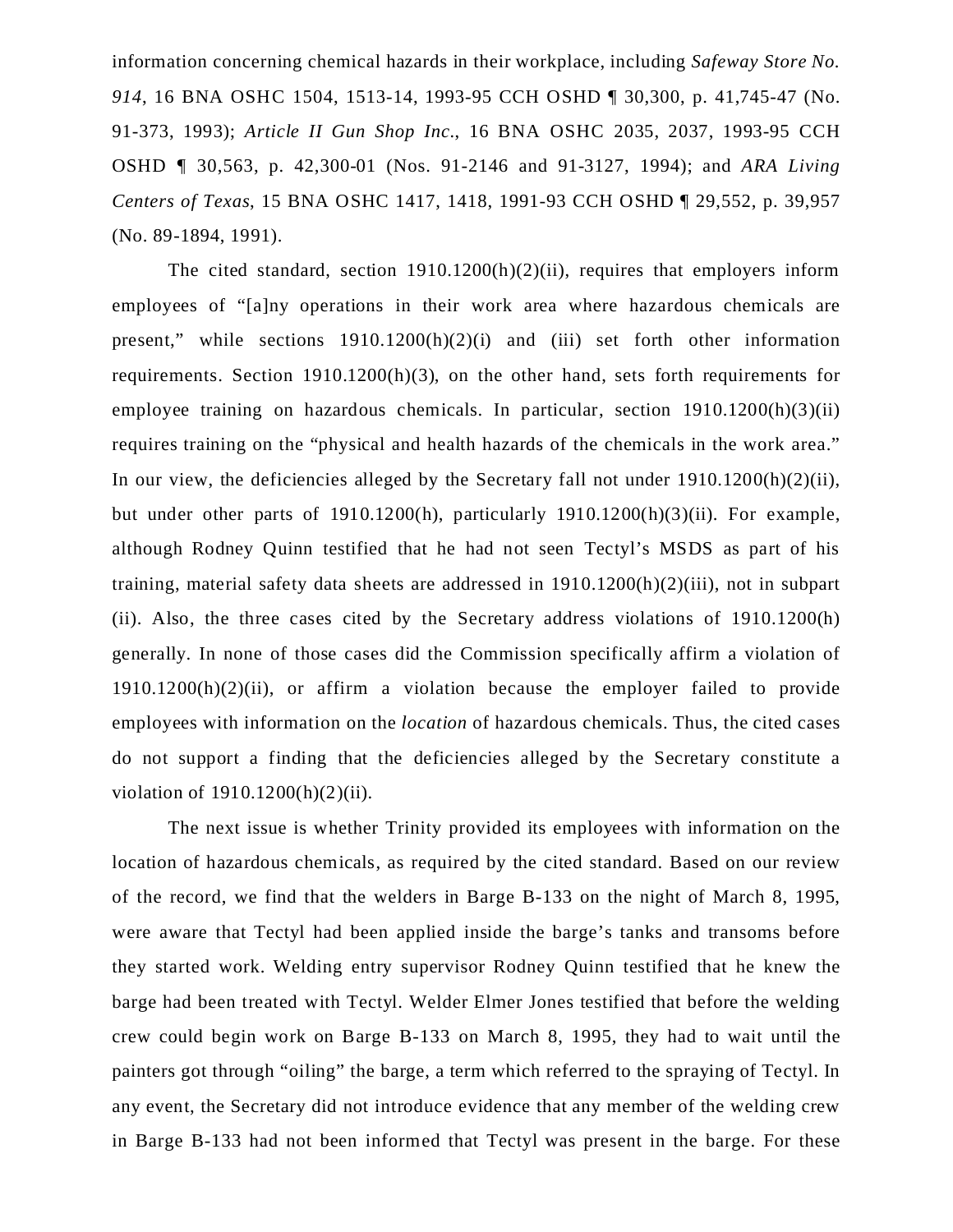reasons, we find that the Secretary has not established a violation of section 1915.1200(h)(2)(ii), and we vacate item 3e.

## *Item 6a – Fire prevention.*

The Secretary cited Trinity for one violation of the fire prevention standard at section 1915.52(a)(2), alleging that employees in the forward and aft transoms of Barge B-133 were welding "without any positive means to prevent sparks from contacting the combustible substance, such as the use of drapes, curtains, or inerting the floor surface with a water bottom."<sup>20</sup> The judge affirmed the violation, noting that the hot work permit prepared by Slavings on March 8, 1995, required the use of fire-resistant tarpaulins and that the floor be wet down and covered with sand or fire-resistant sheets. These protective measures were not taken.

On review, Trinity argues that the use of a water bottom would have presented a greater hazard for its employees because of the risk of electrocution. Trinity does not, however, argue that drapes or curtains, the two other means of fire prevention described in the citation, would also have presented a greater hazard or were infeasible. As the judge found, the hot work permit for Barge B-133 prepared by Slavings actually required that non-removable combustibles be protected with fire-resistant tarpaulins or metal shields and that fire-resistant tarpaulins be suspended beneath work. Given that Trinity's own competent person recognized the need for tarpaulins or shields, we find that Trinity violated the terms of section  $1915.52(a)(2).^{21}$ 

<sup>20</sup> Section 1915.52(a)(2) provides:

If the object to be welded, cut or heated cannot be moved and if all the fire hazards including combustible cargoes cannot be removed, positive means shall be taken to confine the heat, sparks, and slag, and to protect the immovable fire hazards from them.

 $21$  Though not disputed by Trinity on review, we also find that Trinity had knowledge of the fire prevention violation. *See Trinity*, 206 F.3d at 542 (addressing knowledge issue even though respondent failed to raise issue before Commission). Rodney Quinn was identified by plant safety manager Sullivan as the entry supervisor for the welding crew in Barge B-133. According to Trinity's Confined Space Entry Program, the entry supervisor "verifies that the [hot work] permit is filled out completely and all safety steps listed on it are taken…." Trinity's program also requires the entry supervisor to check conditions during entry "to make sure that [conditions] stay safe throughout the work." Here, Quinn was with the crew in the forward transom and would have known that the welders in that transom were working without drapes, tarpaulins, or shields. Although it is not clear that Quinn actually entered the aft transom where Travis and Ivory were welding, he was aware of the conditions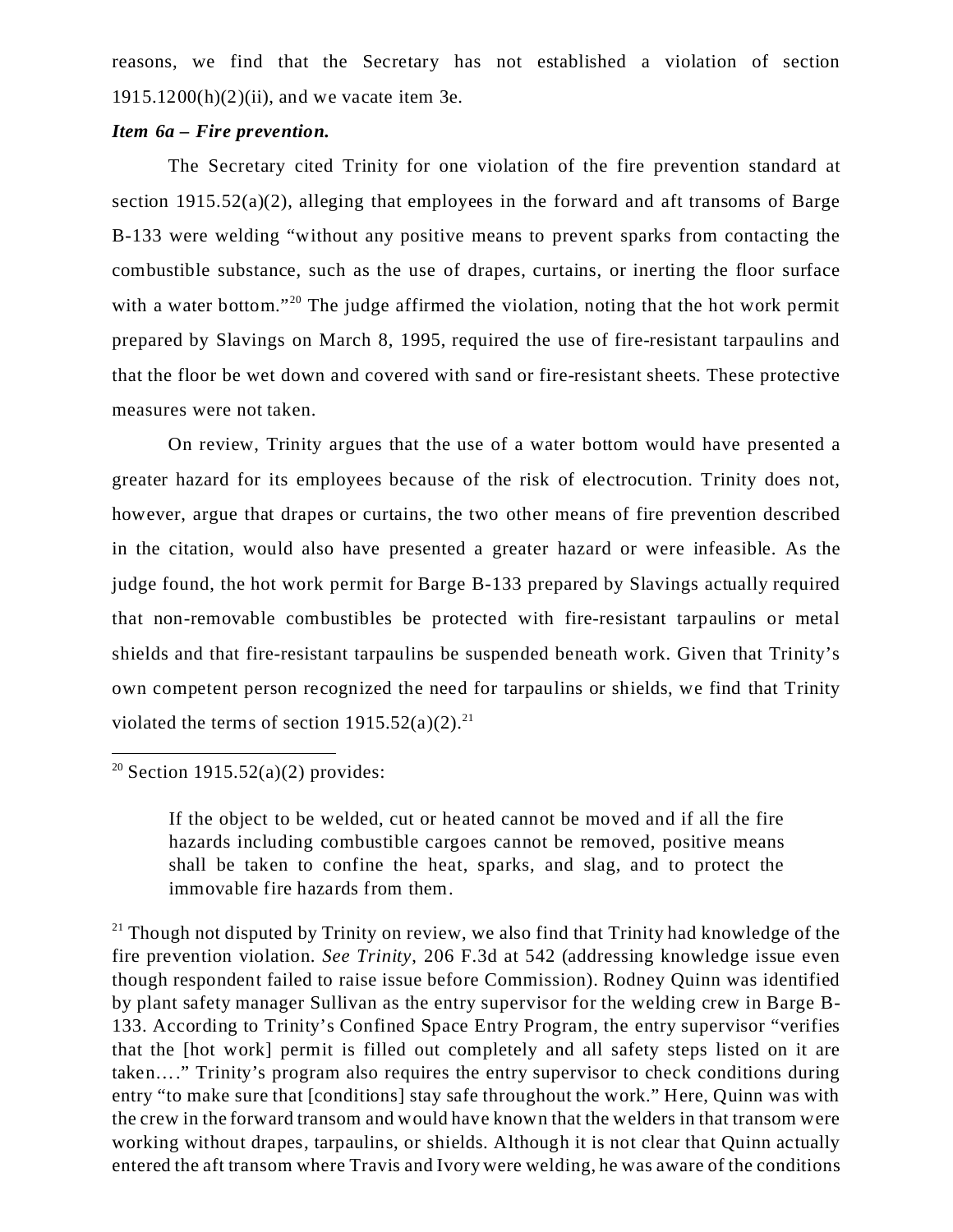## *Item 6d – Welding in way of preservative coatings.*

Item 6d alleges that Trinity violated section  $1915.53(f)$ ,<sup>22</sup> which applies when "welding…is commenced in enclosed spaces on metal covered by soft and greasy preservatives," because the competent person did not test for flammable vapors after employees began welding on Tectyl-coated steel. We find that the Secretary has not established the standard's applicability because she has not shown that Tectyl is a "soft and greasy" preservative. Tectyl's product information sheet states that the "dry film is *firm*, amber, and translucent." (Emphasis added.) Regis Rumpf of Valvoline testified that Tectyl is "difficult" to remove from metal surfaces and, once cured, can only be removed "by steam and special chemistry."<sup>23</sup>

Even if Tectyl could be considered "greasy" for some short period of time after it has been applied to a surface – competent person Slavings testified that Tectyl is "oily, kind of a diesel fuel type…[w]hen it's in the barrel" – the Secretary has not established that the Tectyl on which Trinity's employees were welding was "soft and greasy." According to its product information sheet, Tectyl's "Approximate Dry to Touch Time"

<sup>22</sup> Section 1915.53(f) provides:

(f) Immediately after welding, cutting or heating is commenced in enclosed spaces on metal covered by soft and greasy preservatives, and at frequent intervals thereafter, a competent person shall make tests to ensure that no flammable vapors are being produced by the coatings. If such vapors are determined to be present, the operation shall be stopped immediately and shall not be resumed until such additional precautions have been taken as are necessary to ensure that the operation can be resumed safely.

<sup>23</sup> We note that section 1915.34(b)(2) expressly forbids the use of heat to remove soft and greasy preservative coatings. However, several of the methods for removing Tectyl recommended in its product information sheet – vapor degreasing, hot alkaline wash, and low pressure steam – involve the use of heat. This means either that the information sheet's recommendations are inconsistent with OSHA regulations or, as we find, that Tectyl is not a soft and greasy preservative.

in that transom, as indicated by his testimony that he "didn't want [Travis and Ivory] welding without a blower... [w]e got them to blower [sic] down on the aft transom also." Because Quinn was designated by Trinity as the entry supervisor for the welding crew and because under Trinity's Confined Space Entry Program the entry supervisor has broad responsibility for employee safety, we impute Quinn's knowledge to Trinity. *See Rawson Contrac. Inc.*, OSHRC Docket No. 99-0018 (April 4, 2003), slip op. at pp. 3-4 (imputing knowledge of designated competent person and foreman to employer).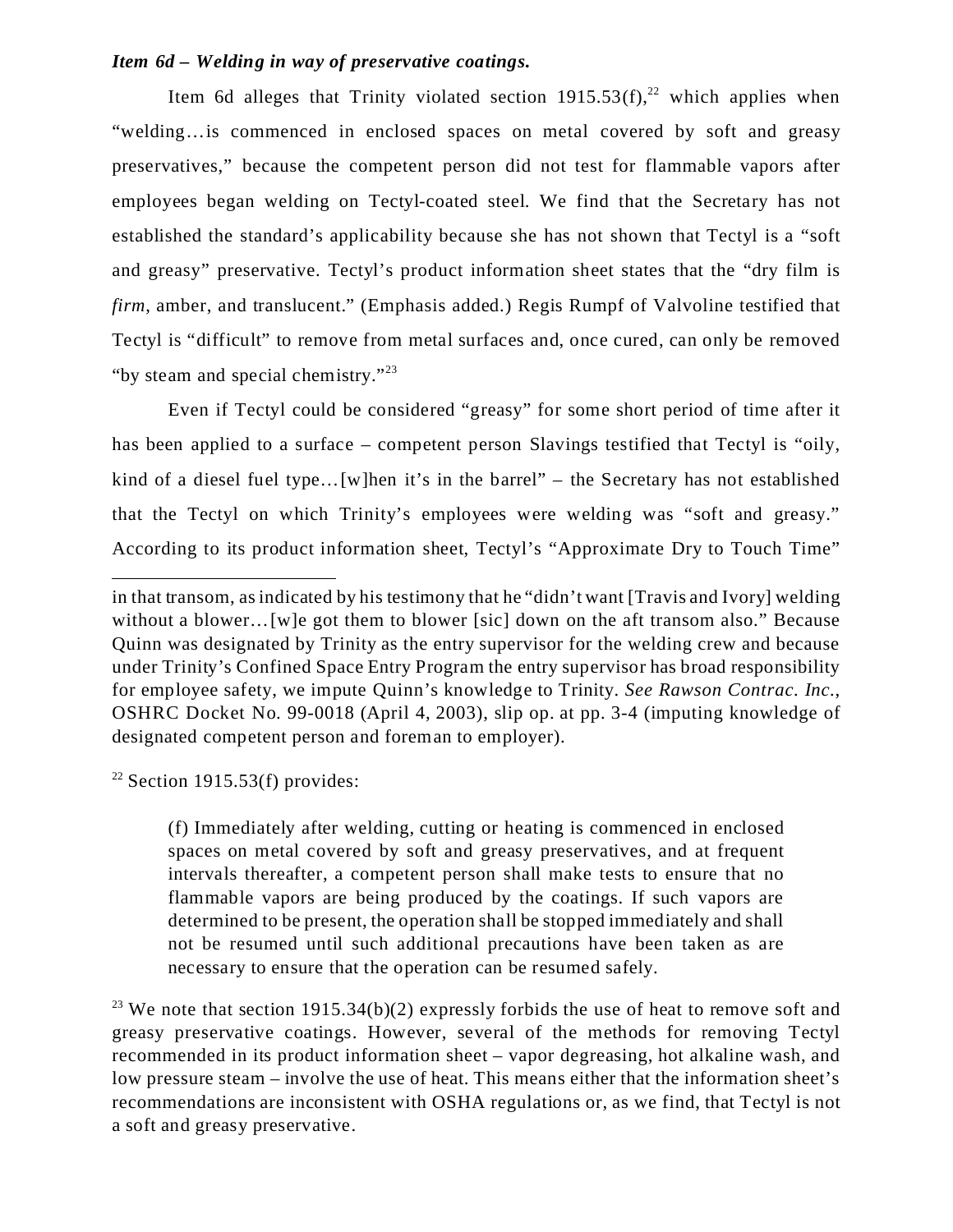is one hour.<sup>24</sup> In the present case, employees did not begin welding in the transoms of Barge B-133 until at least an hour and a half after the painters finished spraying Tectyl. Although IH Grogg testified that the Tectyl she observed on the floor of the aft transom during the OSHA inspection was "greasy," Grogg admitted that it was dark when she inspected the aft transom and the appearance of the Tectyl may have been affected by the lack of lighting. Chambers, Trinity's manager for OSHA compliance, testified that Tectyl appearing in a photograph taken by Grogg of the aft transom floor was not greasy but "sticky" and that it merely appeared shiny from the flash of the camera. Thus, we find that the Secretary has not established the applicability of section 1915.53(f), and we vacate item 6d.

#### **Characterization**

A violation is willful if it is committed with intentional, knowing, or voluntary disregard for the requirements of the Occupational Safety and Health Act of 1970, 29 U.S.C. §§ 651-678, or with plain indifference to employee safety. *See, e.g., Williams Enterprises Inc.*, 13 BNA OSHC 1249, 1256-57, 1986-87 CCH OSHD ¶ 27,893, p. 36,589 (No. 85-355, 1987). Proof of something more than mere knowledge of a hazard is required to establish a willful violation. *St. Joe Minerals Corp. v. OSHRC*, 647 F.2d 840, 847-48 (8th Cir. 1981). The Secretary must show that the employer had a "heightened awareness" of the illegality of the conduct at issue. *See, e.g., Pentecost Contracting Corp.*, 17 BNA OSHC 1953, 1955, 1995-97 CCH OSHD ¶ 31,289, p. 43,965 (No. 92-3788, 1997). Good faith efforts at compliance can negate willfulness provided that they are objectively reasonable under the circumstances. *Tampa Shipyards, Inc.*, 15 BNA OSHA 1533, 1541, 1991-93 CCH OSHD ¶ 29,617, p. 40,104 (Nos. 86-360 & 86- 469, 1992).

The judge affirmed the violations alleged in Citation 2 as willful, finding that Trinity's failure to comply with the cited standards demonstrated plain indifference to its safety obligations. The judge noted that, although Trinity is a large company with an

 $24$  According to Rumpf, Tectyl's curing time assumes a temperature of 77 degrees Fahrenheit and 50 percent relative humidity, with a lower temperature delaying and lower humidity accelerating curing to some extent. Although the temperature at the Caruthersville shipyard on the night of March 8, 1995, was approximately 28 degrees, Rumpf suggested that, because it was still winter, the humidity may have been relatively low.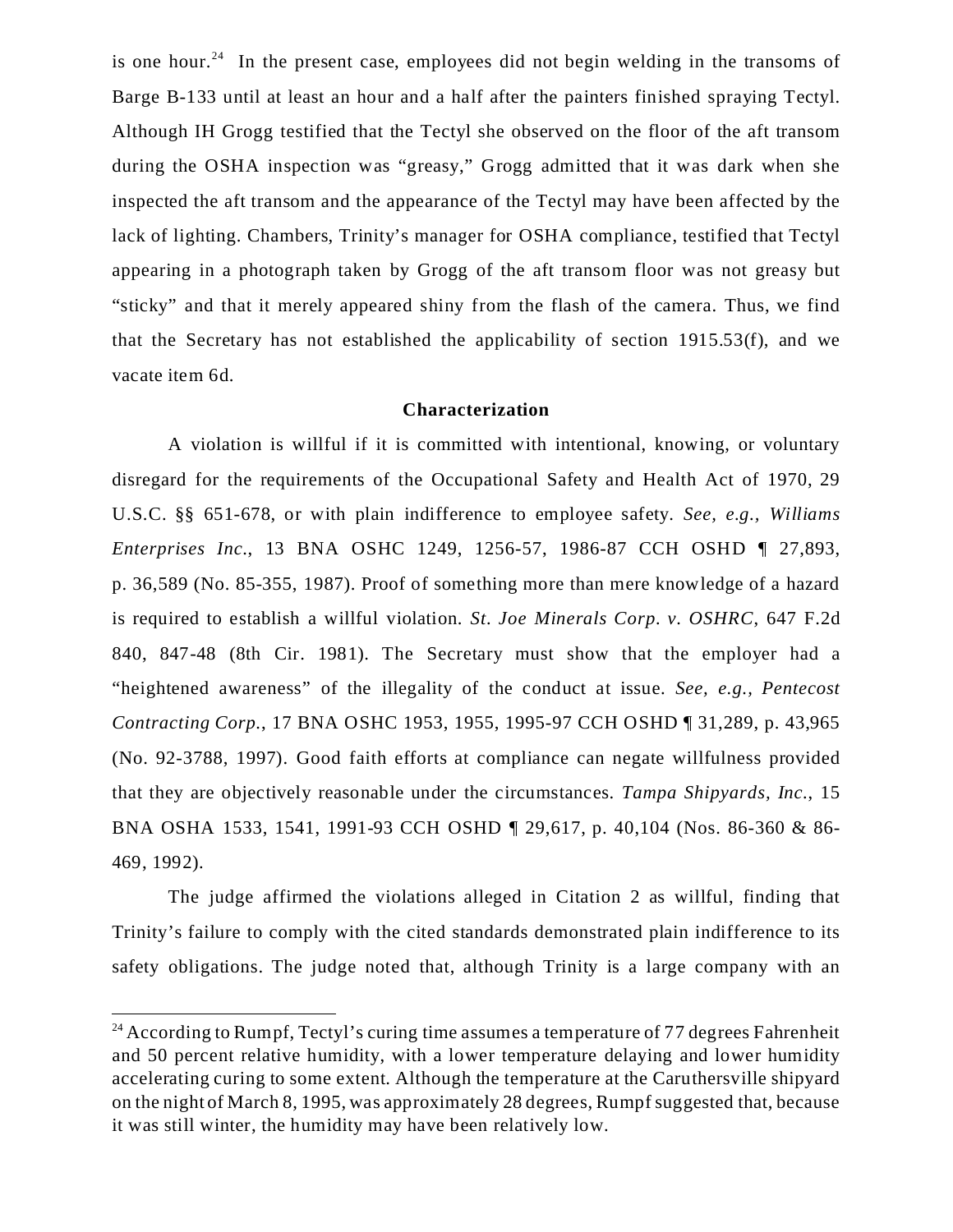experienced safety department and knowledge of OSHA standards, in this case Trinity failed to follow its own written safety programs. The Secretary argues that Trinity's actions demonstrated plain indifference to employee safety because the Hot Work Permit posted by Slavings, the competent person, was "grossly deficient of the required information and made no mention of the hazards associated with welding on Tectyl." She also argues that Trinity sent an inexperienced crew to perform the welding in Barge B-133 despite knowing that Tectyl could cause atmospheric changes during its curing process. We find that the evidence cited by the judge and Secretary fails to support the willful characterization of the four items we affirm.

Items 2d and 2e involve violations of standards requiring atmospheric testing of spaces prior to entry and hot work. Trinity violated these standards because its competent person did not retest the forward transom of Barge B-133 to determine the air concentration of toxics, and because the competent person failed to call for marine chemist certification of the forward and aft transoms prior to hot work. We find no evidence, however, that the violations reflect indifference to worker safety. To the contrary, the testimony of Fontenette, Trinity's Marine Division Safety Manager, establishes that Trinity has a comprehensive training program for competent persons. Fontenette testified that new competent persons receive ten to twelve hours of training. Fontenette said that he personally trains new competent persons using a manual which covers subjects listed in Trinity's written Permit Space Entry Program, including "Identifying Permit Space Hazards," "Testing for Acceptable Entry Conditions," and "Training and Duties of Entry Personnel." Each competent person is given his own copy of the manual, and during training the competent persons are tested on the subjects in the manual. Fontenette said that competent persons also watch videos on various training subjects and receive hands-on instruction in the use of meters.

Fontenette also testified that he monitors the work of competent persons after they have been trained, making occasional on-site visits to Trinity's shipyards for that purpose. In the fall of 1994, he visited the Caruthersville shipyard and talked to Slavings "in some detail" about his competent person duties. Fontenette also indicated that he monitored Slavings' work by phone, stating that he made "numerous" calls to Caruthersville after he trained Slavings as a competent person. Further, Fontenette testified that he attends seminars on the requirements for competent person training almost every year and that he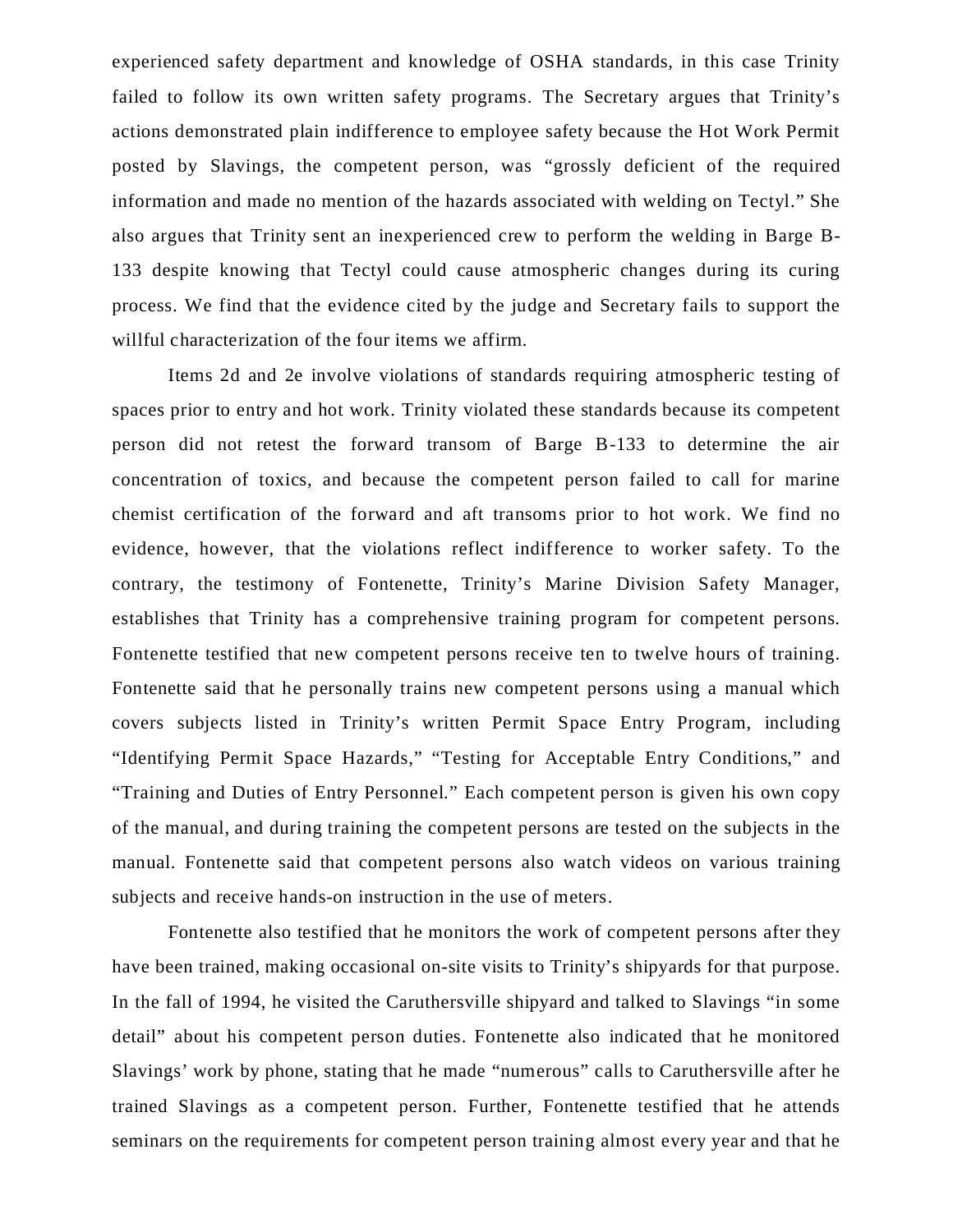provides competent persons with updates whenever he receives information that has a bearing on their job duties.

Slavings corroborated Fontenette's testimony regarding the extent and nature of Trinity's competent person training program. He stated that he received approximately twelve hours of training that covered the subjects listed in Trinity's competent person training manual. Slavings also confirmed that the training program, which he completed successfully, consisted of lectures, videos, hands-on training with a meter, and a test. Based on this evidence regarding Trinity's competent person training program, we find that Trinity's noncompliance with the standards cited in items 2d and 2e does not rise to the level of plain indifference.

Although a supervisor's willful actions may be imputed to an employer, *e.g., Globe Contractors, Inc. v. Herman*, 132 F.3d 367, 373 (7th Cir. 1997), we find that, in the present case, the Secretary has not established that Slavings' failure to retest the forward transom of Barge B-133 and call for marine chemist certification of both transoms was willful. The Secretary bears the burden of proving her case by the preponderance of the evidence. *Astra Pharmaceutical Prods. v. OSHRC*, 9 BNA OSHC 2126, 2129-31, 1981 CCH OSHD ¶ 25,578, p. 31,899-900 (No. 78-6247, 1981), *vacated in part on other grounds*, 681 F.2d 69 (1st Cir. 1982). Here, Slavings retested the aft transom of Barge B-133 after ventilation had been applied therein and obtained an LEL reading of zero for Stoddard solvent vapors. Slavings then told one of Trinity's supervisors that the remaining tanks would have to be ventilated. Assuming that ventilation would have the same effect in the forward transom, Slavings left the shipyard.

Although we seriously question the wisdom of Slavings' decision to leave the shipyard before retesting the forward transom, we cannot find that his actions demonstrated a conscious disregard for the requirements of the Act or plain indifference to employee safety. The Secretary introduced no evidence that Slavings knew he was violating an OSHA standard by failing to retest the forward transom, and the fact that Slavings remained at the shipyard for 30-45 minutes so that he could retest the aft transom after it had been ventilated indicates that he was not indifferent to worker safety. Even though Slavings' actions were inconsistent with Trinity's safety policy, which requires retesting until an LEL reading of zero is obtained, disregard of a company's safety rule does not automatically establish willful disregard of an OSHA requirement.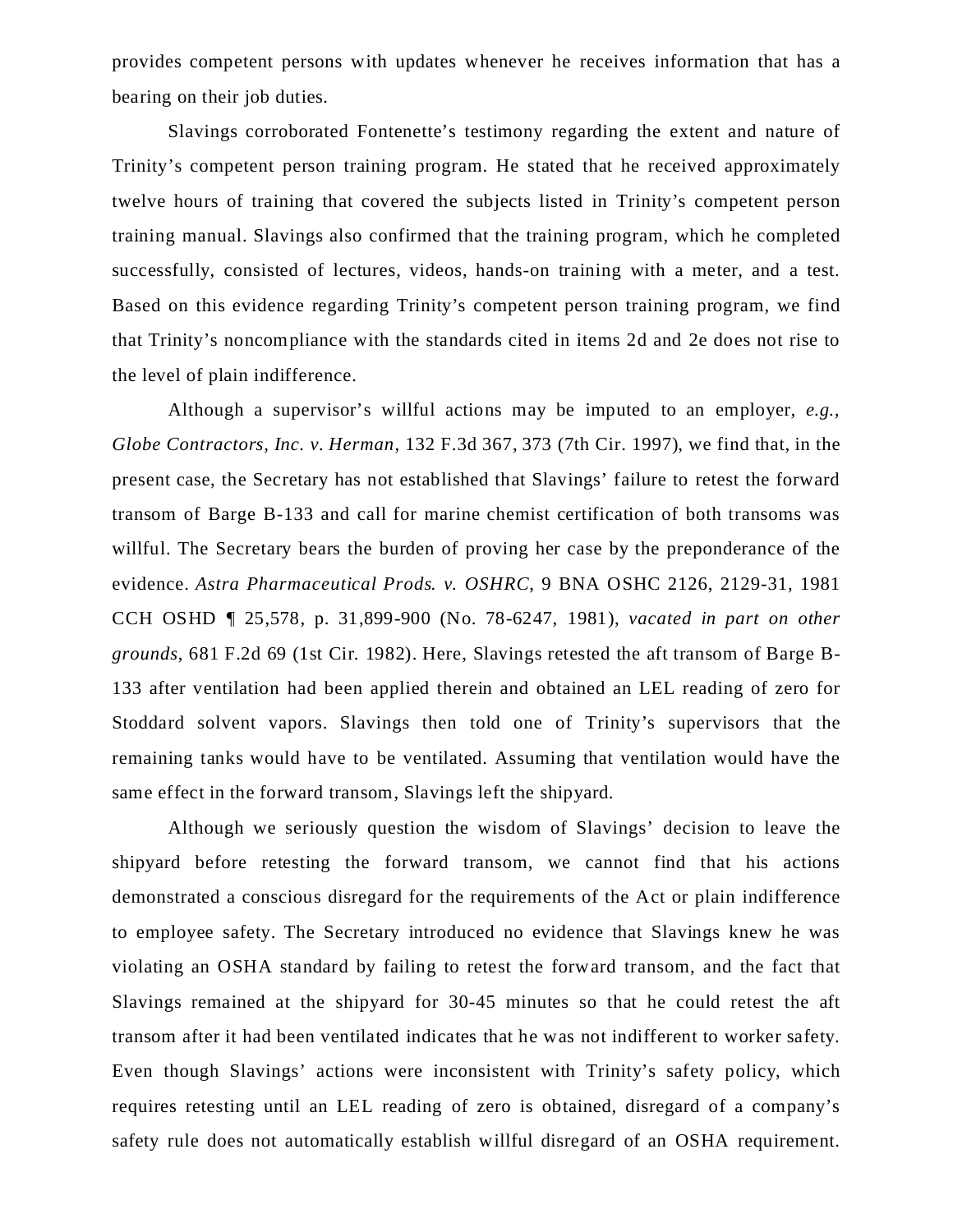*George Campbell Painting Corp.*, 18 BNA OSHC 1929, 1934, 1999 CCH OSHD ¶ 31,935, p. 47,390 (No. 94-3121, 1999).

Under item 3b, Trinity failed to train employees on Tectyl's potential for eye and skin irritation. However, the Secretary introduced no evidence that Trinity knew that its training program failed to comply with OSHA standards or that Trinity would have failed to correct deficiencies in its program had it known of the duty to do so. In fact, Trinity's training program addressed most of the hazards associated with welding on preservative coatings. As noted above, each member of the welding crew in Barge B-133 had been trained on hot work in confined spaces on a number of occasions prior to March 8, 1995. Employees were trained to wear respirators and use a fire watch when welding, wear allcotton clothing, and remove coatings six inches on each side of the point of welding. This is not a case where the employer lacked a meaningful safety program. *Cf. McKie Ford Inc. v. Secretary of Labor*, 191 F.3d 853, 857 (8th Cir. 1999) (affirming violation as willful where employer had no meaningful safety program).

Under item 6a, Trinity failed to take specific precautions to protect the Barge B-133 crew from fire hazards associated with welding. Again, however, there is no evidence that entry supervisor Rodney Quinn knew that welding without tarpaulins, drapes, or shields was in violation of OSHA standards. We also find no evidence that Quinn was indifferent to the safety of his welding crew. Quinn testified that crew members equipped themselves with blowers, respirators, and fire extinguishers before they entered Barge B-133 and that each welder was paired with a fire watch. Although Travis and Ivory started welding without a fan, Quinn stated that he "didn't want them welding without a blower[;]…[w]e got them to blower [sic] down on the aft transom also." Quinn's testimony regarding the precautions taken prior to the welding job was corroborated by both Anthony Quinn and Elmer Jones, members of the welding crew in Barge B-133.

The Secretary has pleaded that if not willful, these four items are properly characterized as serious. A violation is serious under section 17(k) of the Act, 29 U.S.C. § 666(k), "if there is a substantial probability that death or serious physical harm could result." This does not mean that an accident must be a substantially probable result of the violative condition but, rather, that a serious injury is the likely result should an accident occur. *Super Excavators, Inc.*, 15 BNA OSHC 1313, 1317, 1991-93 CCH OSHD ¶ 29,498, p. 39,804 (No. 89-2253, 1991). Even though the parties dispute the cause of the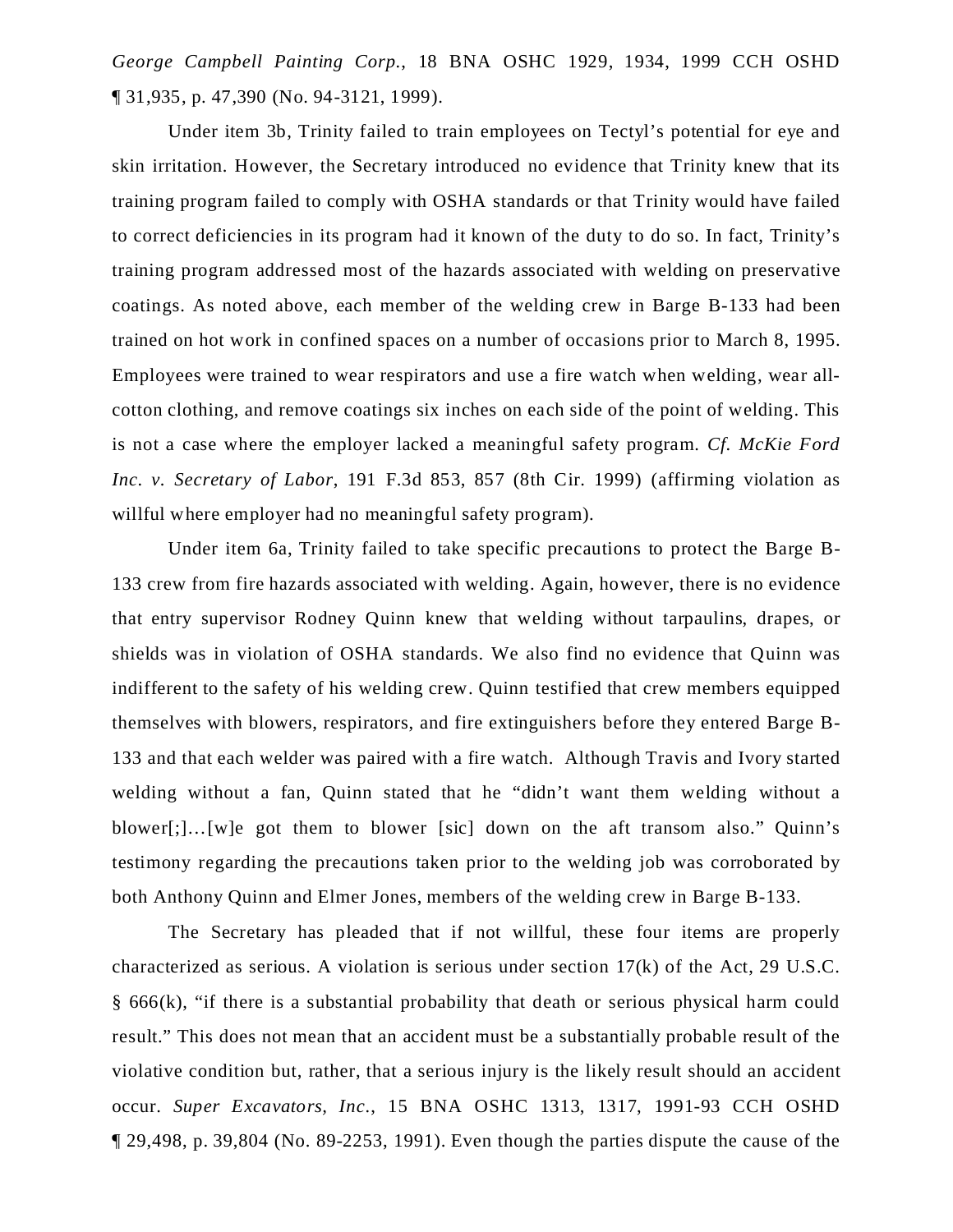March 8, 1995, accident, there is no question that the fire prevention violation is serious. *See ConAgra Flour Milling Co.*, 15 BNA OSHC 1817, 1824, 1991-93 CCH OSHD ¶ 29,808, p. 40,594 (No. 88-2572, 1992) (finding violations serious because, even though likelihood of fire or explosion resulting from violations not great, consequences of fire or explosion could very well be serious). We therefore affirm item 6a as serious.

 We also find that the testing violations cited in items 2d and 2e are serious. The cited standards,  $1915.12(c)(1)(ii)$  and  $1915.14(a)(1)(i)$ , require testing to determine the air concentration of toxics and marine chemist certification of spaces that contain or have contained combustible or flammable liquids or gases. The MSDS and product information sheet for Tectyl, introduced by the Secretary, establish that in sufficient concentrations Stoddard solvent vapors can cause serious injury. The MSDS specifically states that excessive inhalation of vapors can cause nasal and respiratory irritation and central nervous system effects, including unconsciousness and even death. The MSDS also warns that the product – even the residue – can ignite explosively during welding. In the present case, Slavings obtained an initial reading in the forward transom of 500 ppm for Stoddard solvent vapors some time between 4:20 and 5:00 p.m. – a reading that over an 8-hour period would be well above the listed shipyard PEL. In addition, Tectyl was still curing at the time the welding crew entered the transom (7:00 p.m.), and we cannot rule out the possibility that the production of Stoddard solvent vapors during the curing process could have created an explosive or toxic atmosphere. We find that, under these circumstances, Slavings' failure to test the forward transom of Barge B-133 prior to worker entry could have led to worker exposure to conditions where death or serious physical harm could certainly have resulted.

On the other hand, we find that the training violation cited in item 3b is nonserious. According to Tectyl's MSDS, "*prolonged or repeated skin contact* can cause irritation, defatting, dermatitis…[c]omponent is readily absorbed through the skin and may produce toxic effects." (Emphasis added.) The MSDS also states that Tectyl can cause severe eye irritation, redness, tearing, and blurred vision. Regis Rumpf from Valvoline testified, however, that Stoddard solvent is "the most environmentally friendly and the most worker friendly" solvent that could have been used in Tectyl. Chester Sullivan, the Caruthersville Safety Manager, testified that a commercially available chemical information list posted in the shipyard's conference room indicates that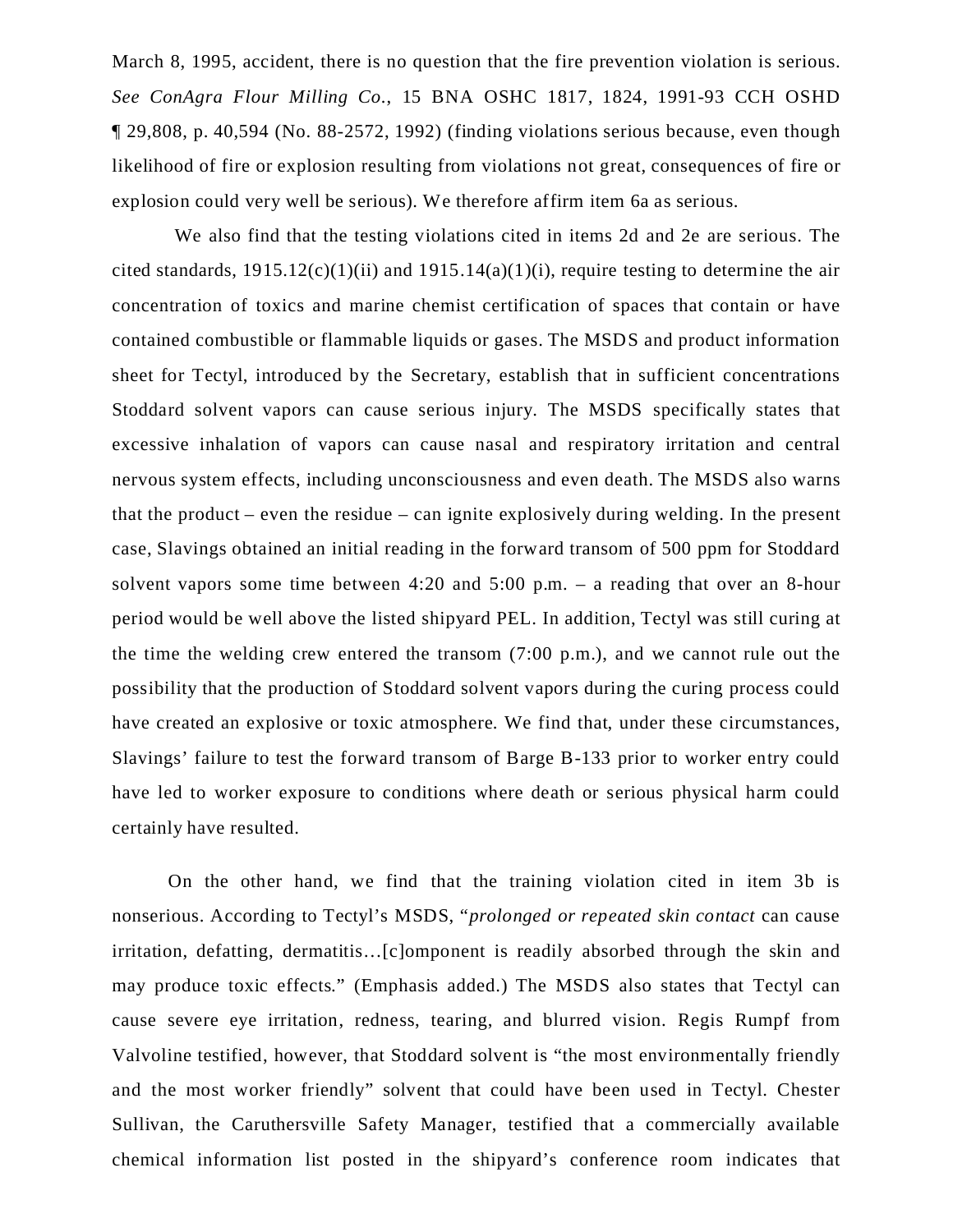Stoddard solvent presents little or no hazard from toxicity. Given that Trinity's employees do not appear to have had the "prolonged" or "repeated" exposure to Tectyl or Stoddard solvent vapors that could have triggered severe skin symptoms – welding on Tectylcoated steel was, as the Secretary alleges in the Citation, a non-routine task – and the MSDS does not list permanent eye damage as a hazard of exposure, we find that item 3b is nonserious.

#### **Penalties**

Section 17(j) of the Act, 29 U.S.C. § 666(j), requires that in assessing penalties due consideration be given to four criteria: the size of the employer's business, the gravity of the violation, good faith, and the employer's history of violations. Generally, the gravity of the violation is the primary element in the penalty assessment. *See, e.g., A.P. O'Horo Co.*, 14 BNA OSHC 2004, 2013, 1991-93 CCH OSHD ¶ 29,223, p. 39,134 (No. 85-369, 1991). The gravity of a particular violation depends on: (1) the number of employees exposed; (2) the duration of the exposure; (3) whether any precautions were taken against injury; and (4) the probability that an accident would occur. *Caterpillar, Inc.*, 15 BNA OSHC 2153, 2178, 1991-93 CCH OSHD ¶ 29,962, p. 41,012 (No. 87-922, 1993).

The maximum penalty for a serious or nonserious violation is \$7000. Sections 17(b) and (c) of the Act, 29 U.S.C. §§ 666(b) and (c). After considering the statutory penalty factors, we assess a total penalty of \$11,000 for the three serious violations and a \$1500 penalty for the nonserious violation. Although Trinity had a comprehensive safety program in place at its Caruthersville shipyard, evidence of good faith, *see, e.g., Kohler Co.*, 16 BNA OSHC 1769, 1777, 1993-95 CCH OSHD ¶ 30,457, p. 42,065 (No. 88-237, 1994), Trinity is also a large corporation with a history of OSHA violations. We find that the gravity of the serious fire prevention violation cited in item 6a is high, given that the eight members of the Barge B-133 crew were exposed to the violative conditions for several hours on March 8, 1995. *See Kus-Tum Builders*, 10 BNA OSHC 1128, 1132, 1981 CCH OSHD ¶ 25,738, p. 32,107 (No. 76-2644, 1981) (gravity "relatively high" where at least six employees worked under inadequately braced trusses for several hours). Under these conditions, the probability of an accident was fairly high, and the evidence indicates that Travis and Ivory had extinguished two fires in the aft transom on March 8, 1995, before the fatal accident occurred. We therefore assess a penalty of \$5000 for item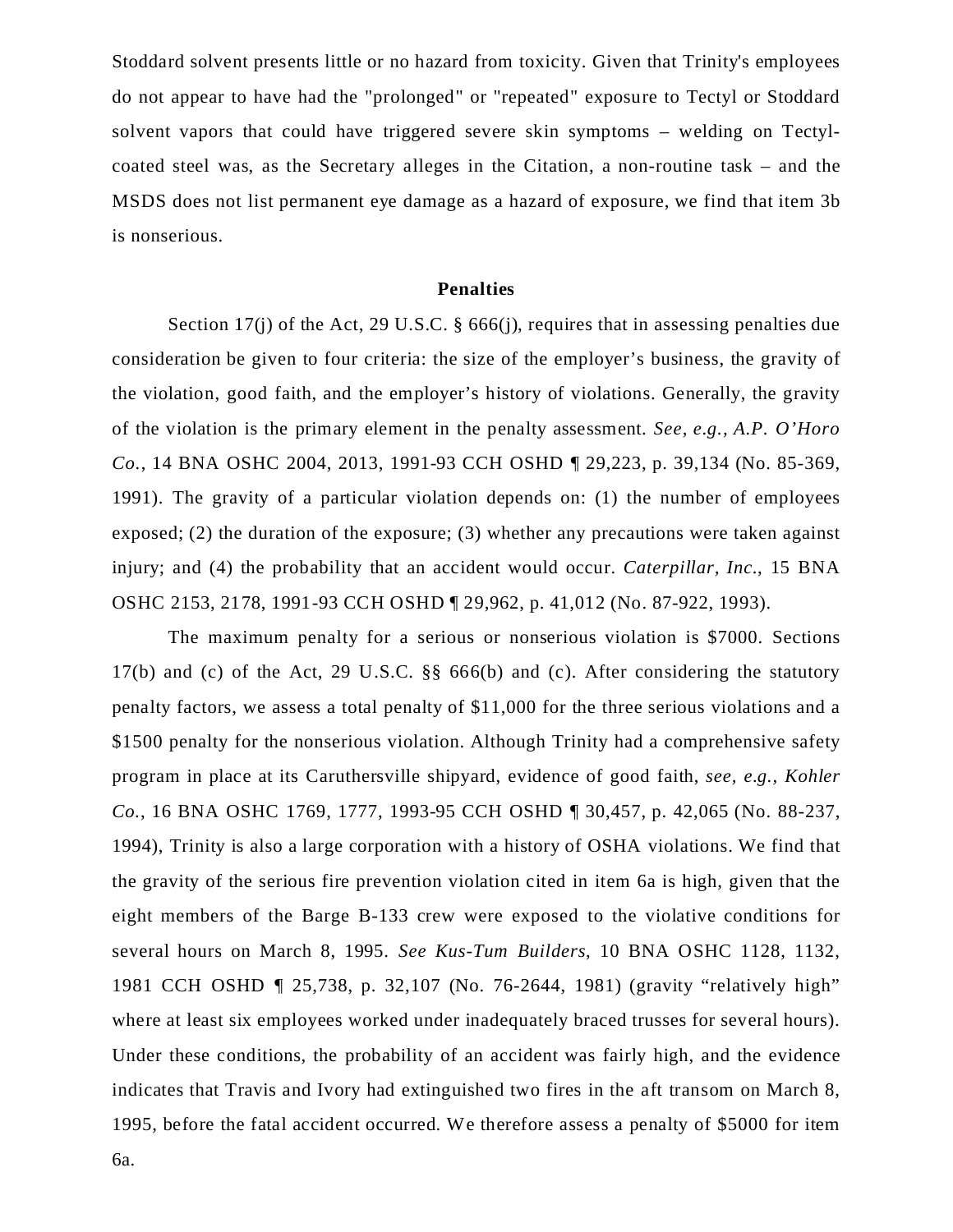We also find that the gravity of the atmospheric testing violations cited in items 2d and 2e is fairly high given the number of employees exposed to the violative conditions, and we assess penalties of \$4000 and \$2000 respectively for those violations. The gravity of the violation cited in item 2d is higher than that cited in item 2e because the duration of employees' exposure to the violative conditions was longer – section  $1915.12(c)(1)(ii)$ , cited in item 2d, requires testing prior to *entry* into confined or enclosed spaces, whereas section  $1915.14(a)(1)(i)$ , cited in item 2e, requires marine chemist certification prior to the commencement of welding in such spaces. Here, the workers in the forward transom of Barge B-133 did not begin welding until approximately thirty minutes after entry.

For the nonserious training violation cited in item 3b, we assess a penalty of \$1500. The gravity of this item is low because Trinity's employees were trained to wear protective clothing, including respirators, when welding, and the work they were performing did not involve a high probability of skin contact with liquid Tectyl.

#### **Order**

Items 2d, 2e and 6a of Citation 2 are affirmed as serious violations, and item 3b of Citation 2 is affirmed as a nonserious violation. A total penalty of \$12,500 is assessed. The other items on review are vacated.

> $\sqrt{s}$ W. Scott Railton Chairman

/s/ Thomasina V. Rogers Commissioner

 $\sqrt{s}$ James M. Stephens Commissioner

Dated: April 26, 2003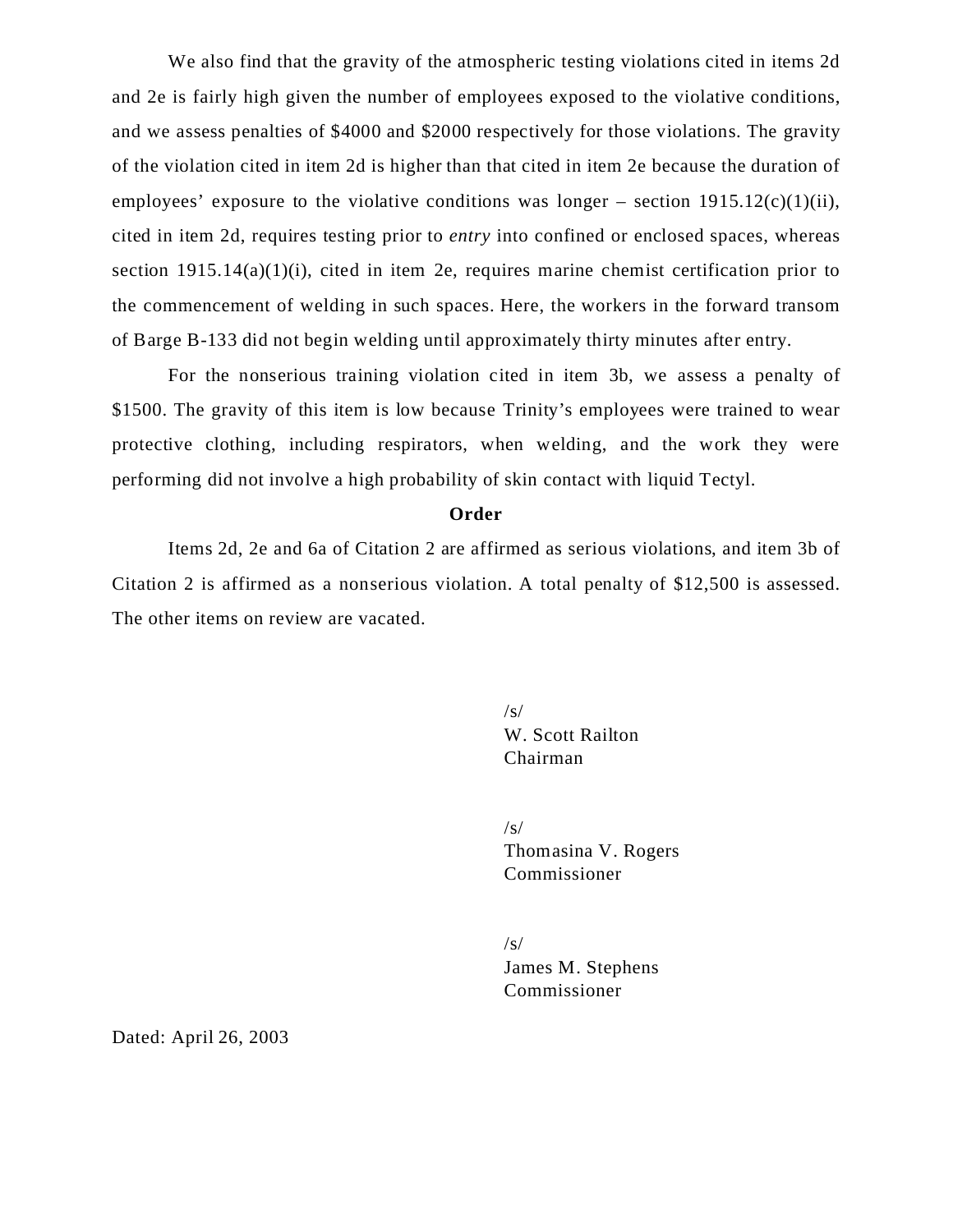#### SECRETARY OF LABOR,

Complainant,

the contract of the contract of the contract of the contract of the contract of the contract of the contract of

TRINITY INDUSTRIES, INC.,

Respondent.

v. SHRC Docket No. 95-1597

#### APPEARANCES

Oscar L. Hampton, III, Esq.  $\blacksquare$  Robert E. Rader, Jr., Esq. U. S. Department of Labor Dallas, Texas Kansas City, Missouri **For Respondent** For Respondent For Complainant

Office of the Solicitor **Rader, Campbell, Fisher & Pyke** 

Before: Administrative Law Judge Ken S. Welsch

#### **DECISION AND ORDER**

Trinity Industries, Inc., (Trinity) builds dry hopper barges in Caruthersville, Missouri. On March 8, 1995, two employees caught on fire and died while welding gusset plates inside the aft transom of a newly constructed barge. After an inspection by the Occupational Safety and Health Administration (OSHA), Trinity received two citations alleging violations of the shipyard employment standards at Part 1915.

Citation No. 1, consisting of seven items, alleges serious violations of the competent person standard at § 1915.7, the fire extinguisher standard at § 1915.52(b)(2), and the temporary lighting standard at § 1915.92(b)(2). Citation No. 1 proposes penalties totaling \$23,500.

Citation No. 2, consisting of twenty-two items, alleges willful violations of the accident reporting standard at § 1904.8; the confined and enclosed space standard at § 1915.12; the hot work standard at § 1915.14(a)(1)(i); the maintenance of safe conditions standard at § 1915.15; the ventilation in welding standard at § 1915.51; the fire prevention standard at § 1915.52; the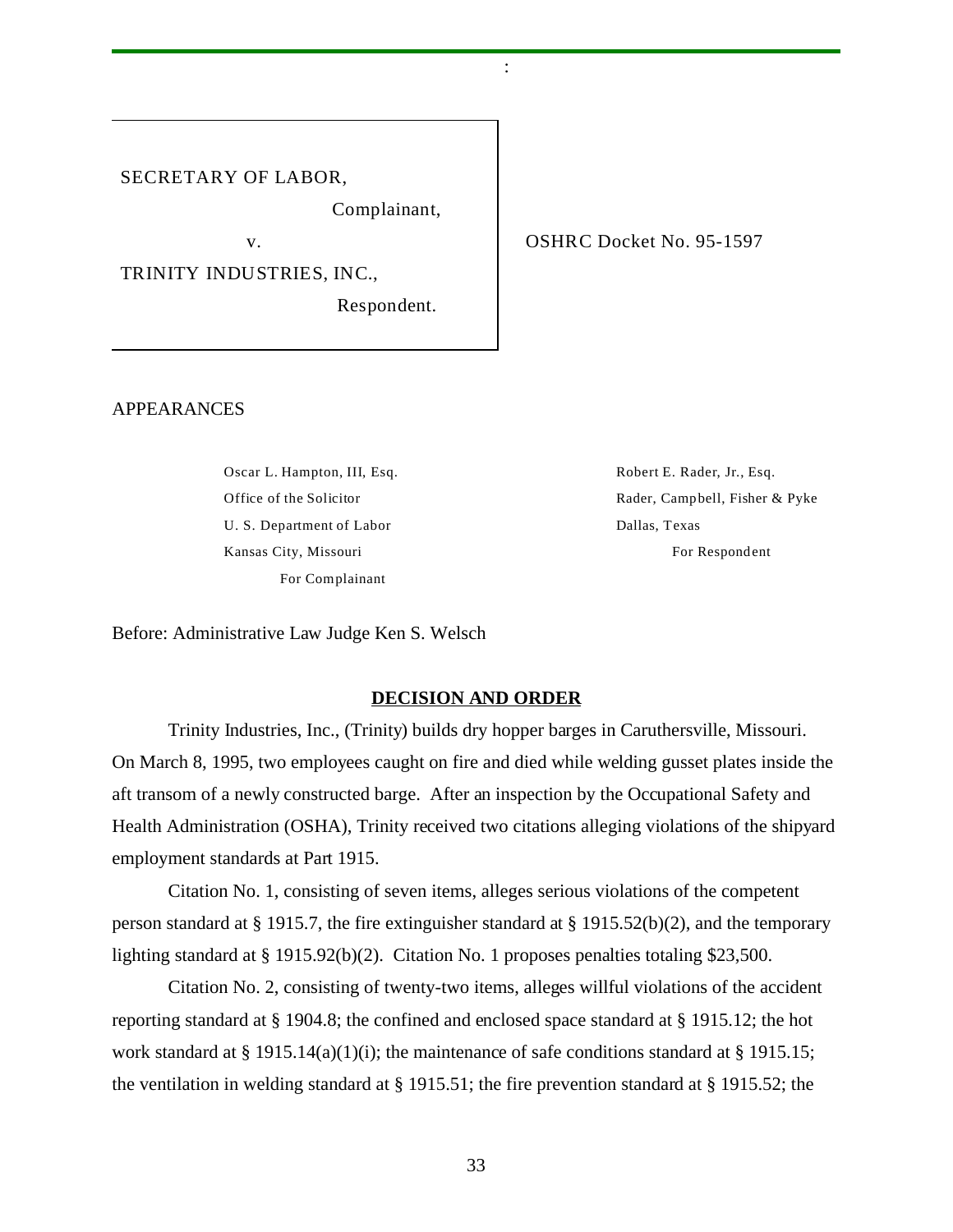welding in way of preservative coatings standard at § 1915.53; the work in confined or isolated spaces standard at § 1915.94; and the employee training standard at § 1915.1200. Citation No. 2 proposes penalties totaling \$425,000.

The hearing was held in Memphis, Tennessee. Jurisdiction and coverage are stipulated (Tr. 5). The violations of the competent person, temporary lighting, reporting, enclosed space, employee training, and welding standards are, for the most part, affirmed.

## *Background*

Trinity operates a shipyard on the Mississippi River near Caruthersville, Missouri. It was purchased in 1993 and Trinity began building new barges in mid-1994. The Caruthersville shipyard, part of Trinity's marine division, builds new dry cargo hopper barges. It does no repair work (Tr. 1156, 1442-1443, 1572-1573, 1957).

A dry hopper barge is an open-top hopper for carrying cargo. The hopper is surrounded by a series of tanks. The tanks along each side of the hopper are referred to as "wing tanks." The tanks on either end are referred to as the "aft transom" and the "forward transom." The wing tanks and transoms protect the cargo-carrying hopper by preventing the hopper from being punctured and by providing ballast to keep the barge from tipping over (Exhs. R-12, R-20, R-21; Tr. 1170-1171, 1573-1574).

The barges are constructed from structural steel. The sections of the barge are constructed separately and then welded together in the main erection building (Tr. 12, 121-122). After the barge is constructed, it is moved into the paint building where the barge is painted. The inside of the transoms and tanks are sprayed<sup>25</sup> with a rust inhibitor (Tr. 13, 66-68). At the time of the accident, Trinity used Tectyl 400C-WD, manufactured by Valvoline (Exh. C-47; Tr. 1162, 1992). A thin coat (a thousandth of an inch thick) of Tectyl is sprayed inside the transoms and tanks (Tr. 182, 585).

Tectyl consists of a rust inhibitor and a carrier; Stoddard solvent.<sup>26</sup> The Stoddard solvent (approximately 55 per cent of Tectyl) carries the inhibitor package to the metal surface and then evaporates, leaving behind the rust inhibitor. This is referred to as "curing." Valvoline recommends a 24-hour curing time.<sup>27</sup> According to its material safety data sheet (MSDS), Tectyl presents a potential fire and explosive hazard, particularly during the curing process (Exh. C-47). The flash point of Tectyl is 106 degrees Fahrenheit (Exhs. C-47, C-60; Tr. 582-583, 595, 611).

 $^{25}$ Also referred to as "oiling" (Tr. 71).

 $^{26}$ Mineral spirits generically classified as aliphatic hydrocarbon.

<sup>&</sup>lt;sup>27</sup>The 24-hour "cure time" is based on 50% relative humidity and 77 degrees Fahrenheit (Tr. 587).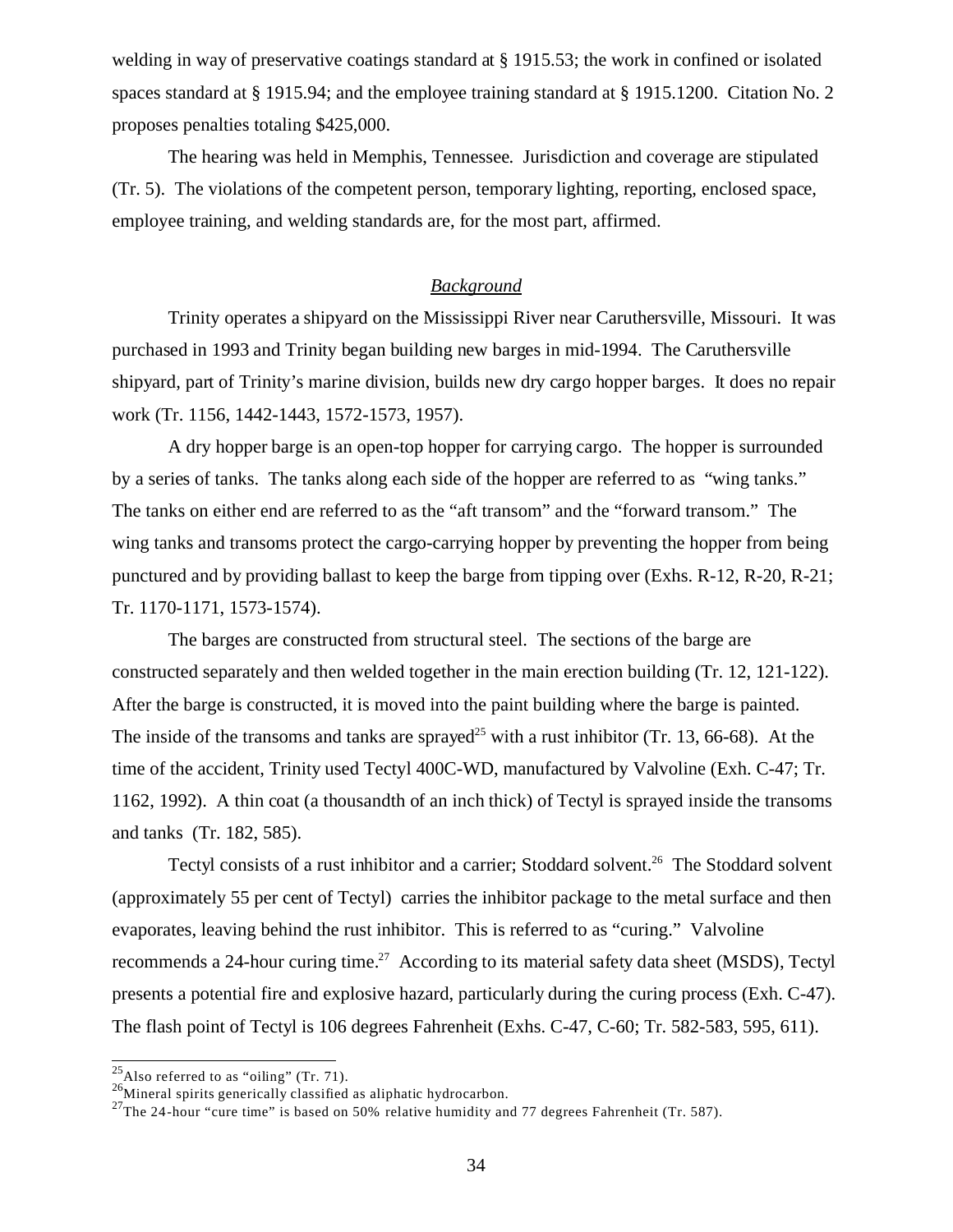In the product information sheet users are cautioned in bold print that "PARTIALLY CURED FILM SHOULD NOT BE EXPOSED TO IGNITION SOURCES SUCH AS FLARES, FLAMES, SPARKS, EXCESSIVE HEAT, OR TORCHES." Also, Tectyl presents varies health hazards to the eyes, breathing, swallowing, and skin if there is an acute overexposure (Exh. C-47).

After the barge is painted, steel plates previously cut out of the bulkheads between the tanks for ventilation purposes are welded back into place so each tank is watertight. This is referred to as welding in "hot plates" (Tr. 95, 161, 1208, 1994). The barge is launched and inspected for leaks (Tr. 198). It is then ready for delivery to the customer (Tr. 1568-1569).

In early 1995 Trinity began building a series of dry hopper barges under a contract with Cargo Carriers (Tr. 1970). On March 8, 1995, the first barge, Barge #1,<sup>28</sup> was constructed and the painters in the paint building were in the process of spraying Tectyl inside the transoms and tanks when the engineers notified the production manager of a design problem (Exh. C-50, p.1<sup>29</sup>). The structural supports inside the transoms were not properly aligned (Tr. 32, 1482). To correct the problem, it was decided to weld 12 gusset plates (12 x 12 inches, triangular-shaped steel plates) in each transom. Also, other welding work was needed inside the number 1 and number 5 wing tanks (Tr.61, 247, 518, 1482, 2019-2020). This was the first time a welding crew in the paint building welded gusset plates inside transoms recently sprayed with Tectyl (Tr. 1804).

The painters started spraying Tectyl inside the transoms and tanks at 3:00 p.m. The spraying was completed around 5:30 p.m. (Tr. 74, 80-81, 1796-1797). Trinity's designated competent person, Michael Slavings, checked the atmosphere inside the transoms and tanks and posted the Hot Work<sup>30</sup> Permit at the ladder to Barge #1 at 5:30 p.m. (Exhs. C-52, C-56; Tr. 1970, 1983, 2042). Slavings then went home.

The welding crew, consisting of eight welders, started setting up around 6:30 p.m. (Tr. 17, 20-21). At 7:00 p.m., the welding crew entered the forward transom and began welding gusset plates (Tr. 128-129). Inside, the transom was 12 feet high, 35 feet long, and 5 feet wide (Tr. 2238). Entrance into the transom was through a 24 x 16 inch opening on the deck of the barge (Tr. 1367, 1530). From 7:30 to 8:00 p.m. the welding crew took a supper break (Tr. 23, 127-128, 135, 141). After the break, the main part of the crew returned to the forward transom.

 $^{28}$ Also referred to as Barge B-133.

<sup>&</sup>lt;sup>29</sup>Statement of Rick Burrow, production manager, accepted under Federal Rules of Evidence, Rule 801(d)(2).

<sup>30</sup>"Hot work" means any activity involving welding. *See* § 1915.11(b).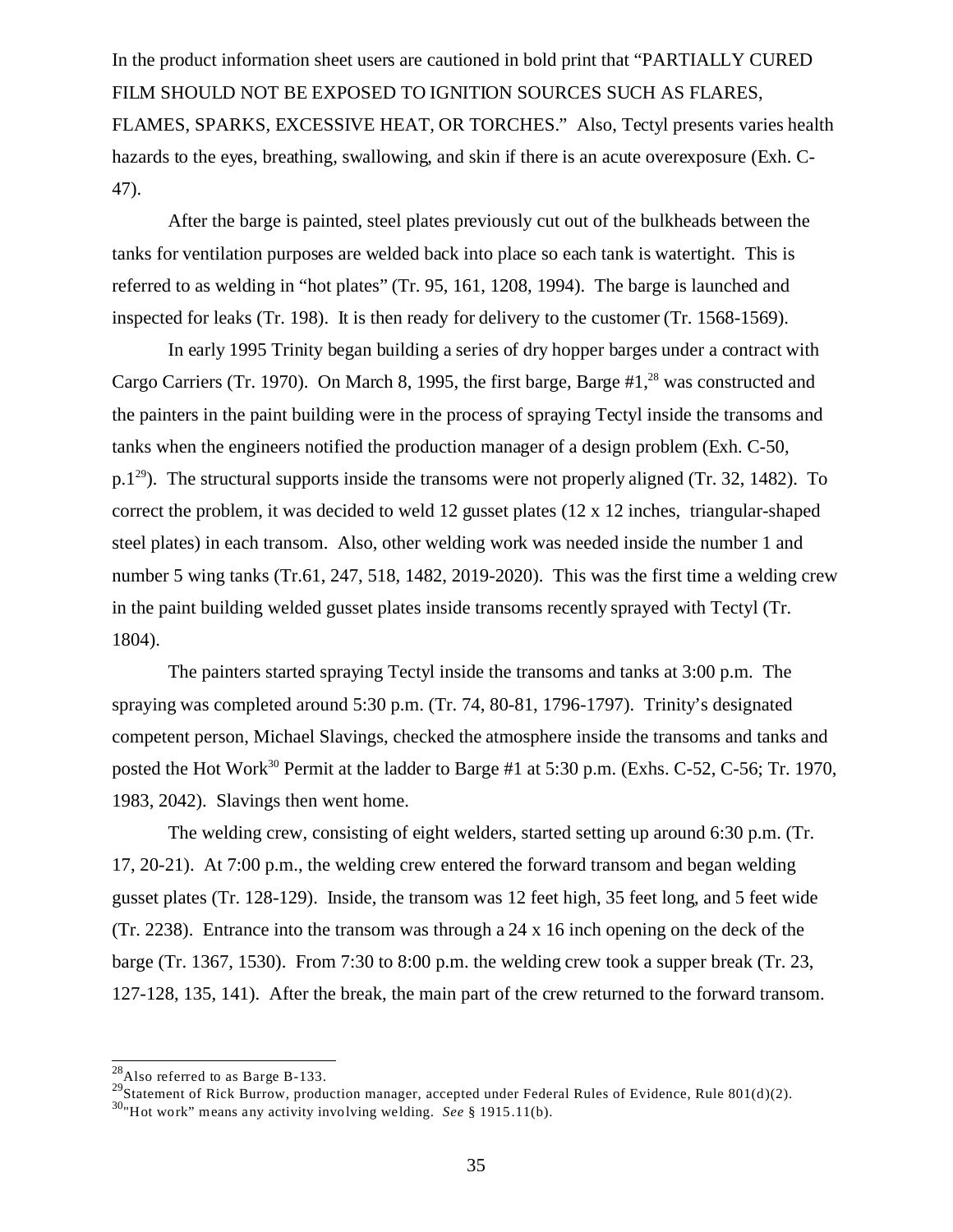Two welders, Wayne Ivory and John Travis, began welding gusset plates inside the aft transom (Tr. 24, 141, 1500).

Shortly before the 10 p.m. break, the crew inside the forward transom completed their welding. A crew member went to the aft transom and told Ivory and Travis that it was breaktime (Tr. 27). For no known reason, Ivory and Travis did not go with the crew on break. By the time the crew returned to the barge, Travis and Ivory were on fire and dying (Tr. 28, 257-258, 263-264). Travis died on the deck just outside the opening to the aft transom and Ivory died on the deck near the forward transom (Tr. 29-30). The accident occurred at approximately 10:15 p.m. (Tr. 28, 257, 1495). At the time of the accident, Travis and Ivory had welded in nine of the twelve gusset plates and had partially welded one other plate in the aft transom (Tr. 859, 1504- 1505, 1541-1542).

Trinity reported the accident to OSHA at noon on March 9, 1995. OSHA Industrial Hygienist (IH) Mae Ping Grogg initiated the inspection on March 10, 1995 (Tr. 288, 292).

### *Discussion*

There is no dispute that the Part 1915 "shipyard employment" standards are applicable to Trinity's Caruthersville facility. Part 1915 applies to "all ship repairing, shipbuilding, and shipbreaking employments and related employments." *See* § 1915.2. "Shipbuilding" involves the construction of a vessel. *Also see* § 1915.4(k). Trinity's Caruthersville facility builds new dry hopper barges (Tr. 1145, 1957).

### *ALLEGED VIOLATIONS*

#### **SERIOUS CITATION NO. 1**

#### Items 1a - 1d - Competent Person Skill and Knowledge

Section 1915.7 requires the designation of one or more "competent persons" for the purpose of inspecting and testing hazardous or unsafe work conditions in shipyard employment. A "competent person" is defined at §1915.4(o) as a:

> person who is capable of recognizing and evaluating employee exposure to hazardous substances or to other unsafe conditions and is capable of specifying the necessary protection and precautions to be taken to ensure the safety of employees as required by the particular regulation under the conditions which it applies.

The competent person standard is a performance standard which does not set detailed, mandatory training requirements for competent persons. Each shipyard is given flexibility to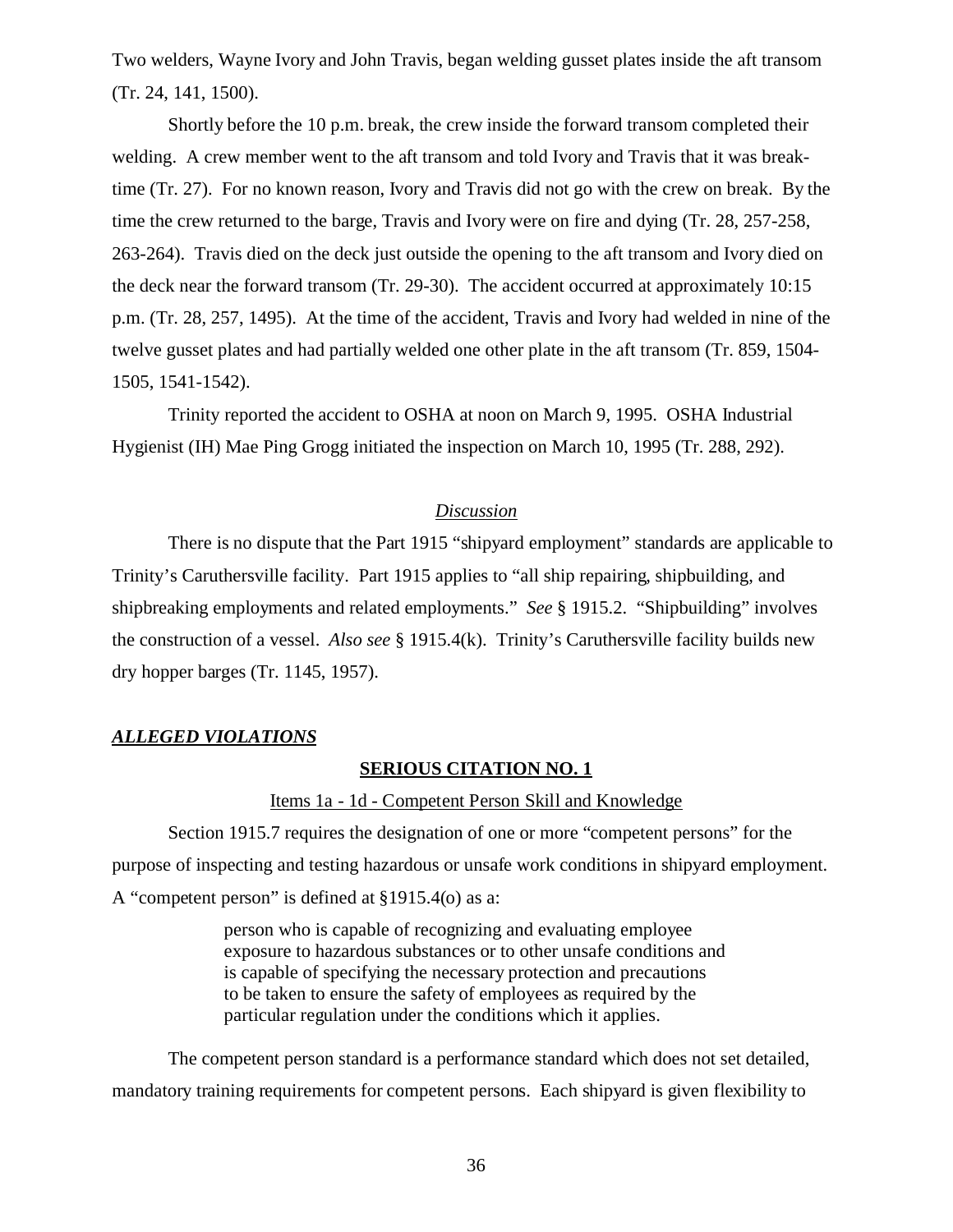determine what skills and knowledge the competent person needs based on the specific conditions at the shipyard. *See* OSHA Instruction STD 2-4.1 (June 23, 1995).

Trinity designated Michael Slavings and Roy  $\cos$ sey<sup>31</sup> as competent persons at its Caruthersville shipyard (Tr. 1238-1239, 2058). After a 12-hour competent person training course by Malcolm Fontenette, Trinity's division safety manager, Slavings was certified as a competent person in December, 1993 (Exh. R-26; Tr. 1173, 1963). When checking an enclosed space for oxygen level, the lower explosion limit  $(LEL<sup>32</sup>)$ , and toxicity, Michael Slavings was trained to use a meter (Tr. 1154, 1157).

On March 8, 1995, Trinity used the MSA Model 361 "Hydrogen Sulfide, Combustible Gas and Oxygen Alarm" testing meter to test the atmosphere inside the transoms and tanks (Exh. C-46). The meter, a hand-carried battery-operated instrument, samples atmospheres for oxygen content, flammable or combustible gases and vapors, and toxicity. It houses three separate sensors which operate simultaneously. The meter gives a readout in percentages which are appropriate for oxygen level and LEL. For toxicity, it is necessary to extrapolate the percentage reading into parts per million (ppm) to determine the permissible exposure limit (PEL) (Tr. 1621, *also see* § 1915.12). The operations manual for the MSA 361 requires that before each day's use (every 8 hours) the meter must be calibrated (Exh. C-46; Tr. 410). The calibration gas for the meter is hydrogen sulfide and pentane (Exh. C-46; Tr. 2137). The manual states that:

> Even though the instrument responds to any combustible gas or mixture below the flammable range, it provides accurate measurement only of the specific gas for which it has been calibrated.

In testing the atmosphere in an enclosed space, Trinity trained its competent persons to obtain readings of 20.8 percent for oxygen, zero for LEL, and zero for toxicity before authorizing work (Tr. 1157). These levels are below the levels permitted by OSHA. *See* § 1915.12. Trinity's competent person training is limited to new construction. The Caruthersville shipyard constructs only new dry hopper barges and Trinity decides on the paints and preservative coatings applied inside the barges. .

#### Item 1a - Calibration of Testing Equipment

 $31$ Roy Cossey was not involved in certifying enclosed spaces or calibrating the meter prior to the March 8, 1995, accident (Tr. 1239, 2056).

 $32$ The LEL is the concentration of a flammable or combustible gas or vapors in the air that will propagate a flame (Tr. 397, 399).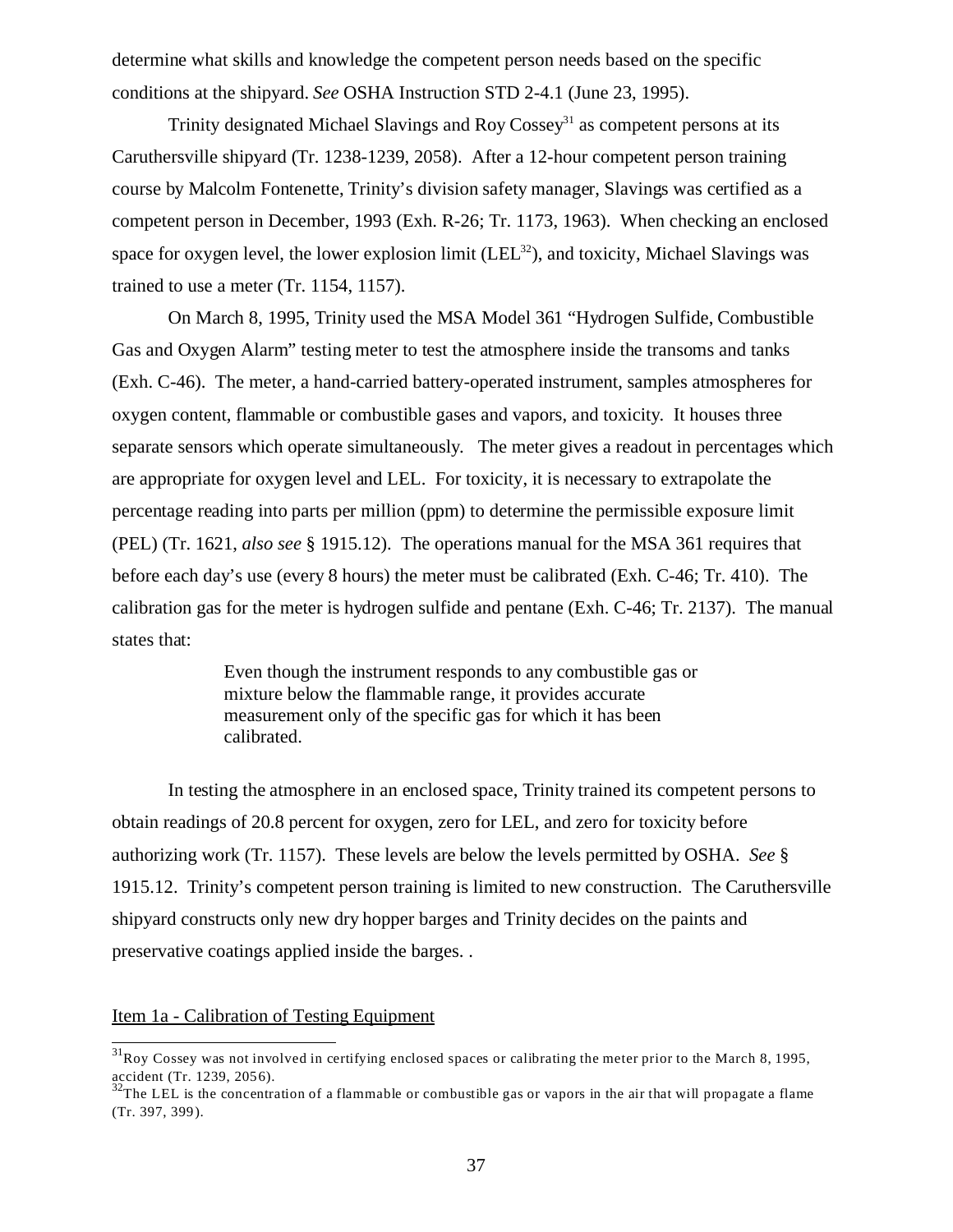The citation alleges that Trinity did not ensure that Michael Slavings, the designated competent person, was aware (1) of the frequency for calibrating the MSA Model 361 meter; (2) whether low oxygen readings would interfere with the ability of the meter to accurately read combustible gas; (3) whether the meter was capable of determining if Stoddard solvent was present; and (4) whether there was any limitations with regard to the use of the meter.

Section 1915.7(c)(4) requires an employer to ensure that each designated competent person has the following skill and knowledge:

> [a]bility to calibrate and use testing equipment including but not limited to, oxygen indicators, combustible gas indicators, carbon monoxide indicators, and carbon dioxide indicators, and to interpret accurately the test results of that equipment.

 The Secretary argues that Michael Slavings' lack of skill and knowledge to calibrate and to interpret the results of the MSA 361 meter is shown in two previous statements to OSHA taken during the inspection. IH Mae Ping Grogg testified that when interviewed, Michael Slavings did not know when to calibrate the MSA 361 meter; that the meter must be calibrated with pentane gas; that the meter must be calibrated before each use; and how to interpret the readings on the meter (Tr. 379-387, 531-532, 535).

In his March 15, 1995, written statement (seven days after the accident), Michael Slavings stated in reference to calibration (Exh. C-45):

- Mike: I've got an MSA 361 meter.
- Mae: Can you tell me a little bit about how you go about calibrating and checking to make sure it works
- Mike: This particular model if you turn it on, it will flash through all of its modes, reset it, it has three zero knobs, one for the oxygen, one for toxicity, and one for LEL. And you set the oxygen on 20.8, set your LEL on 000, and your toxicity on 000 with just the regular air. And if you want to do another check to make sure it's working, you blow in the end of it, set the alarm off and then you can reset it again. That's normally what I do before I go down in and check the tanks.
- Mae: Do you have to use any calibration gas on the instrument?
- Mike: Yes, once a month its calibrated with the gas.
- Mae: What kind of gas is it?
- Mike: There's two different ones. One of them is hydrogen sulfide, and one of them is carbon monoxide.
- Mae: And you'll do that once a month?
- Mike: Uh-huh.

In his May 18, 1995, written interview statement (Exh. C-44, p. 2), Slavings stated:

Still using the Model 361 meter. Calibrate with H2S, CO and oxygen with Air. I don't know gas for LEL. Once a month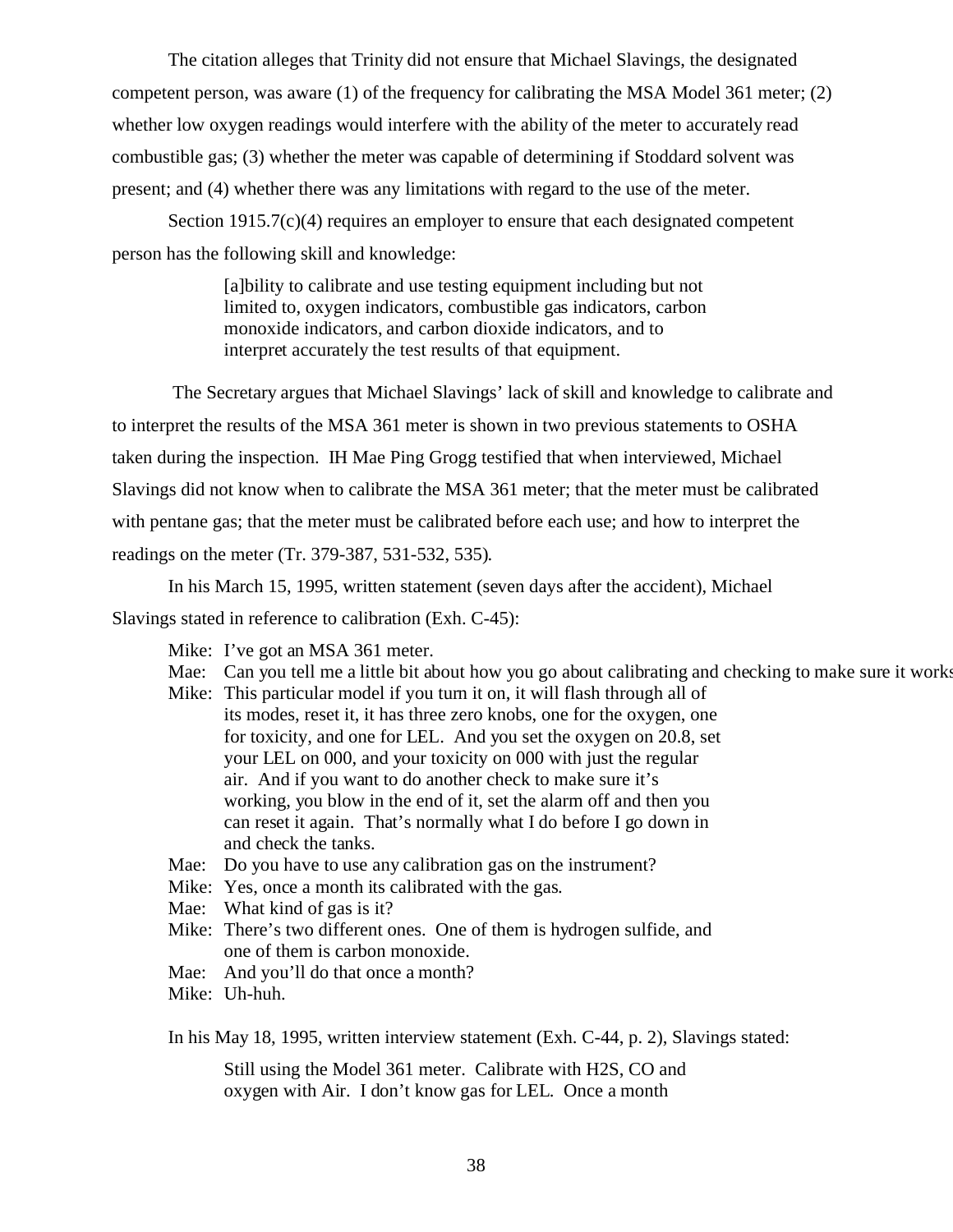calibrate with gas. I was told to calibrate once a month with gas. Each time before do checks, will zero the instrument. The meter will register O2 and LEL. I don't know if the meter will check for hydrocarbons, and I don't know regarding Stoddard solvent. I know it will check on explosion level. 10% is the standard where have to stop.

Trinity acknowledges that MSA manual for the 361 meter requires calibration before each use (Tr. 425, *also see* Exh. C-46). Also, there is no dispute that the calibration gas for the meter is hydrogen sulfide and pentane (Tr. 2137).

Michael Slavings testified that in his previous statements to OSHA, he could not remember which gas was used for calibration because there are three or four different bottles of calibrating gas (Tr. 2016). Also, he was confused when he told OSHA that he calibrated the meter once a month. He thought OSHA was referring to the recorded calibration made once a month and not the checks he does before each use (Tr. 1973-1974). Slavings testified that he did calibrate the 361 meter with pentane gas prior to testing inside the transoms and wing tanks on March 8, 1995 (Tr. 1971).

Michael Slavings received competent person training in December, 1993, and no refresher training until after the accident (Tr. 2055). His statements to OSHA were signed and taken in the presence of Trinity's corporate safety manager and attorney (Tr. 2033). The previous statements are consistent and demonstrate a lack of knowledge in calibrating the MSA 361 meter despite being conducted two months apart and in the presence of Trinity's attorney and corporate safety manager. Slavings does not mention pentane as a calibrating gas or that he calibrates before each use. Also, he concedes that he did not know if the meter checked for hydrocarbons or Stoddard solvent, which is the principal ingredient in Tectyl and the one which potentially creates an unsafe atmosphere. If he was unable to remember or confused, Slavings could have corrected any misunderstanding during the interview or the intervening two months. Although Slavings testified that he knew to calibrate with pentane gas, his testimony at hearing was after two refresher competent person training courses on May 18, 1995, and August 15, 1996 (Tr. 2063). His prior statements to OSHA are more indicative of his skill and knowledge regarding calibrating the MSA meter at the time of the accident. A violation of § 1915.7(c)(4) is affirmed.

### Item 1b - Inspection and Testing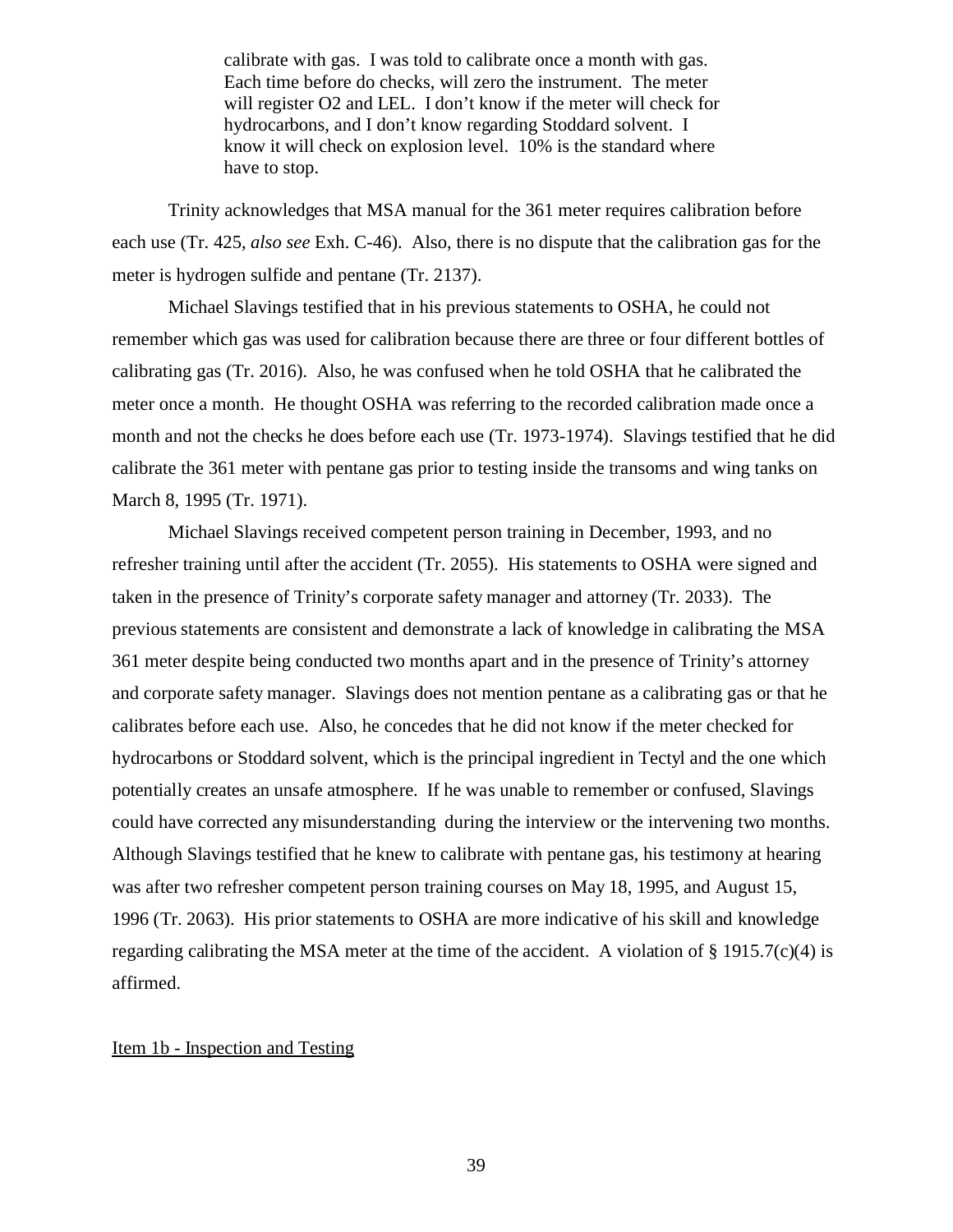The citation alleges that Trinity's designated competent person could not perform an adequate assessment of the spaces on Barge #1 because of his lack of knowledge regarding the properties of Tectyl 400C-WD. Tectyl contains "aliphatic hydrocarbons (Stoddard type)" (Exh. C-47; Tr. 535-536). Section 1915.7(c)(5) requires an employer to ensure that each designated competent person has the

> [a]bility to perform all required tests and inspections which are or may be performed by a competent person as set forth in Subparts B, C, D and H of this part.

Subparts B, C, D, and H involve confined and enclosed spaces, surface preparation, welding, and equipment. There is no dispute that Slavings received competent person training and was certified as a competent person in December, 1993 (Exh. R-26, Tr. 2055). His competent person training included the testing and inspection of confined and enclosed spaces. His competent person training was provided by Malcolm Fontenette, Trinity's division safety manager, and took twelve hours (Tr. 1963). The training included checking the enclosed space with a meter and if the meter recorded 20.8 oxygen and zero for LEL and zero for toxicity, a hot work permit could be issued if ventilation was maintained (Tr. 1966-1967).

The standard cited requires the competent person to have the skill and knowledge to test and inspect the atmosphere inside the transoms and tanks for potential hazards. It does not require a competent person to memorize the properties of all preservative coatings used at the shipyard. A visual inspection is defined as the physical survey of the space, its surroundings and contents to identify hazards. *See* § 1915.11(b).

There is no dispute that Tectyl was applied inside the transoms and tanks prior to Slavings' testing on March 8, 1995. Michael Slavings at the time of his testing did not know if the MSA 361 meter checked for hydrocarbons or Stoddard solvents. He was unaware of the characteristics and potential hazards presented by Tectyl (Exh. C-4; Tr. 882, 2070, 2075-2077). He knew the meter checked for the oxygen level, explosion hazard and toxicity level. He had read the MSDS for Tectyl prior to March 8, but was not familiar with Tectyl's properties when he conducted the tests inside the transoms and tanks (Exh. C-44).

 The standard cited requires the competent person to have the skill and knowledge to perform testing and inspections. The Secretary does not dispute that the MSA 361 was an appropriate meter for testing the atmospheres inside the transoms and tanks. It is uncontradicted that Michael Slavings used the meter to test on March 8, 1995. Also, it is undisputed that Slavings walked inside the transoms and tanks before issuing the hot work permit (Tr. 1972).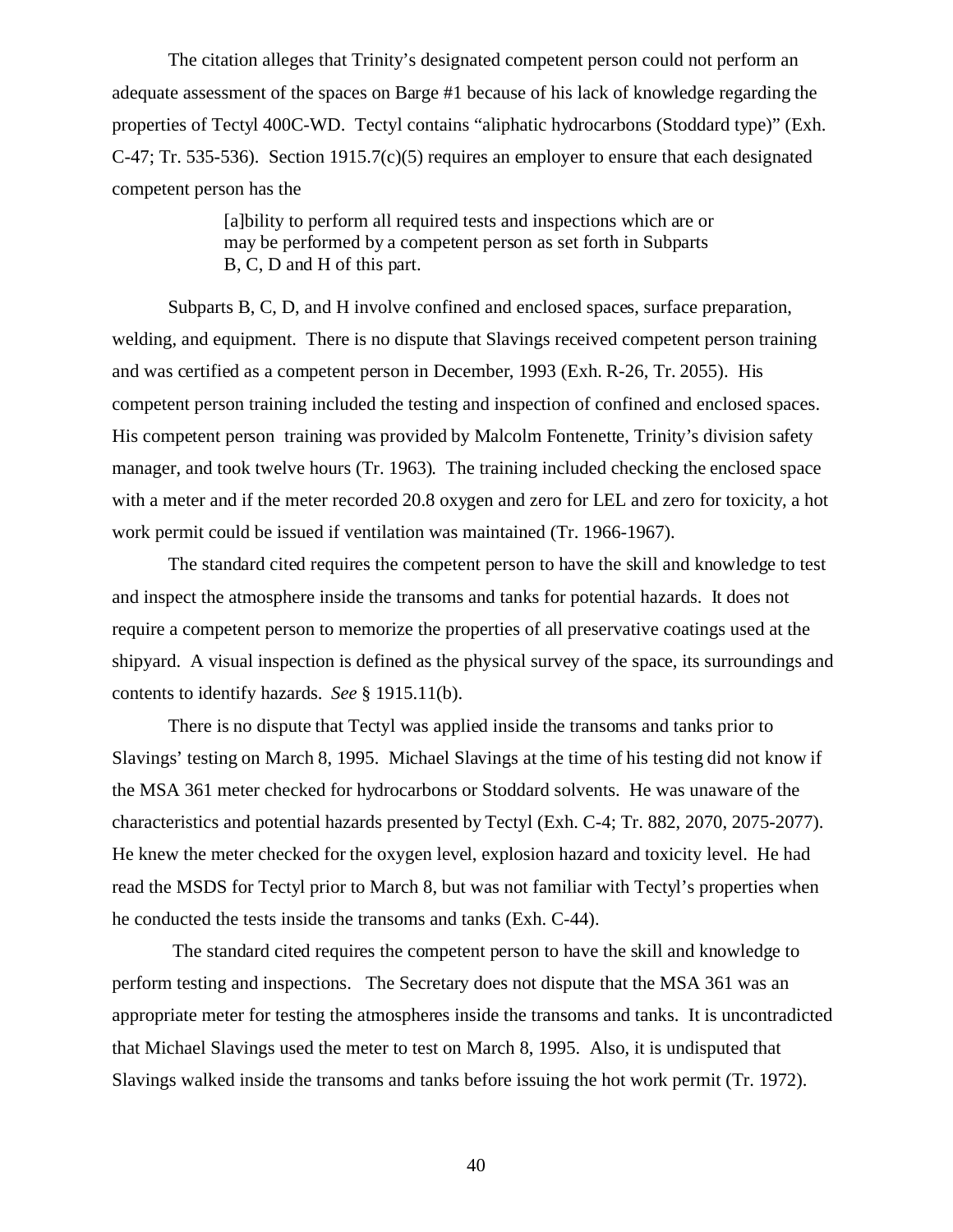The Secretary failed to show that Slavings lacked the skill and knowledge to test and inspect as required by the standard cited. A violation of  $\S$  1915.7(c)(5) is vacated.

### Item 1c - Evaluation of Inspection and Test

The citation alleges that the designated competent person who tested the atmosphere in the forward and aft transoms lacked sufficient knowledge to determine if a Marine Chemist or Certified Industrial Hygienist was needed to properly evaluate the spaces. Section  $1915.7(c)(6)$ requires an employer to ensure that each designated competent person has the

> [a]bility to inspect, test, and evaluate spaces to determine the need for further testing by a Marine Chemist or a Certified Industrial Hygienist.

Section  $1915.7(c)(6)$  contemplates that circumstances may require further testing by a Marine Chemist. There may be atmospheric conditions in the shipyard that cannot be evaluated effectively by a person trained only to the competent person level. The competent person must have the ability to evaluate spaces after a test to determine the need for further testing by a Marine Chemist.

There is no dispute that a Marine Chemist did not test the transoms and tanks of Barge #1 until after the accident. Michael Slavings, designated competent person, acknowledges that his March 8 testing of Barge #1 recorded, for the first time, readings other than 20.8 percent for oxygen and zeros for LEL and toxicity (Tr. 1981). He recorded LEL levels of .05 percent (500 ppm)<sup>33</sup> in the forward transom, .03 percent (300 ppm) in the #1 wing tanks, .04 percent (400 ppm) in the #2 wing tanks, and .04 percent (400 ppm) in the aft transom (Exh. C-57; Tr. 1976, 2023). Curtis Chambers, corporate safety manager, and Slavings agreed that the readings also indicated a potential toxicity problem (Tr. 1706, 2029). Slavings testified that he took a subsequent reading only in the aft transom after fan ventilation had been applied to ensure the level was reduced to zero (Tr. 1983). In his two written statements to OSHA, in addition to not knowing the properties of Tectyl and whether the meter was able to detect Stoddard solvent, there was no mention of any retesting (Exhs. C-44, C-45). Also, although fan ventilation was used, there is no showing that Slavings knew or instructed the use of ventilation in the forward transom and tanks. It is not shown on the hot work permit nor did he verbally instruct the welding crew (Exh. C-52; Tr. 2023, 2026).

<sup>&</sup>lt;sup>33</sup>Percent is extrapolated to ppm; 1% equals 10,000 ppm (Tr. 1681).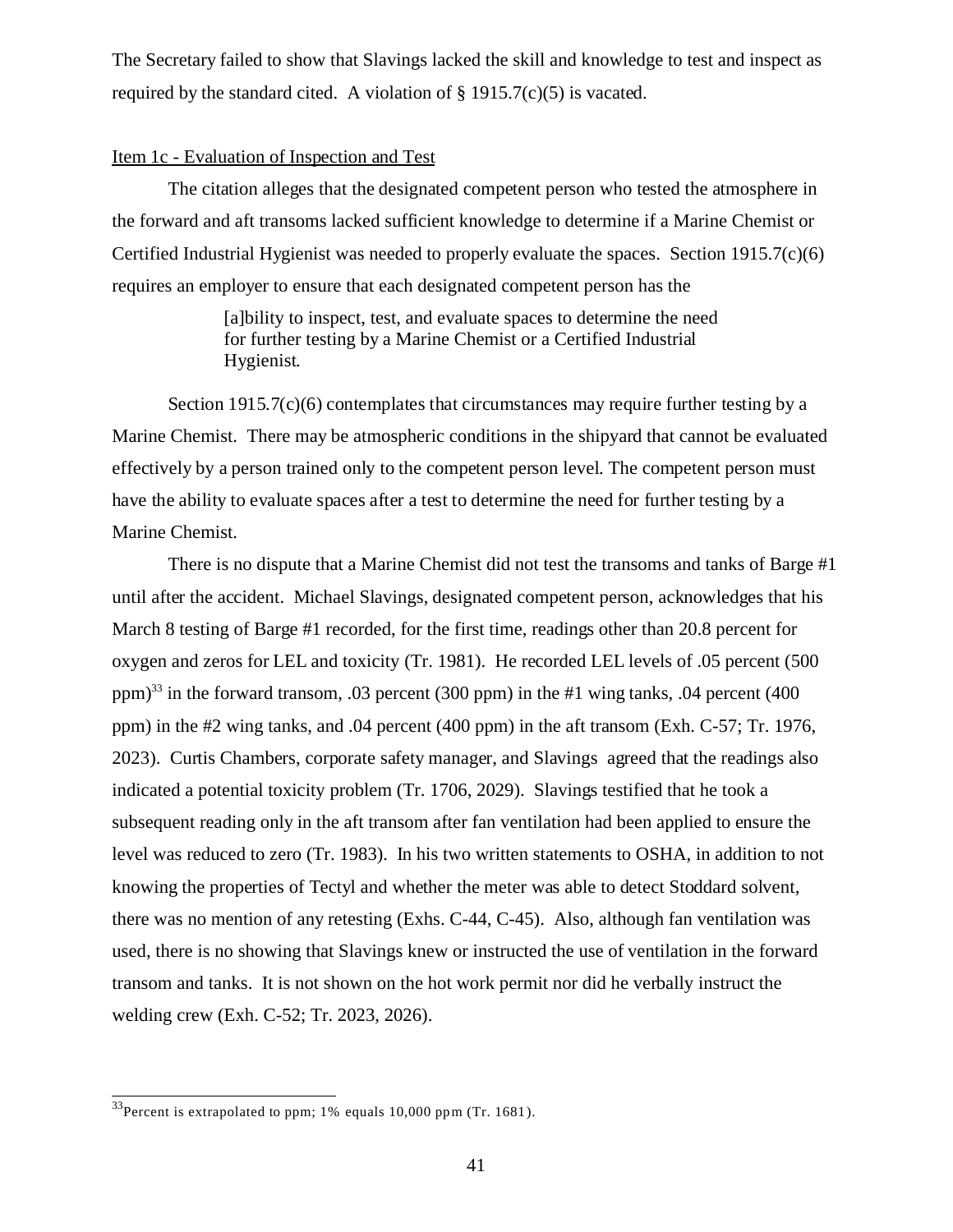Trinity argues that Slavings was trained to ventilate the enclosed space until he obtained the proper readings; 20.8 percent for oxygen, zero for LEL and zero for toxicity. "If Slavings could not obtain the correct readings by means of ventilation he was instructed to call a marine chemist because that meant there was a more serious problem" (Trinity Brief, p. 46; *also see* Tr. 1158-1160, 1958-1959).

Michael Slavings went home at 5:30 p.m., without the MSA 361 meter reading zero in the forward transom or wing tanks. He also left before fan ventilation was applied or the welders commenced their work inside the transoms and tanks (Exh. C-56; Tr. 2021). He stated "I didn't recheck that tank, no" even though the toxicity level for aliphatic hydrocarbons (Stoddard type) in the forward transom may have been above the PEL (Tr. 2027). The PEL for SStavings conceded that a "ppm 8-hompetent weighted would grave Real) ecs and § 1190 halo 100, the blick not (Tr. 2031). Malcolm Fontenette, division safety manager and competent person trainer, testified that a competent person needs to test each space. The competent person can not rely on his prior experience or the results of previous readings to determine the conditions in an enclosed space (Tr. 1247, 1414).

Trinity's written ventilation program contemplates more than one test (Exh. C-68; Tr. 1276, 1301). Also, Trinity's confined space program requires the competent person to test the air before entry, monitor continuously or retest periodically for as long as the space is occupied (Exh. C-55, p. 1746). Malcolm Fontenette concedes that Slavings did not comply with Trinity's program (Tr. 1304). An employee misconduct defense was not asserted. There was no review or supervision of Slavings' competent duties (Tr. 1294, 1905, 1908-1909, 1913, 1915). When asked to whom Michael Slavings reported, Malcolm Fontenette stated "I guess it would have been me." (Tr. 1174). Fontenette's office was eight hours from the Caruthersville shipyard. He visited it only twice in fifteen months (Tr. 1237, 1267). Fontenette also did not review the hot work permits issued by Slavings (Tr. 1263).

Michael Slavings, as competent person, should have ensured that the contaminants in the space were within the permissible limits before certifying the space for work. His testing showed LEL and possible toxicity levels not encountered by him prior to March. Slavings took no action including contacting a Marine Chemist before certifying the spaces for hot work. In addition to his readings, he admittedly was unaware of the properties of Tectyl, its 24-hour curing time, and its potential health hazards (Tr. 2069-2070, 2075-2077, 2079). A competent person can not properly evaluate spaces for hazards for which he is neither looking nor familiar. The standard contemplates that the competent person has sufficient knowledge and skill to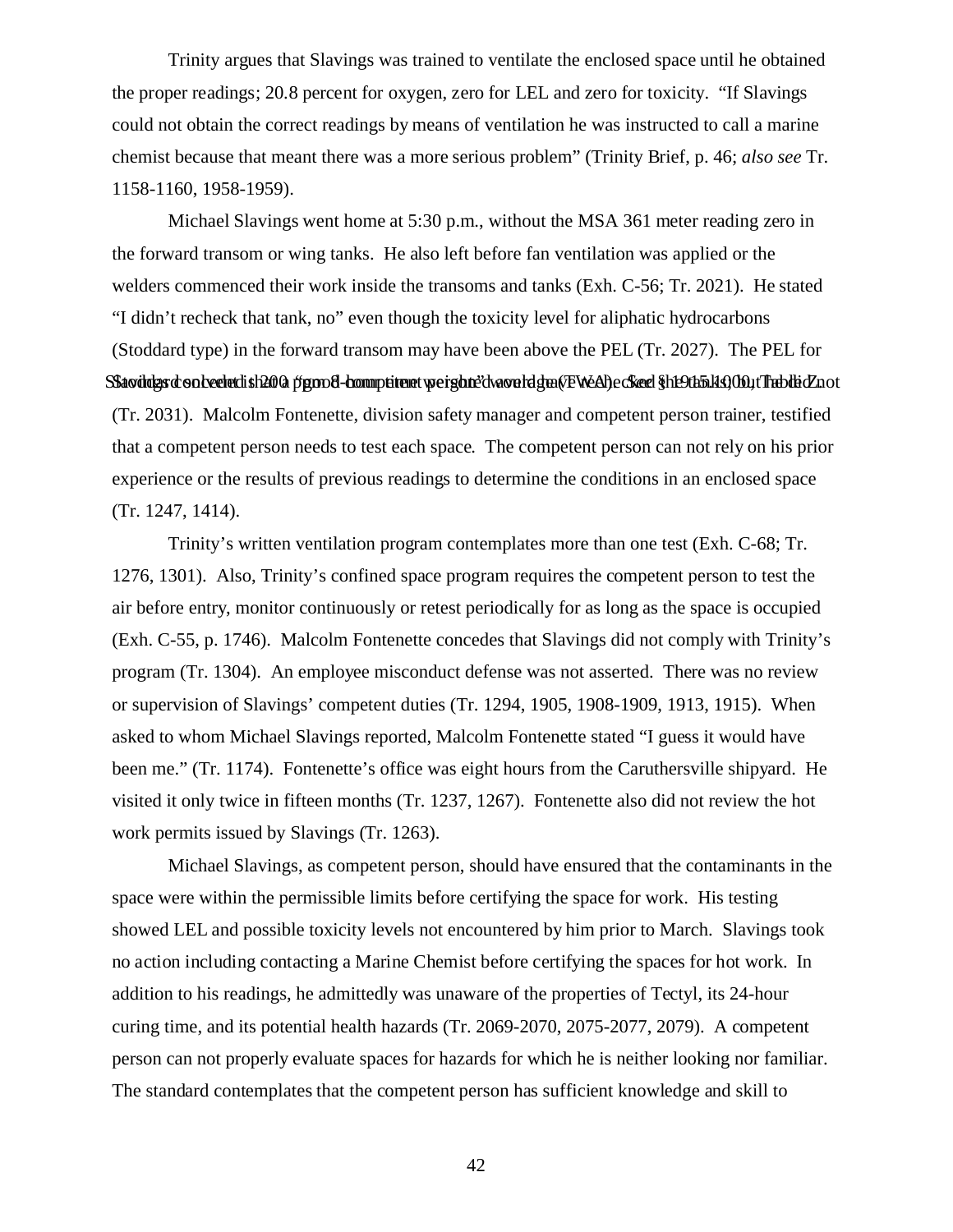identify potential hazards. The record shows that Slavings lacked the skill and knowledge when he certified the space for hot work. He was unable to properly evaluate the spaces based on his limited knowledge to determine the need for further testing by a Marine Chemist. Jimmy Hollis, leadman, did not respect Slavings knowledge as a competent person. Hollis agreed that if Michael Slavings issued a hot work permit, he would consider the enclosed space unsafe; "I would have got a toothache or a headache or something and went home" (Tr. 220-221). A Marine Chemist was utilized after the accident (Tr. 1819). A violation of § 1915.7(c)(6) is affirmed.

#### Item 1d - Maintain Information on Tests

The citation alleges that Trinity's designated competent person did not maintain records on calibration, the specific spaces tested, and the test results for each space. Section 1915.7(c)(7) requires an employer to ensure that the designated competent person has the "ability to maintain records required by this section."

The record keeping requirements at §1915.7(d) require that whenever tests and inspections are done by a competent person, he is to record "the location, time, date of inspected spaces, and the operations performed, as well as the test results and any instructions." The standard also requires the records be kept for at least three months from the completion date of the job. *See* §1915.7(d)(2).

Michael Slavings recorded his tests in a notebook (Exh. C-57) and his computer (Exh. C-61). His test results were not recorded on the hot work permits (Exhs. C-52, C-76). While performing the tests Slavings used a notebook to initially record his test results. Later, he entered the results in a computer (Tr. 1977). Slavings "grouped" the test results if they were the same. If all the test results were the same, he recorded the reading once and not separately for each space. If the readings were not the same, Slavings recorded those readings separately (Tr. 1172, 1219).

Section 1915.7(d)(1) does not prohibit "grouping" of identical readings. It requires, however, the identity of each location tested. The records kept by Michael Slavings failed to identify each location tested. The notebook was destroyed after the results were entered into the computer. The computer only shows one test result for the barge, not the spaces tested (Exh. C-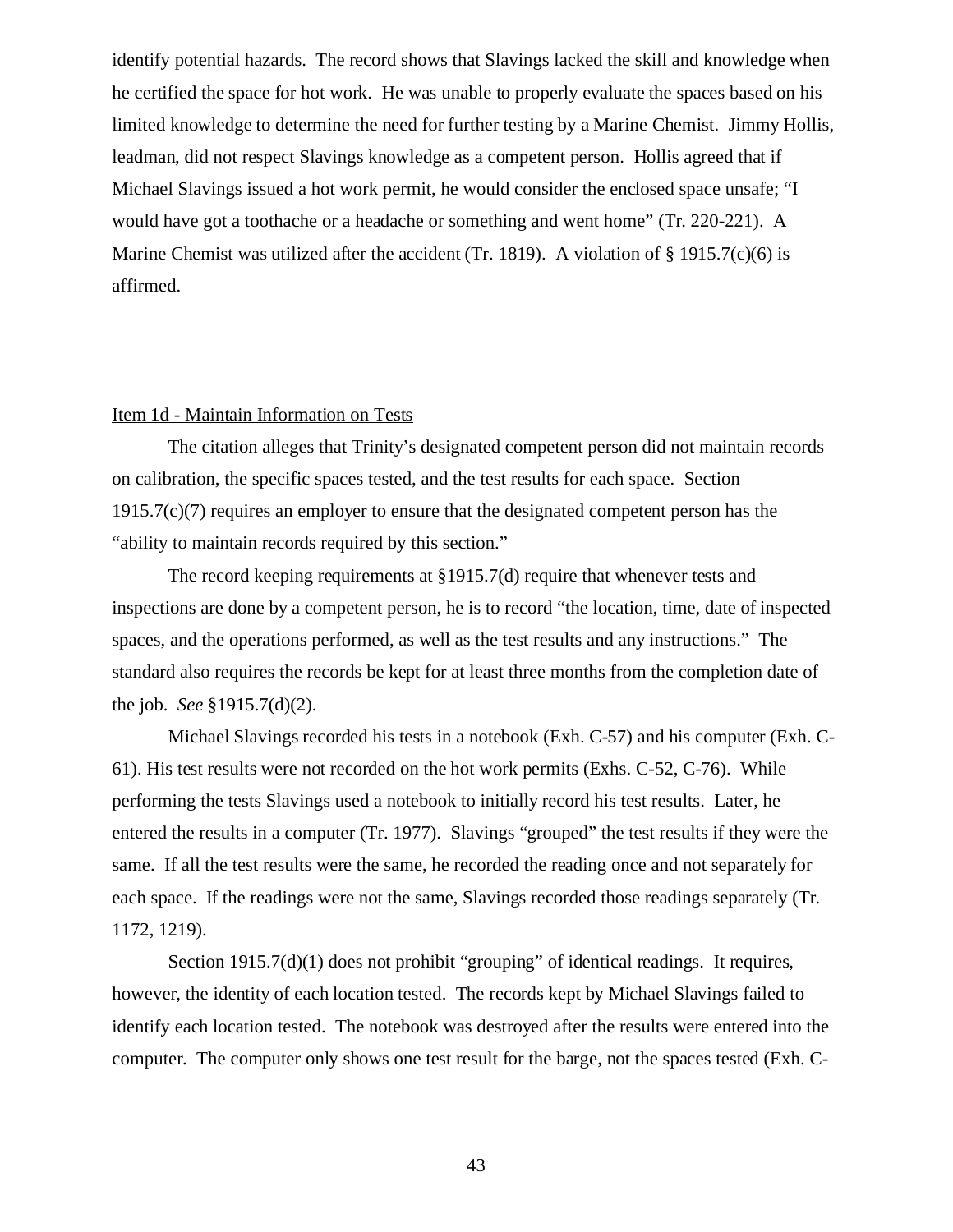61). The hot work permit also did not identify at what time the testing was performed, the spaces tested or the results of the tests.

Malcolm Fontenette, division safety manager, concedes that Slavings' recordkeeping was inadequate (Tr. 1225-1226, 1228, 1405, 1428). The recordkeeping requirements are in part for employees who need to perform work in the space. Fontenette acknowledges that the standard requires employee access to testing results (Tr. 1226, 1228). Employees provided the records could not determine test results for each space.

The failure of Slavings to maintain proper test records indicates his lack of skill and knowledge as contemplated by the standard. The records maintained by Slavings were not reviewed by Trinity (Tr. 1233). A violation of  $\S$  1915.7(c)(7) is affirmed.

# Classification of Item 1 Violations

The Secretary alleges the competent person violations in Item 1 as serious. In determining whether the violations are serious, the Secretary must show that Trinity knew or should have known, with the exercise of reasonable diligence, of the presence of the violations, and there was a substantial probability that death or serious physical harm could result from the condition.

Trinity does not argue the classification of Item 1. The standard involves the skill and knowledge provided to the competent person to ensure his ability to calibrate the testing equipment, evaluate test results and maintain proper records. The lack of such ability may cause serious injury or death to employees working in unsafe conditions. The record establishes that the violations of §§ 1915.7(c)(4), 1915.7(c)(6), and 1915.7(c)(7) were serious.

# Item 2 - Inspection and Test Records

The citation alleges that Trinity did not maintain adequate inspection and test results. The test results "did not include the specific compartments tested nor the test results of the spaces, because the results were averaged and recorded for the entire barge, not for the individual spaces tested." Section 1915.7(d)(1) requires:

> When tests and inspections are performed by a competent person, Marine Chemist, or Certified Industrial Hygienist as required by any provisions of Subparts B, C, D, or H of this part, the employer shall ensure that the person performing the test and inspection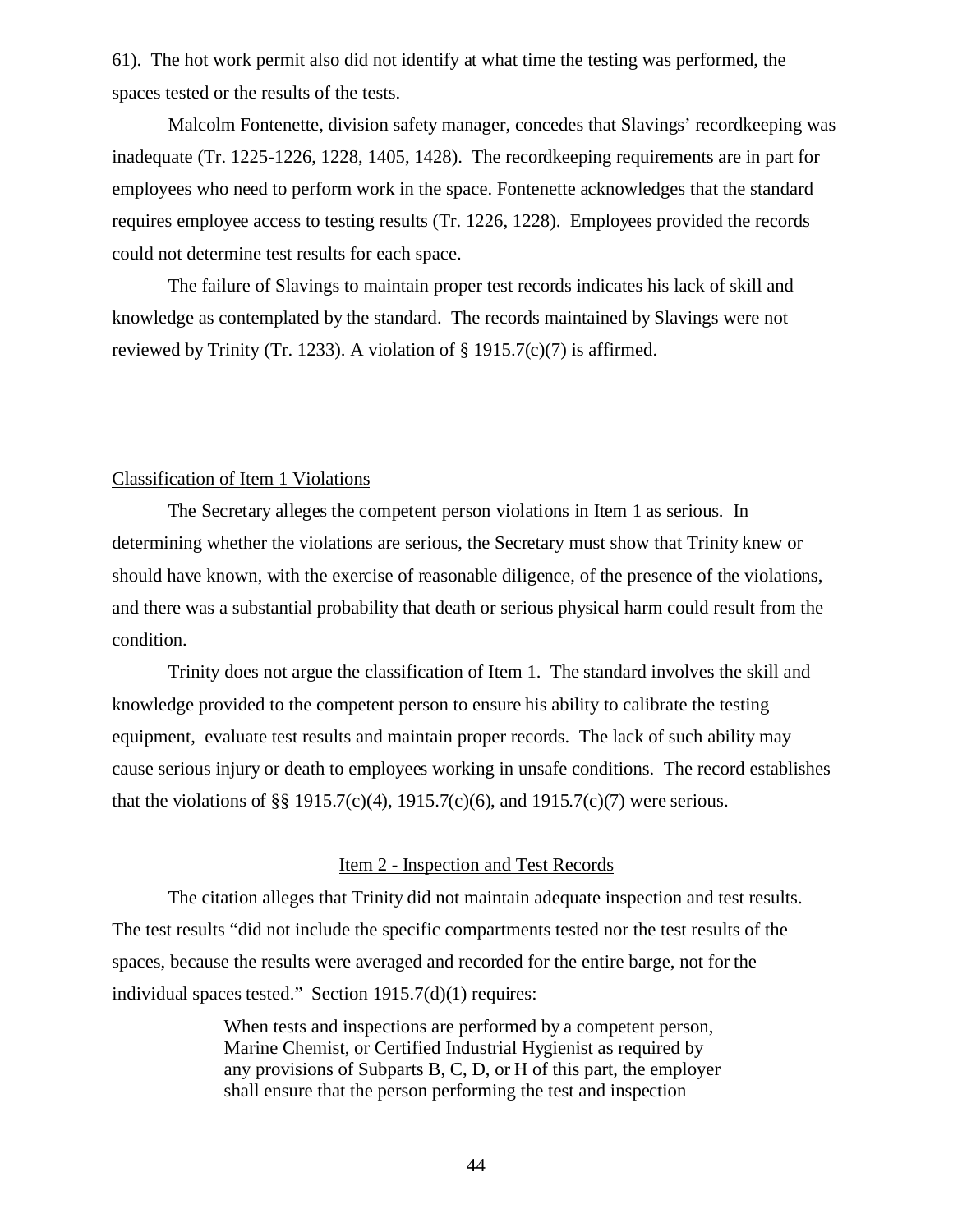records the location, time, date, location of inspected spaces, and the operations performed, as well as the test results and any instructions.

When the marine standards were revised in 1994, OSHA eliminated the mandated use of the OSHA 74 Form (Exh. C-59). Employers were allowed to record the information in any format as long as the required information was maintained.

Trinity acknowledges that the records maintained by Michael Slavings, its designated competent person, "were not maintained in sufficient detail and in a format so that someone other than Slavings could be sure of the information" (Trinity Brief, p. 49). Trinity concedes Slavings' recordkeeping was deficient. Trinity states that for the most part Slavings could tell from his records where the tests were taken, what tanks were tested, the date of the tests, the test results, the operations performed and the instructions to the employees. Trinity seeks to have the violation reclassified as "other" than serious with no penalty. Trinity argues that "because while there was substantial compliance, the records of Slavings' test could have been maintained in a better manner" (Trinity Brief, p. 107).

It is undisputed that the records maintained by Slavings did not contain all the required information (Exhs. C-52, C-57, C-61, C-76; Tr. 2132). His hot work permits did not identify the places tested and the test results (Tr. 1405, 1428). Trinity acknowledges that the hot work permit and computer entry did not comply with the recordkeeping requirements of § 1915.7(d)(1) (Tr. 1734). The notebook entry was thrown away. Also, Michael Slavings did not record the alleged retest of the aft transom on March 8 (Tr. 1690-1691).

Trinity's responsibility is to ensure that complete records were maintained. Malcolm Fontenette, division safety manager, was Slavings competent person supervisor. Fontenette, whose office is in New Orleans, acknowledges that he did not review the hot work permits issued by Slavings and only visited the shipyard twice in eighteen months. It was his decision not to review the competent person records (Tr. 1406). Trinity provided a 12-hour competent person training course without any assurance that the competent person understood the recordkeeping requirements. Trinity's inadequate supervision of the competent person could result in employee injury such as occurred on March 8, 1995. A serious violation of § 1915.7(d)(1) is affirmed.

Item 3 - Fire Extinguisher Equipment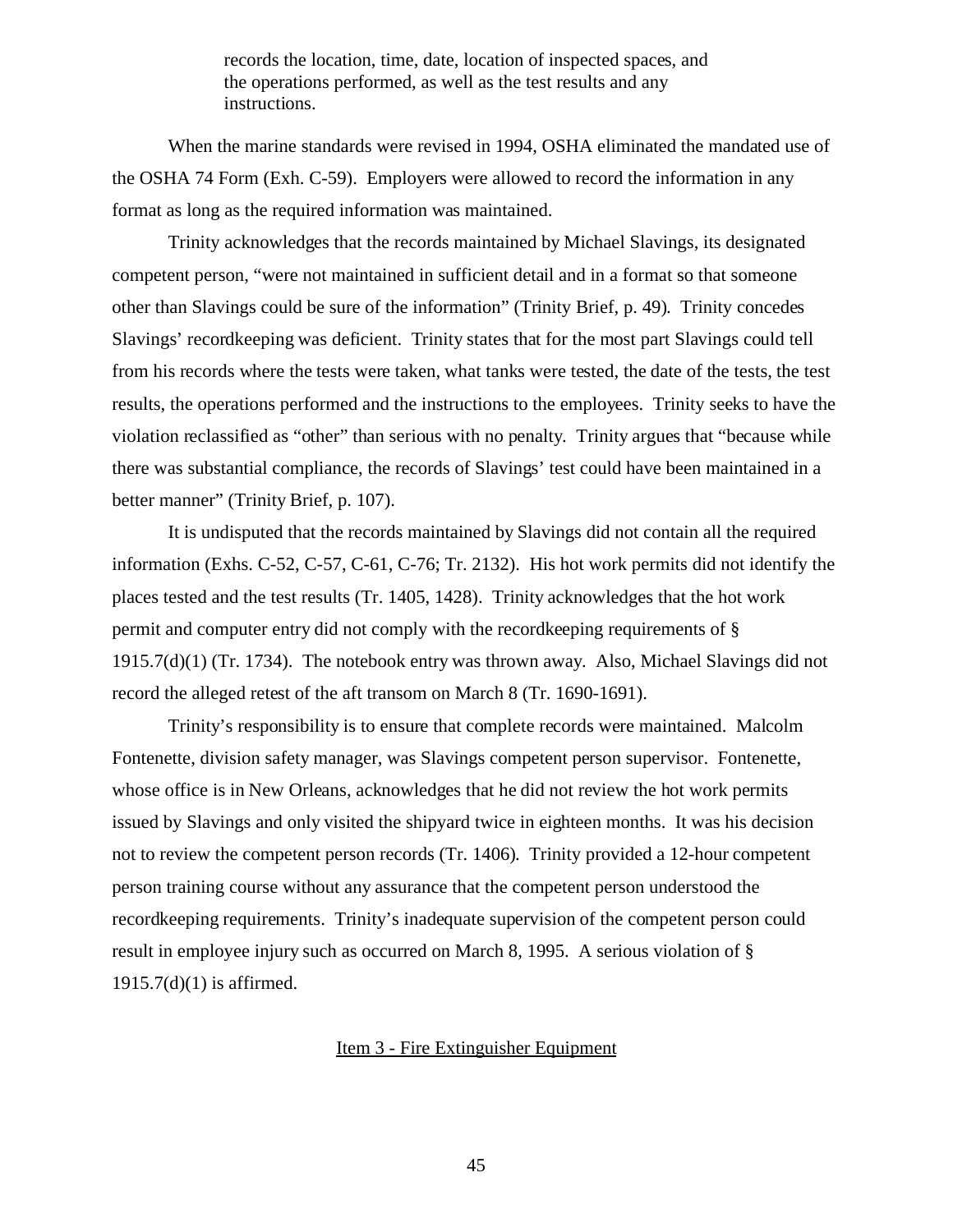The citation alleges that the fire extinguisher in the forward transom could not be actuated by employees attempting to help extinguish an employee on fire. Also, the fire extinguisher used in the aft transom had been discharged and needed to be replaced. Section  $1915.52(b)(2)$  requires in part:

> Suitable fire extinguishing equipment shall be immediately available in the work area and shall be maintained in a state of readiness for instant use.

There is no dispute that the fire extinguishers used in the transoms were suitable (Secretary Brief, pp. 34-36). IH Grogg identified the fire extinguisher as "CO-2 dry chemical fire extinguisher" (Exhs. C-17, C-18; Tr. 325, 854). The MSDS for Tectyl specifies "EXTINGUISHING MEDIA: REGULAR FOAM OR CARBON DIOXIDE OR DRY CHEMICAL" (Exh. C-47, Tr. 1642-1643). The issue is whether the fire extinguishers in the forward and aft transoms were "in a state of readiness for instant use."

Employees allegedly stated to OSHA during the inspection that they could not actuate the fire extinguisher used in the forward transom (Tr. 633, 851). IH Grogg speculated that it was not operational because of paint overspray (Exh. C-17; Tr. 329, 851). However, the pin was still in the extinguisher and IH Grogg did not physically test the extinguisher (Tr. 851). Also, the employees who complained to OSHA were not identified. Such statements are not credited. *See* Rule 801(d)(2)(D), Federal Rules of Evidence. Further, the employees who testified did not indicate any problem with the fire extinguisher in the forward transom. To the contrary, Elmer Jones, welder, testified that in the forward transom, no one had to discharge the fire extinguisher (Tr. 151). Curtis Chambers, corporate safety, testified that he personally pulled the pin and tested the extinguisher without any problem (Tr. 1590-1592). The record, therefore, does not support a finding that the fire extinguisher used in forward transom was not ready for instant use.

With regard to the fire extinguisher in the aft transom where the accident occurred, there is no dispute that Travis and Ivory used the extinguisher twice while welding prior to the accident (Exh. C-31; Tr. 1593, 1756-1757, 1771; Trinity Brief, p. 53). The Secretary asserts that after the fire extinguisher is used, it should be replaced before continuing the welding work. The employees did not know whether there was sufficient chemical remaining to put out other fires. IH Grogg states that a fire extinguisher needs to be replaced after each use (Tr. 855-856, 857, 1054-1056).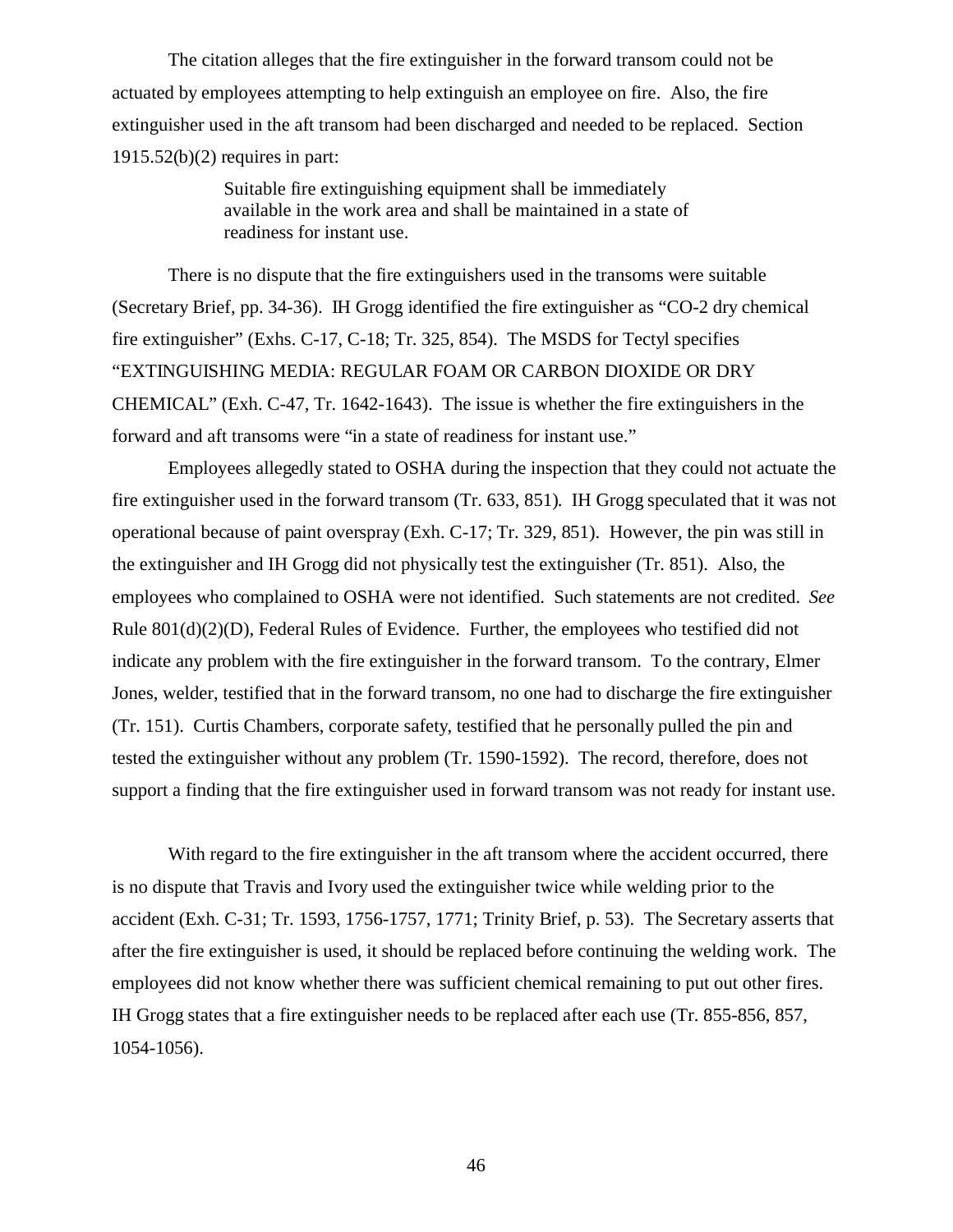The Secretary's interpretation is entitled to deference if reasonable, even if asserted for the first time. However, it is unclear that this is the Secretary's interpretation. IH Grogg testified that "this was my interpretation with regard to fire extinguishers" (Tr. 856). She did not cite an official written interpretation of the Secretary nor that she had the authority to render an official interpretation. Also, the standard requires only that the fire extinguisher be ready for instant use. Such readiness contemplates an ability to extinguish all reasonably anticipated fires.

The fire extinguishers used by Trinity have a gauge that indicates the amount of chemical remaining in the extinguisher (Tr. 803-804,1055, 1861). The gauge on the extinguisher used in the aft transom showed that there was 10 ½ pounds of chemical (over half of a full extinguisher) remaining at the time of the accident (Tr. 1594). Travis and Ivory were nearly finished with their welding in the aft transom (Tr. 859). They had used the extinguisher twice before the accident to put out welding fires. With over half of its chemical remaining, the Secretary failed to show that the fire extinguisher was not capable of extinguishing any reasonably anticipated fires. The alleged violation of § 1915.52(b)(2) is vacated.

### Item 4 - Temporary Lights

The citation alleges that the temporary string of lights used inside the aft transom was not maintained in a safe condition. The cord was spliced where connections were made to the lights. Section 1915.92(b)(2) requires:

> Temporary lights shall be equipped with heavy duty electric cords with connections and insulation maintained in safe condition. Temporary lights shall not be suspended by their electric cords unless cords and lights are designed for this means of suspension. Splices which have insulation equal to that of the cable are permitted.

IH Grogg stated that the cord connecting the temporary lights in the aft transom contained splices and had exposed current-carrying parts where the cord was wired into the lights (Tr. 959). The cord was heavy-duty (Tr. 957-958). The Secretary argues that the photographs of the lights show the splices and that the tape used for the splice was not of a similar thickness as the insulating cord (Secretary Brief, p. 37; Exhs. C-13, C-19, C-20, C-22, C-28, C-30). The issue is whether the connections and insulation on the lights were maintained in a safe condition.

Prior to IH Grogg's arrival on-site, Curtis Chambers, corporate manager, removed the lights from the aft transom (Tr. 1472-1473, 1605). Chambers testified that from his inspection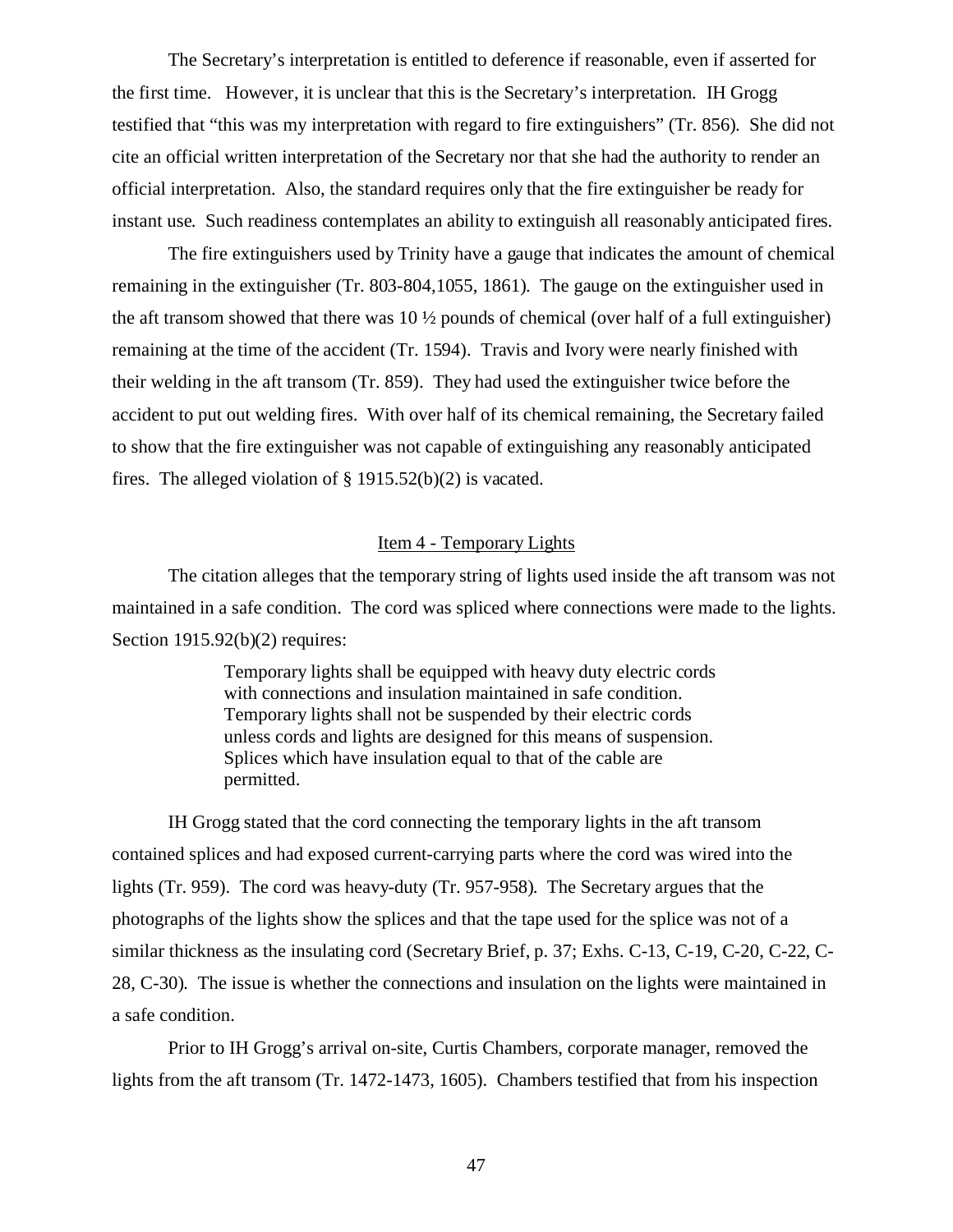of the lights, there were no exposed, live-current-carrying parts and the insulation was in a safe condition (Tr. 1601-1603). He testified that the individual current-carrying copper wires were separately insulated (Tr. 1602-1603). Trinity argues, "the areas circled by IH Grogg simply show where the individually insulated wires have been extended from the outside cable in order to attach to light fixtures" (Trinity Brief, pp. 57-58).

The standard requires that connections and insulation be maintained in a safe condition. By removing the outer sheathing of insulation and leaving the individually insulated wires, the cord's safety was compromised from the manufacturer's specifications. One layer of insulation was no longer provided. The remaining insulation was not equal to the cord. The requirements of the standard were not met.

Because one layer of insulation remained and there was no showing of an exposed current-carrying wire, the violation is "other" than serious. Grogg did not test the cords. The violation of § 1915.92(b)(2) is affirmed as "other" than serious.

### **WILLFUL CITATION NO. 2**

# Item 1 - Accident Reporting

The citation alleges that Trinity failed to report to OSHA the double fatality which occurred at approximately 10:15 p.m. on March 8, 1995, until more than twelve hours later at approximately 12:00 noon on March 9, 1995. Section 1904.8(a) requires:

> Within 8 hours after the death of any employee from a workrelated incident or the in-patient hospitalization of three or more employees as a result of a work-related incident, the employer of any employees so affected shall orally report the fatality/multiple hospitalization by telephone or in person to the Area Office of the Occupational Safety and Health Administration (OSHA), U.S. Department of Labor, that is nearest to the site of the incident, or by using the OSHA toll-free central telephone number.<sup>34</sup>

There is no dispute that the accident occurred at 10:15 p.m. on March 8, 1995. The Caruthersville manager, production manager, and safety manager were immediately notified and returned to the shipyard (Exhs. C-50, C-51, C-67). The safety manager secured the accident scene and placed a guard on duty (Exh. C-51; Tr. 1864-1865). At approximately 11:20 p.m., the safety manager notified Malcolm Fontenette, Trinity's division safety manager, in New Orleans of the accident. Fontenette then notified Curtis Chambers, Trinity's corporate manager, of the

 $34$ The exception that if the employer does not learn of a reportable incident at the time it occurs does not apply. Trinity was immediately aware of the accident.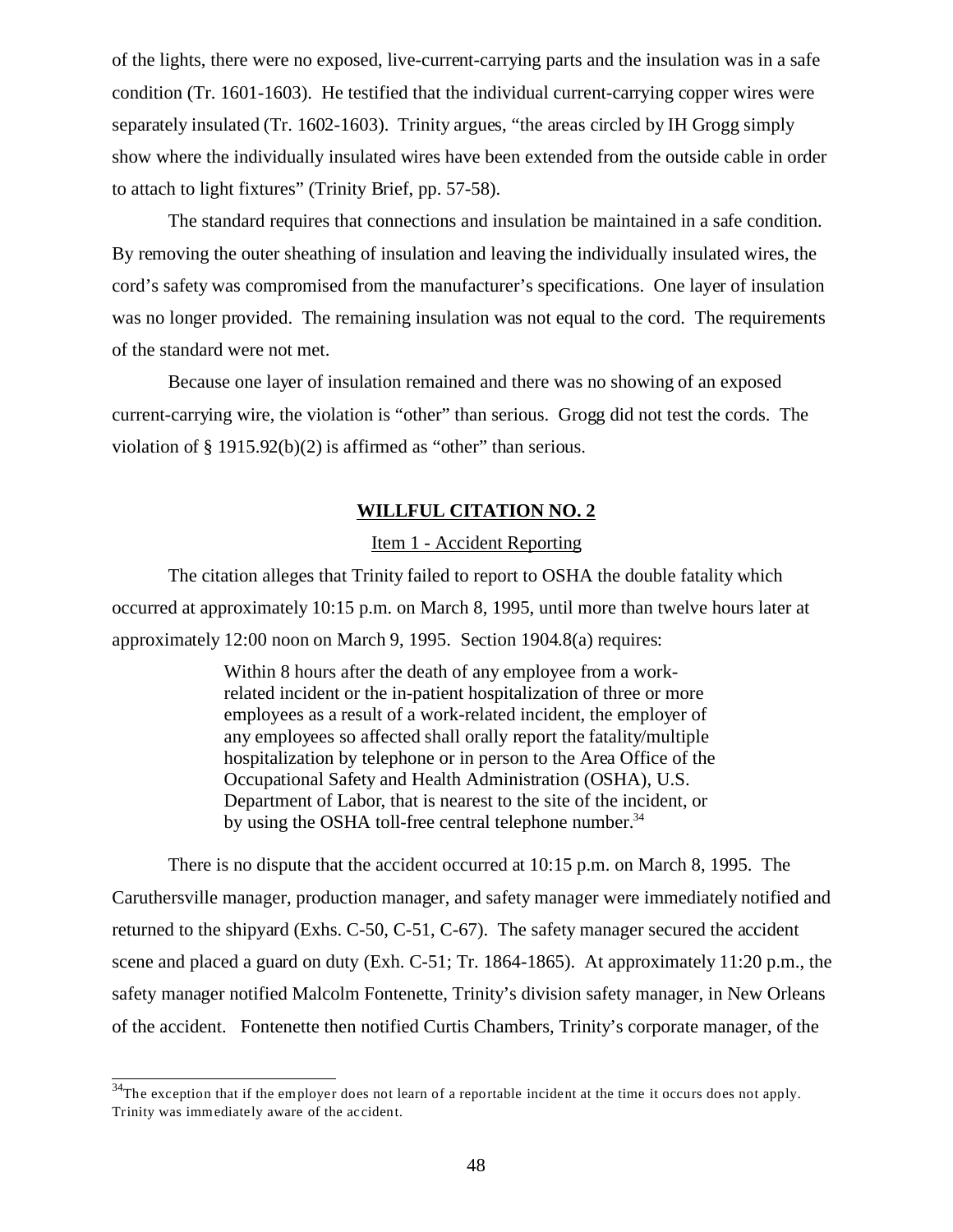accident at his home in Arlington, Texas, at approximately 1:30 a.m., March 9 (Tr. 1466). Chambers was told that two employees had died from an explosion and fire. Chambers telephoned the Caruthersville shipyard for more details without success (Tr. 1467).

Therefore, Chambers decided that there was not enough information to telephone OSHA. Also, OSHA's area office was closed until the next morning. Chambers then made airplane reservations, telephoned Trinity's attorney, and went to his Dallas office to collect equipment for his investigation of the accident. He caught an early morning airplane flight to Memphis. At Memphis, he rented a car and drove more than a 100 miles to the Caruthersville shipyard. He arrived at approximately 11 a.m. on March 9. At noon, he telephoned OSHA's St. Louis Area Office to report the accident (Tr. 1467-1468, 1802). IH Grogg arrived at the Caruthersville shipyard during the afternoon of March 10 (Tr. 292, 1467).

Trinity agrees "there was a technical violation because the report was not made in 8 hours" (Trinity Brief, p. 107). Trinity does not dispute that OSHA could have been notified earlier. Trinity argues, however, that Chambers lacked sufficient information about the accident and the short delay did not affect OSHA's inspection. The barge were secured until OSHA initiated its inspection. Also, Chambers gave OSHA copies of photographs of the scene (Tr. 1468-1475). Trinity seeks to reclassify the violation as *de minimis.*(Trinity Brief, p. 61).

Curtis Chambers knew of the 8-hour reporting requirement (Tr. 1467). He knew OSHA's 1-800 telephone number (Tr. 1799). Although he made several telephone calls at 1:00 a.m., including to Trinity's attorney, he consciously chose not to notify OSHA. The standard is clear. An employer must report a fatality within eight hours. Trinity chose not to comply. It is not for Trinity or Chambers to decide what information OSHA needs or when to report an accident. Regardless of their experience in other OSHA inspections and their desire to gather more information, Trinity's duty under the standard was to immediately report the accident to OSHA. Trinity failed to report the accident for approximately fourteen hours. By the time OSHA arrived on site, several items, including the string of lights and personal effects, had been removed from the aft transom (Tr. 1472). It is speculative whether the removal of items from the accident scene did not affect OSHA's inspection. A violation of § 1904.8 is affirmed.

# Items 2a - 2d - Testing and Inspecting

The citation alleges that Trinity did not test and inspect the forward and aft transoms of Barge #1 in the manner and time required by § 1915.12. Item 2a alleges that the competent person did not visually inspect the forward and aft transoms to determine the presence of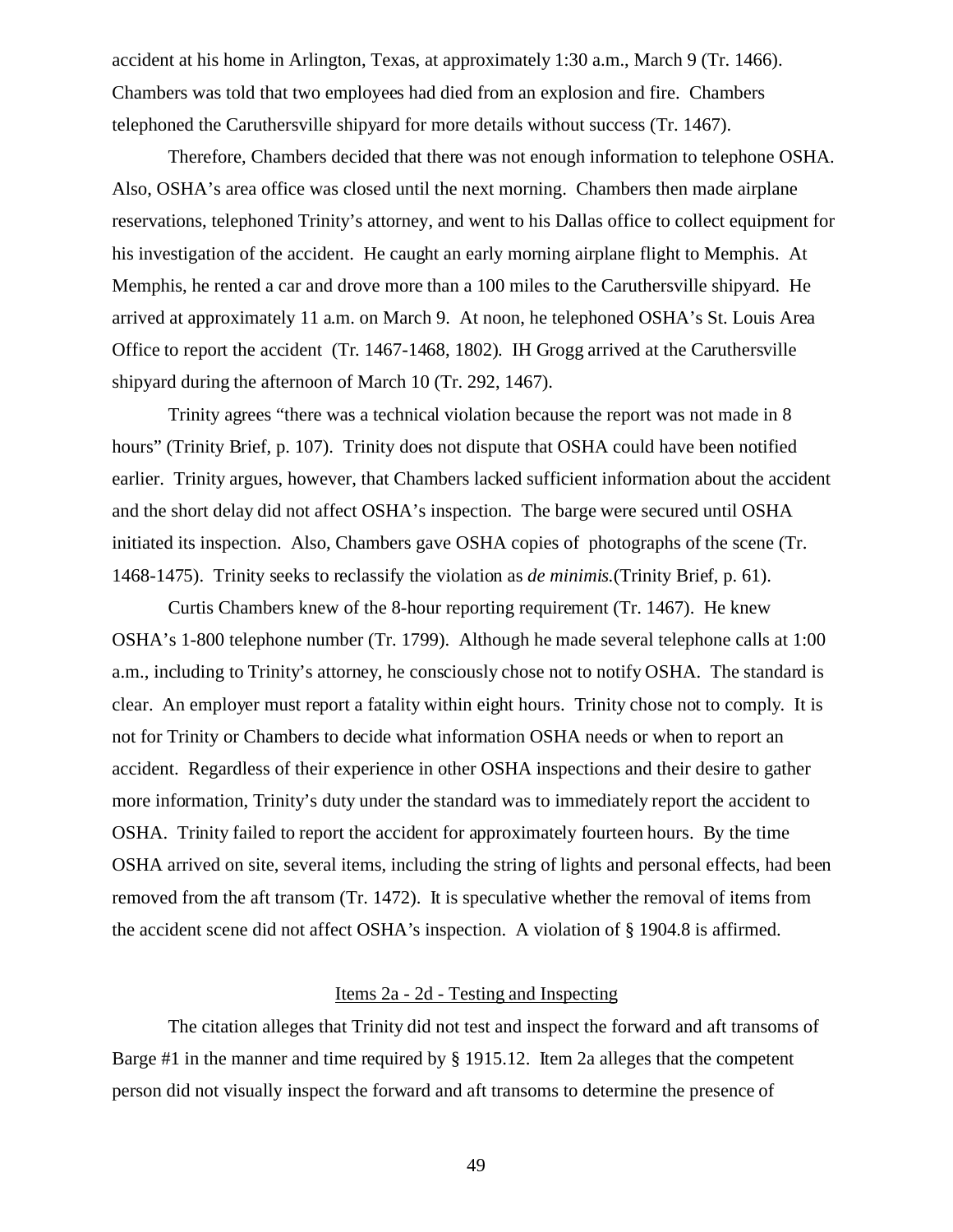combustible or flammable liquids or gases in violation of  $\S$  1915.12(b)(1)(i). Item 2b alleges that the competent person did not test the forward and aft transoms to determine the concentration of combustible or flammable liquids or gases prior to entry in violation of § 1915.12(b)(1)(ii). Item 2c alleges that the competent person did not visually inspect the forward and aft transoms to determine the presence of toxic, corrosive, or irritant residue contaminants in violation of  $\S 1915.12(c)(1)(i)$ . Item 2d alleges that the competent person did not test the forward and aft transoms to determine the air concentration of toxics, corrosives, or irritants within the spaces prior to initial entry in violation of  $\S$  1915.12(c)(1)(ii).

# Applicability of § 1915.12, § 1915.14<sup>35</sup>

As a preliminary matter, Trinity argues that § 1915.12 and § 1915.14 are not applicable to the work performed on March 8, 1995. The standards limit coverage to enclosed or confined spaces that "contain or have contained" either combustible or flammable liquids or gases (§§  $1915.12(b)(1)$  and  $1915.14(a)(1)(i)$  or liquids, gases, or solids that are toxic, corrosive or irritant  $(\S 1915.12(c)(1))$ . The Secretary amended the previous standards for confined and enclosed spaces in shipyard employment at Part 1915 (59 Fed.Reg.. 37818, July 25, 1994; Exh. C-73). Trinity argues that the preamble to the marine standards implies that "contain or have contained" refers to bulk cargo spaces. Since the dry hopper barges at the Caruthersville shipyard are newly constructed, the hoppers have never "contained" combustible, flammable, toxic, corrosive, or irritant liquids or gases within the meaning of the standards (Resp. Brief, p. 20).

Trinity's argument is rejected. Trinity concedes that Tectyl, the rust inhibitor sprayed inside the transoms and tanks on March 8, is a combustible liquid (Tr. 1563, 2124). Tectyl's flash point is 106 degrees Fahrenheit and the production information sheet warns against welding on partially cured Tectyl (Exhs. C-47, C-60). Trinity also agrees that the transoms and wing tanks are enclosed spaces (Tr. 1628, 2104; Trinity Brief, p. 27). The application of the Part 1915 standards, including §1915.12 and § 1915.14 specifically, applies to new construction and shipbuilding. Malcolm Fontenette agreed that "this barge did contain combustible or flammable liquids" - Tectyl 400C-WD (Tr. 1243). Coverage under the standard is not limited to spaces which contain bulk cargo. The standard applies to any enclosed space that contains a combustible or toxic liquid or gas. The purpose of the standard is to protect employees required to work in such enclosed spaces. In spraying Tectyl inside the transoms and tanks, the spaces "contain" a flammable or combustible liquid or gas, as contemplated by §§ 1915.12 and 1915.14.

<sup>&</sup>lt;sup>35</sup> Item 2e alleges a violation of  $\S$  1915.14(a)(1)(i).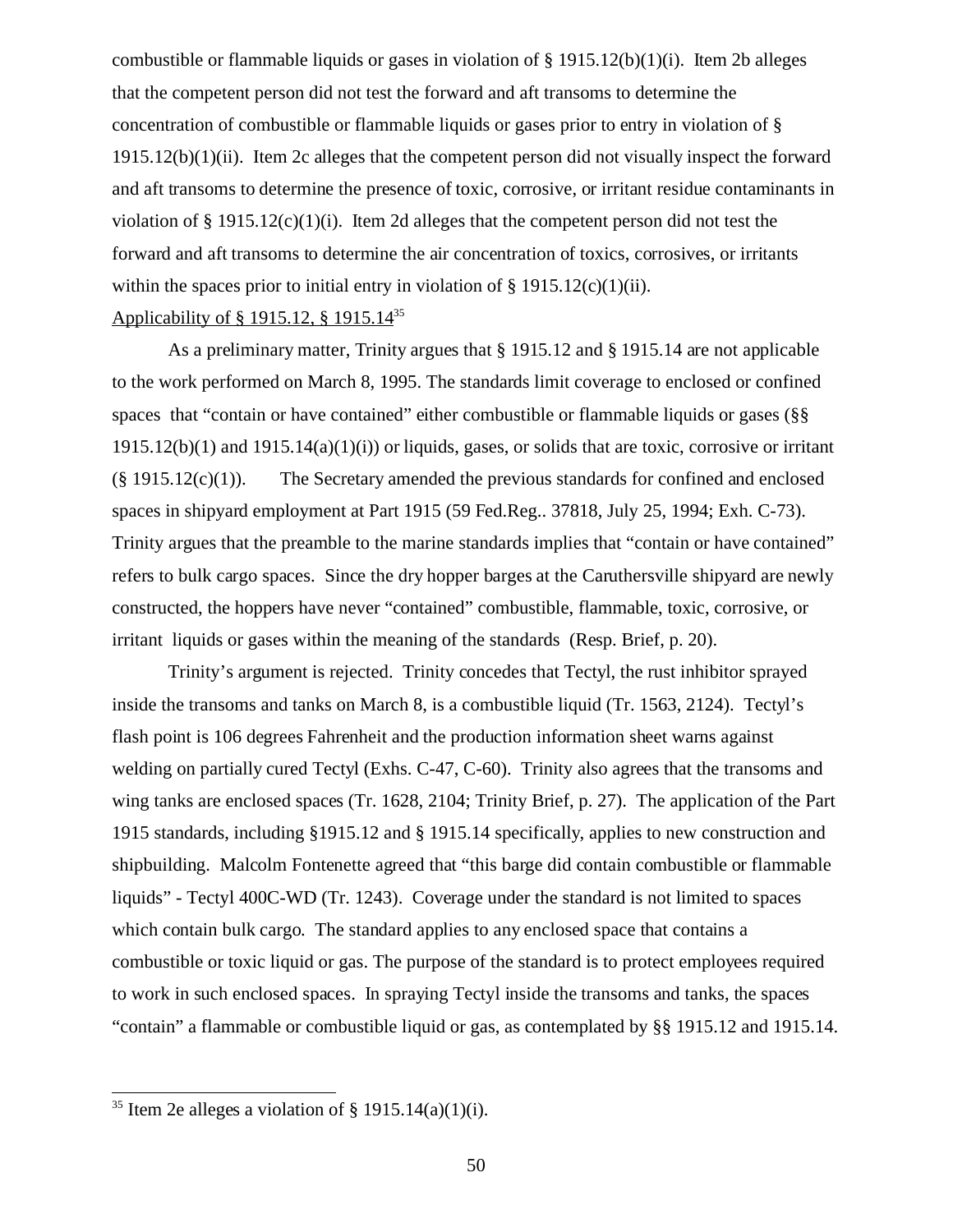Trinity also argues that § 1915.12 does not apply because the welding performed on March 8 was governed by § 1915.53, "Welding, cutting and heating in way of preservative coatings." Trinity argues that the standards distinguish between new construction and repair work. In new construction the potential hazards are known and easily evaluated. The employer controls and knows the hazards associated with the enclosed spaces. Whereas, in repair work the potential hazards are unknown and difficult to evaluate (Resp. Brief, p. 20-21).

This argument also is rejected. Section 1915.12 does not exempt new construction from their application. The § 1915.12 standard apples to "confined or enclosed spaces." With regard to preemption, where a standard provides meaningful protection to employees beyond the protection afforded by another standard, there is no preemption. *Monitor Construction Co.,* 16 BNA OSHC 1589, 1591-1592 (No. 91-1087, 1994); *Bratton Corp*., 14 BNA OSHC 1893 (No. 83-132, 1990). A standard is not preempted unless both standards address the same particular hazard. *Williams Enterp. of Ga., Inc.,* 832 F.2d 567, 570 (11th Cir. 1987).

 Section 1915.12 pertains to "[p]recautions and the order of testing before entering confined and enclosed spaces and other dangerous atmospheres." Section 1915.53 involves "[w]elding, cutting and heating in way of preservative coatings." Both standards were applicable to the work performed in the transoms on March 8, 1995. The employees were welding inside an enclosed space on metal applied with a preservative coating. Since § 1915.12 provides meaningful protection to employees beyond the protection afforded by § 1915.53, it is not preempted.

# Interpretation of § 1915.12

In addition to arguing the applicability of § 1915.12, Trinity argues that § 1915.12 does not require the inspection of the transoms "immediately" prior to entry by the welding crew (Trinity Brief, p. 62). Section 1915.12 requires that the inspection and testing of spaces be preformed "prior to initial entry."

According to IH Grogg, OSHA has interpreted "prior to initial entry" to mean "immediately prior to entry but no more than one hour before entry" (Tr. 969). The preamble to the standard states at 59 Fed. Reg. 37832 (July 24, 1994) that:

> [Pre-entry] tests must be performed close enough to the time of entry to ensure that they accurately reflect conditions in the spaces. To meet this standard, testing will nearly always be done just prior to entry by employees; seldom will tests be performed prior to an hour before employees are to enter a space.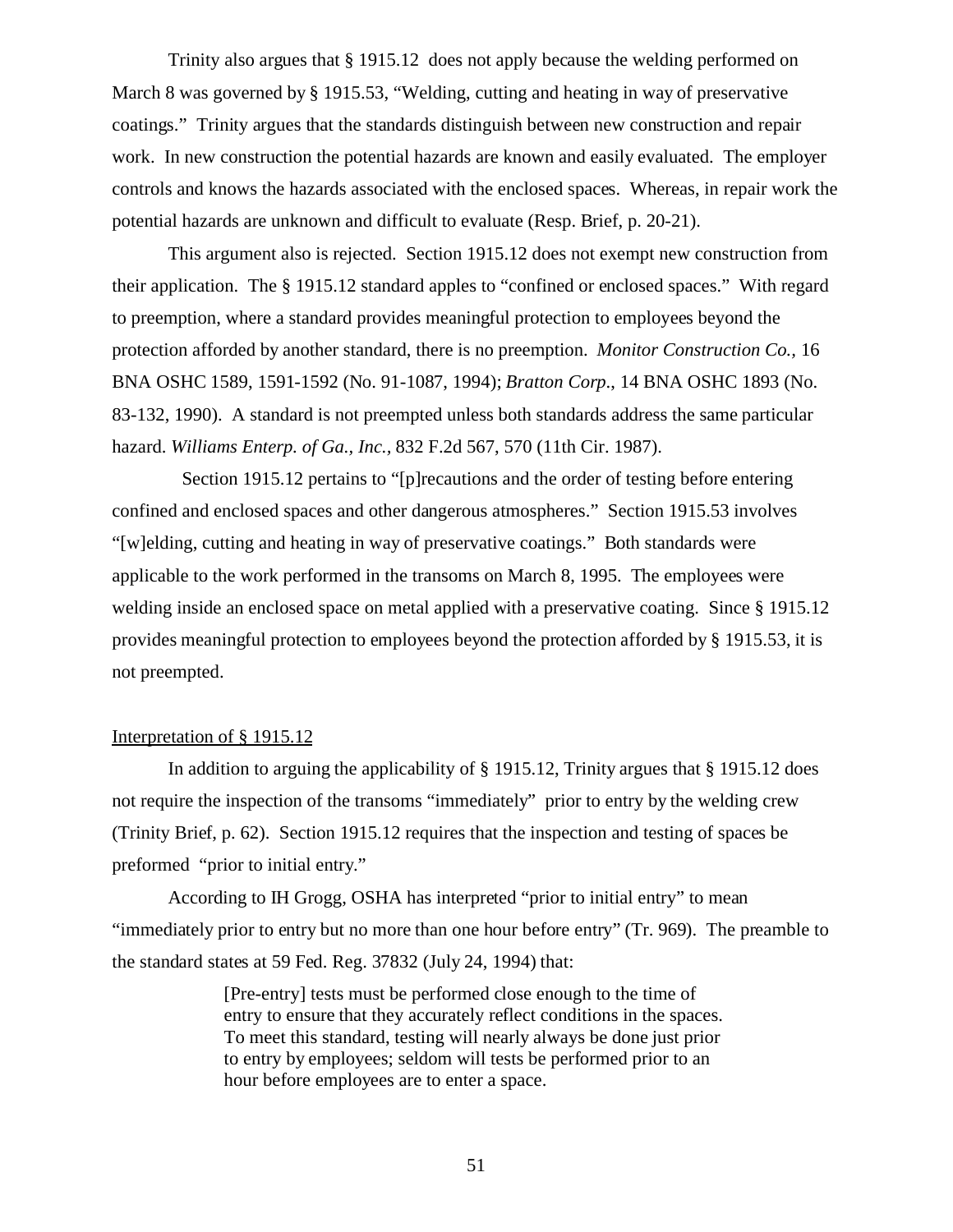[However] OSHA believes it is unnecessary to establish within the regulatory text of § 1915.12 a specific time limit beyond which the initial entry is not permitted after pre-entry testing. As noted in several comments, periods longer than 24 hours may be appropriate [in some cases]. OSHA has determined that the need for testing is directly related to the potential for change to occur within spaces.

Michael Slavings, designated competent person, inspected and tested the transoms and wing tanks between 4:30 - 5:30 p.m., and then he went home. The spraying of Tectyl was completed at 5:30 p.m. The welders began welding in the forward transom at 7:00 p.m. and in the aft transom at 8:00 p.m. (Tr. 1619, 2021-2011). The time lapse between testing by the competent person and the welding work inside the transoms was more than one hour.

The preamble directs that tests of the atmosphere inside an enclosed space should *seldom* be made more than one hour prior to entry. The need for testing prior to entry is directly related to the potential for change to occur over time within the space. Curtis Chambers and Malcolm Fontenette had reviewed the Federal Register prior to the accident and were aware of OSHA's definition of initial entry prior to the accident (Tr. 1265-1267, 1448). According to Trinity, the conditions inside the transoms can only stay the same or get better with the passage of time as the Tectyl cures (Tr. 1618-1619, 2010-2011).

The record shows that this was the first time welding was performed within 24 hours of applying Tectyl (Tr. 1804, 1808). Trinity's previous welding work on preservative coatings was done after the painting operation when the hot plates were replaced. Also, Michael Slavings testified that March 8, 1995, was the first time his atmosphere testing inside an enclosed space recorded levels above zero for LEL (Tr. 1981). He recorded .05 percent or 500 ppm in the forward transom and .04 percent or 400 ppm in the aft transom and #2 wing tanks (Exh. C-57). Prior to leaving the shipyard, Slavings did not retest the forward transom<sup>36</sup> and wing tanks. His hot work permit did not require fan ventilation (Tr. 1983, 2076). Trinity also agrees that welding creates changes in the atmosphere inside the enclosed spaces (Tr. 1248, 1259). The record establishes the potential for change within the transoms. However, the Secretary failed to show that Slavings' testing results did not accurately reflect the conditions inside the transoms when the crew commenced its welding work. The potential for change was not shown reasonably significant to require testing within one hour of entry.

### Item 2a - Visual inspection

<sup>&</sup>lt;sup>36</sup> Slavings' claim to have retested the aft transom is also questioned because it was not recorded or stated in his two previous written statements to OSHA.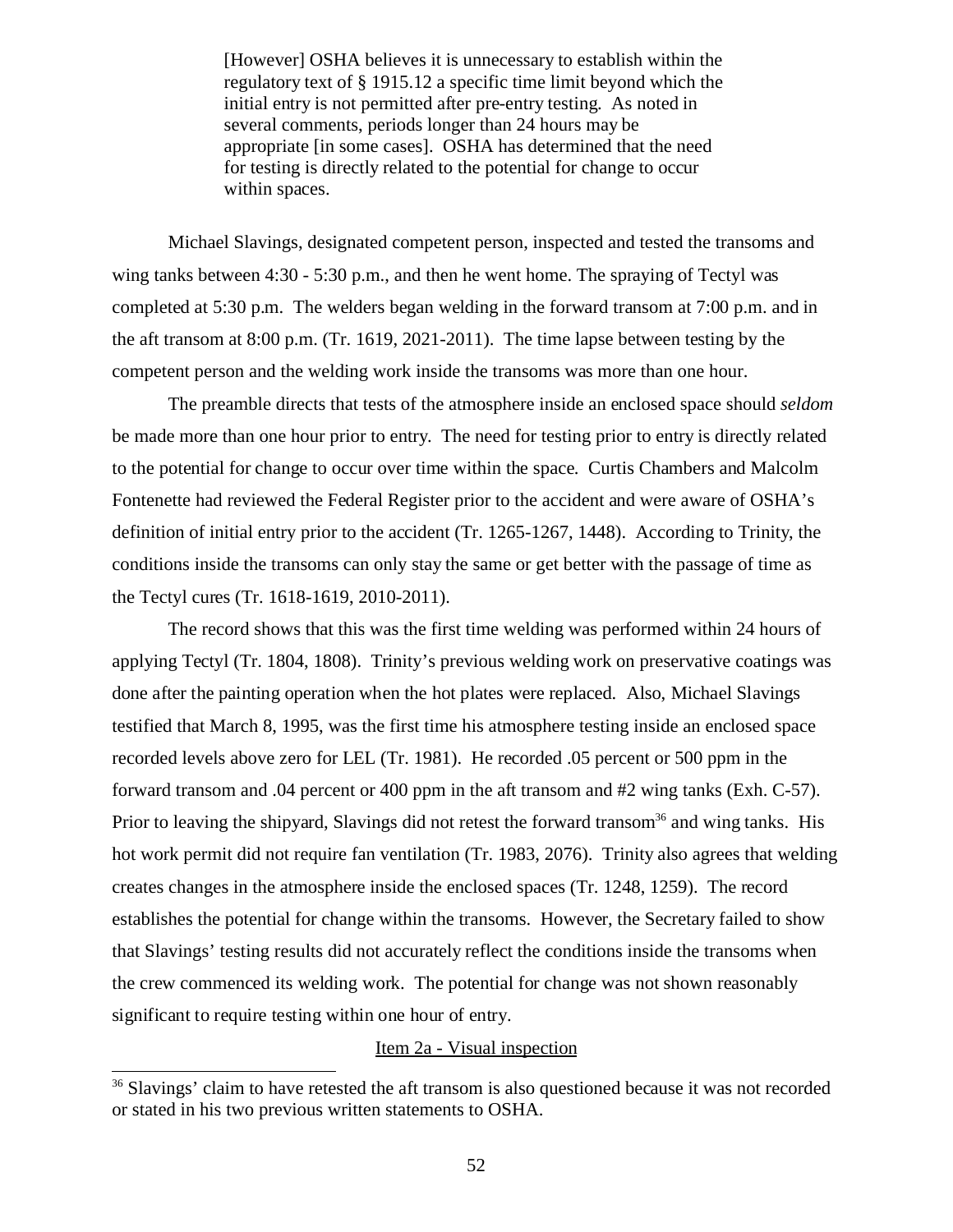Section  $1915.12(b)(1)(i)$  requires a visual inspection to determine the presence of combustible or flammable liquids or gases. Trinity does not dispute that Tectyl (Stoddard solvent) is combustible (Tr. 1243, 1350). Its flash point is 106 degrees. Visual inspection is defined as the physical survey of the space, its surroundings and contents,, to identify hazards. *See* § 1915.11(b). Michael Slavings testified that he visually inspected the transoms and tanks by walking through the transoms and wing tanks with the MSA 361 meter (Tr. 1972, 1974- 1975). Slavings knew that the spaces inside had been sprayed with Tectyl. He, however, was not familiar with the MSDS for Tectyl prior to walking through the spaces on March 8 (Tr. 2094). He could not remember when he had read the MSDS (Exh. C-44; Tr. 2079). Slavings concedes that when he inspected the spaces, he did not know the properties and hazards in welding on Tectyl; if the MSA meter checked for Stoddard solvents; if the meter measured toxicity; and how to use the conversion table to establish toxicity levels (Tr. 2070-2071, 2075).

A competent person cannot visually inspect a space for the hazards of a combustible liquid for which he is neither looking or evaluating. At the time of his inspection, Slavings did know the characteristics and potential health hazards presented by Tectyl (Tr. 886, 2070, 2075- 2077). Merely walking through a space does not meet the requirements of the standard. He is required to have knowledge sufficient enough to identify potential hazards in the enclosed space. The record shows that Slavings failed to make a visual inspection of the transoms and wing tanks as contemplated by the standard. A violation of  $\S$  1915.12(b)(1)(i) is affirmed.

# Item 2b - Testing

Section  $1915.12(b)(1)(ii)$  requires testing the enclosed spaces for combustible or flammable liquids or gases. It is uncontradicted that Michael Slavings tested with the MSA 361 meter inside the transoms and tanks on March 8. He told IH Grogg from the first interviews that he had tested inside the tanks and transoms (Tr. 894-895, 898, 647-648). He tested the transoms and wing tanks between 4:30 and 5:30 p.m. (Exhs. C-44, C-45). There is no dispute that the MSA 361 meter was an acceptable meter for testing the spaces. Slavings' handwritten field notes show the results of his tests (Exh. C-57). The test results were not shown to exceed the LEL. *See* § 1915.12(b)(2) (equal or greater than 10 percent of the LEL). A violation of §  $1915.12(b)(1)(ii)$  is not established.

# Item 2c - Visual Inspection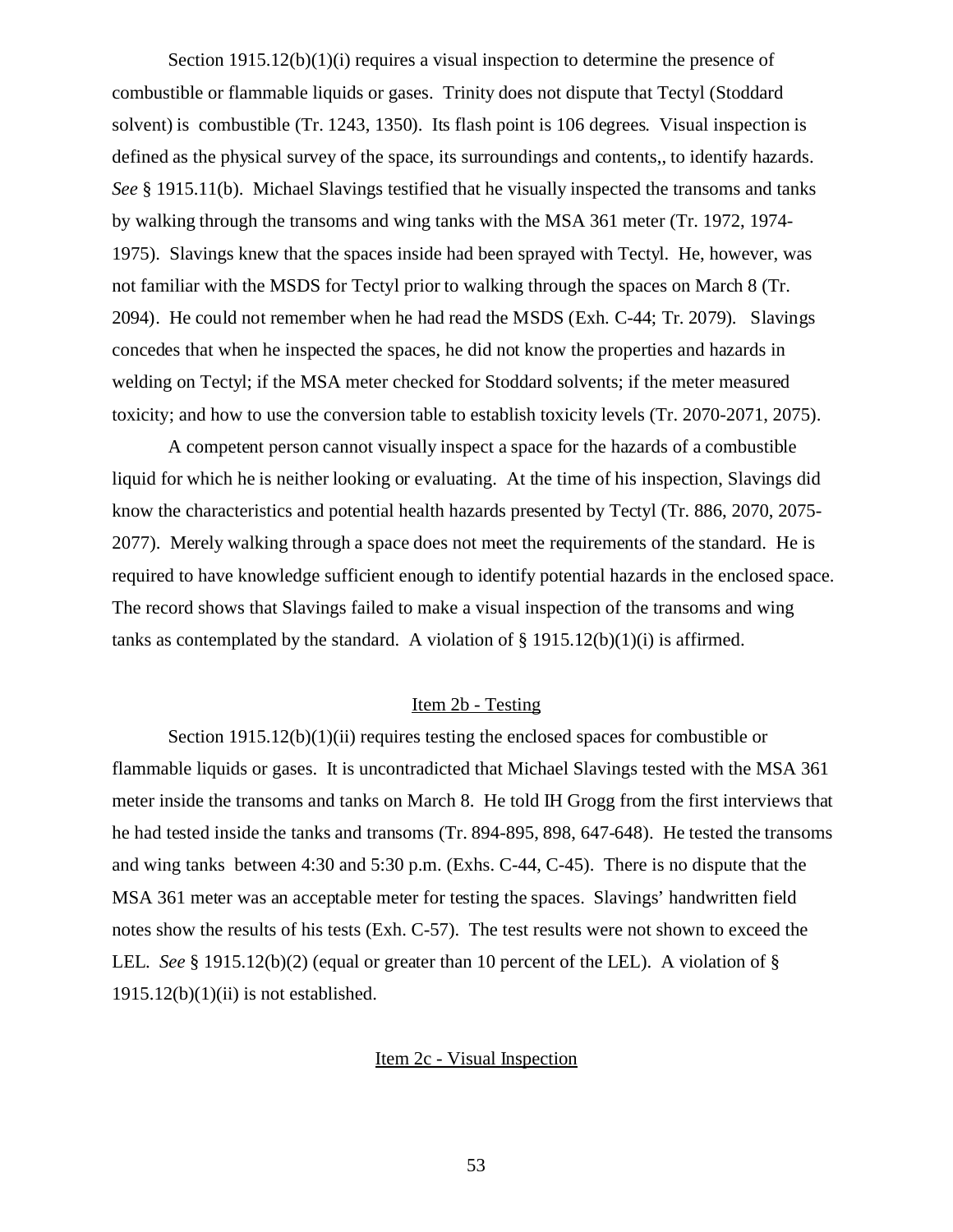Section  $1915.12(c)(1)(i)$  requires the competent person to visually inspect the transoms and tanks to determine the presence of toxic, corrosive, or irritants within the space. There is no dispute that Tectyl (Stoddard solvent) is also a potential toxicity problem (Tr. 1186, 1350). The MSDS identified the potential toxic health effects including eye, lung, and skin problems from acute exposure (Exh. C-47). Slavings did not consult the MSDS for Tectyl to determine the nature of the potential toxicity problem or whether the levels he recorded exceeded the PEL for Stoddard solvent. Slavings was not trained to inspect for Stoddard solvent or aliphatic hydrocarbons. He was not aware of the health hazards. He did not know if the meter checked for hydrocarbons or Stoddard solvents (Tr. 1698, 2028, 2031, 2069). He was also not aware that he needed to convert the percentage readout into parts per million to establish the PEL (Tr. 2071, 2075). A violation is affirmed.

## Item 2d - Testing

Section  $1915.12(c)(1)(ii)$  requires the competent person to test enclosed spaces prior to initial entry to determine the air concentration of toxics, corrosives, or irritants within the space. As stated, Tectyl (Stoddard solvent) presents potential toxicity problems. Section 1915.12(c)(2) requires that if the space contains a concentration of air contaminants which exceeds the Table Z (§ 1915.1000) permissible exposure limit (PEL), the space is to be labeled "Not Safe for Workers." Subpart Z, § 1915.1000, Table Z, provides that the time weighted average (TWA) for Stoddard solvent is 200 ppm.

Trinity argues that the Table Z for "air contaminants" was stayed. This argument is rejected. On June 12, 1992, OSHA proposed to update the air contaminant levels for shipyard employment to correspond to its 1989 changes to the PEL for 428 toxic substances in general industry. 57 Fed.Reg. 26002. The proposed updated PEL for Stoddard solvent was 100 ppm. The MSDS for Tectyl shows the PEL as 100 ppm (Exh. C-47). However, based on a challenge, the Eleventh Circuit vacated the new general industry standard. *AFL-CIO v. OSHA*, 965 F.2d 962 (1992). As a result, on July 1, 1993, OSHA issued technical amendments and redesignation to the shipyard employment standards delaying the updated levels and incorporating the 1970 threshold limit values (TLV) into Part 1915. 58 Fed. Reg. 35512 (July 1, 1993). As stated in the Federal Register, "Section 1915.1000 and Table Z - Shipyards merely reprint in convenient form the 1970 TLV's which are already applicable to most operations in shipyards." 58 Fed.Reg. at 35513. Thus, the PEL reflected in Table Z for Stoddard solvent is 200 ppm.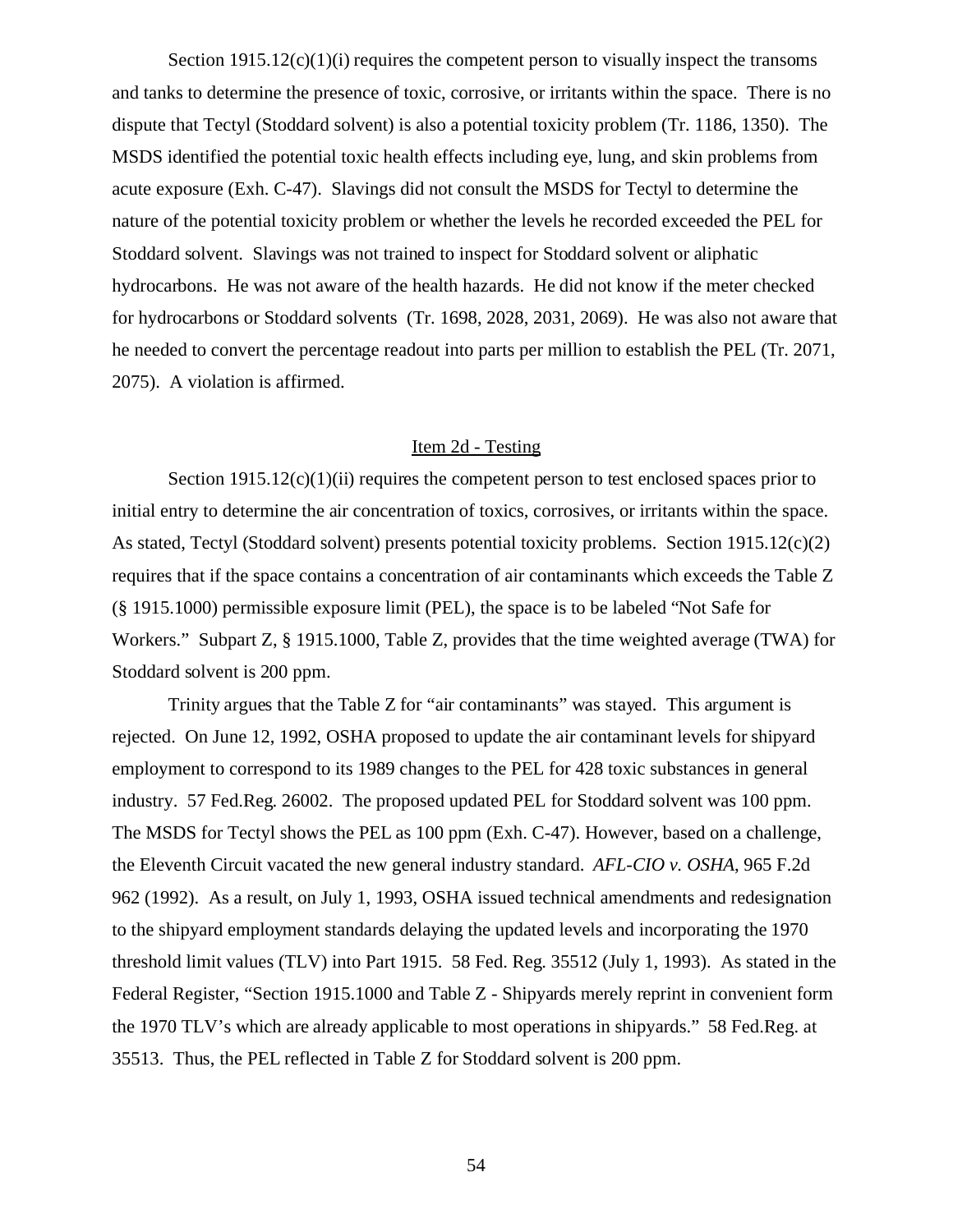It is unclear that Slavings' readings obtained from the transoms and wing tanks exceeded the PEL for Stoddard solvent (Exh. C-57). His testing found 500 ppm in the forward transom, 300 ppm in the #1 wing tanks, and 400 ppm in the aft transom and #2 wing tanks (Exh. C-57). According to Table Z, the PEL for Stoddard solvent is 200 ppm for an eight-hour TWA. Slavings did not make a TWA determination. He was not trained to be concerned with toxicity hazards in a space, if there was fan ventilation (Tr. 2031). Slavings did not know the PEL for Stoddard solvent or whether his test results were below the PEL when he left the shipyard at 5:30 p.m. (Tr. 2028). He went home without knowing that ventilation was used during welding. Slavings did not label the space unsafe for workers (Tr. 2027). He also did not retest the transoms and tanks. Trinity's own policy required him to retest the atmosphere to assure acceptable levels (Exhs. C-54, C-55). Slavings failed to test the enclosed spaces. A violation of  $§ 1915.12(c)(1)(ii)$  is shown.

# Item 2e - Need for a Marine Chemist Certificate

The citation alleges that Trinity did not require a marine chemist certificate prior to welding inside the transoms on Barge #1 that had recently been sprayed with Tectyl 400C-WD, a preservative coating. Section  $1915.14(a)(1)(i)$  states:

> The employer shall ensure that hot work is not performed in or on any of the following confined and enclosed spaces and other dangerous atmospheres, boundaries of spaces or pipelines until the work area has been tested and certified by a Marine Chemist or a U.S. Coast Guard authorized person as "Safe for Hot Work": (i) Within, on, or immediately adjacent to spaces that contain or have contained combustible or flammable liquids or gases.

The standard requires a Marine Chemist or Coast Guard authorized person to test and certify areas for hot work that are within, on or immediately adjacent to spaces that contain or have contained flammable or combustible liquids or gases. The transoms and wing tanks are enclosed spaces. Tectyl is combustible (Exh. C-47; Tr. 2125). Section 1915.53(e)(1) authorizes a competent person to test and certify for hot work in enclosed spaces sprayed with a preservative coating such as Tectyl.

Section  $1915.14(a)(1)(iv)$  exempts dry cargo vessels from requiring certification by a Marine Chemist when the standards for oxygen, flammability and toxicity in § 1915.12 are otherwise met. The Secretary failed to show that the atmosphere inside the transoms and tanks was not within the oxygen level at § 1915.12(a)(3) (between 19.5 and 22.0 percent) and the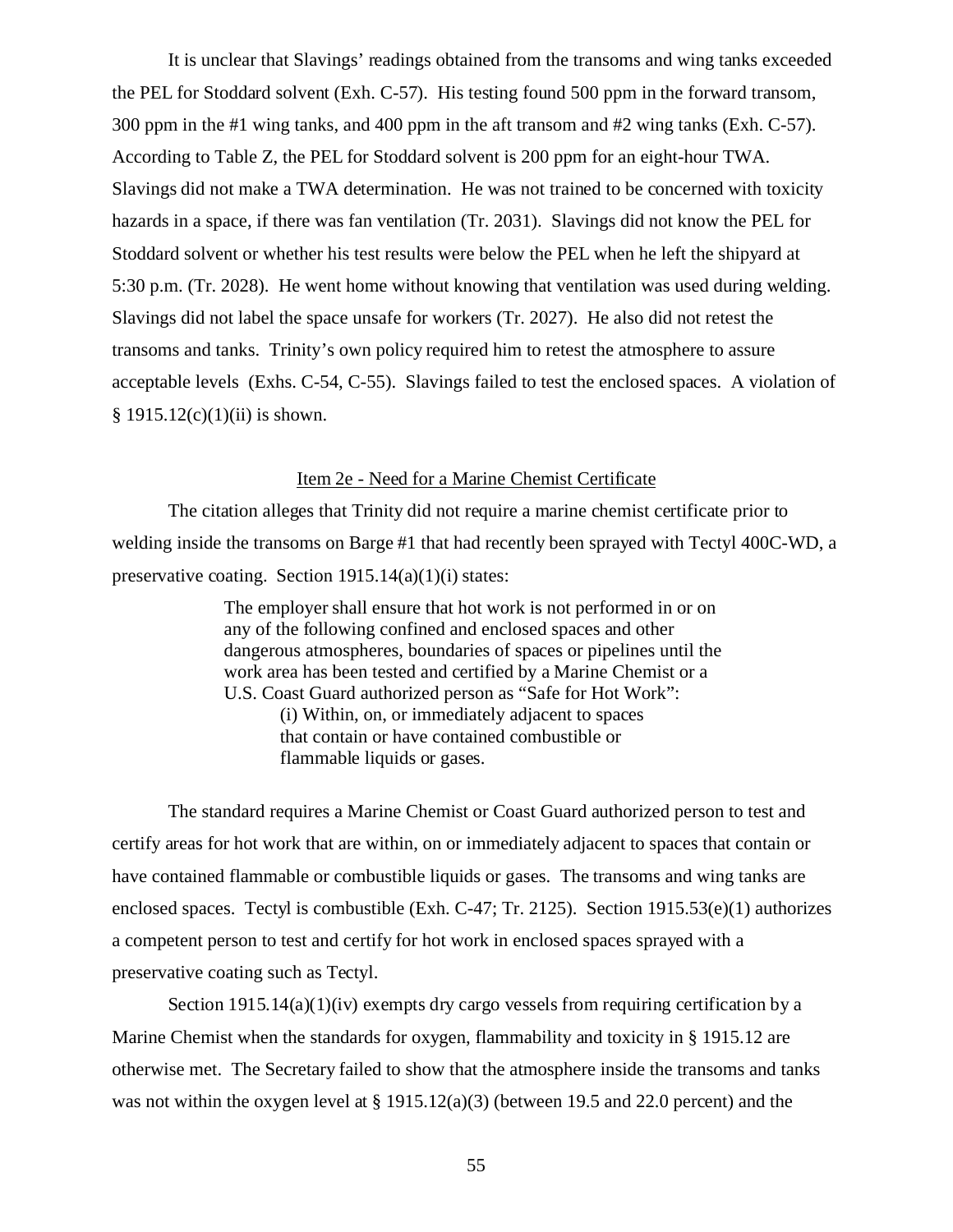flammable level at  $\S 1915.12(b)(3)$  (not equal to or greater than 10 percent of the LEL). With regard to the toxicity level at  $\S1915.12(c)(2)$  (not to exceed the PEL in Subpart Z), Slavings' test results were not shown to exceeded the PEL of 200 ppm for Stoddard solvent for an 8-hour TWA (Tr. 1975-1977). Therefore, the record fails to show that a Marine Chemist was required. A violation of  $\S$  1915.14(a)(1)(i) is vacated.

### Item 2f - Changing Condition

The citation alleges that when welding commenced in the forward and aft transoms which could alter the conditions, the welding work was not stopped and the spaces visually inspected and retested. Section 1915.15(b) requires:

> When a change that could alter conditions within a tested confined or enclosed space or other dangerous atmosphere occurs, work in the affected space or area shall be stopped. Work many not be resumed until the affected space or area is visually inspected and retested and found to comply with §§1915.12, 1915.13, and 1915.14 of this part, as applicable.

Malcolm Fontenette, division safety manager, testified that based on his testing 30 to 40 times, welding on Tectyl did not change conditions inside the transoms (Tr. 1330). Michael Slavings also testified that he had conducted numerous tests in the past while hot plates were being welded and found no change in conditions (Tr. 2011-2012, 2116). The test by Curtis Chambers after the accident confirmed the experiences of Fontenette and Slavings (Exh. R-23; Tr. 1554-1555, 1559). Dr Andrew Armstrong, an expert for Trinity, calculated that Trinity's fan ventilation system did not allow the accumulation of flammable vapors from Tectyl (Tr. 2204- 2207). Therefore, Trinity argues that retesting was not necessary.

There is no dispute that Michael Slavings did not remain at the shipyard after 5:30 p.m. Also, there was no retesting or inspecting inside the transoms after welding commenced at 7:00 p.m. in the forward transom and 8:00 p.m. in the aft transom.

 The standard requires that safe conditions are maintained within an enclosed space where the employees are working. When a change could alter the conditions within the tested spaces, work in the area should be stopped. Work cannot be resumed in the space until the space is visually inspected and retested. March 8, 1995, was the first time Michael Slavings had recorded other than zero for LEL and toxicity (Tr. 1981). His test results showed levels to .05 percent or 500 ppm in the forward transom, which may also indicate a toxicity problem (Tr. 1706). His testing was done approximately two hours before the crew commenced welding in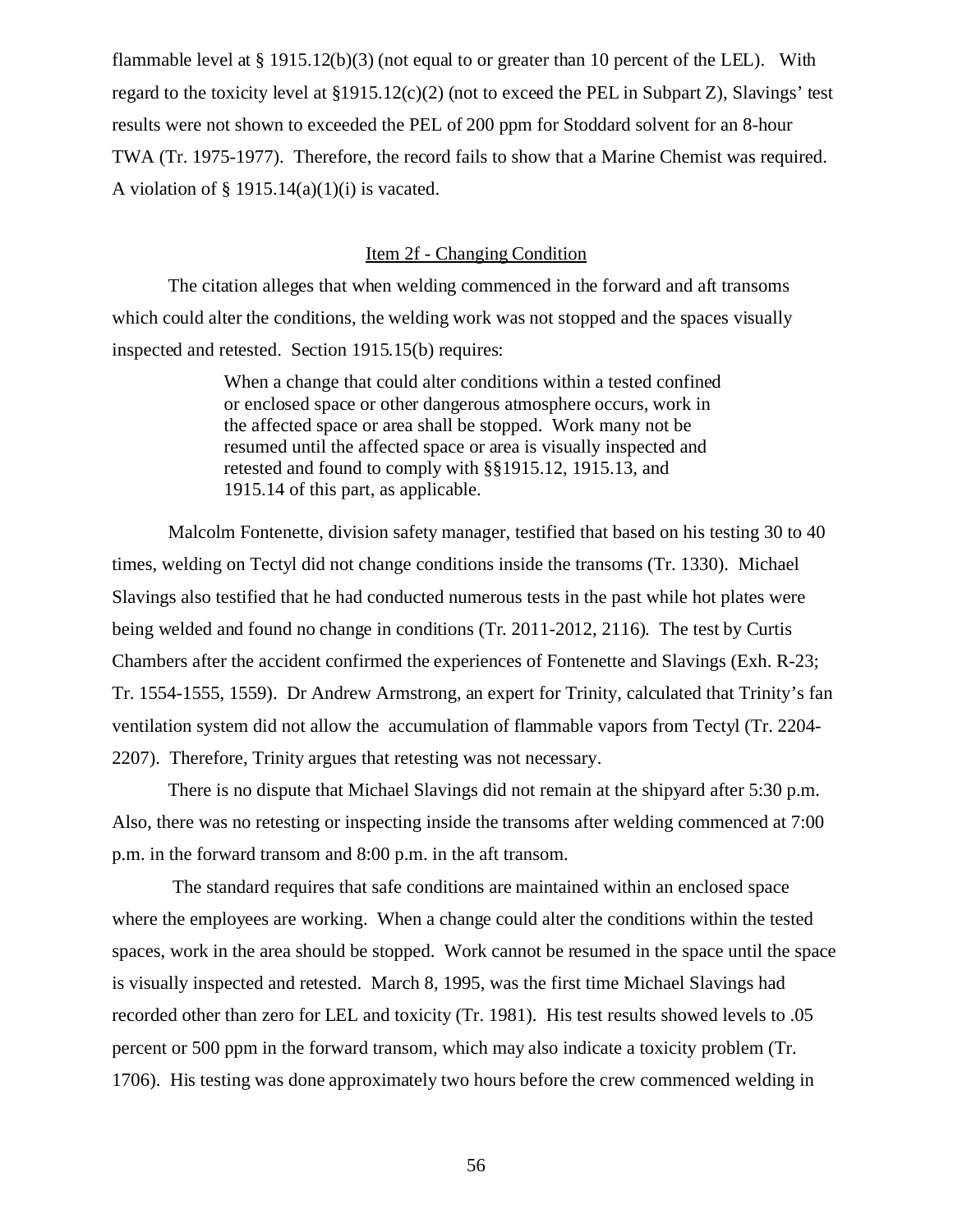the forward transom. Slavings or other competent person not only failed to retest and inspect the spaces to maintain safe conditions, they did not remain on-site to ensure the conditions did not change with welding or an accumulation of Stoddard solvent vapors during Tectyl's 24-hour curing time. Slavings went home without making sure ventilation was used in the aft transom (Tr. 2026). Malcolm Fontenette, division safety manager, agrees that welding within an enclosed space can change the atmospheric conditions inside the enclosed space and that a competent person can not rely on past experience or previous results (Tr. 1203, 1247-1248). The violation of § 1915.15(b) is affirmed.

# Item 2g - Retesting

The citation alleges that the designated competent person did not remain on site to conduct a visual inspection and retesting of the atmosphere in the forward and aft transoms when employees began welding on a surface coated with a combustible liquid. Section 1915.15(e) requires:

> After a competent person has conducted a visual inspection and tests required in §§1915.12, 1915.13, and 1915.14 of this part and determined a space to be safe for an employee to enter, he or she shall continue to test and visually inspect spaces as often as necessary to ensure that the required atmospheric conditions within the tested space are maintained.

The standard requires the competent person to take steps to ensure the atmosphere where employees are performing work remains safe. Slavings' training as a competent person was that if he obtained test results of 20.8 percent for oxygen and zeros for LEL and toxicity and the space was ventilated, retesting the space was not necessary (Tr. 2008-2009).

As a performance standard, the preamble to § 1915.15(e) provides:

OSHA has concluded that those individuals who test an atmosphere must have the flexibility to determine the precise frequency of the testing.

Therefore, OSHA has amended the language of those requirements in this section that previously required "frequent" testing to require the testing of atmospheres "as often as necessary" in order to provide flexibility to . . . competent persons who test spaces to determine the time and need for testing . . . based on the conditions in such . . . atmospheres.

59 Fed. Reg. 37864-37847 (Exh. C-73).

The standard does not contemplate that there will be no retesting. It merely does not require frequent retesting based on the conditions. There is no dispute that Slavings went home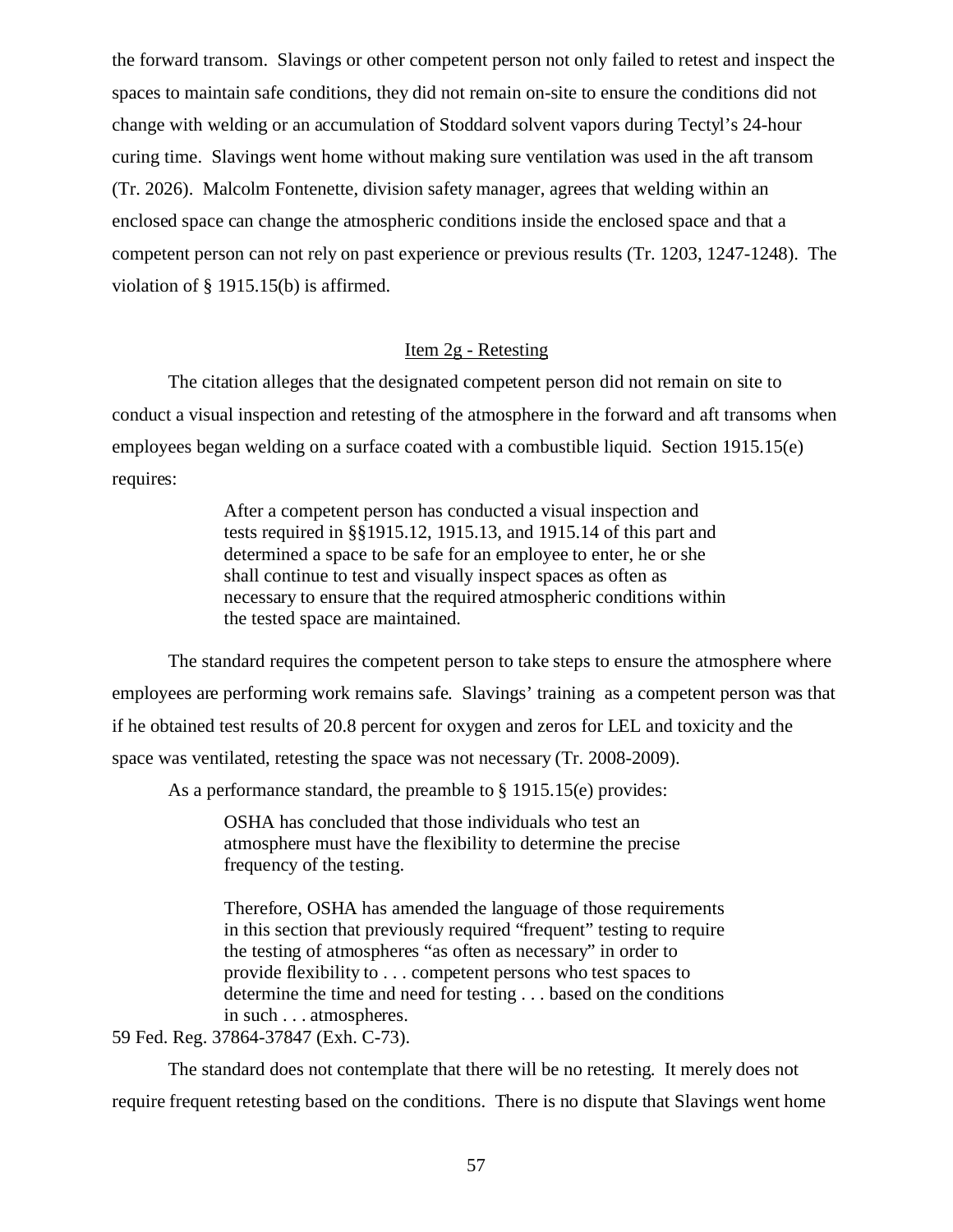at 5:30 p.m. (Exh. C-56). His initial test results showed other than zeros for LEL and toxicity (Exh. C-57). Slavings testified that he had never recorded other than zeros prior to March 8 (Tr. 1981). Also, he went home before a second ventilation fan was obtained for the aft transom (Tr. 2026). He left the shipyard before employees commenced welding in the forward transom at 7:00 p.m. and in the aft transom at 8:00 p.m. (Exh. C-56). Trinity's own policies require the competent person to continue testing (Exhs. C-55 pp. 1745-1746, 1765; C-68, p. 1807). Malcolm Fontenette, Michael Slavings' competent person trainer, acknowledged that welding changes the atmospheric conditions in an enclosed space (Tr. 1203-1204). There was no assurance that the atmosphere inside the transoms would remain within safe levels (Tr. 1174, 1232-1233, 1240-1241, 1898-1899). The violation of § 1915.15(e) is affirmed.

# Item 2h - Isolated Location

The citation alleges that a supervisor or attendant did not check on the employees welding in the aft transom to ensure their safety. Section 1915.94 provides in part:

> When any work is performed in a confined space, except as provided in  $\S 1915.51(c)(3)$ , or when an employee is working alone in an isolated location, frequent checks shall be made to ensure the safety of the employees.

The standard by its terms applies to a "confined space" or "isolated location." The transoms on Barge #1 are characterized by the Secretary as an "enclosed space" as opposed to "confined space." *See* definitions at § 1915.4(p) and (q). Also, there were two employees working in the aft transom as opposed to "an employee" working in an isolated location. One employee was designated the fire watch.

Trinity's confined space policy requires that an attendant be present outside the space (Exh. C-54). Travis and Ivory worked in the aft transom from 8:00 p.m. until 10:00 p.m. Anthony Quinn, crew leader, and Rodney Quinn were on the deck above the transom. Anthony Quinn called down to Travis and Ivory for the 10:00 p.m. break (Tr. 27, 267). The aft transom was not an isolated location. The violation of § 1915.94 is vacated.

## Items 3a - 3d - Employee Training

The citation alleges that training was not performed prior to the onset of hot work inside the forward and aft transoms to ensure employees were familiar with potential physical and health hazards. Sections 1915.12(d)(2)(ii) (item 3a) and 1915.12(d)(2)(iii) (item 3b) provide: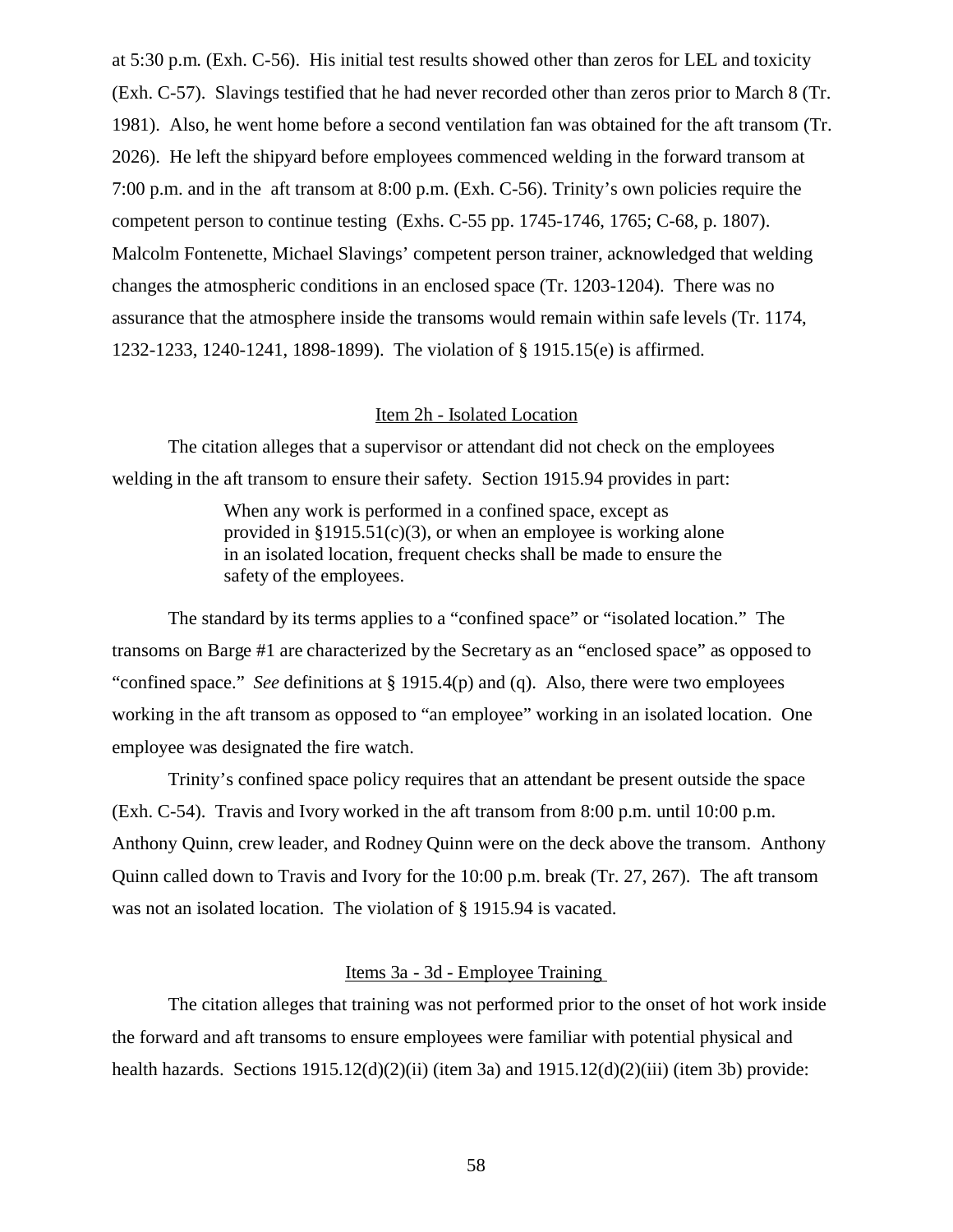The employer shall ensure that each employee who enters a confined space, enclosed space, or other areas with dangerous atmospheres is trained to:

> (ii) Anticipate and be aware of the hazards that may be faced during entry; (iii) Recognize the adverse health effects that may

be caused by the exposure to a hazard.

Also, the citation alleges that Trinity failed to provide specific training with regard to potential physical or health hazards in welding on coated metal within an enclosed space or performing a non-routine task. Sections 1915.12(d)(4)(i) (item 3c) and 1915.12(d)(4)(ii) (item 3d) provide:

> The employer shall provide each employee with training: (i) Before the entrant begins work addressed by this section; and (ii) Whenever there is a change in operations or in an employee's duties that presents a hazard about which the employee has not previously been trained.

The standards specify the topics for training employees in enclosed space entries (awareness of the hazards and adverse health affects) and the timing for providing the training (prior to work and nonroutine work). Trinity acknowledges that the potential hazards of welding gusset plates inside transoms included oxygen deficiency, explosion from flammable vapors, fire hazards from Tectyl and welding sparks or slag on clothing, and toxicity from Tectyl or welding fumes (Tr. 1628-1629, 1347).

Trinity's employees were trained on the hazards associated with various jobs at the shipyard (Tr. 1855-1858, 1376, 1452-1454, 1631-1632, 1336-1337). Employees were trained to wear a respirator and to ventilate the transoms and tanks (Tr. 248, 129, 136, 17, 56, 154). Employees testified that they understood the fire hazard from Tectyl (Tr. 36, 101, 128, 154, 179, 264). John Thacker (painter), David Norman (painter), and Anthony Quinn (welder), who did not normally work in enclosed spaces, received the same training (Exhs. R-1, R-2, R-3, R-4, R-5). Moreover, the employees testified that they knew the spaces must be tested, a Hot Work Permit issued and ventilation in place before they entered the space (Tr. 17, 23, 24-25, 35, 37, 44, 46, 53, 55-56, 100-101, 110-111, 136, 154, 166, 173-174, 175, 178, 179, 198-199, 204, 264, 247-248, 250).

The record, however, fails to show that the employees who performed welding work inside the transoms were trained with regard to health hazards associated with welding on Tectyl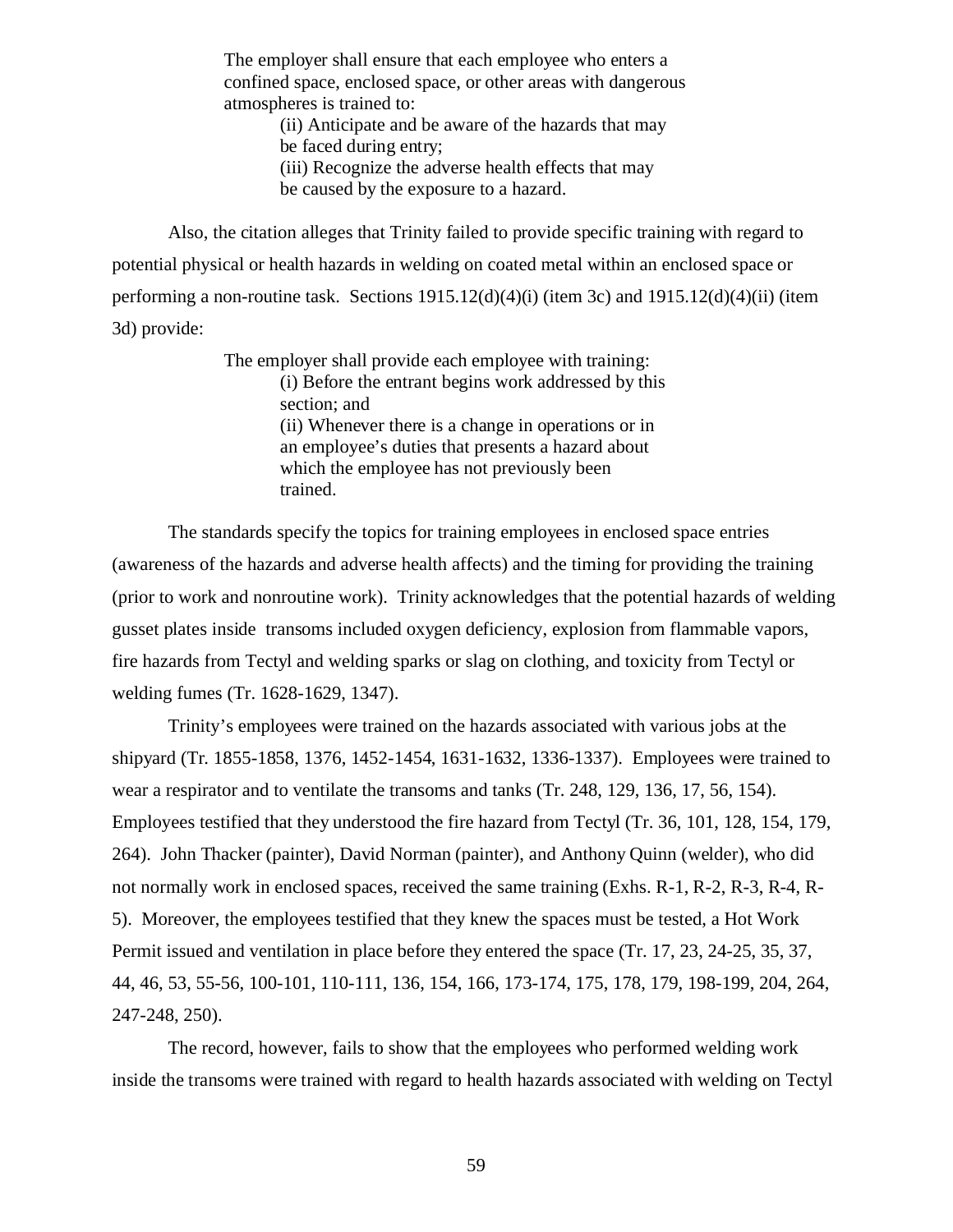(Tr. 31-32, 123, 132-134, 138, 166, 1335, 2094-2095). Regis Rumpf of Valvoline testified that the type of "aliphatic hydrocarbons" (Stoddard solvents) used in Tectyl is "the most environmentally friendly and the most worker friendly" (Tr. 596). Nevertheless, in sufficiently high quantities there is a potential for adverse health effects from breathing Stoddard solvent vapors (Tr. 1619). Tectyl's MSDS identifies the potential health hazards (Exh. C-47). Trinity failed to assure that the competent person and Chester Sullivan, safety manager, were providing employees the information needed to recognize the adverse health effects or the other hazards of welding on Tectyl or other preservative coatings (Tr. 1174, 1232-1233, 1240-1241, 1898-1899). Anthony Quinn, welder, testified that he normally welded on metal without a preservative coating and did not know anything about Tectyl when he commenced welding in the forward transom on March 8 (Tr. 33, 40). No one reviewed the MSDS for Tectyl with the welding crew (Tr. 31). Quinn's experience was confirmed by Elmer Jones, welder (Tr. 133, 138) and Rodney Quinn, welding leadman (Tr. 249). Violations of  $\S$  1915.12(d)(2)(ii) and 1915.12(d)(2)(iii) are affirmed.

With regard to when the training is provided, new employees participated in a 12-hour initial safety orientation program. Their initial training included hot work in confined spaces and hazard communication (Exhs. R-1, R-2, R-3, R-4, R-5; Tr. 54-55, 153, 173-174, 218, 228, 264). Additionally, there were weekly safety meetings. The signatures on Trinity's Safety Meeting and Training Reports (TRI 647) show that the welding crew of March 8 (Glen Hyde, John Travis, Anthony Quinn, Wayne Ivory, Elmer Jones, and Daniel Flowers) received training several times in the six months preceding the accident on not entering enclosed spaces until it is tested and a hot work permit is issued. Travis received training on October 7, 1994 (Exh. R-4), October 21, 1994 (Exh. R-1) and January 12, 1995 (Exh. R-2). Ivory received the training on October 7, 1994 (Exh. R-4), October 14, 1994 (Exh. R-3), October 21, 1994 (R-1), and January 19, 1995 (Exh. R-5). Therefore, the record shows that employees were trained prior to entering an enclosed space to do their regular work. A violation of  $\S 1915.12(d)(4)(i)$  is vacated.

The training standard also requires training whenever there is a change in work or duties which present a new hazard. In the training requirements of  $\S$  1915.12(d), a nonroutine task is defined as "a change in operations or in an employee's duties that presents a hazard about which the employee has not previously been trained"  $\S 1915.12(d)(4)(ii)$ . The training requirement depends on whether the job presents a hazard on which he has not been previously trained. There is no dispute that the welding crew had not previously welded gusset plates in transoms recently sprayed with Tectyl (Tr. 33, 123, 245). Also, March 8 was the first time the competent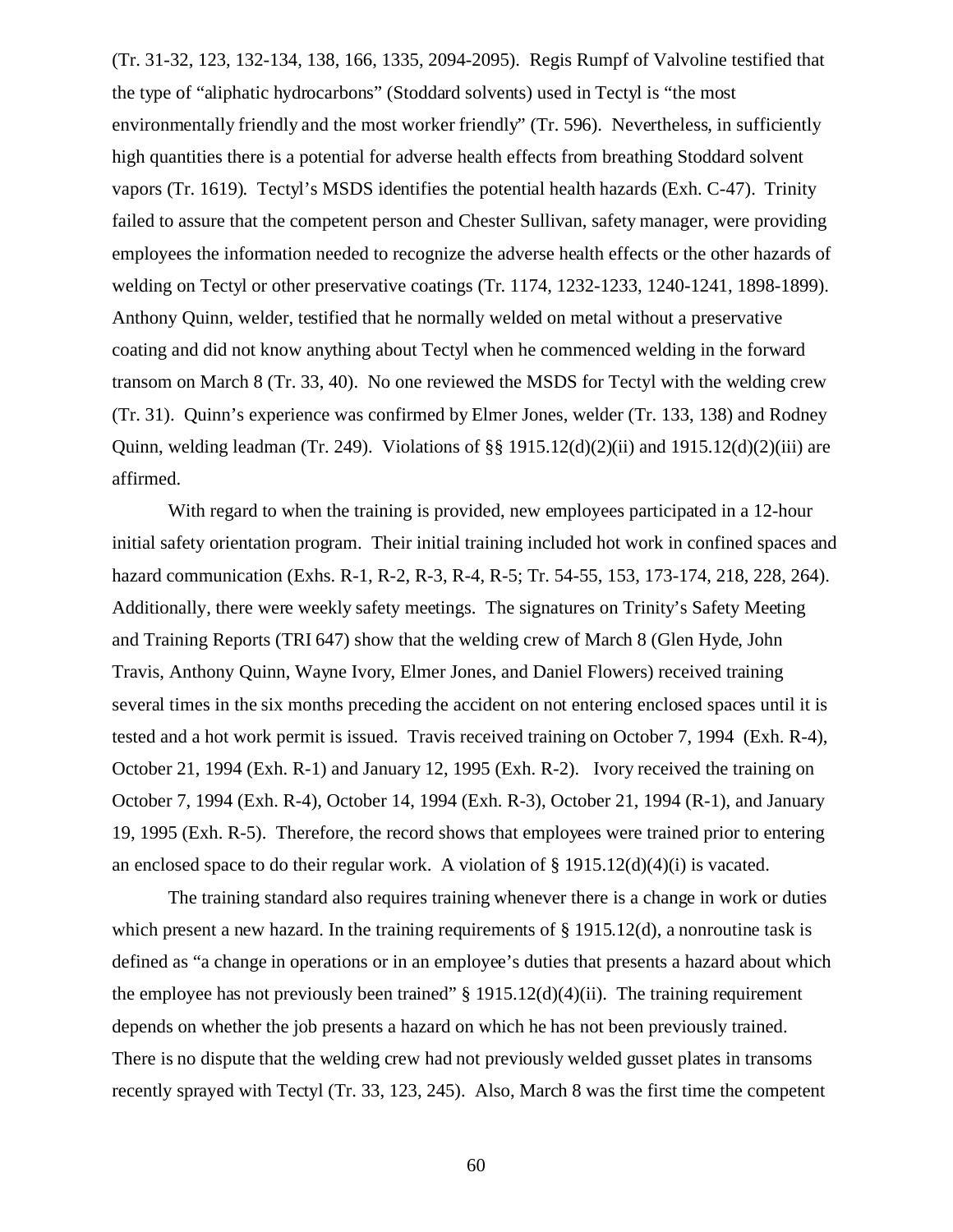person recorded levels in excess of zero for LEL and toxicity. There is no showing that employees were trained on the hazards of doing hot work in an enclosed space recently coated with a preservative coating such as Tectyl. The welding work performed on March 8 was nonroutine for the welding crew. A violation of  $\S$  1915.12(d)(4)(ii) is affirmed.

### Item 3e - Hazardous Chemicals

The citation alleges that Trinity failed to train employees of the potential physical and health hazards associated with welding gusset plates inside the forward and aft transoms. Section 1915.1200(h)(2)(ii) provides that "Employees shall be informed of ... (ii) [a]ny operations in their work area where hazardous chemicals are present."

Trinity argues that employees were trained to protect themselves from potential toxic vapors from the solvents in Tectyl by not entering until the tanks were tested, a Hot Work Permit issued, and ventilation used.

The standard requires that an employer provide employees with training on hazardous chemicals in their work area at the time of initial assignment or when a new physical or health hazard is introduced. The standard does not require an employer to review the MSDS with employees line by line. It requires the employer to inform employees of the hazardous chemicals encountered in the shipyard.

Chester Sullivan, safety manager at Caruthersville, testified that during HAZ COM training, he identifies the chemicals in the each work area, the manufacturers' label and the MSDS (Tr. 1852). The HAZ COM training also covers the necessary protective measures (Tr. 1853-1855).

Employees, however, testified that they were not trained with regard to the hazards associated with welding on Tectyl (Tr. 31-32, 123, 132-134, 138, 166, 1335, 2095). Anthony Quinn, welder, testified that he had not seen the MSDS for Tectyl (Tr. 32). He also testified that prior to March 8, 1995, the welding crew had not welded in the paint building on metal surfaces that had recently been sprayed with an uncured preservative coating; Tectyl (Tr. 33). Chester Sullivan did not train employees to anticipate and be aware of the hazards of welding on Tectyl (Exh. C-51; Tr. 2108). Michael Slavings, designated competent person, did not instruct the welding crew to review the MSDS prior to their welding work (Tr. 2081).

Trinity's policy holds the employee responsible for knowing what information appears on the MSDS (Exh. C-62). It requires that a crew working with a hazardous chemical have the MSDS with them while performing the work. The product information sheet for Tectyl which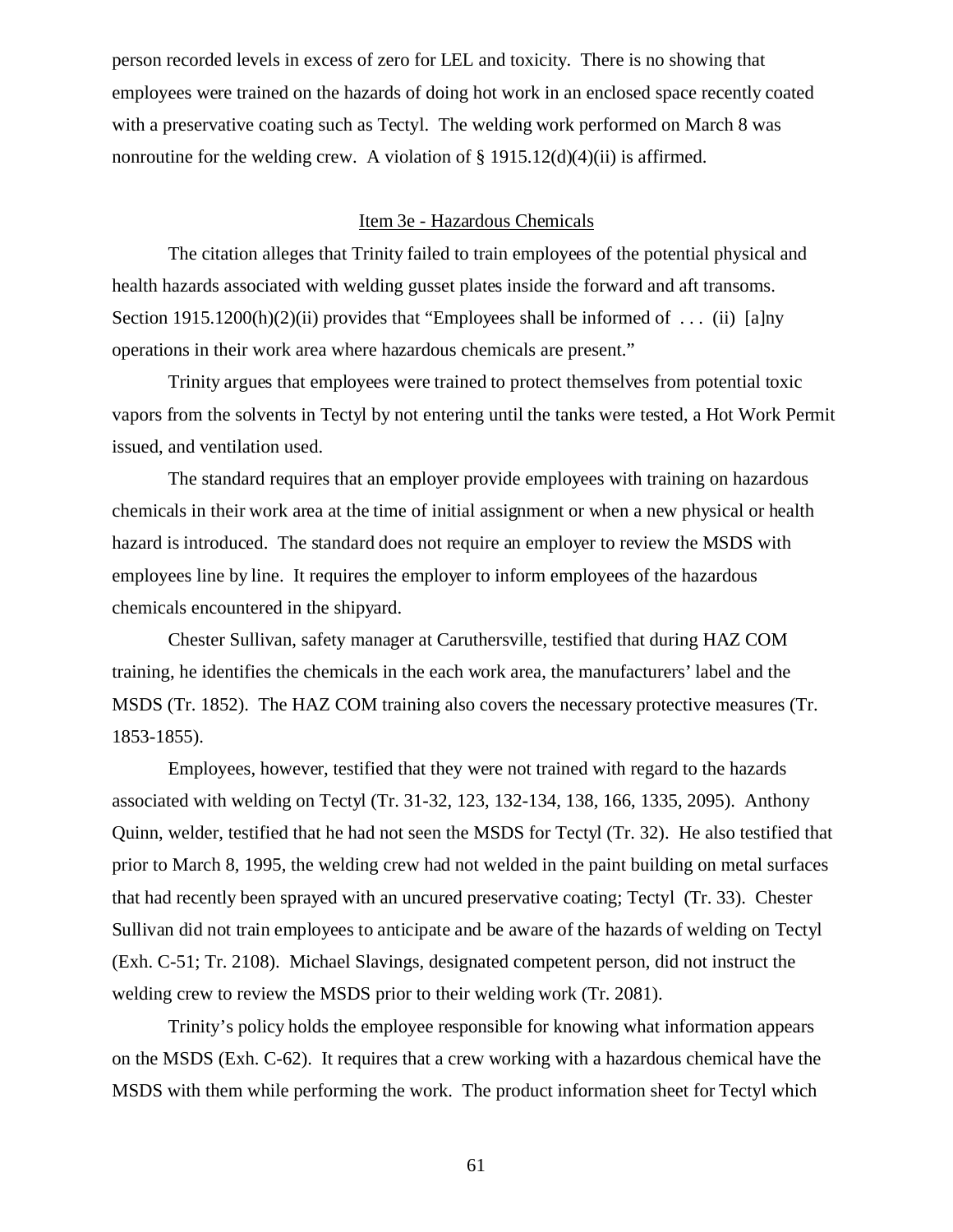Chester Sullivan testified he received from Valvoline, states in bold print: "THE PARTIALLY CURED FILM SHOULD NOT BE EXPOSED TO IGNITION SOURCES SUCH AS FLARES, FLAMES, SPARKS, EXCESSIVE HEAT OR TORCHES" (Exh. C-60). The MSDS states in Part X "Warning, combustible liquid and vapors." Michael Slavings and Chester Sullivan failed to provide employees the information needed to anticipate and be aware of hazards of welding on Tectyl (Tr. 1174, 1232-1233, 1240-1241, 1898-1899). A violation of § 1915.1200(h)(2)(ii) is affirmed.

# Item 4a - Air Line Respirators

The citation alleges that employees welding in the forward and aft transoms were not provided with air line respirators and no attendant was assigned outside the manhole opening. Section  $1915.51(c)(3)$  provides:

> When sufficient ventilation cannot be obtained without blocking the means of access, employees *in the confined space* shall be protected by air line respirators in accordance with the requirements of § 1915.152(a), and an employee on the outside of such a *confined space* shall be assigned to maintain communication with those working within it and to aid them in an emergency. [Emphasis added.]

The Secretary agrees that the forward and aft transoms constitute an "enclosed space" and not a "confined space." *See* definitions at § 1915.4(p) and (q). Secretary withdraws the alleged violation of  $\S$  1915.51(c)(3) (Secretary Brief, p. 83).

### Item 4b - Fire Watch

The citation alleges that the fire watch assisted in welding the gusset plates and was not watching for fires. Also, employees were not instructed to anticipate fire hazards that were present during the welding operation. Section 1915.52(b)(3) provides:

> When the welding, cutting, or heating operation is such that normal fire prevention precautions are not sufficient, additional personnel shall be assigned to guard against fire while the actual welding, cutting, or heating operation is being performed and for a sufficient period of time after completion of the work to insure that no possibility of fire exists. Such personnel shall be instructed as to the specific anticipated fire hazards and how the fire fighting equipment provided is to be used.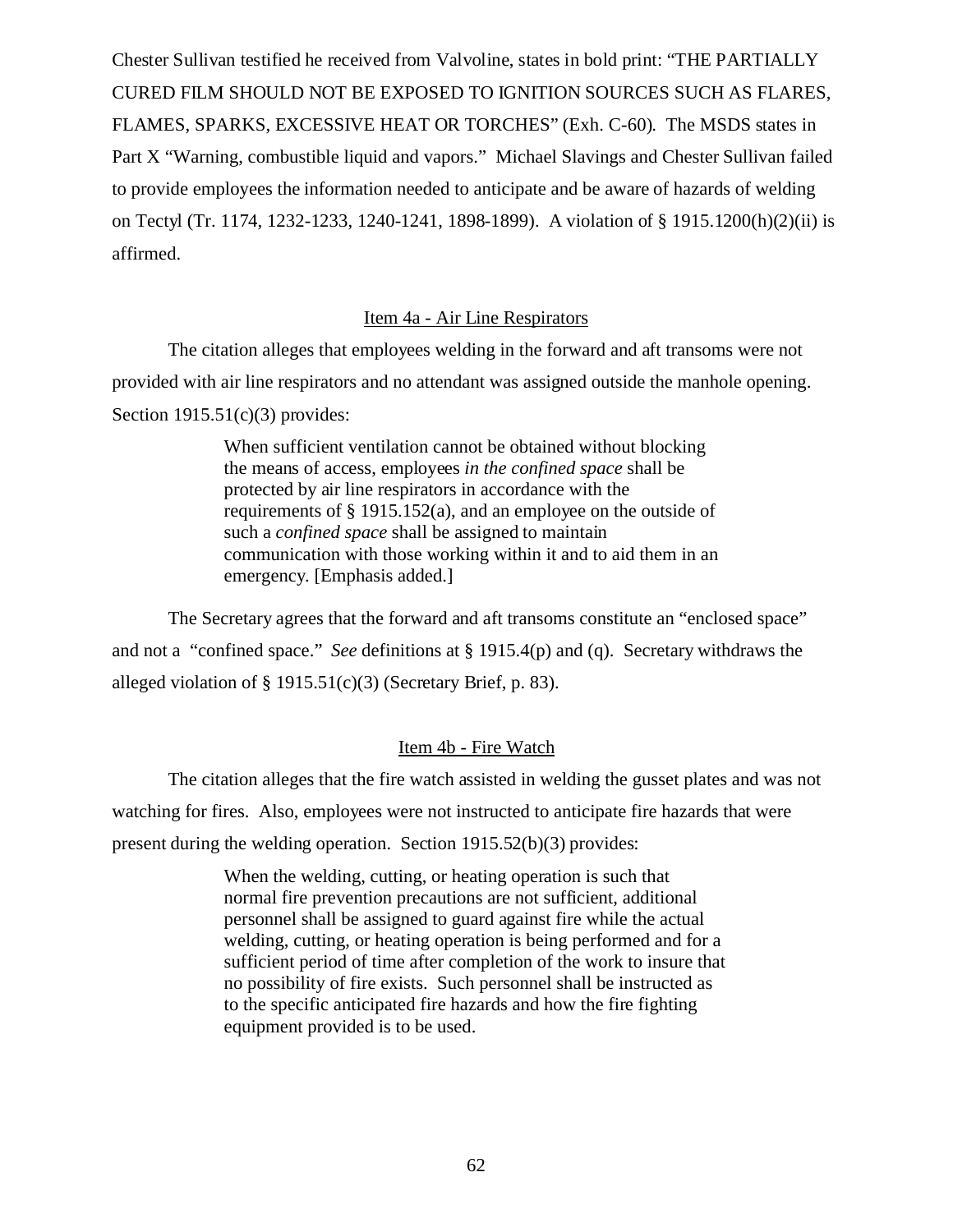The standard requires that an employee (fire watch) be assigned to guard against fire while welding if normal fire preventive precautions are not sufficient. The fire watch must be instructed on the anticipated fire hazards and the use of fire fighting equipment.

The record reflects that Trinity routinely assigns an employee to act as fire watch with a fire extinguisher to extinguish any sparks or slag during welding (Tr. 24, 36, 101, 128, 150-151, 248, 254, 264, 1161, 1185, 2007, 1632, 1858-1859, 1351, 1516, 1376). IH Grogg acknowledges that employees were aware of the need for a fire watch (Tr. 1010). Fire watch training was given under several different training subjects, including fire extinguisher, confined space, burning and hot work training (Exhs. R-1, R-3, R-5 and R-14; Tr. 1849, 1858). Also, Trinity instructed the fire watch regarding potential fire hazards (Tr. 1631-1632, 1462-1463, 1848-1849, 1854, 1161, 1187). Employees acknowledge the training (Tr. 24, 36, 264, 101, 128, 134, 154, 179). Trinity also instructed employees on how to use the fire fighting equipment (Exh. R-14, meetings 2-16- 95, 2-17-95, 5-20-94, 5-24-94; Tr. 1859-1861, 1848, 1849). Fire extinguishers were provided to the fire watch (Tr. 24, 150-151, 248-249, 254, 264, 1161, 1632, 1858, 1351, 1848-1849, 2007). IH Grogg's inspection found that each fire watch had a fire extinguisher with them on March 8, 1995 (Tr. 515).

On March 8, 1995, Rodney Quinn, welding crew leader, told the crew that they could "switch off" and relieve each other in their duties as fire watch and welder (Tr. 264). The Secretary considers Trinity's fire watch training deficient because the fire watch employees "were switching and also assisting with the welding, instead of just doing their job being the fire watch" (Tr. 513).

The record, however, shows that employees while on fire watch knew they were not to do anything but watch for possible fires (Exh. C-48, p. 5; Tr. 24, 180, 266). John Travis was assigned the fire watch in the aft transom (Tr. 24). There is no evidence that the fire watch was assisting the welders when working as the fire watch (Tr. 513). Rodney Quinn, leadman, testified that he did not allow the fire watch to perform other duties (Tr. 266). Elmer Jones's testimony that he sometimes worked in enclosed spaces without a fire watch is not given weight (Tr. 123). There is no showing when Jones performed such welding or that the space was sprayed with preservative coating such as Tectyl (Tr. 123). On March 8, Jones knew a fire watch was required because of Tectyl (Tr. 150, 154). In fact, he knew there were initially two fire watchers assigned in the forward transom - Wayne Ivory and Daniel Flowers (Tr. 128). The alleged violation of § 1915.52(b)(3) is vacated.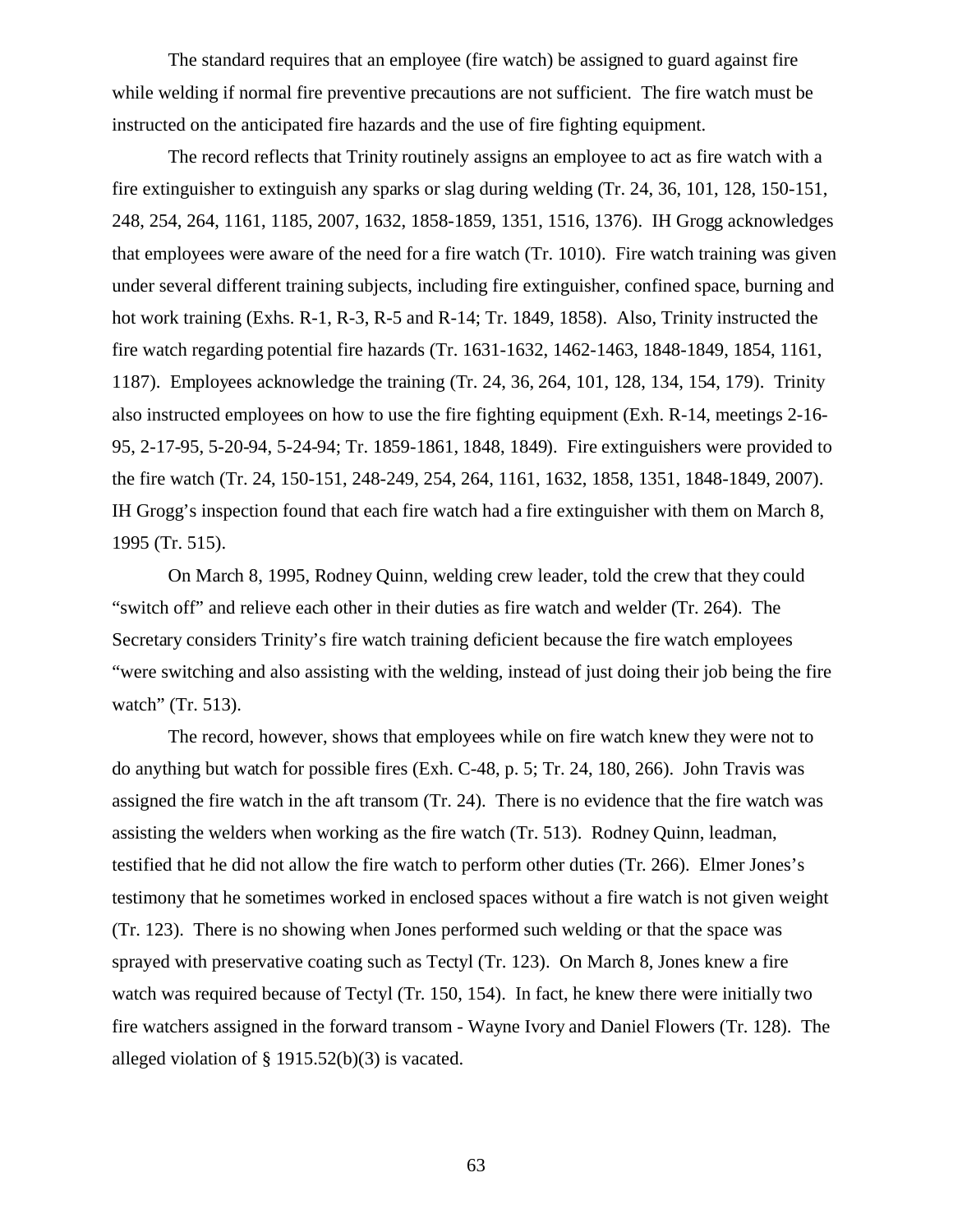## Item 5 - Emergency Rescue

 The citation alleges that Trinity failed to establish an emergency rescue team on-site or make arrangements with an outside rescue team when employees performed work in an enclosed space. Section 1915.12(e) requires:

> The employer shall either establish a shipyard rescue team or arrange for an outside rescue team which will respond promptly to a request for rescue service.

Trinity acknowledges that it did not have an in-house rescue team, although Chester Sullivan, shipyard safety manager, was in the process of organizing an in-house rescue team (Trinity Brief, p. 94; Tr. 724, 1866). In the meantime, Trinity argues that it arranged with the Caruthersville Fire Department to provide emergency rescue services (Tr. 1197-1200, 1866- 1867). In his written statement to OSHA, Sullivan states "We currently rely on the fire department" (Exh. C-5, p. 9). Chester Sullivan testified that he personally spoke to the fire chief in January, 1995, and "confirmed" the arrangement (Tr. 1867, 1949). The standard does not require a written agreement (Tr. 840, 843).

The Secretary argues that Sullivan's testimony should not be credited. He could not remember the specifics of his conversations with the fire chief (Tr. 1946-1947). Also, Trinity's written fire plan does not mention the word "rescue" (Exh. C-64).

The issue is whether Trinity arranged with the local fire department for outside rescue service. Section 1915.12(e)(2) requires Trinity to inform the outside rescue team of the hazards that may be encountered when performing enclosed space rescue at the shipyard. The record does not show whether Trinity shared such information with the fire department. Sullivan testified that he took a copy of the shipyard's fire plan to the department (Tr. 1944, 1947). The fact that he could not remember the specifics of the conversation does not mean that the required information was not provided to the fire department.

It is the Secretary's burden to establish a violation. The Secretary failed to show that arrangements were not made with the Caruthersville Fire Department. IH Grogg did not check with the fire department (Tr. 847). The alleged violation of  $\S$  1915.12(e) is vacated.

#### Item 6a - Welding Fire Hazard

The citation alleges that employees welding gusset plates in the forward and aft transoms were not provided positive means such as drapes, curtains, or inerting the floor with a water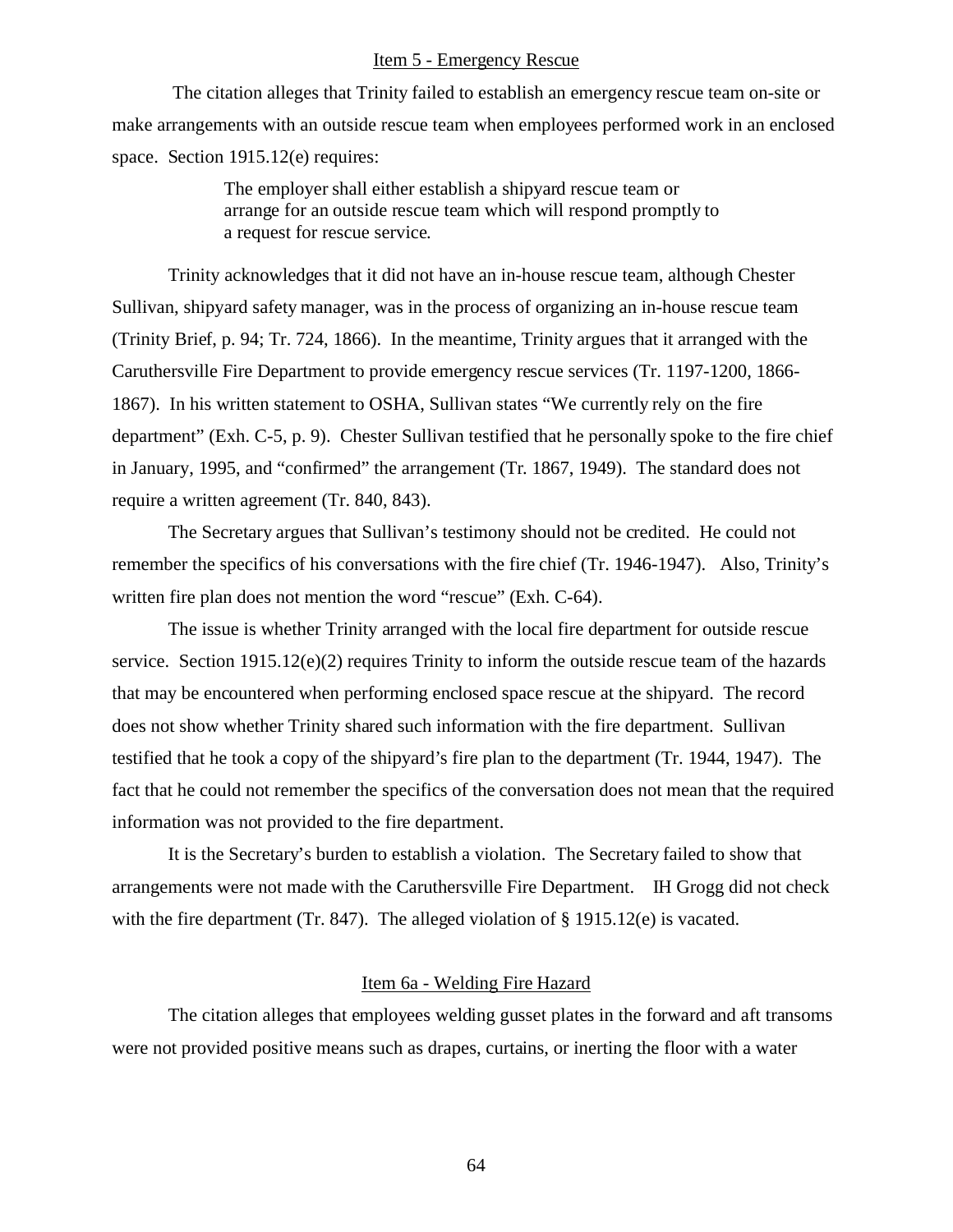bottom to prevent sparks from contacting a combustible substance. Section  $1915.52(a)(2)$ provides:

> If the object to be welded, cut or heated cannot be moved and if all the fire hazards including combustible cargos cannot be removed, positive means shall be taken to confine the heat, sparks, and slag, and to protect the immovable fire hazards from them.

The standard requires that if welding is done near a fire hazard then, where practical, the object to be welded should be moved away from the fire hazard or the potential fire hazard should be moved away from the object to be welded. If not practical, then "positive means shall be taken to confine the heat, sparks and slag" so they do not come in contact with the potential fire hazard. Trinity agrees that Tectyl is a fire hazard (Trinity Brief, p. 97). Tectyl was sprayed on the walls and floors inside the transoms--an enclosed space (Tr. 762-763, 767). Before the accident, there were two welding fires from the slag or sparks in the aft transom (Tr. 1771). The fires started near the employees' feet (Tr. 1774). Also, there is no dispute that it was not practical to remove the object welded or remove the fire hazard. The issue, therefore, is whether positive means were used to confine sparks and welding slag. It is undisputed that Trinity, to protect against the fire hazard, required a fire watch, fire extinguishers, and certain personal protective equipment such as gloves, cotton clothing and face shields (Tr. 24, 2007).

These measures which are required by other standards, did not provide a "positive means" to confine the welding sparks and slag as contemplated by § 1915.52(a)(2). Trinity was aware of the requirement (Exhs. C-52, C-76). The Hot Work permit issued on March 8, 1995, required the use of fire resistant tarpaulins and the floors wet down, covered with damp sand or fire-resistant sheets (Exhs. C-52, C-76). The record shows that such items were not provided (Tr. 741). Also, a water bottom was not provided.

With regard to the water bottom, Trinity argues that a water bottom creates a potentially greater hazard (Tr. 1819). The employees use 440-480 volt welding machines (Tr. 1188, 1989- 1990). Curtis Chambers, corporate safety manager, and Michael Slavings, competent person, testified to specific instances where employees had been electrocuted while welding in a damp environment or on a damp floor (Tr. 1600, 1990). Trinity claims it also had previously received a citation for permitting employees to weld on a damp floor (Tr. 1599-1600).

The Marine Chemist, after the accident, required Trinity to use a fire hose and water bottom without apparent problems (Tr. 1254, 1820-1821, 2117). Leonard Abbot, welder, testified that he welded with three inches of water on the floor. He believed there was no electrocution risk because the welder was grounded and he wore gloves (Tr. 234-235). Also,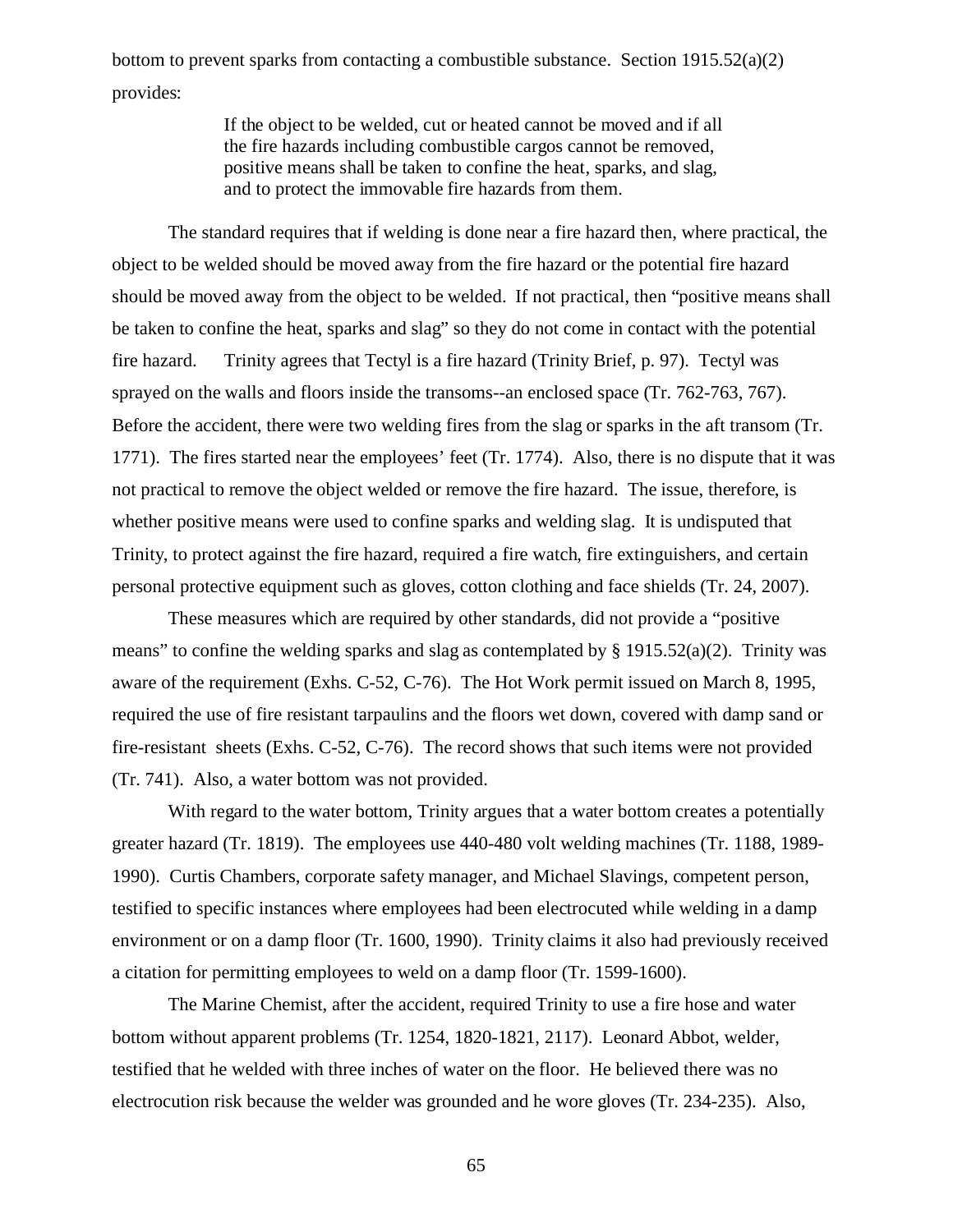Slavings' hot work permit issued on March 8, 1995, required a wet floor and fire-resistant tarpaulins (Exh. C-52). Such positive measures to confine the welding sparks and slag were not provided. The violation is affirmed.

### Item 6b - Welding on Preservative Coatings

The citation alleges that the competent person did not test to see if Tectyl would pose a fire hazard to employees while welding gusset plates. Section 1915.53(b) provides:

> Before welding, cutting or heating is commenced on any surface covered by a preservative coating whose flammability is not known, a test shall be made by a competent person to determine its flammability. Preservative coatings shall be considered to be highly flammable when scrapings burn with extreme rapidity.

The standard requires a flammability test to be made on any preservative coating whose flammability is not known (Tr. 742, 1012). Trinity acknowledges that it did not test Tectyl to determine its flammability (Trinity Brief, p. 99). Trinity argues that it knew the flammability from the MSDS. Tectyl's flash point is 106 degrees (Exhs. C-47, C-60). IH Grogg agrees that an employer can rely on the MSDS to satisfy the standard's requirement (Tr. 1012, 1014-1015). The MSDS was available to employees at the Caruthersville plant (Tr. 753-754). Although Michael Slavings, competent person, did not review the MSDS, he was not asked during OSHA's inspection if he knew the flash point for Tectyl (Tr. 1015). Also, Slavings, at some time prior to the accident, had reviewed the MSDS for Tectyl. Slavings testified that he knew that Tectyl was a combustible liquid with a flash point above 100 degrees Fahrenheit (Tr. 2124- 2125). The standard requires knowledge of flammability, not the exact flashpoint. Employees knew that Tectyl would flair up when a heat source was applied (Tr. 62, 134, 139-140, 201, 270). The flammability of Tectyl was known. The violation is vacated.

# Item 6c - Preservative Coatings

The citation alleges that Tectyl 400C-WD was not removed from the areas where employees were to weld. Section 1915.53(e)(2) provides:

> The preservative coatings shall be removed for a sufficient distance from the area to be heated to ensure that the temperature of the unstripped metal will not be appreciably raised. Artificial cooling of the metal surrounding the heated area may be used to limit the size of the area required to be cleaned. The prohibition contained in § 1915.34(b)(2) shall apply.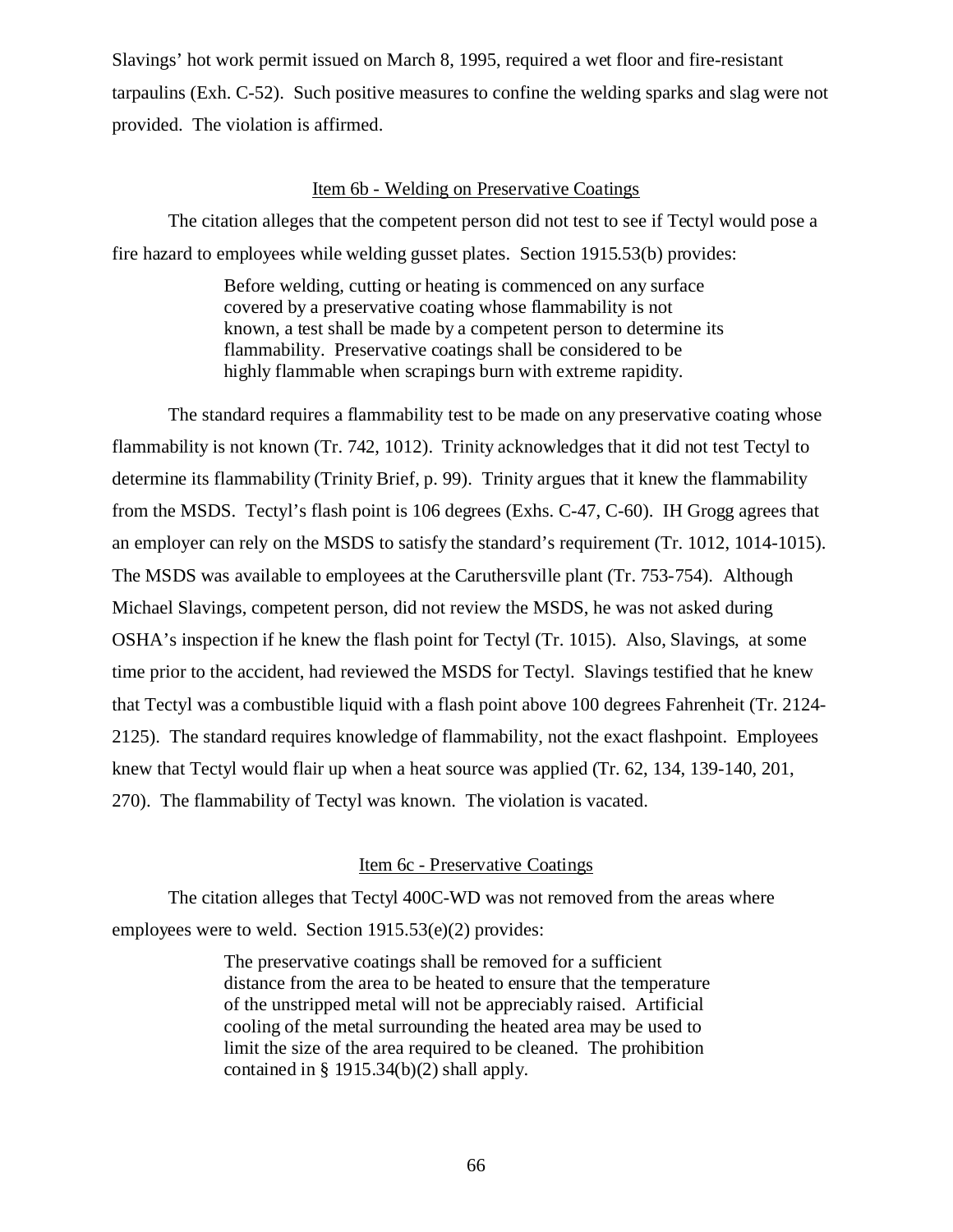Trinity's written policy for welding requires the removal of combustible or flammable material from the area before performing hot work (Exhs. C-53, p. 18; C-62, pp. 114-115). Although Michael Slavings, designated competent person, did not instruct employees on March 8 to remove Tectyl from the areas to be welded, there is no showing whether Tectyl was removed from the areas (Tr. 2115). Regis Rumpf of Valvoline testified that Tectyl can be removed by steam or special chemicals (Tr. 745).

The Secretary has the burden of proof. IH Grogg, during OSHA's inspection, did not ask about the removal of Tectyl from the areas to be welded. The seven employee witnesses were not asked about the removal of Tectyl. Michael Slavings testified that employees are routinely trained to remove the preservative coating six inches on each side of the point of welding (Tr. 2106, 2115). His testimony was uncontradicted. The violation is vacated.

#### Item 6d - Atmosphere Testing During Welding

The citation alleges that the competent person did not remain on-site to ensure no flammable vapors were produced after welding had commenced in the forward and aft transoms. Section 1915.53(f) provides:

> Immediately after welding, cutting or heating is commenced in enclosed spaces on metal covered by soft and greasy preservatives, and at frequent intervals thereafter, a competent person shall make tests to ensure that no flammable vapors are being produced by the coatings. If such vapors are determined to be present, the operation shall be stopped immediately and shall not be resumed until such additional precautions have been taken as are necessary to ensure that the operation can be resumed safely.

There is no dispute that Michael Slavings, competent person, went home prior to employees' welding in the transoms on March 8, 1995 (Tr. 2023). He left the shipyard at 5:30 p.m. and the welding crew began welding inside the forward transom at 7:00 p.m (Exh. C-56; Tr. 128). There were no additional tests of the atmosphere inside the transoms after Slavings left the shipyard (Tr. 2023). No other competent person remained at the shipyard to test the atmosphere after the employees started welding (Exh. C-44, C-45, C-48).

The standard requires the competent person to test an enclosed space immediately after welding commences on metal covered with preservative coatings and at frequent intervals thereafter to ensure that no flammable vapors are being released. The purpose of the standard is to ensure that welding does create an unsafe accumulation of flammable vapors. It provides that if tests reveal the presence of flammable vapors "the operation shall be stopped . . . until such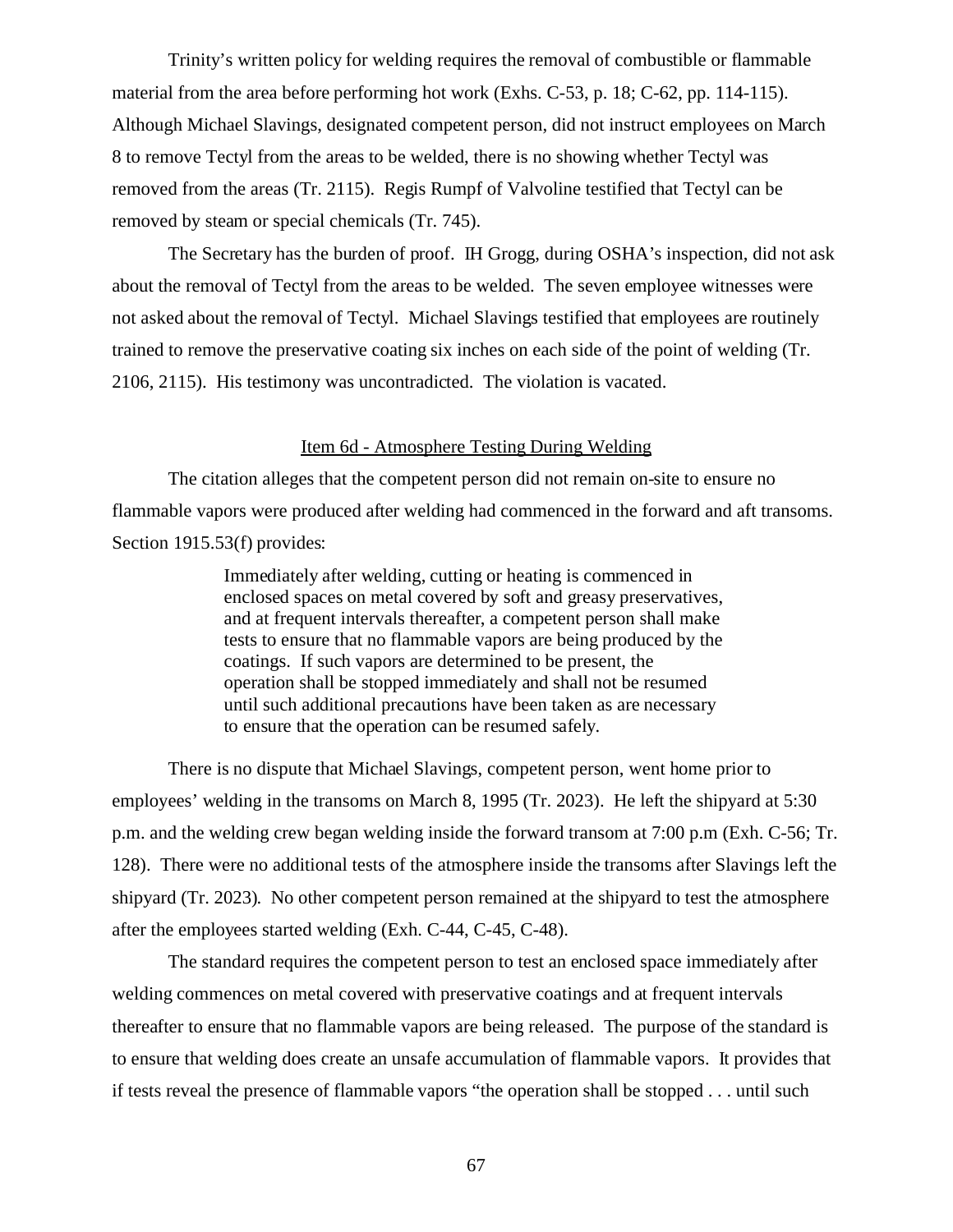additional precautions have been taken as necessary to ensure that the operation can be resumed safely." "Safe for hot work" means that the concentration of flammable vapors is less than 10 percent of the LEL. *See* definitions at § 1915.11(b).

Tectyl is a soft, greasy preservative coating (Tr. 749, 1992, 2078). There is no dispute that Tectyl was applied inside the transoms and employees were welding gusset plates during Tectyl's 24-hour curing time. Trinity's policy requires the competent person to test an enclosed space immediately after welding is commenced on surfaces covered with a preservative coating (Exhs. C-54, C-55).

Trinity argues that based on its tests and experience, its fan ventilation prevented an unsafe accumulation of flammable vapors. The two fans used on March 8 were electric fans with three blades in a 20-inch diameter case which was partially placed over the entrance to the transoms (Tr. 1527). According to Curtis Chambers, corporate manager, the fans were capable of moving 3,500 cubic feet of air per minute (Tr. 1528). Trinity's testing before March 8 showed that with ventilation the level of flammable vapors remained at zero percent of the LEL even after welding commenced (Tr. 1330, 2011-2012). The same results were found after March 8 (Tr. 1554-1555). Based on the effectiveness of fan ventilation, Trinity argues that it has taken all necessary precautions required under the standard. As long as the preservative coatings, ventilation system and type of barge remains the same, Trinity argues that there is no need for additional testing.

Trinity's argument is rejected. Michael Slavings left the shipyard without retesting the forward transom and tanks even though the spaces recorded levels other than zero. This was the first time his testing recorded levels above zero. He also left without ensuring that a fan was used for the aft transom (Tr. 2026). The hot work permit did not instruct workers to continue ventilation (Exh. C-52). Further, Slavings conceded that at the time he left, he was not familiar with the properties of Tectyl (Tr. 2079). The MSDS for Tectyl advises to "never use welding or cutting torches on or near drums (even empty) because product (even just residue) can ignite explosively" (Exh. C-47). The product information for Tectyl warns against exposing partially cured Tectyl to "ignition sources such as flares, flames, sparks, excessive heat or torches" (Exh. C-60). Malcolm Fontenette, division safety manager and competent person, agreed that a competent person can not rely on his experience in determining the atmosphere inside an enclosed space (Tr. 1247, 1414). Therefore, Trinity's prior experience did not relieve it of "ensuring" against unsafe accumulations of flammable vapors. The standard is clear and unambiguous. The competent person "shall make tests" after welding is commenced.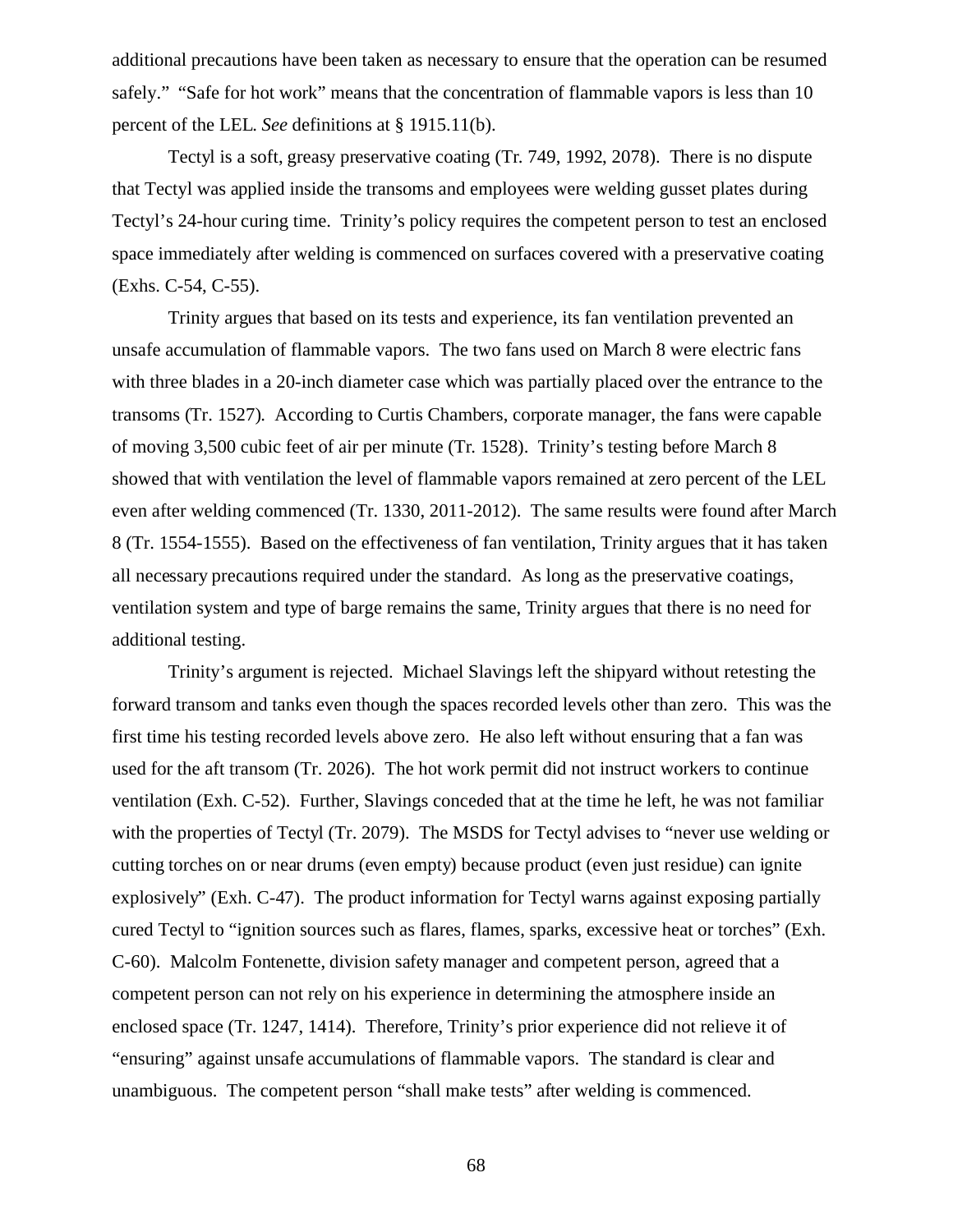Trinity argues that any violation should be considered *de minimis* because "there was arguably a technical violation of the standard" (Trinity Brief, p. 107). The court disagrees. It was not a technical violation. The duty to test during welding is mandatory and directly bears on the health and safety of workers. The violation of § 1915.53(f) is affirmed.

### Item 7 - Welding on Flammable Compounds

The citation states that Tectyl 400C-WD, used to coat inside aft transom, was found on the clothing of the two deceased employees. Section 1915.52(b)(1) provides:

> No welding, cutting or heating shall be done where the application of flammable paints or the presence of other flammable compounds or of heavy dust concentrate creates a hazard.

The cure time for Tectyl is 24 hours (Exhs. C-47, C-60). Regis Rumpf of Valvoline testified that the 24-hour cure time is based on conditions at 50 percent relative humidity and 77 degrees Fahrenheit (Tr. 572). He stated that the colder the temperature, the longer Tectyl takes to cure. According to Curtis Chambers, corporate manager, the outside temperature on March 8 was 28 degrees Fahrenheit (Tr. 1509). Rumpf testified that Tectyl would never cure within 8 hours. At 12 hours, there may be some coating. However, based on Rumpf's experience, it is extremely rare to see curing after 12 hours. If Tectyl cures too fast, the coating becomes brittle and breaks off instead of adhering to the surface. Rumpf testified that he "absolutely, positively never" would ever recommend allowing employees to weld in a space where Tectyl was recently applied because any remaining Stoddard solvent can "flash off"<sup>37</sup> when exposed to a torch (Tr. 572-576).

Trinity argues that  $\S 1915.52(b)(1)$  applies to flammable paints and flammable compounds. There is no dispute that Tectyl is a compound (Exh. C-47; Tr. 418). Under the general industry standards, a combustible liquid is one with a flashpoint above 100 degrees Fahrenheit and a flammable liquid is one with a flashpoint below 100 degrees (Tr. 834, 836; also see definitions at § 1910.106(a)). Trinity argues that Tectyl is classified as a combustible.

There is no definition of combustible or flammable in the marine standards. IH Grogg agrees that there is no basis for the violation if the general industry definitions of combustible and flammable apply (Tr. 836-837). The Secretary argues that the general industry definitions do not apply to marine standards.

 $37$  "Flash off" means the temperature at which something will ignite based on exposure to a spark, a flame, or some type of ignition source.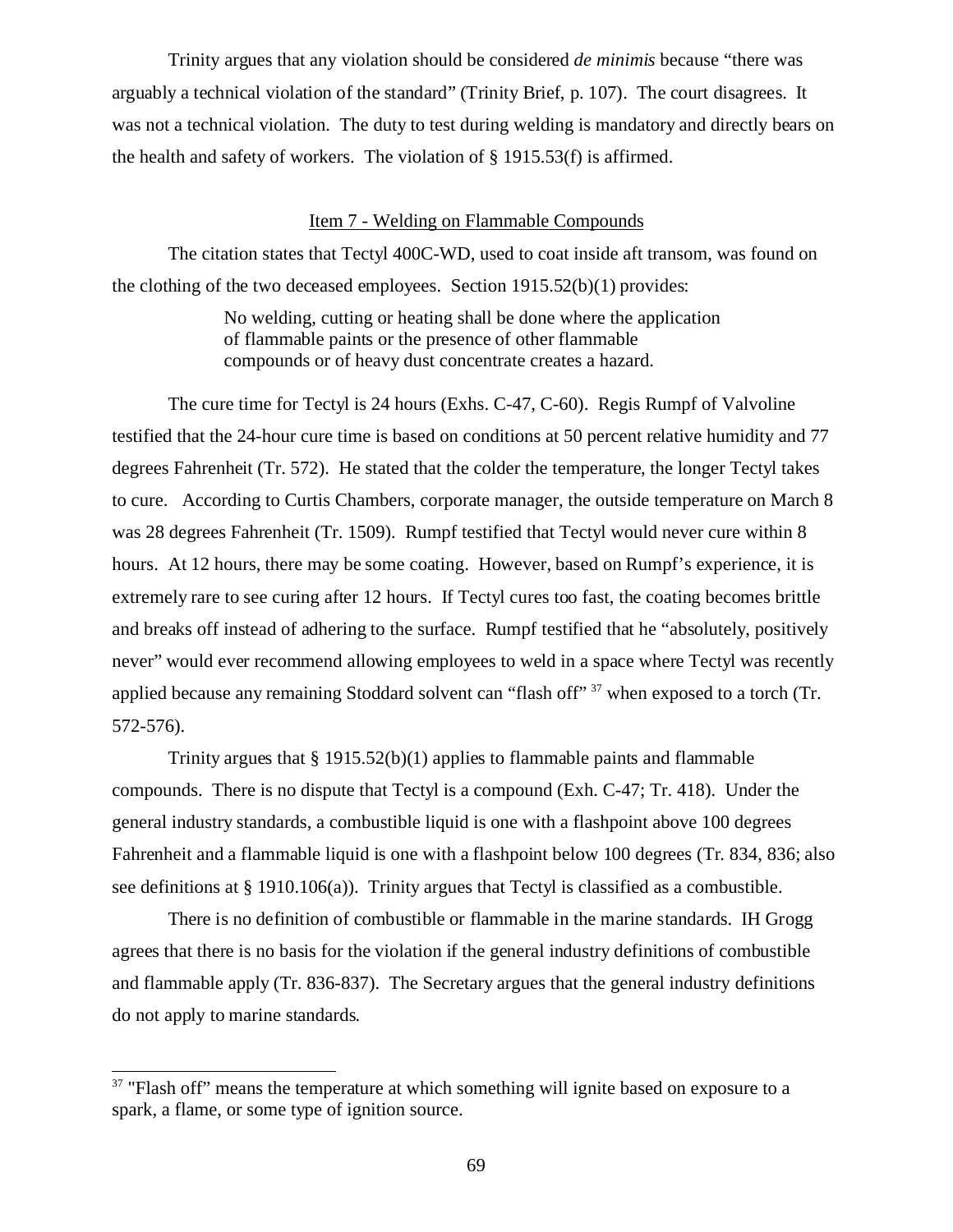The Secretary's argument is rejected. The shipyard employment standards distinguish between the terms flammable and combustible; *see* §§ 1915.12(b)(1), 1915.13(a)(1) and 1915.14(a)(1). The terms are separated with a disjunctive. Section 1915.35(b) indicates that OSHA treats substances differently based on their flashpoints. The MSDS for Tectyl shows the "DOT Hazard Classification" as combustible (Exh. C-47). Also, OSHA Instruction STD 2, dated November 4, 1985, identifies the general industry safety and health standards applicable to shipyard work. The STD specifically incorporates § 1910.106. Section 1910.106(a) contains the definitions for flammable and combustible, which are distinguished based on the flash point. The preamble to the final maritime standard, the "NFPA 306 (1988) is the national consensus standard that applies to work covered by revised Subpart B." 59 Fed.Reg. 37823. *See* § 1915.5. The NFPA 306 defines flammable as any liquid with a flashpoint below 80 degrees and defines a combustible as a flashpoint above 80 degrees. NFPA 306 1-5. Since  $\S$  1915.52(b)(1) applies to flammable paints or compounds, the violation is vacated.

#### **WILLFUL CLASSIFICATION**

The violations alleged in Citation No. 2 are classified as willful. A willful violation is "one committed with intentional, knowing or voluntary disregard for the requirements of the Act, or with plain indifference to employee safety." *Conie Construction, Inc.,* 16 BNA OSHC 1870, 1872 (No. 92-264, 1994). Willful violations require a "heightened awareness" of the relevant standard that demonstrates a voluntary or conscious disregard of its requirements or a plain indifference to employee safety. A showing of "malicious intent" or "venal motive" is not necessary. An employer's intentional disregard or plain indifference to its safety obligations may be established in various ways, including proof of prior citations or showing that an employer harbored a state of mind such that, if he were informed of the applicable standard, he would not care. *Morrison-Knudsen Co./Yonkers Contracting Co.,* 16 BNA OSHC 1105, 1123 (No. 88-572, 1993).

A violation, however, is not willful if the employer has a good faith belief that it was not in violation. The test for good faith is objective--whether the employer's belief concerning a factual matter, or concerning the interpretation of a rule, is reasonable under the circumstances. *General Motors Corp., Electro-Motive Division,* 14 BNA OSHC 1064, 2068 (No. 82-630 et al., 1991). An employer can make a good faith effort to comply with a standard or to eliminate a hazard even though its efforts are not entirely effective or complete. *Valdak Corp*, 17 BNA OSHC 1135, 1139 (No. 93-239, 1995), *aff'd* 73 F.3d 1455 (8th Cir. 1996).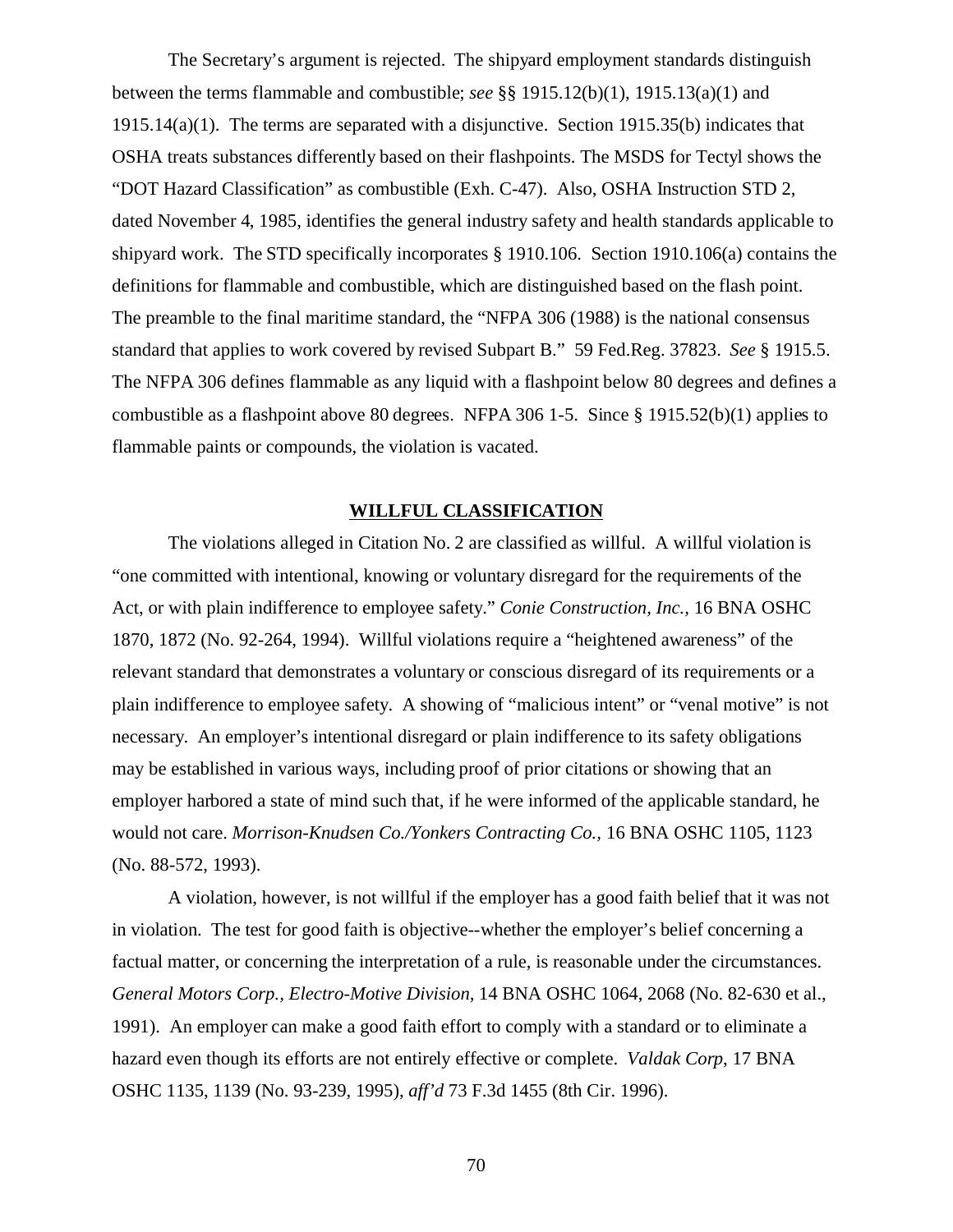Trinity is a large company with an experienced safety department and knowledge of the OSHA standards. Trinity's failure to comply with the reporting, inspecting and testing, training, and fire hazard requirements show plain indifference (Tr. 696-698, 705-706, 728). An employer must make reasonable efforts to anticipate the particular hazards to which its employees may be exposed in the course of their scheduled work. *Automatic Sprinkler Corp*., 8 BNA OSHC 1384, 1387-88 (No. 76-5089, 1980). The record, however, shows that Trinity failed to follow its own written safety programs (Tr. 708-714, 764-765). Also, Trinity maintains that it has a different opinion as to the interpretation and application of the standards. However, an employer is not free to substitute their own judgment for the requirements of a standard. *Western Waterproofing Co. v. Marshall*, 576 F.2d 139, 143 (8th Cir. 1978), *cert. denied* 439 U.S. 965 (1978).

In applying these principals, the following findings are made:

Item 1, violation of § 1904.8, involves the failure to timely report the fatal accident on March 8, 1995. Trinity chose to disregard the 8-hour reporting requirement. It knew the requirement. It was aware of OSHA's toll free 800 telephone number. Trinity was able to report the accident internally and to its attorney within 2 hours. However, it took 14 hours to report the fatalities to OSHA. Before OSHA's arrival, Trinity removed items from the aft transom, including temporary lights and personal effects. This disturbed the accident scene, which may have affected OSHA's inspection. Photographs of the scene by Curtis Chambers are not a substitute. Trinity's failure to timely report the accident is willful.

Items 2 (a, c, d, f, g), violations of §§ 1915.12(b)(1)(i), 1915.12(c)(1)(i),  $1915.12(c)(1)(ii)$ ,  $1915.15(b)$  and  $1915.15(e)$ , involve inspecting and testing the transoms and wing tanks. Michael Slavings' testing found levels in excess of readings he had recorded in the past. The level may have exceeded the PEL for Stoddard solvent. However, after recording these levels, Slavings went home without further retesting or complete instructions to employees entering the transoms to weld. He was not aware of the properties in Tectyl or its 24-hour cure time. Also, Trinity knew that welding could change conditions inside the transom. The welding crew had not previously performed welding work in the paint building in enclosed spaces that had recently been sprayed with Tectyl. Trinity's failure to properly inspect and test the transoms and wing tanks is willful.

Item 3 (a, b, d, e), violations of §§ 1915.12(d)(2)(ii), 1915.12(d)(2)(iii), 1915.12(d)(4)(ii) and 1915.1200(h)(2)(ii), involve employee training. Although the record shows that Trinity's training involved safety precautions, there is no showing that employees were trained on hazards and potential health affects from welding on uncured Tectyl. Trinity is a large corporation with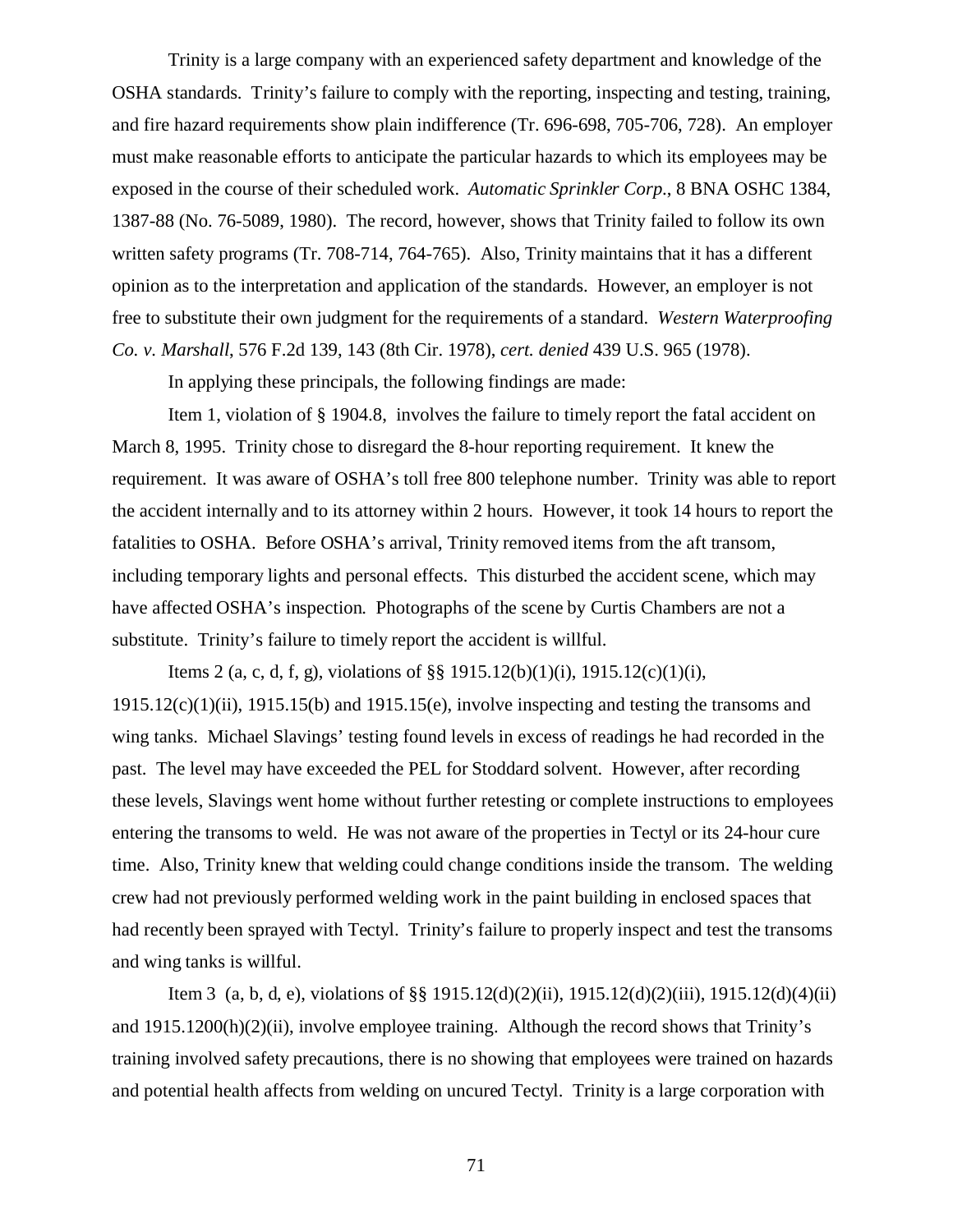a corporate safety office, an on-site safety manager and numerous written safety programs. However, the change in routine on March 8, 1995, shows that its designated competent person and employees in the welding crew were not adequately trained. They failed to appreciate the possible hazards and health affects posed by welding in enclosed spaces sprayed with Tectyl while it was still curing and releasing Stoddard solvents. Trinity's failure to adequately train is willful.

Items 6 (a, d), violations of §§ 1915.52(a)(2) and 1915.53(f), involve welding in enclosed spaces. Although Trinity provided a fire watch and fire extinguishers, the precautions did not confine the welding sparks and slag. Also, there was no retesting of the spaces by the competent person after welding was commenced, although his tests results were above levels previously recorded. Further, the Tectyl was still curing, and Trinity knew atmosphere conditions changed with welding. The violations are willful.

# **PENALTY CONSIDERATIONS**

The Commission is the final arbiter of penalties in all contested cases. Section 17(j) of the Occupational Safety and Health Act requires consideration of the size of the employer's business, history of previous violations, the employer's good faith, and the gravity of the violation in determining an appropriate penalty. Gravity is the principal factor.

Trinity is not entitled to credit for size, history, and good faith. Trinity is a large corporation with over 185 plants and thousands of employees. There were 180 employees working at the Caruthersville shipyard (Tr. 128, 500-501, 766). Two employees died in the accident of March 8, 1995, and the five other employees in the welding crew were exposed to hazards of welding on uncured Tectyl in an enclosed space for an extended period of time--7 p.m. to 10 p.m. (Exh. C-44, C-45, C-76; Tr. 128). It is also not disputed that Trinity has a history of previous citations and knowledge of the requirements of the shipyard employment standards.

## Citation No. 1

Items 1 (a, c, d), violations of §§ 1915.7(c)(4), 1915.7(c)(6) and 1915.7(c)(7), involve the skill and knowledge of the designated competent person. Although the competent person received a 12-hour training session and was certified, his job performance was not supervised or reviewed by Trinity. Trinity failed to ensure that the competent person understood his training or performed his duties in accordance with the standards or Trinity's own written programs. The competent person's inadequate recordkeeping, his inability to know the calibration procedure,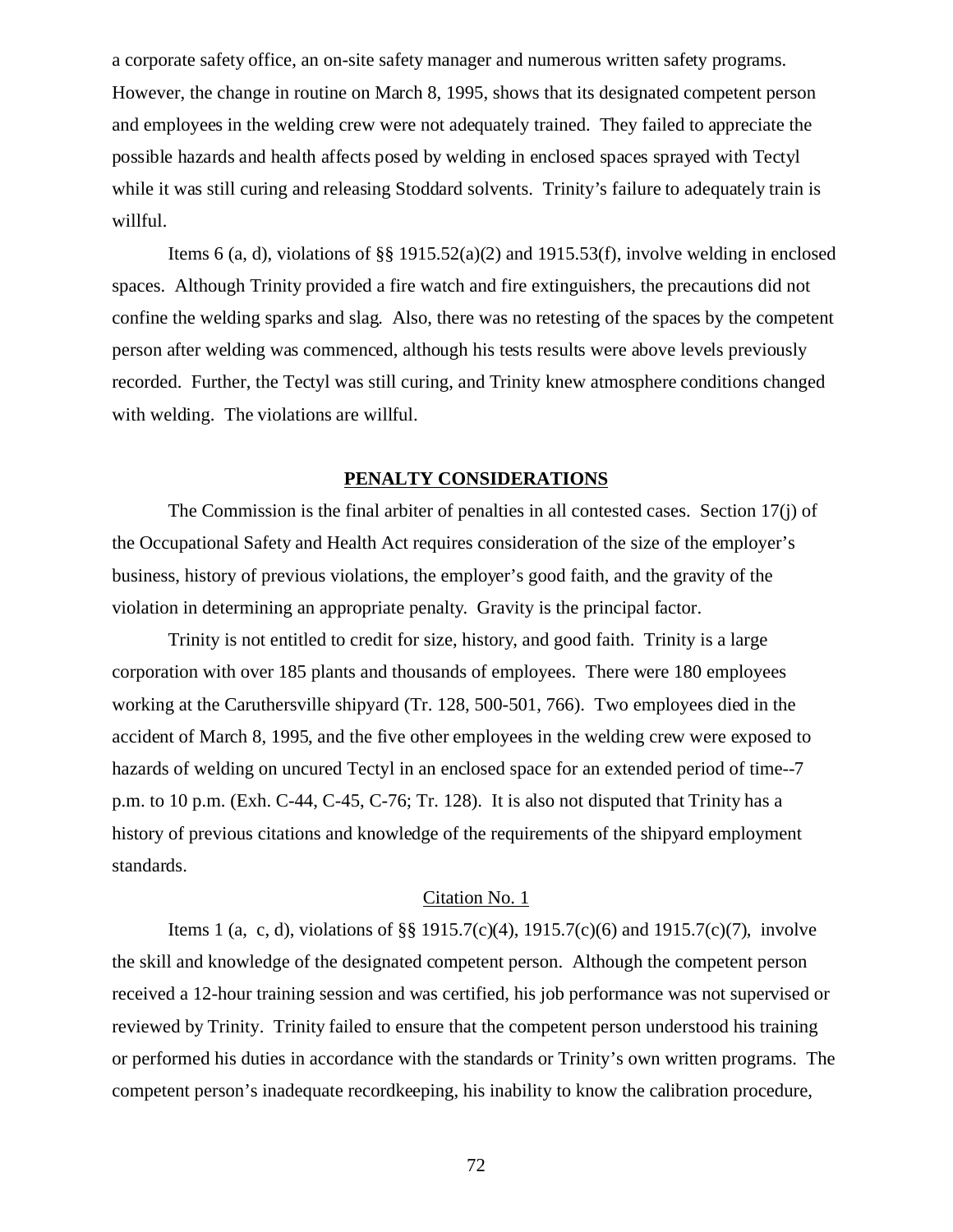his lack of knowledge about Tectyl, which prevented him from properly conducting his inspection and tests, and his leaving the shipyard prior to the commencement of welding work show the lack of skill and knowledge required of a competent person. He went home without retesting the spaces to make sure that his unusual tests results were eliminated with fan ventilation. A grouped penalty of \$7,000 is reasonable.

Item 2, violation of § 1915.7(d)(1), involves the inadequate records of tests and inspections performed by the competent person. Trinity concedes the inadequate recordkeeping. Satisfactory records are needed to inform the employees who may be exposed to the unsafe conditions as well as to Trinity to properly evaluate the competent person's performance. A penalty of \$2,500 is reasonable.

Item 4, violation of § 1915.92(b)(2), involves the lack of insulation for the wires for the temporary lights. This is considered an "other" than serious violation with no penalty.

#### Citation No. 2

Item 1, violation of § 1904.8, involves the willful failure to timely report the accident of March 8, 1995. Trinity was aware of the 8-hour requirement and consciously chose to ignore it. The standard is clear. Trinity cannot substitute its judgment as to what OSHA needs before reporting the accident. A penalty of \$5,000 is reasonable.

Items 2 (a, c, d., f, g), violations of §§ 1915.12(b)(1)(i), 1915.12(c)(1)(i), 1915.12(c)(1)(ii), 1915.15(b) and 1915.15(e), involve inspecting and testing the transoms by the designated competent person. Trinity's inspection and testing was inadequate. There was no retesting and no understanding of the hazards involved. The designated competent person obtained abnormal readings and welders were required to weld on surfaces sprayed with Tectyl during its 24-hour curing time. Trinity failed to review its competent person's job performance. A grouped penalty of \$40,000 is reasonable.

Items 3 (a, b, d, e), violations of §§ 1915.12(d)(2)(ii), 1915.12(d)(2)(iii), 1915.12(d)(4)(ii) and 1915.1200(h)(2)(ii), involve failure to provide employee training. Despite extensive written safety and health programs, employees were not trained in the hazards and health risks of welding on surfaces coated with Tectyl or when changes in their work presented new hazards. A grouped penalty of \$50,500 is reasonable.

Item 6 (a, d), violations of §§ 1915.52(a)(2) and 1915.53(f), involves failure to provide positive means to prevent welding sparks and the failure of the competent person to remain on site to retest after welding was commenced. A grouped penalty of \$30,500 is reasonable.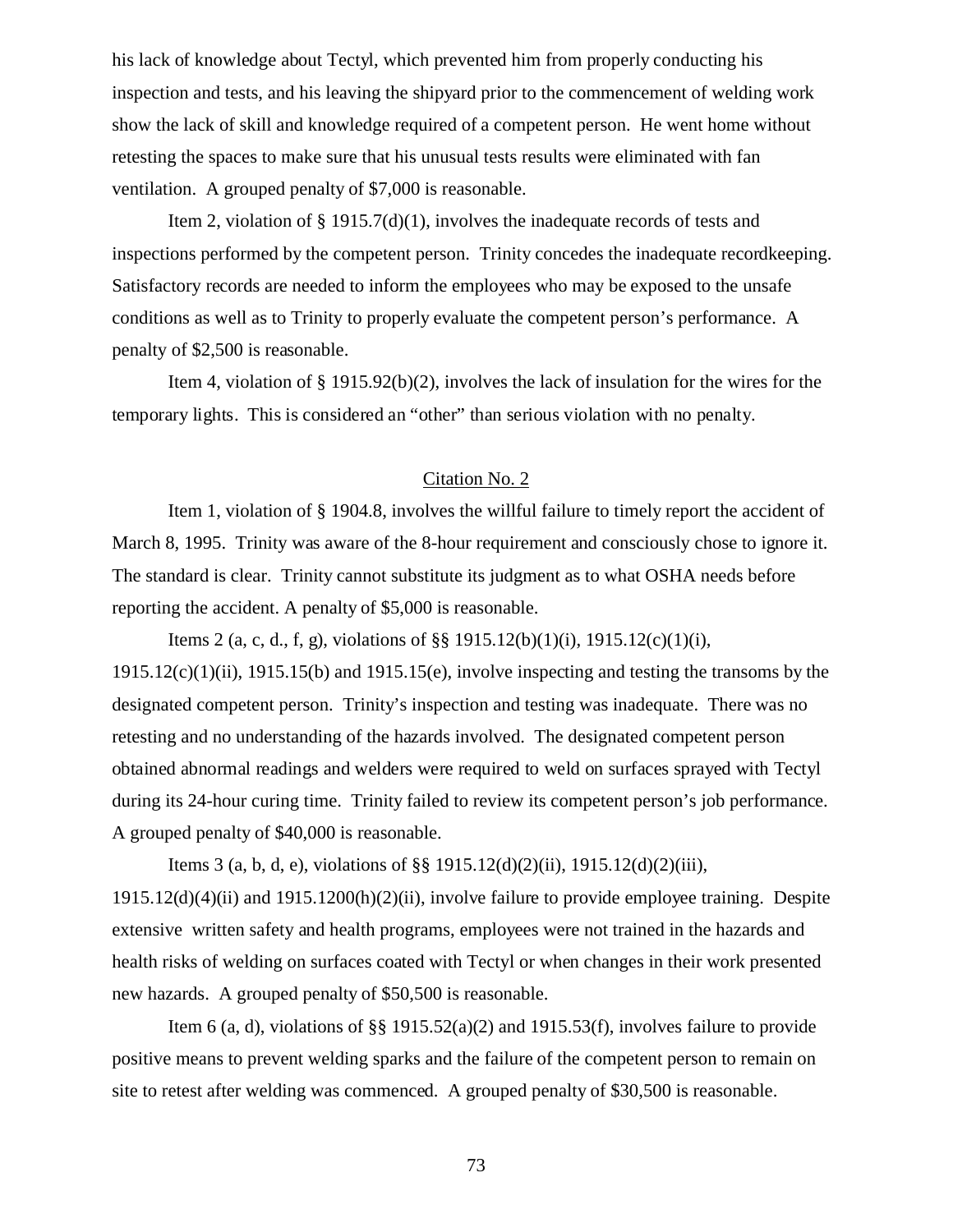# **FINDINGS OF FACT AND CONCLUSIONS OF LAW**

The foregoing decision constitutes the findings of fact and conclusions of law in accordance with Rule 52(a) of the Federal Rules of Civil Procedure.

## **ORDER**

Based upon the foregoing decision, it is ORDERED that the citations be disposed of as follows:

#### SERIOUS CITATION NO. 1

1. Item 1a, in violation of § 1915.7(c)(4), Item 1c, in violation of § 1915.7(c)(6), and Item 1d, in violation of  $$1915.7(c)(7)$ , are AFFIRMED and a grouped penalty of \$5,000 is assessed.

2. Item 1b, in violation of § 1915.7(c)(5), is VACATED.

3. Item 2, in violation of  $\S$  1915.7(d)(1), is AFFIRMED and a penalty of \$2,500 is assessed.

4. Item 3, in violation of § 1915.52(b)(2), is VACATED.

5. Item 4, in violation of § 1915.92(b)(2), is AFFIRMED as "other than serious" and no penalty is assessed.

## WILLFUL CITATION NO. 2

1. Item 1, in violation of § 1904.8, is AFFIRMED and a penalty of \$5,000 is assessed.

2. Item 2a, in violation of  $\S$  1915.12(b)(1)(i); Item 2c, in violation of  $\S$ 1915.12(c)(1)(i); Item 2d, in violation of  $\S$  1915.12(c)(1)(ii); Item 2f, in violation of  $\S$ 1915.15(b); and Item 2g, in violation of § 1915.15(e), are AFFIRMED and a grouped penalty of \$40,000 is assessed.

3 Item 2b, in violation of § 1915.12(b)(1)(ii); Item 2e, in violation of §1915.14(a)(1)(i); and Item 2h, in violation of § 1915.94, are VACATED.

4. Item 3a, in violation of  $\S$  1915.12(d)(2)(ii); Item 3b, in violation of  $\S$ 1915.12(d)(2)(iii); Item 3d, in violation of  $\S$  1915.12(d)(4)(ii); Item 3e, in violation of  $\S$ 1915.1200(h)(2)(ii), are AFFIRMED and a grouped penalty of \$50,500 is assessed.

5 Item 3c, in violation of § 1915.12(d)(4)(i), is VACATED.

6. Item 4a, in violation of  $\S$  1915.51(c)(3), is WITHDRAWN by the Secretary.

74